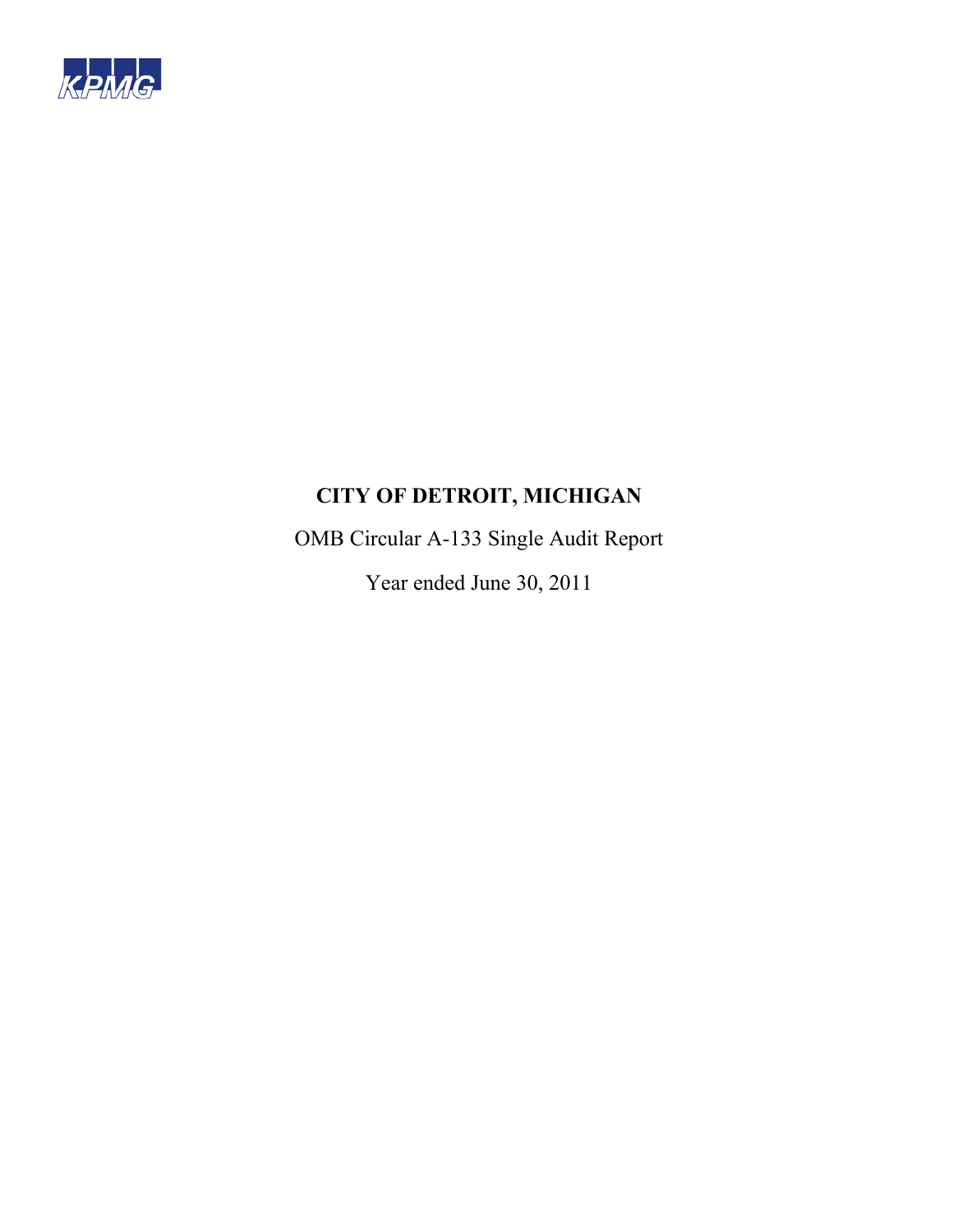# **Table of Contents**

|                                                                                                                                                                                                                                                                    | Page(s)    |
|--------------------------------------------------------------------------------------------------------------------------------------------------------------------------------------------------------------------------------------------------------------------|------------|
| Independent Auditors" Report on Compliance with Requirements That Could Have a Direct and<br>Material Effect on Each Major Program and on Internal Control over Compliance in<br>Accordance with OMB Circular A-133 and Schedule of Expenditures of Federal Awards | $1 - 8$    |
| Schedule of Expenditures of Federal Awards                                                                                                                                                                                                                         | $9 - 15$   |
| Notes to the Schedule of Expenditures of Federal Awards                                                                                                                                                                                                            | 16         |
| Independent Auditors" Report on Internal Control over Financial Reporting and on Compliance<br>and Other Matters Based on an Audit of Financial Statements Performed in Accordance with<br>Government Auditing Standards                                           | $17 - 18$  |
| Schedule of Findings and Questioned Costs                                                                                                                                                                                                                          | $19 - 121$ |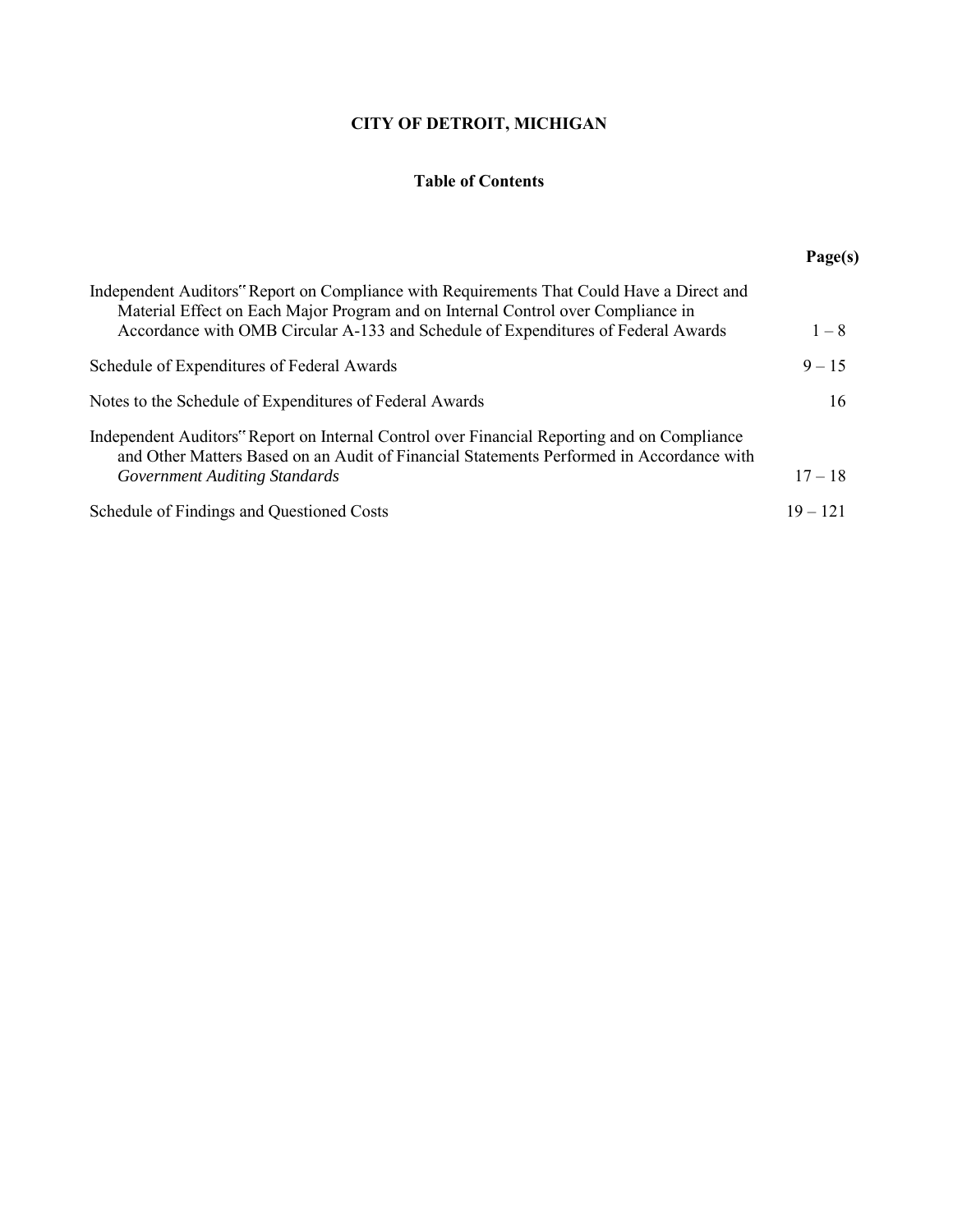

**KPMG LLP** Suite 1900 150 West Jefferson Detroit, MI 48226

**Report on Compliance with Requirements That Could Have a Direct and Material Effect on Each Major Program and on Internal Control over Compliance in Accordance with OMB Circular A-133 and Schedule of Expenditures of Federal Awards** 

The Honorable Mayor and Members of the City Council City of Detroit, Michigan:

## **Compliance**

We have audited the City of Detroit, Michigan"s (the City) compliance with the types of compliance requirements described in the *OMB Circular A-133 Compliance Supplement* that could have a direct or material effect on each of the City"s major federal programs for the year ended June 30, 2011. The City"s major federal programs are identified in the summary of auditors" results section of the accompanying schedule of findings and questioned costs. Compliance with the requirements of laws, regulations, contracts, and grants applicable to each of its major federal programs is the responsibility of the City"s management. Our responsibility is to express an opinion on the City"s compliance based on our audit.

The City"s basic financial statements include the operations of the Detroit Brownfield Redevelopment Authority, Detroit Public Library, Detroit Transportation Corporation, Downtown Development Authority, Eastern Market Corporation, Economic Development Corporation, Greater Detroit Resource Recovery Authority, Local Development Finance Authority, Museum of African American History, and Detroit Land Bank Authority as discretely presented component units, which received federal awards that are not included in the schedule of expenditures of federal awards for the year ended June 30, 2011. Our audit, described below, did not include the operations of the Detroit Brownfield Redevelopment Authority, Detroit Public Library, Detroit Transportation Corporation, Downtown Development Authority, Eastern Market Corporation, Economic Development Corporation, Greater Detroit Resource Recovery Authority, Local Development Finance Authority, Museum of African American History, and Detroit Land Bank Authority because the component units engaged other auditors to perform audits in accordance with OMB Circular A-133.

We conducted our audit of compliance in accordance with auditing standards generally accepted in the United States of America; the standards applicable to financial audits contained in *Government Auditing Standards*, issued by the Comptroller General of the United States; and OMB Circular A-133, *Audits of States, Local Governments, and Non-Profit Organizations*. Those standards and OMB Circular A-133 require that we plan and perform the audit to obtain reasonable assurance about whether noncompliance with the types of compliance requirements referred to above that could have a direct and material effect on a major federal program occurred. An audit includes examining, on a test basis, evidence about the City"s compliance with those requirements and performing such other procedures as we considered necessary in the circumstances. We believe that our audit provides a reasonable basis for our opinion. Our audit does not provide a legal determination of the City"s compliance with those requirements.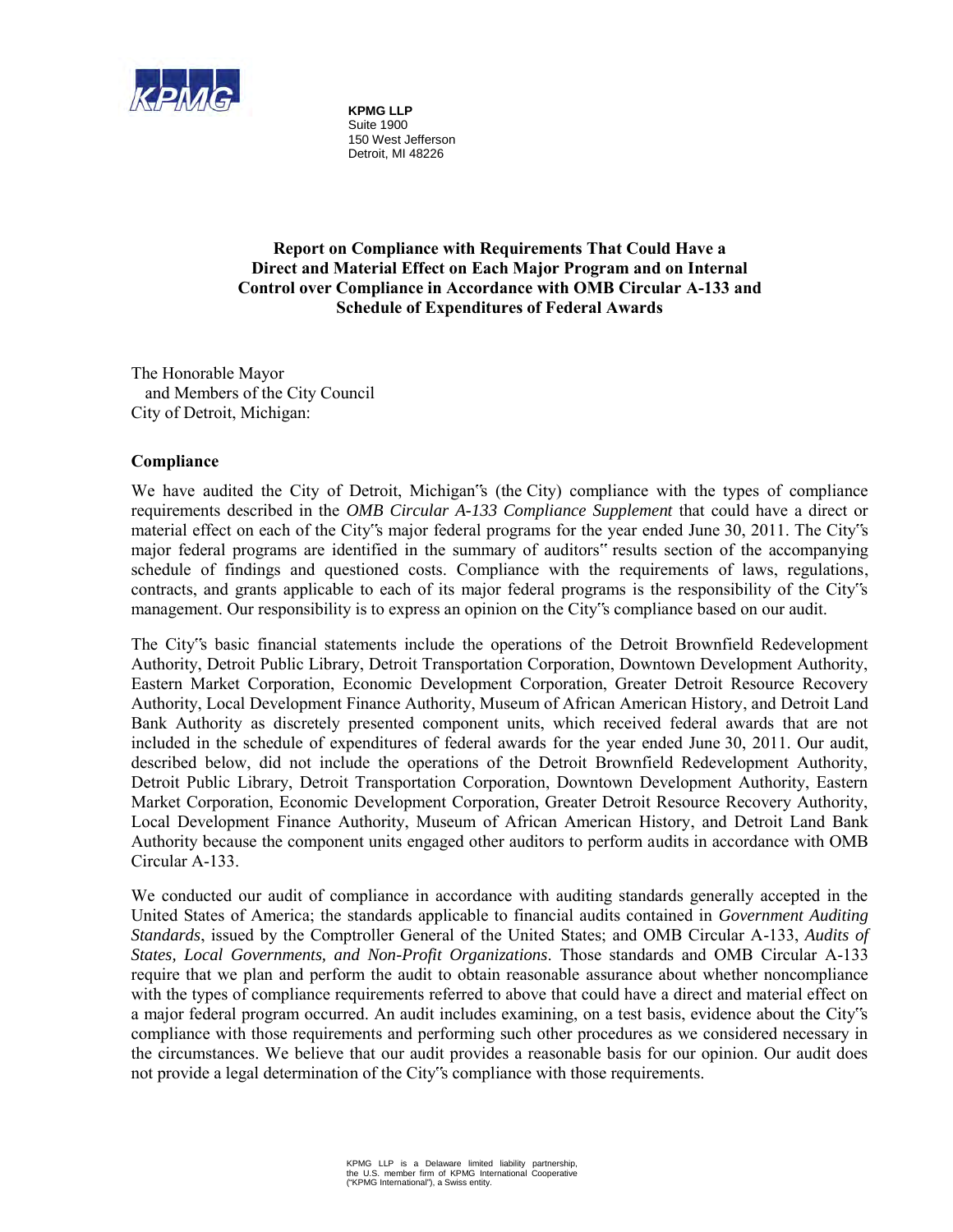

#### **Adverse (Noncompliance) – Table 1**

As identified in Table 1 and described in the accompanying schedule of findings and questioned costs, the City did not comply with certain compliance requirements that are applicable to certain of its major federal programs. Compliance with such requirements is necessary, in our opinion, for the City to comply with the requirements applicable to the identified major federal programs.

| <b>Federal program</b>                                                        | <b>Compliance requirement</b>                                          | <b>Finding</b><br>number |
|-------------------------------------------------------------------------------|------------------------------------------------------------------------|--------------------------|
| Special Supplemental Nutrition<br>Program For Women,<br>Infants, and Children | Activities Allowed or Unallowed and<br>Allowable Costs/Cost Principles | 2011-06                  |
| Special Supplemental Nutrition<br>Program For Women,<br>Infants, and Children | Activities Allowed or Unallowed and<br>Allowable Costs/Cost Principles | 2011-07                  |
| Special Supplemental Nutrition<br>Program For Women,<br>Infants, and Children | Activities Allowed or Unallowed and<br>Allowable Costs/Cost Principles | 2011-08                  |
| Special Supplemental Nutrition<br>Program For Women,<br>Infants, and Children | Procurement, Suspension, and Debarment                                 | 2011-09                  |
| Special Supplemental Nutrition<br>Program For Women,<br>Infants, and Children | <b>Subrecipient Monitoring</b>                                         | 2011-10                  |
| <b>Community Development</b><br><b>Block Grant</b>                            | Activities Allowed or Unallowed and<br>Allowable Costs/Cost Principles | 2011-11                  |
| <b>Community Development</b><br><b>Block Grant</b>                            | Activities Allowed or Unallowed and<br>Allowable Costs/Cost Principles | 2011-12                  |
| <b>Community Development</b><br><b>Block Grant</b>                            | Cash Management                                                        | 2011-13                  |
| <b>Community Development</b><br><b>Block Grant</b>                            | Earmarking                                                             | 2011-14                  |
| <b>Community Development</b><br><b>Block Grant</b>                            | Procurement, Suspension, and Debarment                                 | 2011-15                  |
| <b>Community Development</b><br><b>Block Grant</b>                            | Reporting                                                              | 2011-17                  |
| <b>Community Development</b><br><b>Block Grant</b>                            | Reporting                                                              | 2011-18                  |
| <b>Community Development</b><br><b>Block Grant</b>                            | <b>Subrecipient Monitoring</b>                                         | 2011-19                  |
| Weatherization for Low<br><b>Income Persons</b>                               | Activities Allowed or Unallowed and<br>Allowable Costs/Cost Principles | 2011-47                  |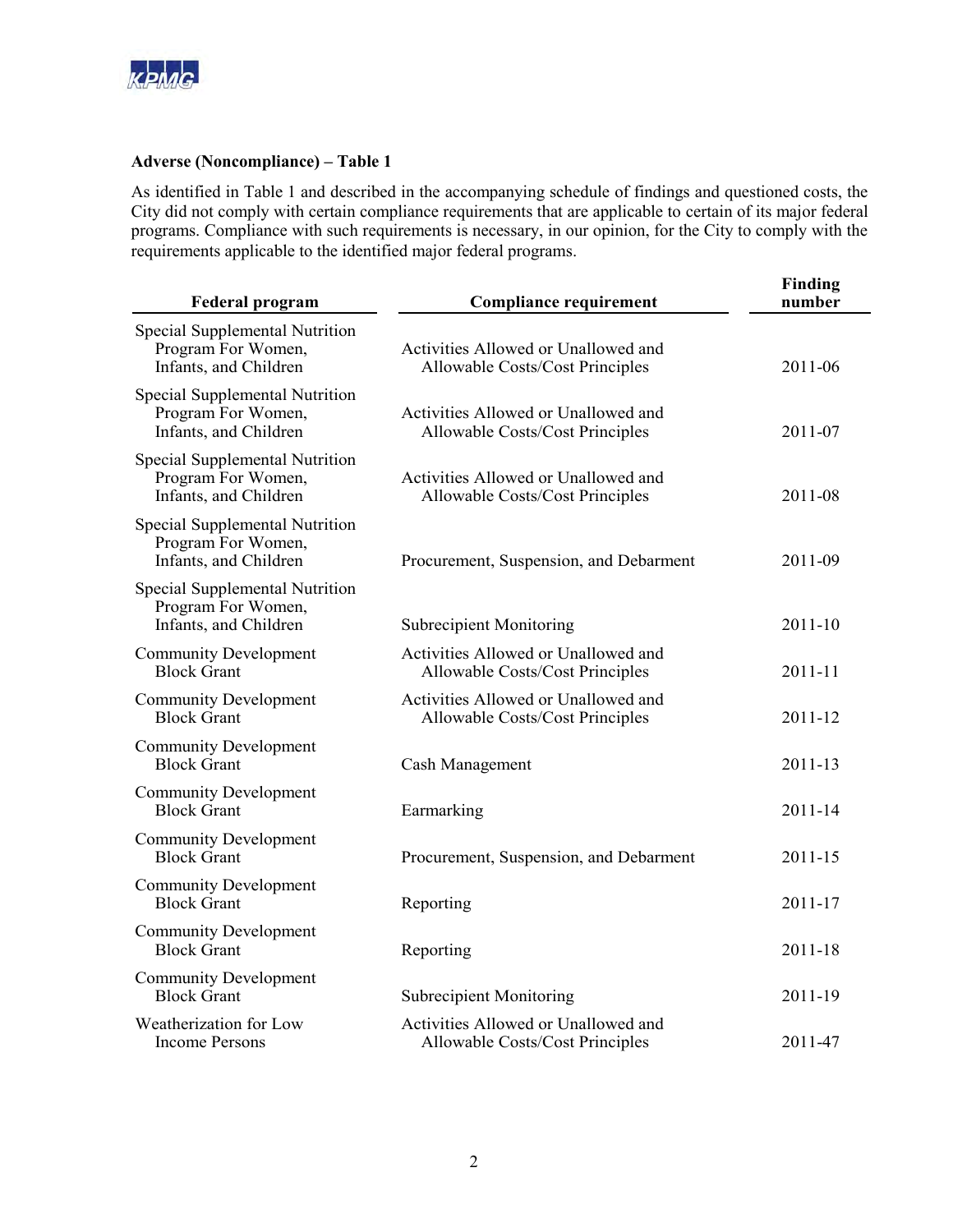

| <b>Federal program</b>                          | <b>Compliance requirement</b>                                          | <b>Finding</b><br>number |
|-------------------------------------------------|------------------------------------------------------------------------|--------------------------|
| Weatherization for Low<br><b>Income Persons</b> | Activities Allowed or Unallowed and<br>Allowable Costs/Cost Principles | 2011-48                  |
| Weatherization for Low<br><b>Income Persons</b> | Cash Management                                                        | 2011-49                  |
| Weatherization for Low<br><b>Income Persons</b> | Davis Bacon                                                            | 2011-50                  |
| Weatherization for Low<br><b>Income Persons</b> | Eligibility                                                            | 2011-51                  |
| Weatherization for Low<br><b>Income Persons</b> | <b>Equipment and Real Property Management</b>                          | 2011-52                  |
| Weatherization for Low<br><b>Income Persons</b> | Reporting                                                              | 2011-54                  |
| Weatherization for Low<br><b>Income Persons</b> | Criminal Background Checks                                             | 2011-55                  |
| <b>Community Services</b><br><b>Block Grant</b> | Activities Allowed or Unallowed and<br>Allowable Costs/Cost Principles | 2011-65                  |
| <b>Community Services</b><br><b>Block Grant</b> | Activities Allowed or Unallowed and<br>Allowable Costs/Cost Principles | 2011-66                  |
| <b>Community Services</b><br><b>Block Grant</b> | Activities Allowed or Unallowed and<br>Allowable Costs/Cost Principles | 2011-67                  |
| <b>Community Services</b><br><b>Block Grant</b> | Cash Management                                                        | 2011-68                  |
| <b>Community Services</b><br><b>Block Grant</b> | Eligibility                                                            | 2011-69                  |
| <b>Community Services</b><br><b>Block Grant</b> | Reporting                                                              | 2011-71                  |
| <b>Community Services</b><br><b>Block Grant</b> | Reporting                                                              | 2011-72                  |
| <b>Community Services</b><br><b>Block Grant</b> | <b>Subrecipient Monitoring</b>                                         | 2011-73                  |
| <b>Community Services</b><br><b>Block Grant</b> | Criminal Background Checks                                             | 2011-74                  |
| Head Start and Early<br><b>Head Start</b>       | Activities Allowed or Unallowed and<br>Allowable Costs/Cost Principles | 2011-75                  |
| Head Start and Early<br><b>Head Start</b>       | Activities Allowed or Unallowed and<br>Allowable Costs/Cost Principles | 2011-76                  |
| Head Start and Early<br><b>Head Start</b>       | Cash Management                                                        | 2011-77                  |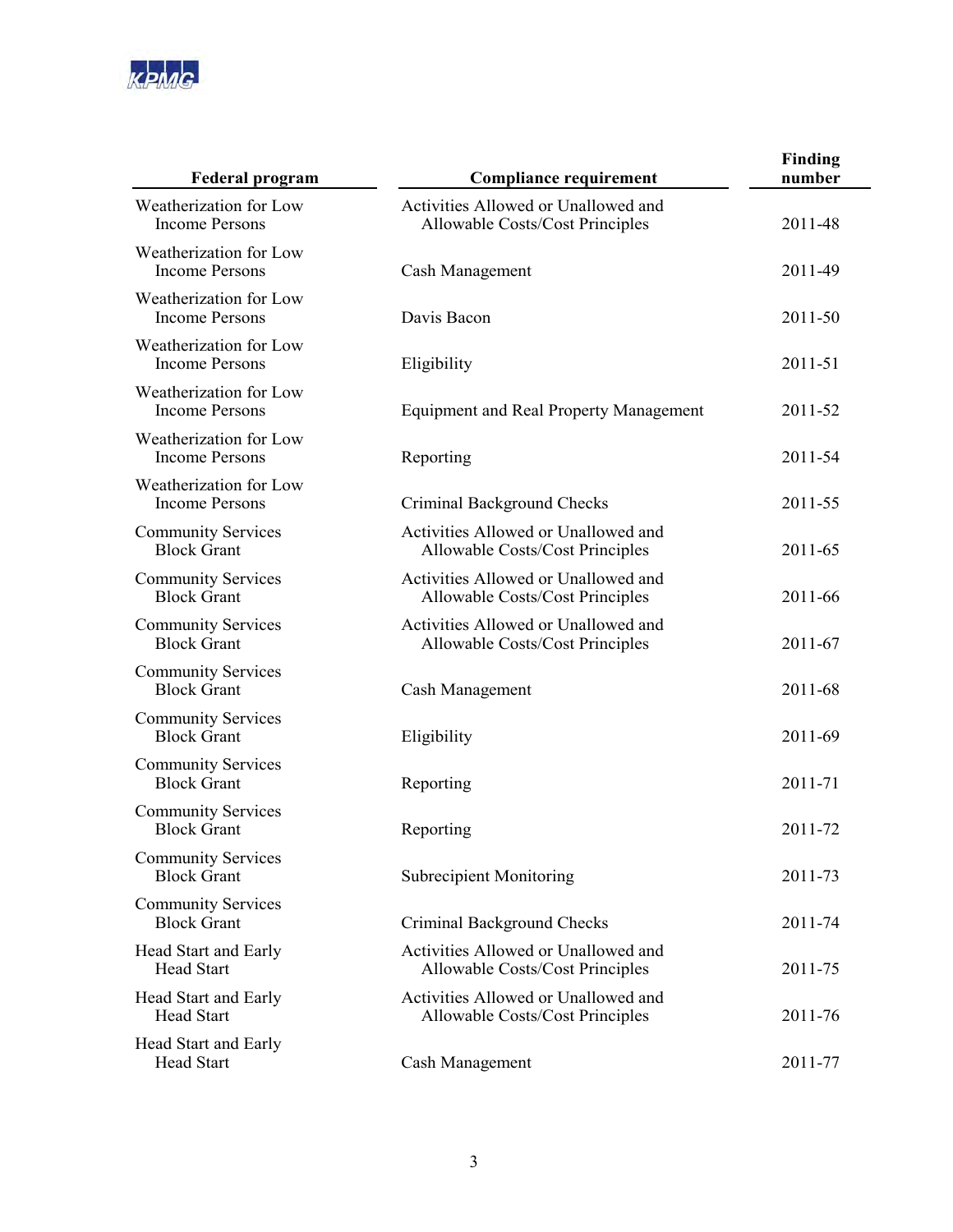

| <b>Federal program</b>                    | <b>Compliance requirement</b>  | <b>Finding</b><br>number |
|-------------------------------------------|--------------------------------|--------------------------|
| Head Start and Early<br><b>Head Start</b> | Earmarking                     | 2011-78                  |
| Head Start and Early<br><b>Head Start</b> | Reporting                      | 2011-80                  |
| Head Start and Early<br>Head Start        | <b>Subrecipient Monitoring</b> | 2011-81                  |

# **Qualifications (Noncompliance) – Table 2**

As identified in Table 2 and described in the accompanying schedule of findings and questioned costs, the City did not comply with certain compliance requirements that are applicable to certain of its major federal programs. Compliance with such requirements is necessary, in our opinion, for the City to comply with the requirements applicable to the identified major federal programs.

| <b>Federal program</b>                                | <b>Compliance requirement</b>                                          | Finding<br>number |
|-------------------------------------------------------|------------------------------------------------------------------------|-------------------|
| Home Investment<br>Partnership Program                | Activities Allowed or Unallowed and<br>Allowable Costs/Cost Principles | 2011-20           |
| Home Investment<br>Partnership Program                | Activities Allowed or Unallowed and<br>Allowable Costs/Cost Principles | 2011-21           |
| Home Investment<br>Partnership Program                | Cash Management                                                        | 2011-22           |
| Homeless Prevention and<br>Rapid Re-Housing           | Cash Management                                                        | 2011-25           |
| Homeless Prevention and<br>Rapid Re-Housing           | Cash Management                                                        | 2011-26           |
| Homeless Prevention and<br>Rapid Re-Housing           | Reporting                                                              | 2011-27           |
| Community Policing, Education<br>and Outreach Program | Activities Allowed or Unallowed and<br>Allowable Costs/Cost Principles | 2011-28           |
| Community Policing, Education<br>and Outreach Program | <b>Equipment and Real Property Management</b>                          | 2011-29           |
| <b>Trade Adjustment Assistance</b>                    | Cash Management                                                        | 2011-31           |
| <b>Trade Adjustment Assistance</b>                    | <b>Cycle Monitoring Reports</b>                                        | 2011-33           |
| Workforce Investment<br>Act                           | Activities Allowed or Unallowed and<br>Allowable Costs/Cost Principles | 2011-34           |
| Workforce Investment Act                              | Cash Management                                                        | 2011-37           |
| Workforce Investment Act                              | Procurement, Suspension, and Debarment                                 | 2011-38           |
| Workforce Investment Act                              | <b>Subrecipient Monitoring</b>                                         | 2011-40           |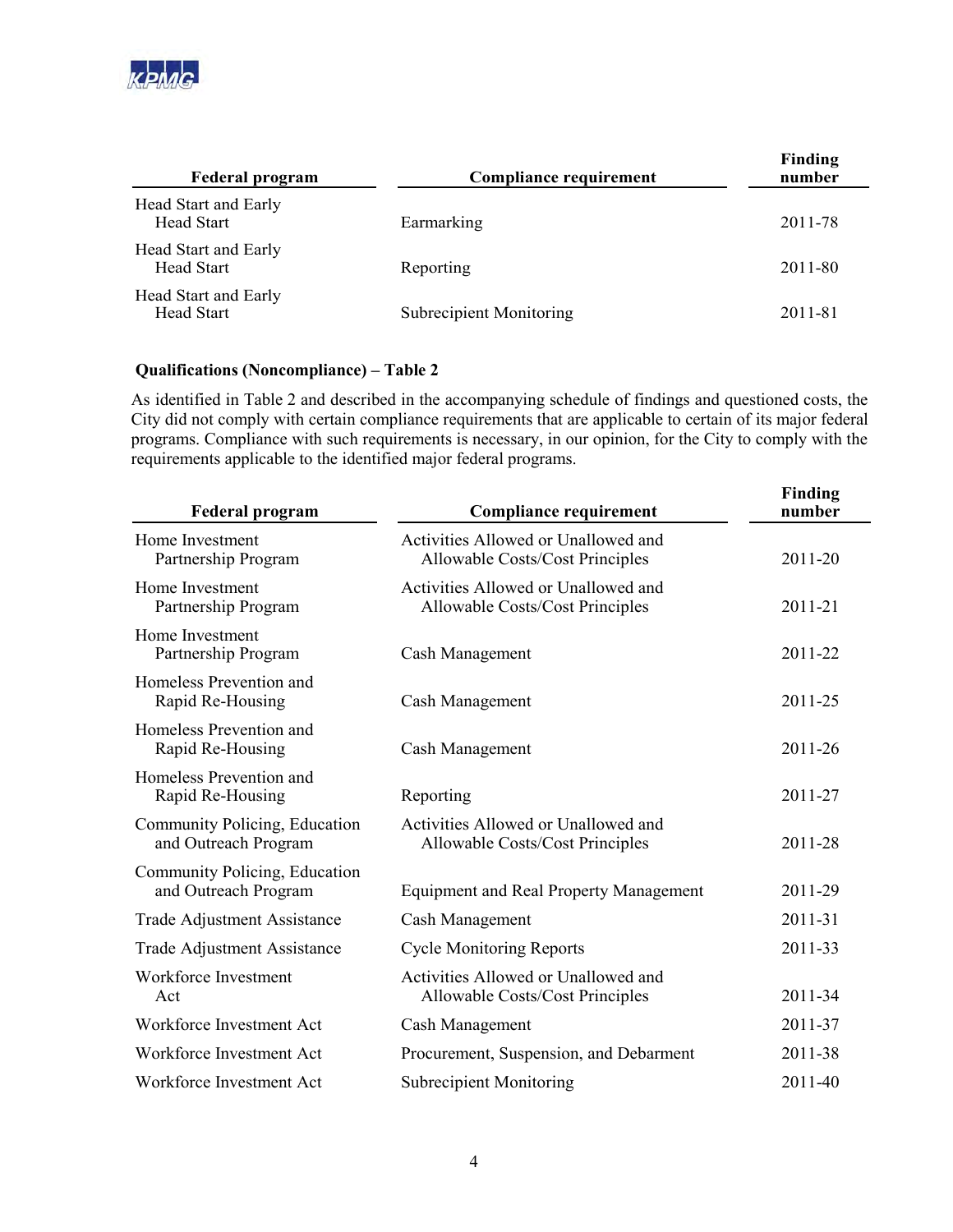

| <b>Federal program</b>                                   | <b>Compliance requirement</b>                                          | <b>Finding</b><br>number |
|----------------------------------------------------------|------------------------------------------------------------------------|--------------------------|
| Workforce Investment Act                                 | <b>Cycle Monitoring Reports</b>                                        | 2011-41                  |
| <b>Federal Transit Cluster</b>                           | Davis Bacon                                                            | 2011-42                  |
| <b>Federal Transit Cluster</b>                           | <b>Equipment and Real Property Management</b>                          | 2011-43                  |
| Energy Efficiency and<br><b>Conservation Block Grant</b> | Reporting                                                              | 2011-57                  |
| Temporary Assistance for<br>Needy Families               | Activities Allowed or Unallowed and<br>Allowable Costs/Cost Principles | 2011-58                  |
| Temporary Assistance for<br>Needy Families               | Cash Management                                                        | 2011-61                  |
| Temporary Assistance for<br>Needy Families               | Procurement, Suspension, and Debarment                                 | 2011-62                  |
| Temporary Assistance for<br>Needy Families               | <b>Subrecipient Monitoring</b>                                         | 2011-63                  |
| Temporary Assistance for<br>Needy Families               | <b>Cycle Monitoring Reports</b>                                        | 2011-64                  |
| <b>HIV Emergency Relief</b>                              | Cash Management                                                        | 2011-82                  |
| <b>HIV Emergency Relief</b>                              | Procurement, Suspension, and Debarment                                 | 2011-83                  |
| <b>HIV Emergency Relief</b>                              | Reporting                                                              | 2011-85                  |
| <b>HIV Emergency Relief</b>                              | <b>Subrecipient Monitoring</b>                                         | 2011-86                  |
| <b>HIV Emergency Relief</b>                              | Maintenance of Effort                                                  | 2011-87                  |
| Prevention and Treatment of<br><b>Substance Abuse</b>    | <b>Subrecipient Monitoring</b>                                         | 2011-90                  |

In our opinion, because of the effects of the noncompliance described in Table 1, the City did not comply in all material respects, with the requirements referred to above that could have a direct and material effect on the federal programs listed in Table 1. Also, in our opinion, except for the noncompliance described in Table 2, the City complied, in all material respects, with the compliance requirements referred to above that are applicable to each of its major programs included in Table 2 for the year ended June 30, 2011. Also, in our opinion, the City complied, in all material respects, with the compliance requirements referred to above that could have a direct and material effect to its State Revolving Loan major federal program for the year ended June 30, 2011. Also, as identified in Table 3, the results of our auditing procedures also disclosed other instances of noncompliance with those requirements, which are required to be reported in accordance with OMB Circular A-133, and which are described in the accompanying schedule of findings and questioned costs.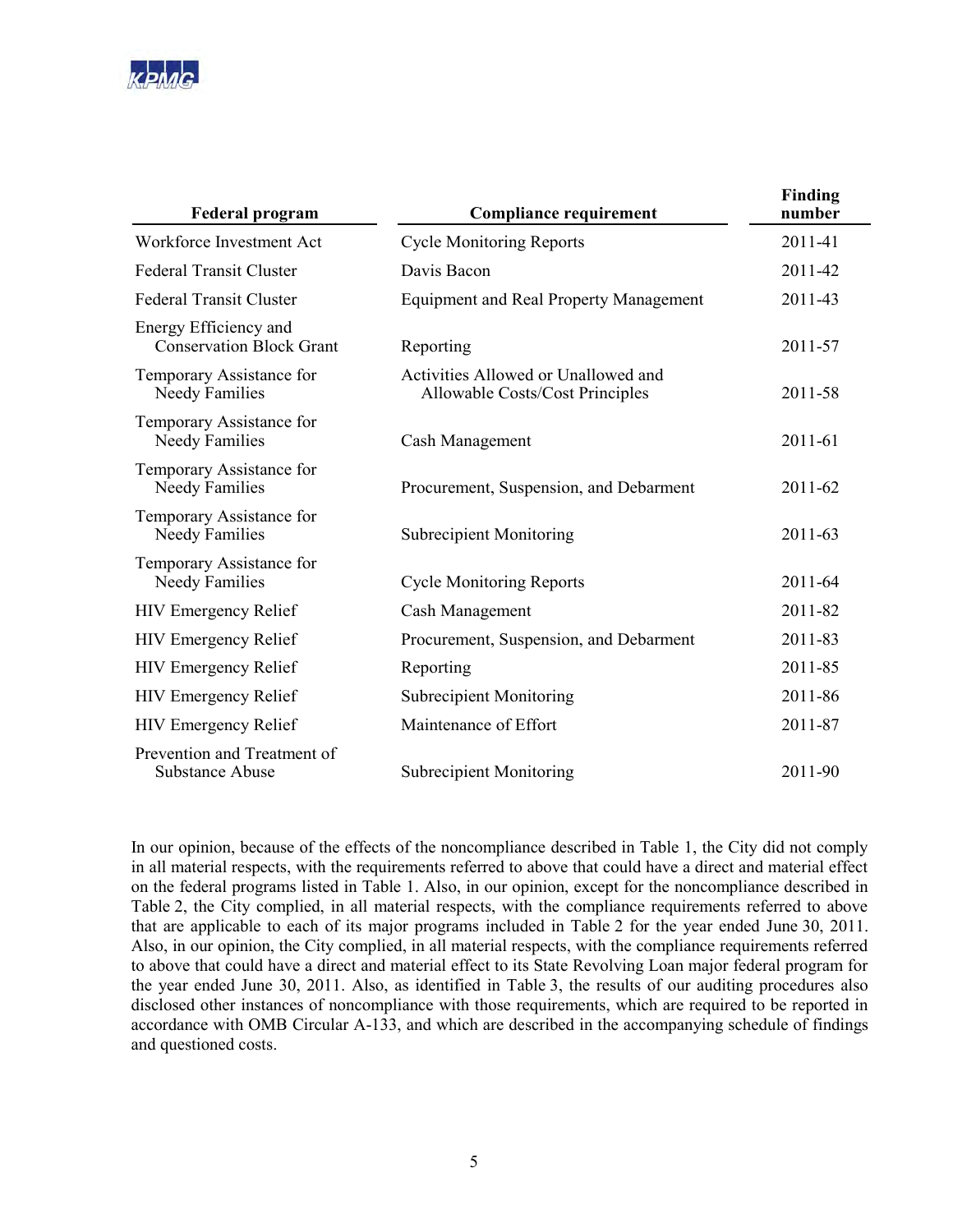

# **Other Instances of Noncompliance – Table 3**

| <b>Federal program</b>                                   | <b>Compliance requirement</b>                                          | Finding<br>number |
|----------------------------------------------------------|------------------------------------------------------------------------|-------------------|
| <b>Community Development</b><br><b>Block Grant</b>       | Reporting                                                              | 2011-16           |
| Home Investment<br>Partnership Program                   | Reporting                                                              | 2011-23           |
| Home Investment<br>Partnership Program                   | Reporting                                                              | 2011-24           |
| Community Policing, Education<br>and Outreach Program    | Procurement, Suspension, and Debarment                                 | 2011-30           |
| Trade Adjustment Assistance                              | Eligibility and Procurement, Suspension,<br>and Debarment              | 2011-32           |
| Workforce Investment Act                                 | Activities Allowed or Unallowed and<br>Allowable Costs/Cost Principles | 2011-35           |
| Workforce Investment Act                                 | Activities Allowed or Unallowed and<br>Allowable Costs/Cost Principles | 2011-36           |
| Workforce Investment Act                                 | Reporting                                                              | 2011-39           |
| <b>Federal Transit Cluster</b>                           | Procurement, Suspension, and Debarment                                 | 2011-44           |
| <b>Federal Transit Cluster</b>                           | Reporting                                                              | 2011-45           |
| <b>State Revolving Loan</b>                              | Reporting                                                              | 2011-46           |
| Weatherization for Low<br><b>Income Persons</b>          | Procurement, Suspension, and Debarment                                 | 2011-53           |
| Energy Efficiency and<br><b>Conservation Block Grant</b> | Reporting                                                              | 2011-56           |
| Temporary Assistance for<br>Needy Families               | Activities Allowed or Unallowed and<br>Allowable Costs/Cost Principles | 2011-59           |
| Temporary Assistance for<br>Needy Families               | Activities Allowed or Unallowed and<br>Allowable Costs/Cost Principles | 2011-60           |
| <b>Community Services</b><br><b>Block Grant</b>          | Procurement, Suspension, and Debarment                                 | 2011-70           |
| Head Start and<br>Early Head Start                       | Procurement, Suspension, and Debarment                                 | 2011-79           |
| <b>HIV Emergency Relief</b>                              | Reporting                                                              | 2011-84           |
| Prevention and Treatment of<br><b>Substance Abuse</b>    | Matching                                                               | 2011-88           |
| Prevention and Treatment of<br><b>Substance Abuse</b>    | Reporting                                                              | 2011-89           |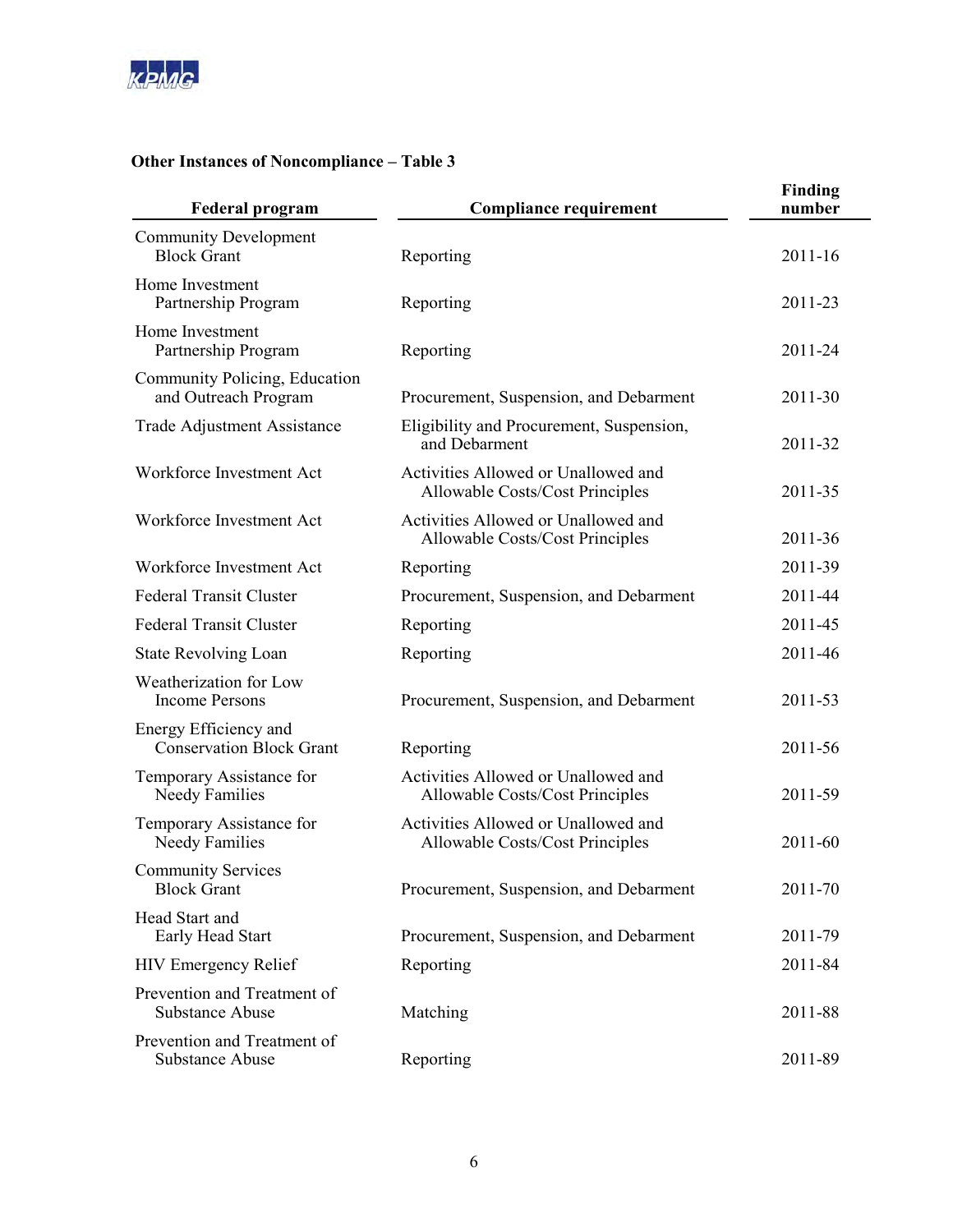

#### **Internal Control over Compliance**

Management of the City is responsible for establishing and maintaining effective internal control over compliance with the requirements of laws, regulations, contracts, and grants applicable to federal programs. In planning and performing our audit, we considered the City"s internal control over compliance with the requirements that could have a direct and material effect on a major federal program to determine the auditing procedures for the purpose of expressing our opinion on compliance and to test and report on internal control over compliance in accordance with OMB Circular A-133, but not for the purpose of expressing an opinion on the effectiveness of internal control over compliance. Accordingly, we do not express an opinion on the effectiveness of the City"s internal control over compliance.

Our consideration of internal control over compliance was for the limited purpose described in the preceding paragraph and was not designed to identify all deficiencies in internal control over compliance that might be significant deficiencies or material weaknesses and therefore, there can be no assurance that all deficiencies, significant deficiencies, or material weaknesses have been identified. However, as discussed below, we identified certain deficiencies in internal control over compliance that we consider to be material weaknesses and other deficiencies that we consider to be significant deficiencies.

A deficiency in internal control over compliance exists when the design or operation of a control over compliance does not allow management or employees, in the normal course of performing their assigned functions, to prevent, or detect and correct noncompliance with a type of compliance requirement of a federal program on a timely basis. A material weakness in internal control over compliance is a deficiency, or combination of deficiencies, in internal control over compliance, such that there is reasonable possibility that material noncompliance with a type of compliance requirement of a federal program will not be prevented, or detected and corrected on a timely basis. We consider the deficiencies in internal control over compliance described in the accompanying schedule of findings and questioned costs as items 2011-5, the items in Table 1, and the items in Table 2 to be material weaknesses.

A significant deficiency in internal control over compliance is a deficiency, or a combination of deficiencies, in internal control over compliance with a type of compliance requirement of a federal program that is less severe than a material weakness in internal control over compliance yet important enough to merit attention by those charged with governance. We consider the deficiencies in internal control over compliance as described in the accompanying schedule of findings and questioned costs and listed as the items in Table 3 to be significant deficiencies.

## **Schedule of Expenditures of Federal Awards**

We have audited the financial statements of the governmental activities, the business-type activities, the aggregate discretely presented component units, each major fund, and the aggregate remaining fund information of the City as of and for the year ended June 30, 2011, and have issued our report thereon dated December, 22, 2011, which included a reference to the reports of other auditors. Our report on the basic financial statements was modified to recognize that we did not audit the financial statements of the Detroit Brownfield Redevelopment Authority, Detroit Public Library, Detroit Transportation Corporation, Downtown Development Authority, Eastern Market Corporation, Economic Development Corporation, Greater Detroit Resource Recovery Authority, Local Development Finance Authority, Museum of African American History, and Detroit Land Bank Authority which represent 100% of the assets and expenses of the aggregate discretely presented component units. We also did not audit the financial statements of the General Retirement System and the Policemen and Firemen Retirement System and the Detroit Building Authority, which represent 96% and 46% of the assets and expenses/expenditures/deductions, respectively, of the aggregate remaining fund information. Those financial statements were audited by other auditors whose reports thereon were furnished to us, and our opinions, insofar as they relate to the amounts included in the aggregate discretely presented component units and the aggregate remaining fund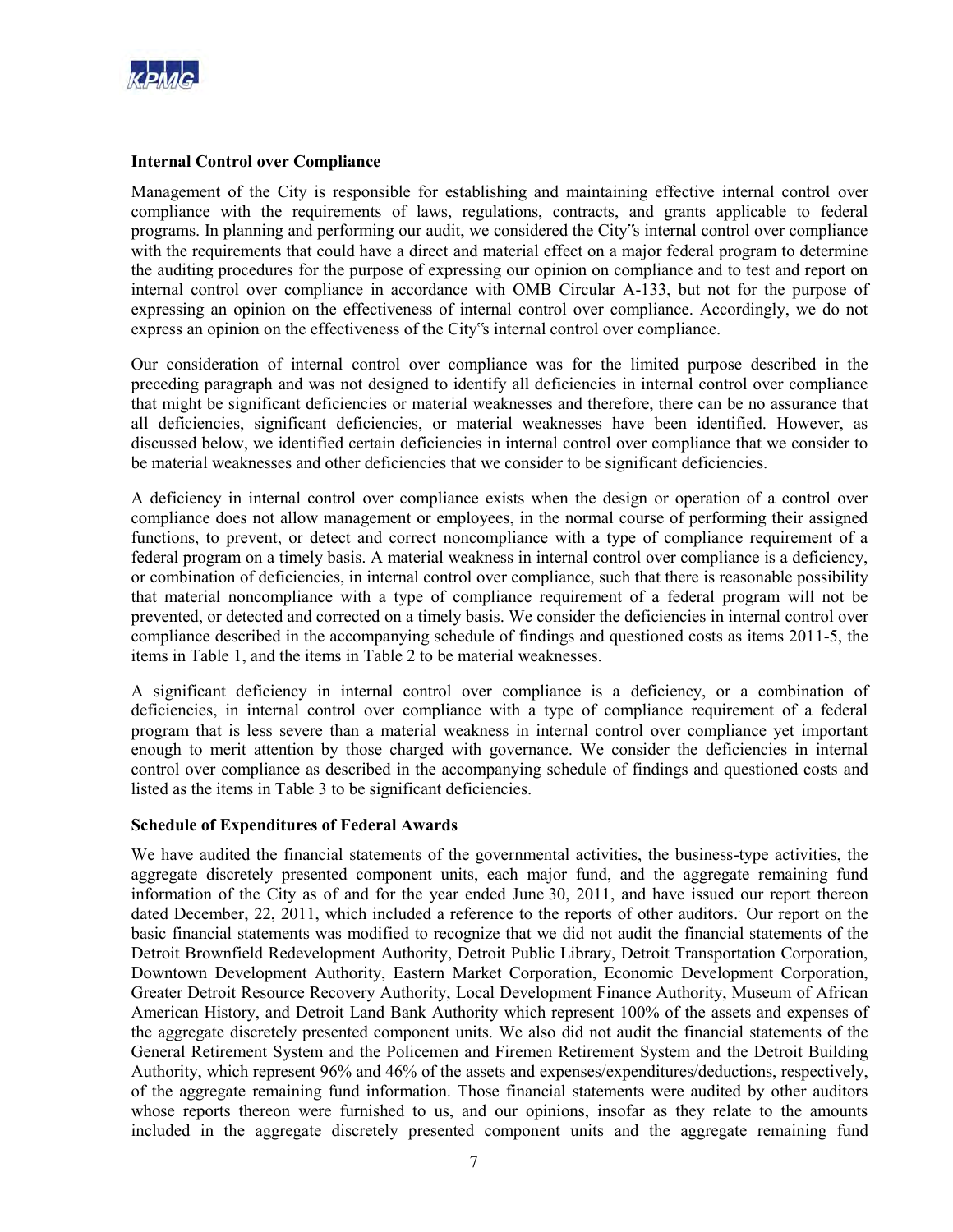

information, are based on the reports of the other auditors. Our report included an explanatory paragraph stating that the City has an accumulated unassigned deficit in the General Fund of \$196.6 million as of June 30, 2011, which has resulted from operating deficits over the last several years. Our audit was performed for the purpose of forming opinions on the financial statements that collectively comprise the City"s basic financial statements. The accompanying schedule of expenditures of federal awards is presented for purposes of additional analysis as required by OMB Circular A-133 and is not a required part of the basic financial statements. Such information has been subjected to the auditing procedures applied in the audit of the basic financial statements and, in our opinion, is fairly stated, in all material respects, in relation to the basic financial statements taken as a whole.

The City"s responses to the findings identified in our audit are described in the accompanying schedule of findings and questioned costs. We did not audit the City"s responses, and accordingly, we express no opinion on the responses.

This report is intended solely for the information and use of the Mayor, City Council, city management, federal awarding agencies, and pass-through entities and is not intended to be and should not be used by anyone other than these specified parties.



Detroit, Michigan March 29, 2012 (except as to the paragraph relating to the schedule of expenditures of federal awards, which is as of December 22, 2011)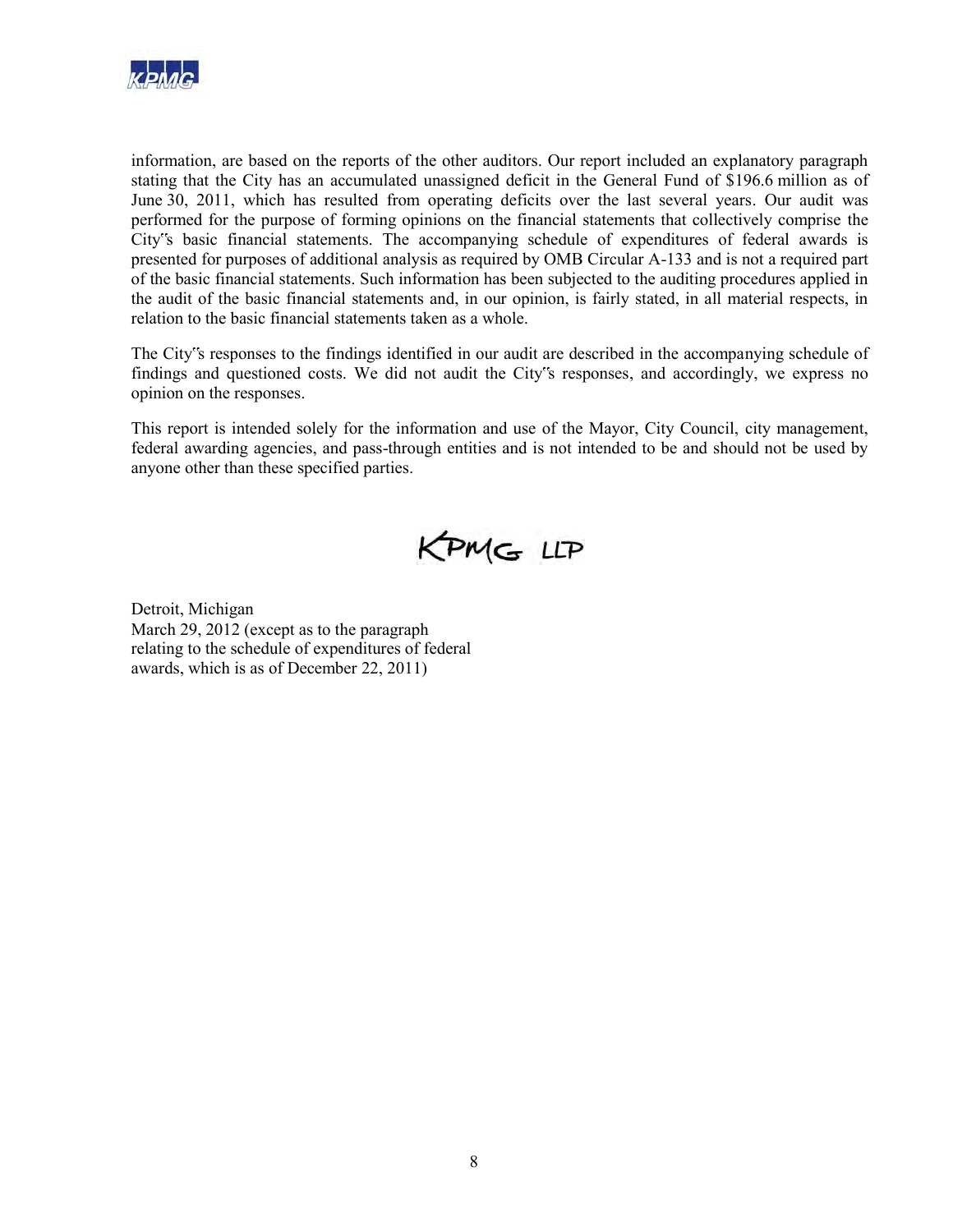# Schedule of Expenditures of Federal Awards

| <b>Grant</b> title                                                                                                                                                                                                                                                                                                                                      | <b>Catalog of</b><br>Federal<br><b>Domestic</b><br><b>Assistance</b>         | Grant<br>number                                                                                                                   | 2011<br><b>Expenditures</b>                                                                       |
|---------------------------------------------------------------------------------------------------------------------------------------------------------------------------------------------------------------------------------------------------------------------------------------------------------------------------------------------------------|------------------------------------------------------------------------------|-----------------------------------------------------------------------------------------------------------------------------------|---------------------------------------------------------------------------------------------------|
| Department of Agriculture:                                                                                                                                                                                                                                                                                                                              |                                                                              |                                                                                                                                   |                                                                                                   |
| Via Michigan Department of Community Health:<br>Special Supplemental Nutrition Program for Women, Infants, and Childrer<br>Via Michigan Department of Education:                                                                                                                                                                                        | 10.557                                                                       | N/A<br>\$                                                                                                                         | 5,190,682                                                                                         |
| Child and Adult Care Food Program - After School Meals<br>Summer Food Service Program for Children<br>Via Michigan Department of Energy, Labor and Economic Growth<br>Supplemental Nutrition Assistance Program:                                                                                                                                        | 10.558<br>10.559                                                             | 82SF02000<br>82SF02000                                                                                                            | 130,377<br>762,118                                                                                |
| Food Assistance<br>Food Assistance<br>Food Assistance – Supportive Services<br>Food Stamp Nutrition Education Program<br>Via Michigan Department of Human Services:                                                                                                                                                                                     | 10.561<br>10.561<br>10.561<br>10.561                                         | 2M1420122<br>2M1420122<br>2M1400100<br>61-5025R                                                                                   | 146,538<br>283,131<br>6,203<br>98,347                                                             |
| Supplemental Nutritional Assistance Program - Packaged Meals                                                                                                                                                                                                                                                                                            | 10.561                                                                       | 110990                                                                                                                            | 12,237                                                                                            |
| Total Supplemental Nutritional Assistance Program                                                                                                                                                                                                                                                                                                       |                                                                              |                                                                                                                                   | 546,456                                                                                           |
| Via Michigan Department of Education:<br>Emergency Assistance Food Program - TEFAF<br>Emergency Assistance Food Program - TEFAF                                                                                                                                                                                                                         | 10.568<br>10.568                                                             | 820021020<br>820021020                                                                                                            | 834,451<br>67,618                                                                                 |
| Total Emergency Assistance Food Program                                                                                                                                                                                                                                                                                                                 |                                                                              |                                                                                                                                   | 902,069                                                                                           |
| Via Michigan Department of Natural Resources:<br>Cooperative Forestry Assist – Emerald Ash Borer Tree Planning 08-07                                                                                                                                                                                                                                    | 10.664                                                                       | CFG 08-07                                                                                                                         |                                                                                                   |
| Total Department of Agriculture                                                                                                                                                                                                                                                                                                                         |                                                                              |                                                                                                                                   | 7,531,702                                                                                         |
| Department of Housing and Urban Development:<br>Direct Awards:<br>Entitlement Grant – NSP Demolition<br><b>Community Development Block Grant</b>                                                                                                                                                                                                        | 14.218<br>14.218                                                             | B-08-MN-26-0004<br>B-10-MC-26-0006                                                                                                | 17,749,295<br>39,437,664                                                                          |
| <b>Total CDBG</b>                                                                                                                                                                                                                                                                                                                                       |                                                                              |                                                                                                                                   | 57,186,959                                                                                        |
| <b>Emergency Shelter Grant</b><br>Home Investment Partnership (Special Housing)<br>Housing Opportunities for Persons with Aids - HOPWA Aids Housing<br>CDBG Section 108 Loan Guarantees<br>CDBG ARRA - Recovery Act Funded<br>NSP <sub>2</sub><br>ARRA Homeless Prev & Rapid Re-Housing - HPRP Admin<br>Lead Hazard Reduction Demo - HUD Lead Hazard II | 14.231<br>14.239<br>14.241<br>14.248<br>14.253<br>14.256<br>14.262<br>14.905 | S-10-MC-26-0006<br>M-10-MC-26-0202<br><b>MIH11F001</b><br>N/A<br>B-09-MY-26-0006<br>N/A<br>S-09-MY-26-0006<br><b>MILHD0196-09</b> | 1,397,399<br>15,457,601<br>1,826,018<br>106,439<br>2,312,547<br>396,564<br>8,250,310<br>1,546,665 |
| Total Department of Housing and Urban Development                                                                                                                                                                                                                                                                                                       |                                                                              |                                                                                                                                   | 88,480,502                                                                                        |
| Department of Justice:<br>Direct Awards:<br><b>Federal Forfeiture</b>                                                                                                                                                                                                                                                                                   | 16.000                                                                       | N/A                                                                                                                               | 871,183                                                                                           |
| Comm Relations Serv - Youth Citizens Academy 2006-2007<br>DTD Promising New Programs - We're Here and We Care Program<br>DTD Promising New Programs - Business to Youth Mentoring                                                                                                                                                                       | 16.541<br>16.541<br>16.541                                                   | 2006-JL-FX-0268<br>2009-JL-FX-0149<br>2008-JL-FX-0194                                                                             | 80,059<br>587<br>178,870                                                                          |
| <b>Total DTD Promising New Programs</b>                                                                                                                                                                                                                                                                                                                 |                                                                              |                                                                                                                                   | 259,516                                                                                           |
| NIJ Research, Eval, and Development Projects - Cold No More                                                                                                                                                                                                                                                                                             | 16.560                                                                       | 2007-DN-BX-K137                                                                                                                   | 232,915                                                                                           |
| Via Michigan Department of Community Health:<br>Crime Victim Assist – Rape Counseling Center Prog 2010<br>Crime Victim Assist - Rape Counseling Center Prog 2011                                                                                                                                                                                        | 16.575<br>16.575                                                             | 20083-13V09<br>20083-14V09                                                                                                        | 247,819<br>523,831                                                                                |
| <b>Total Crime Victim Assistance</b>                                                                                                                                                                                                                                                                                                                    |                                                                              |                                                                                                                                   | 771,650                                                                                           |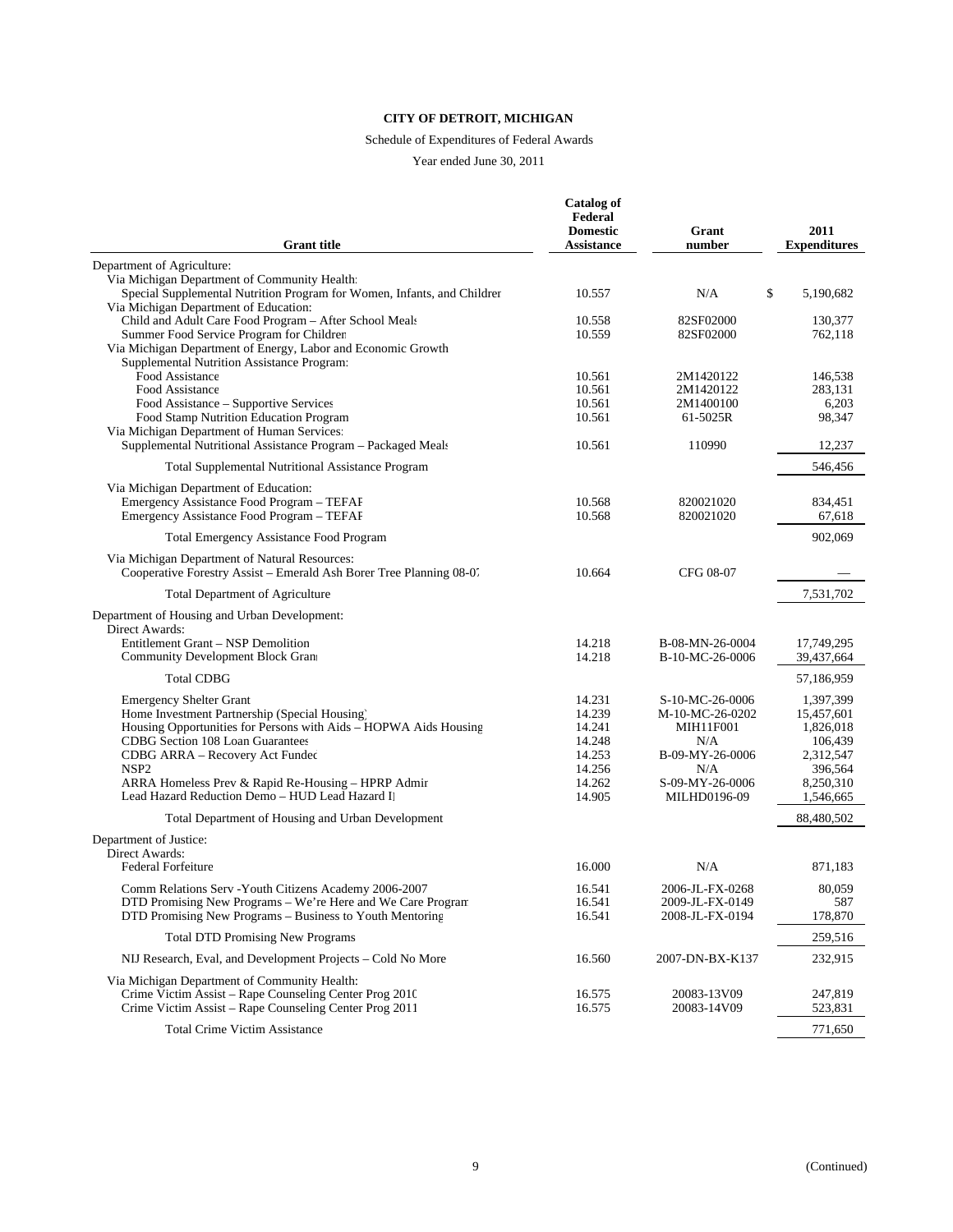# Schedule of Expenditures of Federal Awards

| <b>Grant</b> title                                                                                                                                                                                                                                                                                | <b>Catalog of</b><br>Federal<br><b>Domestic</b><br><b>Assistance</b> | Grant<br>number                                                                                                   | 2011<br><b>Expenditures</b>                                   |
|---------------------------------------------------------------------------------------------------------------------------------------------------------------------------------------------------------------------------------------------------------------------------------------------------|----------------------------------------------------------------------|-------------------------------------------------------------------------------------------------------------------|---------------------------------------------------------------|
| Direct Award:                                                                                                                                                                                                                                                                                     |                                                                      |                                                                                                                   |                                                               |
| Missing Persons Program<br>DOJ Parolees VE Project-Det MI Prog for Parolees Tech, Parole Violators<br>DOJ Parolees-Det MI Prog for Parolees Tech, Parole Violators<br>DOJ Bridge to Success Transitional Jobs<br>Jail Based-Reentry Project<br>Community Policing, Education and Outreach Program | 16.580<br>16.580<br>16.580<br>16.580<br>16.580<br>16.580             | 2008-DD-BX-0240 \$<br>2008-DD-BX-0659<br>2010-DD-BX-0692<br>2008-DD-BX-0264<br>2010-CZ-BX-0009<br>2006-DD-BX-0123 | 224,138<br>88,185<br>212,408<br>148,955<br>246,463<br>142,865 |
| Total Edward Byrne Memorial SLLADG                                                                                                                                                                                                                                                                |                                                                      |                                                                                                                   | 1,063,014                                                     |
| <b>Encourage to Arrest</b>                                                                                                                                                                                                                                                                        | 16.590                                                               | 2008-WE-AX-0030                                                                                                   | 245,308                                                       |
| ARRA DOJ Cops Hiring 2009 Police<br>Community Policing Grant - DOJ COPS<br>Community Policing Grant - DOJ COPS                                                                                                                                                                                    | 16.710<br>16.710<br>16.710                                           | 2009-RJ-WX-0053<br>2009CKWX0549<br>2009CKWX0557                                                                   | 3,303,009<br>144,303<br>139,602                               |
| <b>Total Community Policing Grants</b>                                                                                                                                                                                                                                                            |                                                                      |                                                                                                                   | 3,586,914                                                     |
| Via Michigan State Police:<br>Enforcing Underage Drinking Laws Program-Safe Communities<br>Enforcing Underage Drinking Laws Program-Safe Communities                                                                                                                                              | 16.727<br>16.727                                                     | $JJ-10-03$<br>$JJ-11-02$                                                                                          | 56,243<br>96,958                                              |
| <b>Total Occupant Protection Incentive Grants</b>                                                                                                                                                                                                                                                 |                                                                      |                                                                                                                   | 153,201                                                       |
| Direct Award:<br>Gang Resistance Educ Training                                                                                                                                                                                                                                                    | 16.737                                                               | 2008-JV-FX-0059                                                                                                   | 17,735                                                        |
| Via Michigan Department of Community Health:<br>Edward Byrne Memorial - Justice Assistance Grant (JAG) 2008<br>Edward Byrne Memorial - Justice Assistance Grant (JAG) 2009<br>Edward Byrne Memorial - Justice Assistance Grant (JAG) 2010<br>JAG Stimulus 2009-ARRA BJA Vehicle Enhancements      | 16.738<br>16.738<br>16.738<br>16.738                                 | 2005-DJ-BX-0751<br>2006-DJ-BX-0109<br>2009-DJ-BX-0788<br>2009-SB-B9-1422                                          | 22,800<br>19,086<br>723,101<br>1,742,736                      |
| Total Edward Byrne Memorial JAG                                                                                                                                                                                                                                                                   |                                                                      |                                                                                                                   | 2,507,723                                                     |
| Direct Award:<br>East Side Fire Arms-Reduction Initiative                                                                                                                                                                                                                                         | 16.753                                                               | 2010-DD-BX-0383                                                                                                   | 406,161                                                       |
| Via Michigan Department of Community Health:<br>ARRA - Edward Byrne Memorial - JAG Grant 2009 Police<br>ARRA – Local Law Enforcement Assist Discretionary Grant – Technology Grant 20                                                                                                             | 16.803<br>16.803                                                     | 50001-1-09-B<br>50002-1-09-B                                                                                      | 24,356<br>51,424                                              |
| Total ARRA Edward Byrne Memorial JAG                                                                                                                                                                                                                                                              |                                                                      |                                                                                                                   | 75,780                                                        |
| Total Department of Justice                                                                                                                                                                                                                                                                       |                                                                      |                                                                                                                   | 10,191,100                                                    |
| Department of Labor:<br>Via Michigan Department of Energy, Labor and Economic Growth                                                                                                                                                                                                              |                                                                      |                                                                                                                   |                                                               |
| Wagner Peyser<br><b>Wagner Peyser</b><br><b>ARRA Disability Program Navigator</b><br>ARRA Employment Serv - MI NCRC<br>ARRA Employment Serv – Wagner<br>ARRA Re-employment Serv Case Mg                                                                                                           | 17.207<br>17.207<br>17.207<br>17.207<br>17.207<br>17.207             | ES192090955A26<br>ES207561055A26<br>ES175680855A26<br>ES175680855A26<br>ES17568-08-55<br>ES17568-08-55            | 749.823<br>1,704,969<br>74,745<br>148,866<br>4,331<br>47,913  |
| <b>Total Wagner Peyser</b>                                                                                                                                                                                                                                                                        |                                                                      |                                                                                                                   | 2,730,647                                                     |
| Trade<br><b>Trade Adjustment Assist</b>                                                                                                                                                                                                                                                           | 17.245<br>17.245                                                     | $07 - 30$<br>$03-29$                                                                                              | 5,559,747<br>5,138,567                                        |
| <b>Total Trade</b>                                                                                                                                                                                                                                                                                |                                                                      |                                                                                                                   | 10,698,314                                                    |
| WIA Adult-Intensive<br>ARRA WIA Adult Core                                                                                                                                                                                                                                                        | 17.258<br>17.258                                                     | AA202001055A26<br>AA171280855                                                                                     | 6,204,393<br>322,090                                          |
| <b>Total WIA Adult</b>                                                                                                                                                                                                                                                                            |                                                                      |                                                                                                                   | 6,526,483                                                     |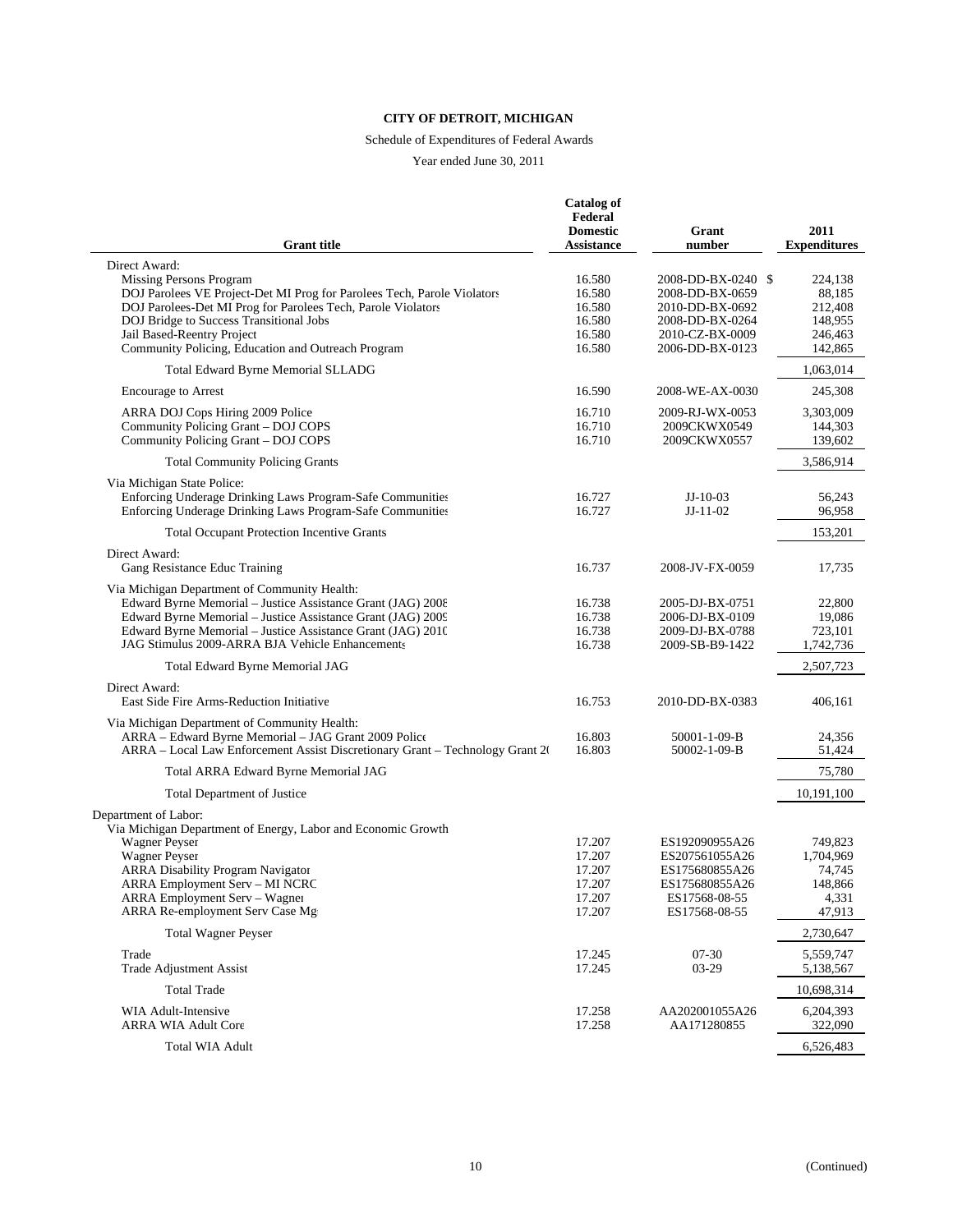# Schedule of Expenditures of Federal Awards

|                                                                                                              | <b>Catalog of</b><br>Federal                     |                                     |                             |
|--------------------------------------------------------------------------------------------------------------|--------------------------------------------------|-------------------------------------|-----------------------------|
| <b>Grant</b> title                                                                                           | <b>Domestic</b><br><b>Assistance</b>             | Grant<br>number                     | 2011<br><b>Expenditures</b> |
| <b>ARRA WIA Statewide Activities-JET</b><br><b>WIA Administration</b>                                        | 17.258, 17.259, 17.260<br>17.258, 17.259, 17.260 | AA202001055A26 \$<br>AA202001055A26 | 1,190,611                   |
| <b>ARRA WIA Administration</b>                                                                               | 17.258, 17.259, 17.260                           | AA171280855                         | 1,991,749<br>635,410        |
| ARRA WIA SWA-ECAR Wagner Peysei                                                                              | 17.258, 17.259, 17.260                           | AA171280855                         | 202,575                     |
| ARRA WIA SWA-Earn & Learn                                                                                    | 17.258, 17.259, 17.260                           | AA171280855                         | 366,819                     |
| ARRA WIA SWA-NWLB-Admin                                                                                      | 17.258, 17.259, 17.260                           | AA171280855                         | 1,004,264                   |
| ARRA WIA Statewide Efficiency                                                                                | 17.258, 17.259, 17.260                           | AA171280855                         | 338,198                     |
| WIA Statewide Activities - MI NCRC                                                                           | 17.258, 17.259, 17.260                           | AA171280855                         | 5,432                       |
| WIA Statewide Activities - MWA SVCS CTR OPS<br>WIA Statewide Activities – High Concentration                 | 17.258, 17.259, 17.260<br>17.258, 17.259, 17.260 | AA186470955<br>AA202001055A26       | 24,000<br>31,123            |
| <b>Total WIA Clustered</b>                                                                                   |                                                  |                                     | 5,790,181                   |
| <b>WIA Youth</b>                                                                                             | 17.259                                           | AA202001055A26                      |                             |
| <b>ARRA WIA Youth</b>                                                                                        | 17.259                                           | AA171280855                         | 5,884,421                   |
| <b>Total WIA Youth</b>                                                                                       |                                                  |                                     | 5,884,421                   |
| WIA Rapid Response – American Axle                                                                           | 17.260                                           | <b>IWT11AAMD</b>                    | 24,712                      |
| WIA Rapid Response - Incumbent Worker HMSA                                                                   | 17.260                                           | <b>IWT10HMSA</b>                    | 36,750                      |
| WIA Dislocated Worker Neg - SE MI                                                                            | 17.260                                           | EM195351060A26                      | 2,536,902                   |
| <b>ARRA WIA Dislocated Worker</b>                                                                            | 17.260                                           | AA171280855                         | 2,936,330                   |
| <b>Total WIA Dislocated Worker Other</b>                                                                     |                                                  |                                     | 5,534,694                   |
| Direct Award:<br>Community Based Job Training                                                                | 17.269                                           | CB-17375-08-60-A-26                 | 499,241                     |
| Via Michigan Department of Energy, Labor and Economic Growth:<br>WIA Rapid Response - Incumbent Worker       |                                                  |                                     |                             |
| <b>WIA Dislocated Worker</b>                                                                                 | 17.278<br>17.278                                 | AA202001055A26<br>AA202001055A26    | 194,192<br>4,490,345        |
| <b>Total WIA Dislocated Worker</b>                                                                           |                                                  |                                     | 4,684,537                   |
| Total Dept of Labor                                                                                          |                                                  |                                     | 42,348,518                  |
| Department of Transportation:                                                                                |                                                  |                                     |                             |
| Via Michigan Department of Transportation - Bureau of Aeronautics:                                           |                                                  |                                     |                             |
| Airport Improvement Program - Land Acquisition                                                               | 20.106                                           | E-26-0027-3305                      |                             |
| Direct Award Federal Highway Administration (FHWA)<br>Road Construction Apprenticeship Readiness (RCAR) YR 3 | 20.205                                           | DWDD11-RCAR4                        | 121,012                     |
| Direct Awards of Federal Transit Administration:                                                             |                                                  |                                     |                             |
| Federal Transit Capital Investment                                                                           | 20.500                                           | MI-90-X374                          | 37,304                      |
| Federal Transit Capital Investment                                                                           | 20.500                                           | MI-04-0038                          | 2,419,951                   |
| Federal Transit Capital Investment                                                                           | 20.500                                           | MI-04-0054                          | 4,923,605                   |
| <b>Total Federal Capital Investments</b>                                                                     |                                                  |                                     | 7,380,860                   |
| Federal Transit Capital Investment-ARRA                                                                      | 20.507                                           | MI-96-X011                          | 3,599,823                   |
| Federal Transit Capital Investment                                                                           | 20.507                                           | MI-90-X605                          | 15,867,003                  |
| Federal Transit Capital Investment<br>Federal Transit Formula Grants                                         | 20.507<br>20.507                                 | MI-95-X045<br>MI-95-X034            | 1,831,113<br>328,638        |
| Federal Transit Formula Grants                                                                               | 20.507                                           | MI-90-X464                          | 236,832                     |
| Federal Transit Formula Grants                                                                               | 20.507                                           | MI-90-X502                          | 2,956,479                   |
| Federal Transit Formula Grants                                                                               | 20.507                                           | MI-90-X533                          | 706.946                     |
| Federal Transit Formula Grants                                                                               | 20.507                                           | MI-90-X563                          | 1,662,069                   |
| Federal Transit Formula Grants                                                                               | 20.507                                           | MI-95-X023                          | 219,916                     |
| Federal Transit Formula Grants                                                                               | 20.507                                           | MI-90-X604                          | 6,061,119                   |
| Total Federal Transit Formula Grants                                                                         |                                                  |                                     | 33,469,938                  |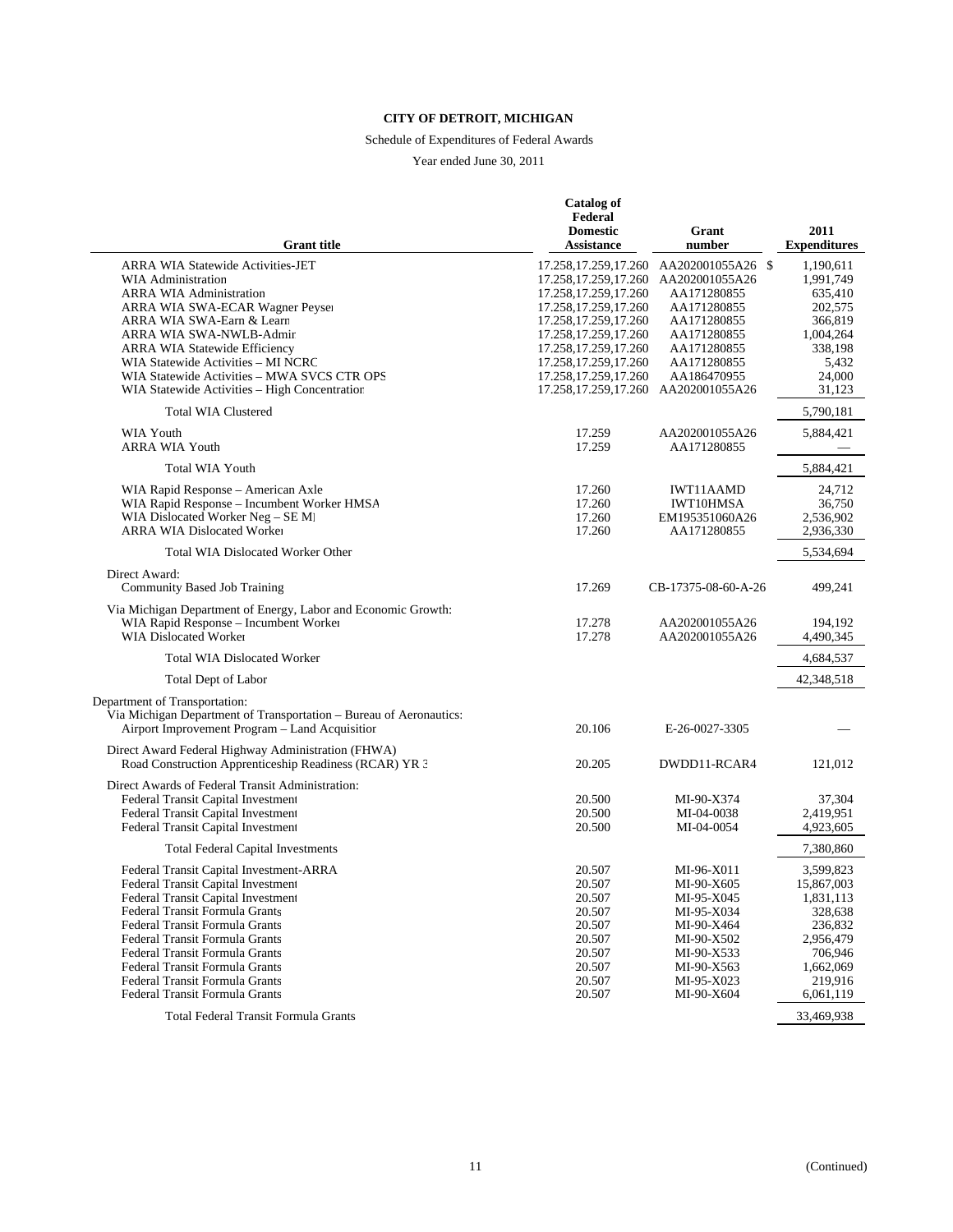# Schedule of Expenditures of Federal Awards

| <b>Grant</b> title                                                                                                                                                                                                                                                                                        | <b>Catalog of</b><br>Federal<br><b>Domestic</b><br><b>Assistance</b> | Grant<br>number                                    | 2011<br><b>Expenditures</b>             |
|-----------------------------------------------------------------------------------------------------------------------------------------------------------------------------------------------------------------------------------------------------------------------------------------------------------|----------------------------------------------------------------------|----------------------------------------------------|-----------------------------------------|
| <b>Public Transportation Research</b><br>Job Access & Reverse Commute<br>Federal Transit Formula Grants Metro Planning                                                                                                                                                                                    | 20.514<br>20.516<br>20.522                                           | $\mathbb{S}$<br>U11006<br>MI-37-X014<br>MI-39-X002 | 305.490<br>2,128<br>475,000             |
| National Highway Traffic Safety Administration (NHTSA):<br>Via Michigan Department of State Police:<br>State & Comm Highway Safety-Traffic Safety 2010<br>State & Comm Highway Safety-Traffic Safety 2011<br>State & Comm Highway Safety-Click It or Ticket Traffic 2011                                  | 20.600<br>20.600<br>20.600                                           | $CP-10-04$<br>$CP-11-04$<br>$PT-11-06$             | 40,435<br>73,667<br>220,740             |
| Total State & Comm Highway Safety                                                                                                                                                                                                                                                                         |                                                                      |                                                    | 334,842                                 |
| <b>Total Department of Transportation</b>                                                                                                                                                                                                                                                                 |                                                                      |                                                    | 42,089,270                              |
| National Endowment for the Arts:<br>Via Michigan Council for Arts and Cultural Affairs:<br>Promotion of the Arts_Partnerships-2011 Mini-Grant Program                                                                                                                                                     | 45.025                                                               | 11RR0020RG                                         | 15,800                                  |
| Total National Endowment for the Arts                                                                                                                                                                                                                                                                     |                                                                      |                                                    | 15,800                                  |
| <b>Environmental Protection Agency:</b><br>Via Michigan Department of Environmental Quality:<br>Capitalization Grants for Clean Water - State Revolving Loans<br>ARRA-Capitalization Grants for Clean Water - State Revolving Loan:<br>ARRA-Capitalization Grants for Clean Water - State Revolving Loan: | 66.458<br>66.458<br>66.458                                           | 5175-06<br>5175-07<br>5175-08                      | 2,034,746<br>1,092,529<br>2,834,214     |
| <b>Total Capitalization Grants for Clean Water</b>                                                                                                                                                                                                                                                        |                                                                      |                                                    | 5,961,489                               |
| Drinking Water Revolving Fund<br>Drinking Water Revolving Fund                                                                                                                                                                                                                                            | 66.468<br>66.468                                                     | 7161-01<br>7178-01                                 | 2,230,156<br>306,719                    |
| Drinking Water Revolving Fund                                                                                                                                                                                                                                                                             |                                                                      |                                                    | 2,536,875                               |
| Direct Award:<br>Brownfield Assess & Clean-up: Eastern Market Brownfield Assessment Projec                                                                                                                                                                                                                | 66.818                                                               | BF00E40201-0                                       | 418                                     |
| <b>Total Environmental Protection Agency</b>                                                                                                                                                                                                                                                              |                                                                      |                                                    | 8.498.782                               |
| Department of Energy:<br>Via Michigan Department of Human Services:<br>Weatherization for Low Income Persons<br><b>ARRA Weatherization for Low Income Persons</b>                                                                                                                                         | 81.042<br>81.042                                                     | DOE 10-82007<br>DOE-S-09-82007                     | 1,103,535<br>11,563,107                 |
| <b>Total Weatherization</b>                                                                                                                                                                                                                                                                               |                                                                      |                                                    | 12,666,642                              |
| ARRA Emergency Efficiency & Conservation BG                                                                                                                                                                                                                                                               | 81.128                                                               | DE-EE0000747                                       | 4,811,161                               |
| <b>Total Department of Energy</b>                                                                                                                                                                                                                                                                         |                                                                      |                                                    | 17,477,803                              |
| Department of Education:<br>Direct Awards:<br>Improvement of Post Secondary Educ - Adult Access to Educ (AATE) 2010<br>Safe and Drug Free Schools 6/2011<br>For Improvement of Educ (FIE): LEAP Program 2010<br><b>Total Department of Education</b>                                                      | 84.116<br>84.184<br>84.215                                           | PI16Z090330<br>P116Z09033<br>U215K090312           | 235,794<br>157,366<br>30,061<br>423.221 |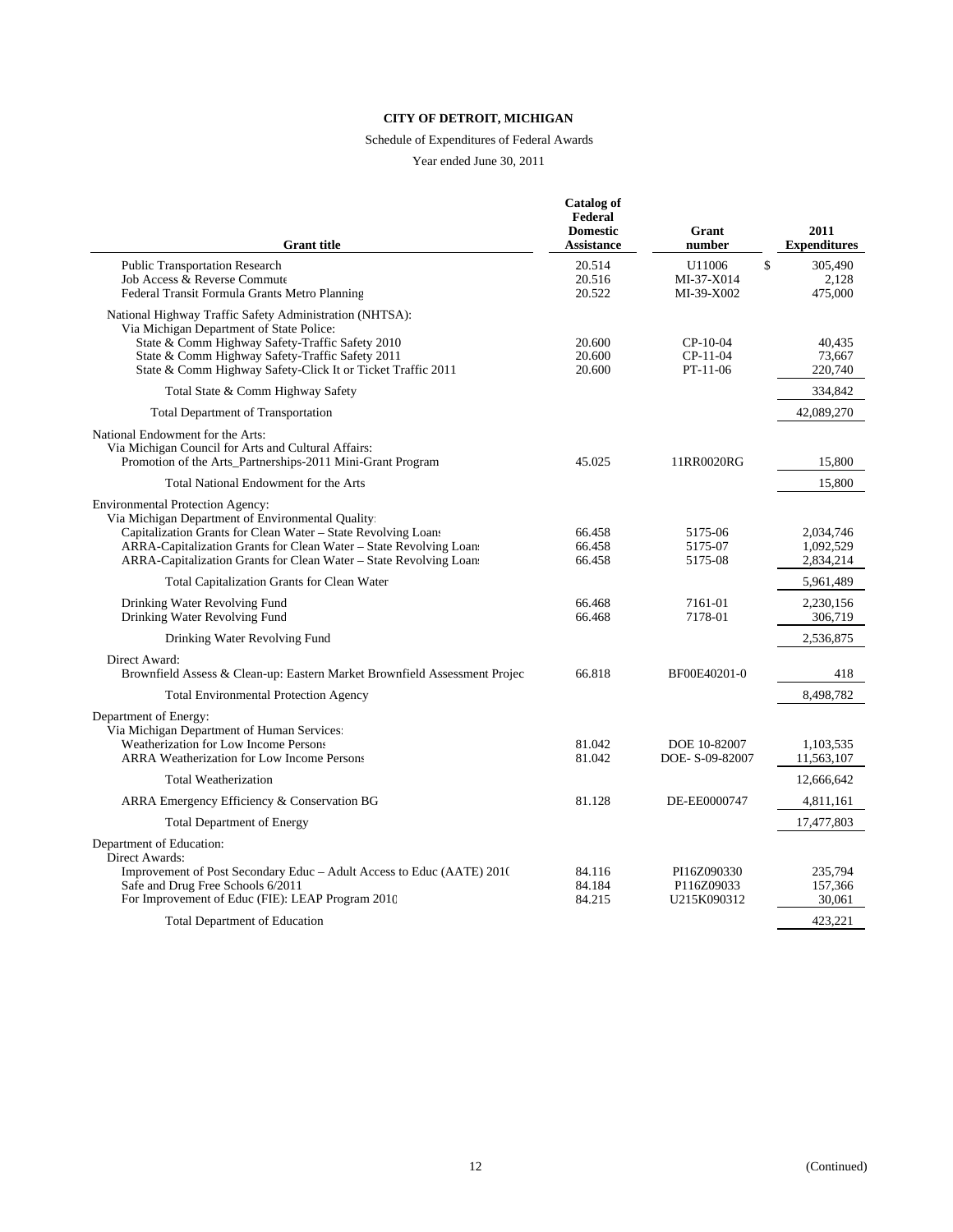# Schedule of Expenditures of Federal Awards

| <b>Grant title</b>                                                                                                                                                                                                 | <b>Catalog of</b><br>Federal<br><b>Domestic</b><br>Assistance | Grant<br>number                                   | 2011<br><b>Expenditures</b>              |
|--------------------------------------------------------------------------------------------------------------------------------------------------------------------------------------------------------------------|---------------------------------------------------------------|---------------------------------------------------|------------------------------------------|
| Department of Health and Human Services:                                                                                                                                                                           |                                                               |                                                   |                                          |
| Direct Awards:<br>HM Promo & Responsible Father: Promoting Responsible Fatherhood<br>TB Prevention & Control<br><b>Health Disparities</b>                                                                          | 93.086<br>93.116<br>93.137                                    | 90FR0073/04<br>\$<br>U52/CCU500843<br>MPCMP091033 | 414.123<br>516,068<br>163,503            |
| Via Michigan Department of Community Health:<br>Coordinated Serv & Access WICY-Aids/HIV Family Services 9/2011                                                                                                     | 93.153                                                        | N/A                                               | 51,697                                   |
| Direct Award:<br>Childhood Lead Prev CDC 6/2011                                                                                                                                                                    | 93.197                                                        | N/A                                               | 862,588                                  |
| Via Michigan Department of Community Health:<br><b>Family Planning</b>                                                                                                                                             | 93.217                                                        | N/A                                               | 853.629                                  |
| Direct Award:<br>SAMH Projects of Reg & National Sig – Detroit Re-Entry Initiative                                                                                                                                 | 93.243                                                        | 6U79SP13331-01-02                                 | 173,407                                  |
| Via Michigan Department of Community Health:<br>CDC Immunization-Immunization Action Plan 9/2011<br>CDC Immunization Grants-Vaccines for Children 9/2011<br>CDC Immunization-Vaccine Replacement & Handling 9/2010 | 93.268<br>93.268<br>93.268                                    | N/A<br>N/A<br>N/A                                 | 430,006<br>1,349,713<br>30,983           |
| <b>Total CDC Immunization Grants</b>                                                                                                                                                                               |                                                               |                                                   | 1,810,702                                |
| CDC Prevention - Bio-Terrorism Emerg Prep 9/2011<br>CDC Prevention - Bio-Terrorism Laboratory 9/2011<br>CDC Prevention - Cities Readiness Initiatives 9/2011<br>CDC Prevention – H1N1 Phase I, II, and III 9/2010  | 93.283<br>93.283<br>93.283<br>93.283                          | N/A<br>N/A<br>N/A<br>N/A                          | 244,179<br>185,831<br>433,395<br>396,733 |
| <b>Total CDC Prevention</b>                                                                                                                                                                                        |                                                               |                                                   | 1,260,138                                |
| Via Michigan Department of Energy, Labor and Economic Growth:<br><b>TANF Jet Support Services</b><br><b>TANF Jet Support Services</b><br><b>TANF Jet Support Services</b>                                          | 93.558<br>93.558<br>93.558                                    | G1102MITANF<br>G1102MITANF<br>G1002MITANF         | 11,750,659<br>687.082<br>7,350,800       |
| <b>Total TANF</b>                                                                                                                                                                                                  |                                                               |                                                   | 19,788,541                               |
| Via Michigan Department of Human Services:<br>Low Income Home Energy Assist (LIHEAP) - Weatherization                                                                                                              | 93.568                                                        | LIHEAP-09-82007                                   | 2,404,579                                |
| CSBG Center Administration-TPA<br>CSBG Specific Assistance Individuals<br><b>CSBG</b> Administration                                                                                                               | 93.569<br>93.569<br>93.569                                    | CSBG-T-10-82007<br>CSBG-10-82007<br>CSBG-11-82007 | 18,118<br>1,911,208<br>4,520,130         |
| <b>Total CSBG</b>                                                                                                                                                                                                  |                                                               |                                                   | 6,449,456                                |
| Direct Awards:<br><b>Head Start</b><br><b>Head Start-Early</b><br>Head Start-TTA                                                                                                                                   | 93.600<br>93.600<br>93.600                                    | 05CH0113/45<br>05CH0113/45<br>05CH0113/45         | 9,147,411<br>632,920<br>50,423           |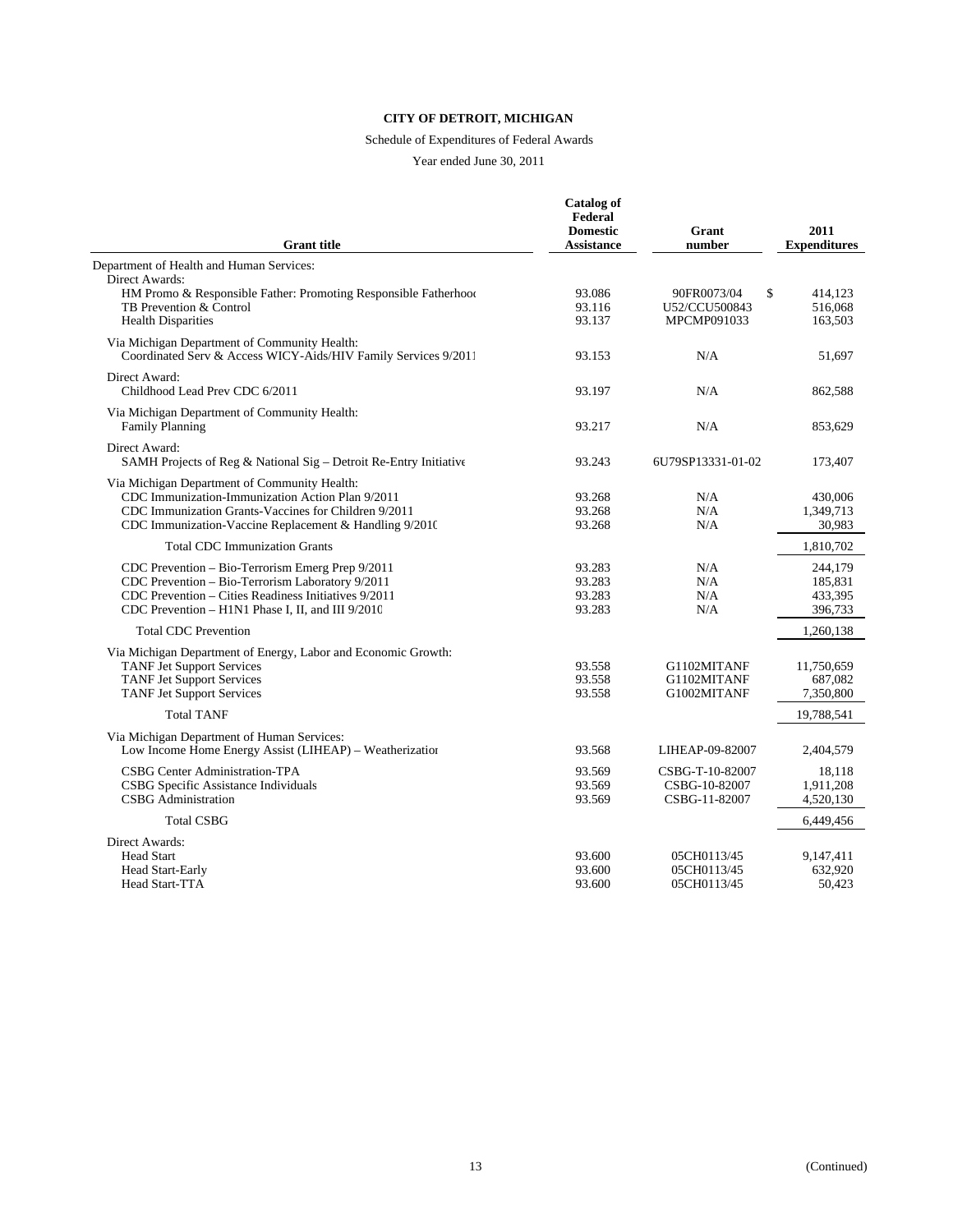# Schedule of Expenditures of Federal Awards

| <b>Grant title</b>                                                                                                                                                                                              | <b>Catalog of</b><br>Federal<br><b>Domestic</b><br><b>Assistance</b> | Grant<br>number                                                         | 2011<br><b>Expenditures</b>                                    |
|-----------------------------------------------------------------------------------------------------------------------------------------------------------------------------------------------------------------|----------------------------------------------------------------------|-------------------------------------------------------------------------|----------------------------------------------------------------|
| <b>Head Start</b><br><b>Head Start-Early</b><br>Head Start-TTA<br><b>Head Start-USDA</b><br><b>Head Start-USDA</b>                                                                                              | 93.600<br>93.600<br>93.600<br>93.600<br>93.600                       | 05CH0113/45<br>05CH0113/45<br>05CH0113/45<br>05CH0113/45<br>05CH0113/46 | \$<br>34,967,476<br>1,326,947<br>146,675<br>525,949<br>308,631 |
| <b>Total Head Start</b>                                                                                                                                                                                         |                                                                      |                                                                         | 47,106,432                                                     |
| Social Serv Research & Demo - Welfare to Opportunity IDA                                                                                                                                                        | 93.647                                                               | 05SE0113/01                                                             | 93,774                                                         |
| <b>ARRA Head Start-COLA</b><br><b>ARRA Early Head Start-COLA</b>                                                                                                                                                | 93.708<br>93.709                                                     | 05SE0113/01<br>05SE0113/01                                              | 2,830,249<br>76,629                                            |
| <b>Total ARRA Head Start</b>                                                                                                                                                                                    |                                                                      |                                                                         | 2,906,878                                                      |
| ARRA Community Service Block Grant - CSBG                                                                                                                                                                       | 93.710                                                               | N/A                                                                     | 7,930,770                                                      |
| Via Michigan Department of Community Health:<br><b>ARRA CDC</b> Immunization                                                                                                                                    | 93.712                                                               | N/A                                                                     |                                                                |
| Direct Awards:<br>Mandated Health Information Technology                                                                                                                                                        | 93.888                                                               | D1BIT10830                                                              | 221,706                                                        |
| HIV Emerg Relief Project 2/2012<br>HIV Emerg Supp Relief - MAI 2/2012                                                                                                                                           | 93.914<br>93.914                                                     | H89HA00021<br>H89HA00021                                                | 8,686,212<br>256,812                                           |
| <b>Total HIV</b>                                                                                                                                                                                                |                                                                      |                                                                         | 8,943,024                                                      |
| Direct Award:<br>Healthy Start Initiative 5/2011                                                                                                                                                                | 93.926                                                               | N/A                                                                     | 1,575,000                                                      |
| Via Michigan Department of Community Health:<br>HIV Prevention - Aids/HIV Rapid Testing 9/2011<br>HIV Prevention - Aids/HIV Prev & Planning 9/2011                                                              | 93.940<br>93.940                                                     | N/A<br>N/A                                                              | 120,778<br>584,394                                             |
| <b>Total HIV Prevention</b>                                                                                                                                                                                     |                                                                      |                                                                         | 705,172                                                        |
| HIV Demo, Research, Public & Prof Educ - Lab (STARHS & VARHS)<br>Prevention and Treatment of Substance Abuse BG<br>Prevention and Treatment of Substance Abuse BG<br>Prevention Health Serv: STD Control 9/2011 | 93.941<br>93.959<br>93.959<br>93.977                                 | N/A<br>10B1MISAPT<br>93B1MISAPT<br>N/A                                  | (76.977)<br>4,068,661<br>8,645,311<br>369,554                  |
| Local Maternal & Children Health BG 9/2011<br>MCHBG- Childhood Lead Poison Prev-MDCH 9/2011<br>MCHBG-Crippled Children Service 9/2011<br>MCGBG-Oral Health-Varnish Program 2/2011                               | 93.994<br>93.994<br>93.994<br>93.994                                 | N/A<br>N/A<br>N/A<br>N/A                                                | 1,239,093<br>93,853<br>546,555<br>68,771                       |
| Total Maternal & Child Health Block Grant                                                                                                                                                                       |                                                                      |                                                                         | 1,948,272                                                      |
| Total Department of Health and Human Services                                                                                                                                                                   |                                                                      |                                                                         | 119,186,008                                                    |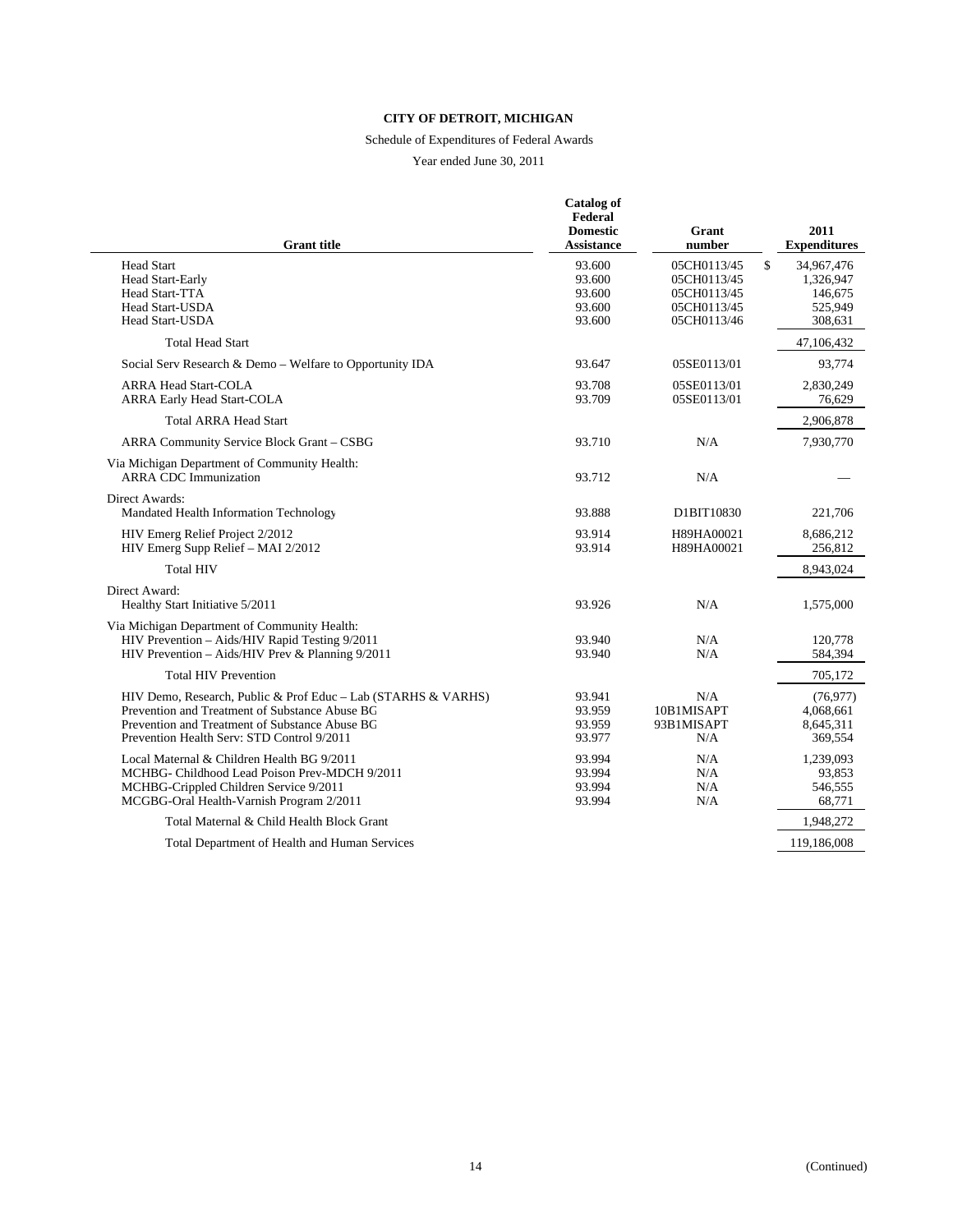# Schedule of Expenditures of Federal Awards

#### Year ended June 30, 2011

| <b>Grant</b> title                                                    | Catalog of<br>Federal<br><b>Domestic</b><br>Assistance | Grant<br>number | 2011<br><b>Expenditures</b> |
|-----------------------------------------------------------------------|--------------------------------------------------------|-----------------|-----------------------------|
| Department of Homeland Security:                                      |                                                        |                 |                             |
| Michigan State Police Emergency Management/Homeland Security Division |                                                        |                 |                             |
| 2006 Urban Area Security Initiative Grant                             | 97.067                                                 | N/A             | \$<br>244,546               |
| 2007 Metropolitan Medical Response System Gran                        | 97.067                                                 | N/A             | 126,227                     |
| FY 07 UASI Grant                                                      | 97.067                                                 | N/A             | 1,646,563                   |
| 2007 Michigan Citizen Corps Program                                   | 97.067                                                 | N/A             | 8,632                       |
| 2008 HSGP Urban Area Security Initiative Grant                        | 97.067                                                 | N/A             | 585,045                     |
| 2009 HSGP Urban Area Security Initiative Grant                        | 97.067                                                 | 2009-SS-T9-0060 | 3.593                       |
| 2008 HSGP Metropolitan Medical Response System Grant                  | 97.067                                                 | N/A             | 70,528                      |
| 2008 Citizen Corps Program (CCP)                                      | 97.067                                                 | N/A             | 5.719                       |
| 2009 Citizen Corps Program (CCP)                                      | 97.067                                                 | 2009-SS-T9-0060 | 700                         |
| <b>Total Homeland Security Grant Program</b>                          |                                                        |                 | 2,691,553                   |
| <b>Total Department of Homeland Security</b>                          |                                                        |                 | 2,691,553                   |
| Total Federal Awards                                                  |                                                        |                 | 338,934,259                 |
|                                                                       |                                                        |                 |                             |

See accompanying notes to schedule of expenditures of federal awards.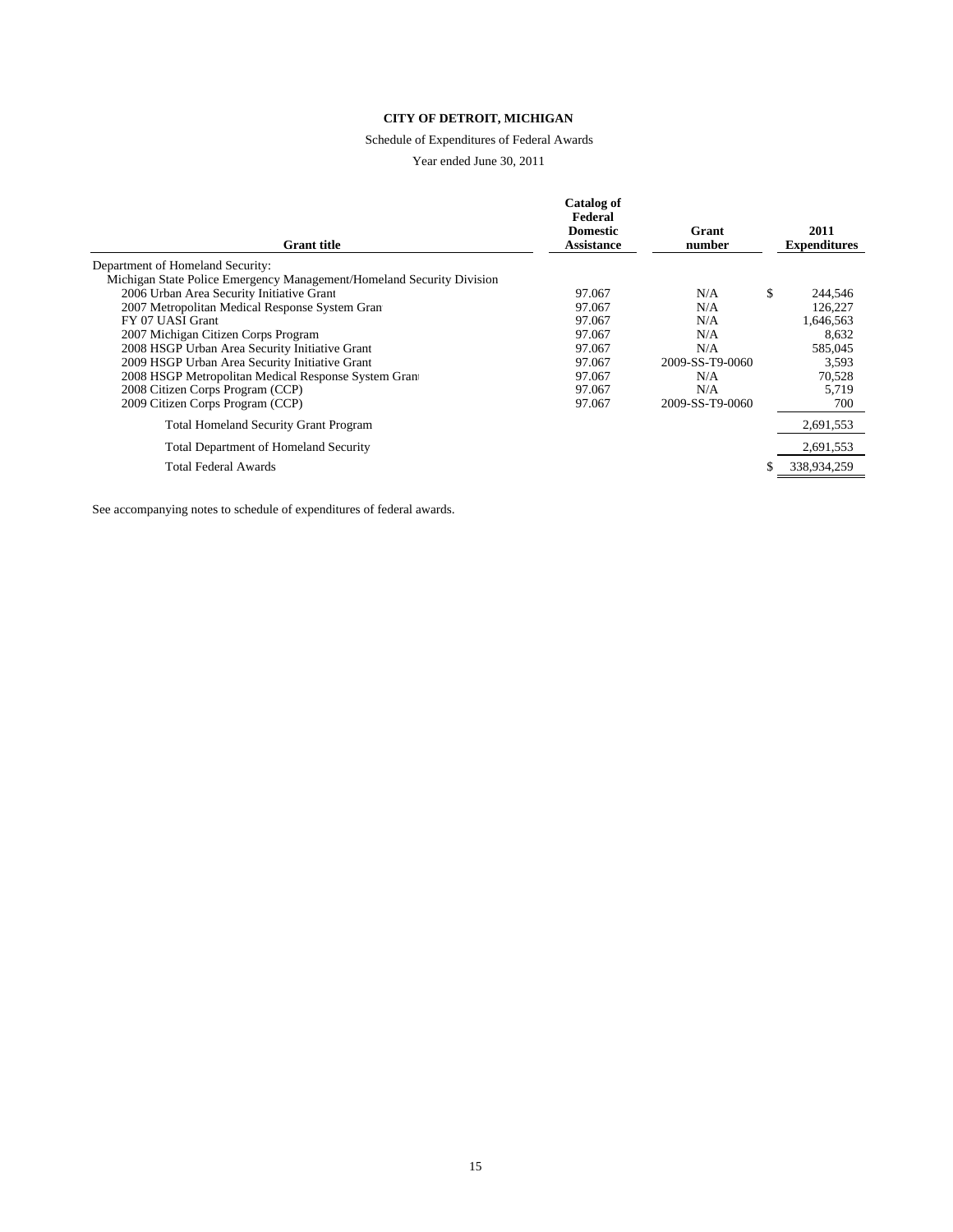#### Notes to Schedule of Expenditures of Federal Awards

For the Year ended June 30, 2011

#### **(1) General**

The accompanying schedule of expenditures of federal awards (the SEFA) presents federal financial assistance for the City of Detroit, Michigan (the City). The reporting entity for the City is defined in Section I, note A to the City's basic financial statements. Federal financial assistance received directly from federal agencies, including federal financial assistance passed through other government agencies, is included in the SEFA.

#### **(2) Basis of Presentation**

The accompanying SEFA includes the federal grant activity of the City and is presented on the modified accrual basis of accounting. The information in the SEFA is presented in accordance with the requirements of OMB Circular A-133, *Audits of States, Local Governments, and Non-Profit Organizations*.

#### **(3) Subrecipient Awards**

Of the federal expenditures presented in the SEFA, \$124,618,157 of federal awards were provided to subrecipients.

#### **(4) Noncash Transactions**

The value of the noncash assistance received was determined in accordance with the provisions of OMB Circular A-133.

#### **(5) Highway and Construction Program**

The City participates in various road, street, and bridge construction and repair projects. The projects are funded through an award granted to the State of Michigan Department of Transportation (the State), which administers the grant for the City. The City identifies the projects needed in the locality, and the State performs the procurement, payment, and cash management functions on behalf of the City. The award is managed directly by the State and has not been included in the tests of compliance with laws and regulations associated with the City"s Single Audit. The award is approximately \$30.8 million for the year ended June 30, 2011.

#### **(6) Outstanding Loan Balance**

The U.S. Department of Housing and Urban Development (HUD) has insured certain mortgage loan borrowings (CFDA #14.248) made by the City of Detroit through the Planning and Development Department in connection with certain development projects. These loans had outstanding principal due of \$88,926,000 at June 30, 2011. There were no new borrowings in fiscal year 2011 and the outstanding principal on existing loans made in prior years have continuing compliance requirements.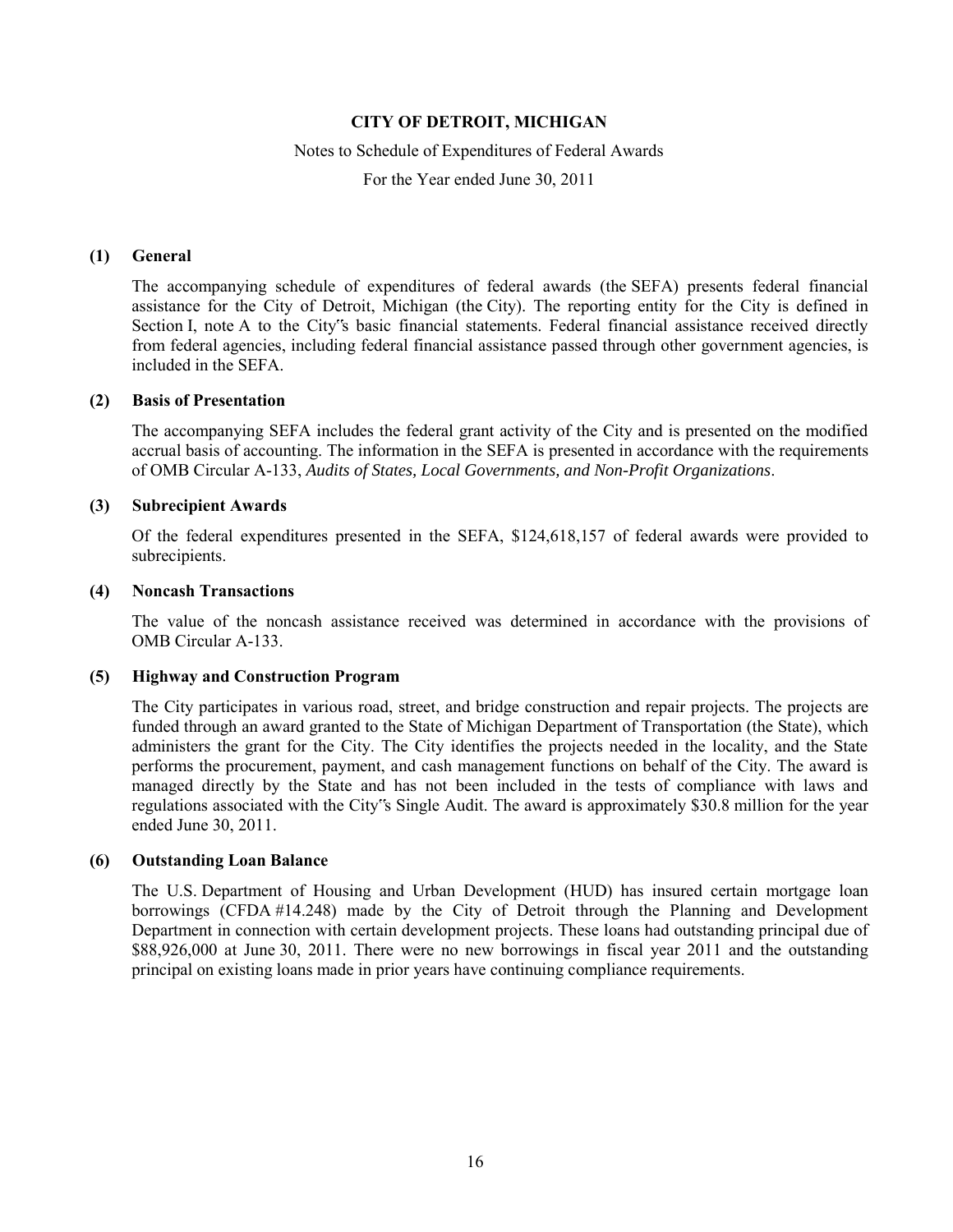

**KPMG LLP** Suite 1900 150 West Jefferson Detroit, MI 48226

# **Independent Auditors' Report on Internal Control over Financial Reporting and on Compliance and Other Matters Based on an Audit of Financial Statements Performed in Accordance with** *Government Auditing Standards*

The Honorable Mayor Dave Bing and The Honorable Members of the City Council City of Detroit, Michigan:

We have audited the financial statements of the governmental activities, the business-type activities, the aggregate discretely presented component units, each major fund, and the aggregate remaining fund information of the City of Detroit, Michigan (the City), as of and for the year ended June 30, 2011, which collectively comprise the City"s basic financial statements and have issued our report thereon dated December 22, 2011. Our report was modified to include a reference to other auditors and to emphasize the City has an accumulated unreserved undesignated deficit in the General Fund of \$196.6 million as of June 30, 2011, which has resulted from operating deficits over the past several years. We conducted our audit in accordance with auditing standards generally accepted in the United States of America and the standards applicable to financial audits contained in *Government Auditing Standards* issued by the Comptroller General of the United States. Other auditors audited the financial statements of the General Retirement System, the Policemen and Firemen Retirement System, and all of the discretely presented component units, as described in our report on the City"s basic financial statements. The financial statements of the General Retirement System, Policemen and Firemen Retirement System, and certain discretely presented component units identified in footnote 1(a) were not audited in accordance with *Government Auditing Standards*. This report does not include the results of the other auditors" testing of internal control over financial reporting or compliance and other matters that are reported on separately by those auditors.

## **Internal Control over Financial Reporting**

Management of the City is responsible for establishing and maintaining effective internal control over financial reporting. In planning and performing our audit, we considered the City"s internal control over financial reporting as a basis for designing our auditing procedures for the purpose of expressing our opinions on the financial statements, but not for the purpose of expressing an opinion on the effectiveness of the City"s internal control over financial reporting. Accordingly, we do not express an opinion on the effectiveness of the City"s internal control over financial reporting.

Our consideration of internal control over financial reporting was for the limited purpose described in the preceding paragraph and would not necessarily identify all deficiencies in internal control over financial reporting that might be significant deficiencies or material weaknesses, and therefore, there can be no assurance that all deficiencies, significant deficiencies, or material weaknesses have been identified. However, as discussed below, we identified certain deficiencies in internal control over financial reporting that we consider to be material weaknesses.

A deficiency in internal control over financial reporting exists when the design or operation of a control does not allow management or employees, in the normal course of performing their assigned functions, to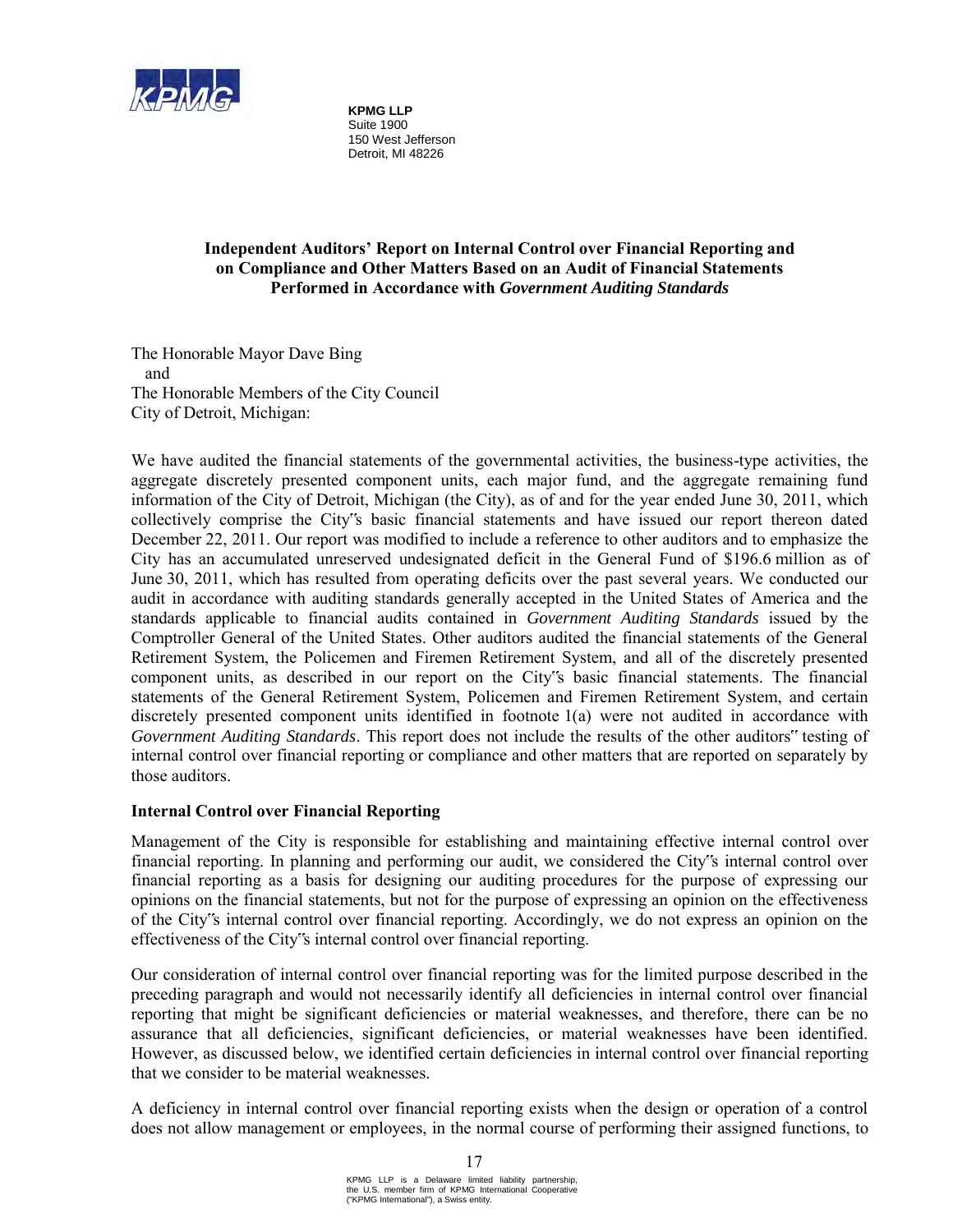

prevent or detect and correct misstatements on a timely basis. A material weakness is a deficiency, or combination of deficiencies, in internal control over financial reporting, such that there is a reasonable possibility that a material misstatement of the City's financial statements will not be prevented, or detected and corrected on a timely basis. We consider the deficiencies in the City's internal control over financial reporting described in the accompanying schedule of findings and responses as findings 2011-1, 2011-2, and 2011-3 to be material weaknesses.

## **Compliance and Other Matters**

As part of obtaining reasonable assurance about whether the City's financial statements are free of material misstatement, we performed tests of its compliance with certain provisions of laws, regulations, contracts, and grant agreements, noncompliance with which could have a direct and material effect on the determination of financial statement amounts. However, providing an opinion on compliance with those provisions was not an objective of our audit, and accordingly, we do not express such an opinion. The results of our tests disclosed instances of noncompliance or other matters that are required to be reported under *Government Auditing Standards* and which are described in the accompanying schedule of findings and responses as finding 2011-4.

The City's responses to the findings identified in our audit are described in the accompanying schedule of findings and responses. We did not audit the City's responses, and accordingly, we express no opinion on them.

This report is intended solely for the information and use of the Mayor, City Council, City management, federal awarding and pass-through agencies, and the Treasurer of the State of Michigan, and is not intended to be and should not be used by anyone other than these specified parties.

KPMG LLP

Detroit, Michigan December 22, 2011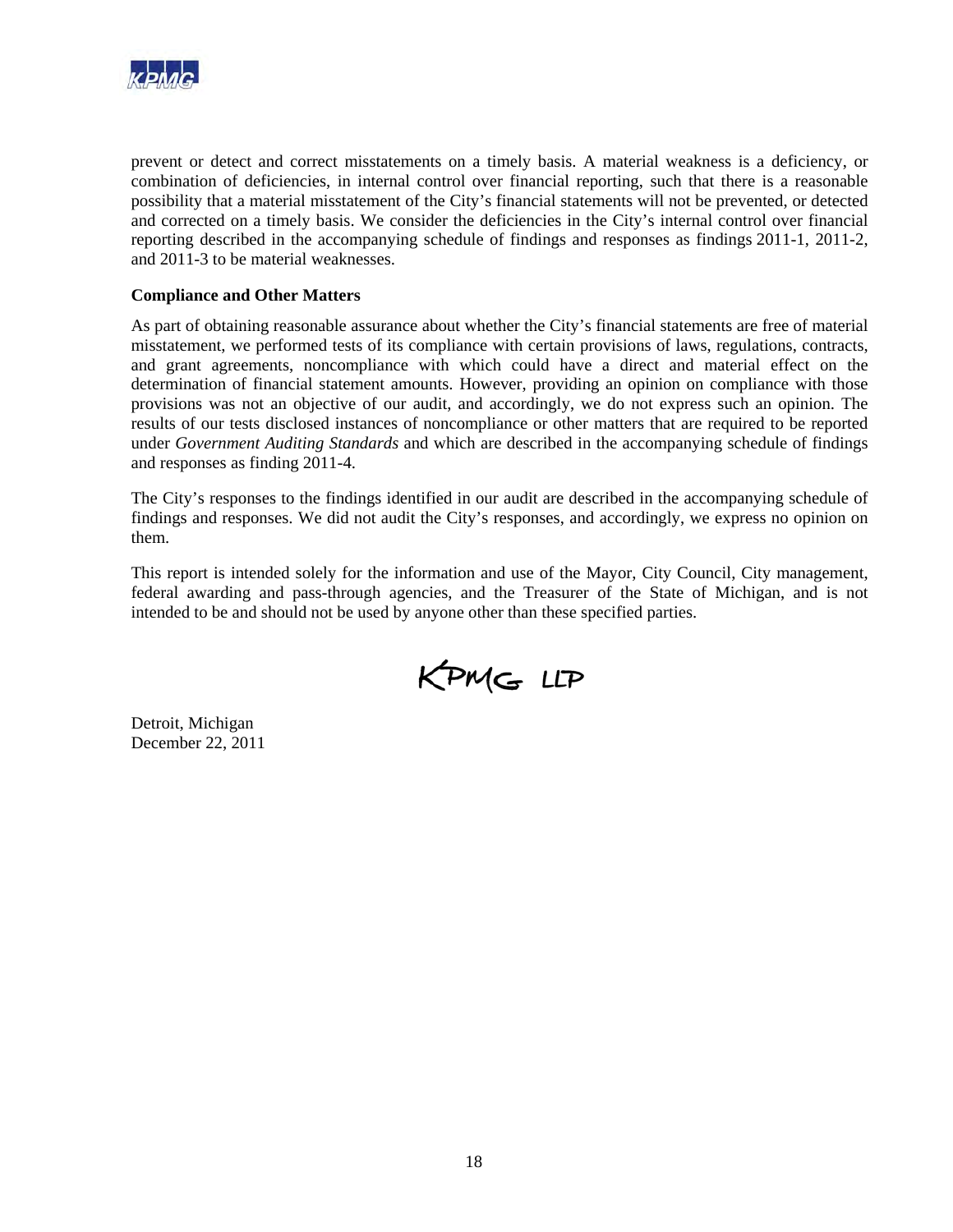Schedule of Findings and Responses

Year ended June 30, 2011

#### **Section I – Summary of Auditors' Results**

- (a) The type of report issued on the basic financial statements: **Unqualified opinion**
- (b) Significant deficiencies in internal control were disclosed by the audit of the financial statements: **Yes**
- (c) Material weaknesses: **Yes**
- (d) Noncompliance that is material to the financial statements: **Yes**
- (e) Significant deficiencies in internal control over major programs were disclosed by the audit: **Yes**
- (f) Material weaknesses: **Yes**
- (g) The type of report issued on compliance for major programs: (each major program listed separately in the following table):

| Unqualified                                      | Qualified                                                                                                                                                                                                                                                                                                                                                                                                                                                                                                                                                                                                                                                        | <b>Adverse</b>                                                                                                                                                                                                                                                                                                                                                               |
|--------------------------------------------------|------------------------------------------------------------------------------------------------------------------------------------------------------------------------------------------------------------------------------------------------------------------------------------------------------------------------------------------------------------------------------------------------------------------------------------------------------------------------------------------------------------------------------------------------------------------------------------------------------------------------------------------------------------------|------------------------------------------------------------------------------------------------------------------------------------------------------------------------------------------------------------------------------------------------------------------------------------------------------------------------------------------------------------------------------|
| <b>State Revolving Loan</b><br>(CFDA No. 66.458) | Home Investment Partnership<br>Program (CFDA No. 14.239)<br>Homeless Prevention and Rapid Re-<br>Housing Program (CFDA No. 14.262)<br>Community Policing Grant - DOJ COPS<br>(CFDA No. 16.710)<br><b>Trade Adjustment Assistance</b><br>(CFDA No. 17.245)<br>Workforce Investment Act (CFDA No.<br>17.258, 17.259, 17.260, 17.278)<br><b>Federal Transit Cluster</b><br>(CFDA No. 20.500, 20.507)<br>Energy Efficiency and Conservation<br>Block Grant (CFDA No. 81.128)<br>Temporary Assistance for Needy<br>Families (CFDA No. 93.558)<br><b>HIV Emergency Relief</b><br>(CFDA No. 93.914)<br>Prevention and Treatment of<br>Substance Abuse (CFDA No. 93.959) | Special Supplemental Nutrition<br>Program for Women, Infants, and<br>Children (CFDA No. 10.557)<br><b>Community Development Block</b><br>Grant (CFDA No. 14.218, 14.253)<br>Weatherization for Low Income<br>Persons (CFDA No. 81.042)<br><b>Community Services Block Grant</b><br>(CFDA No. 93.569, 93.710)<br>Head Start and Early Head Start<br>(CFDA No. 93.600, 93.708) |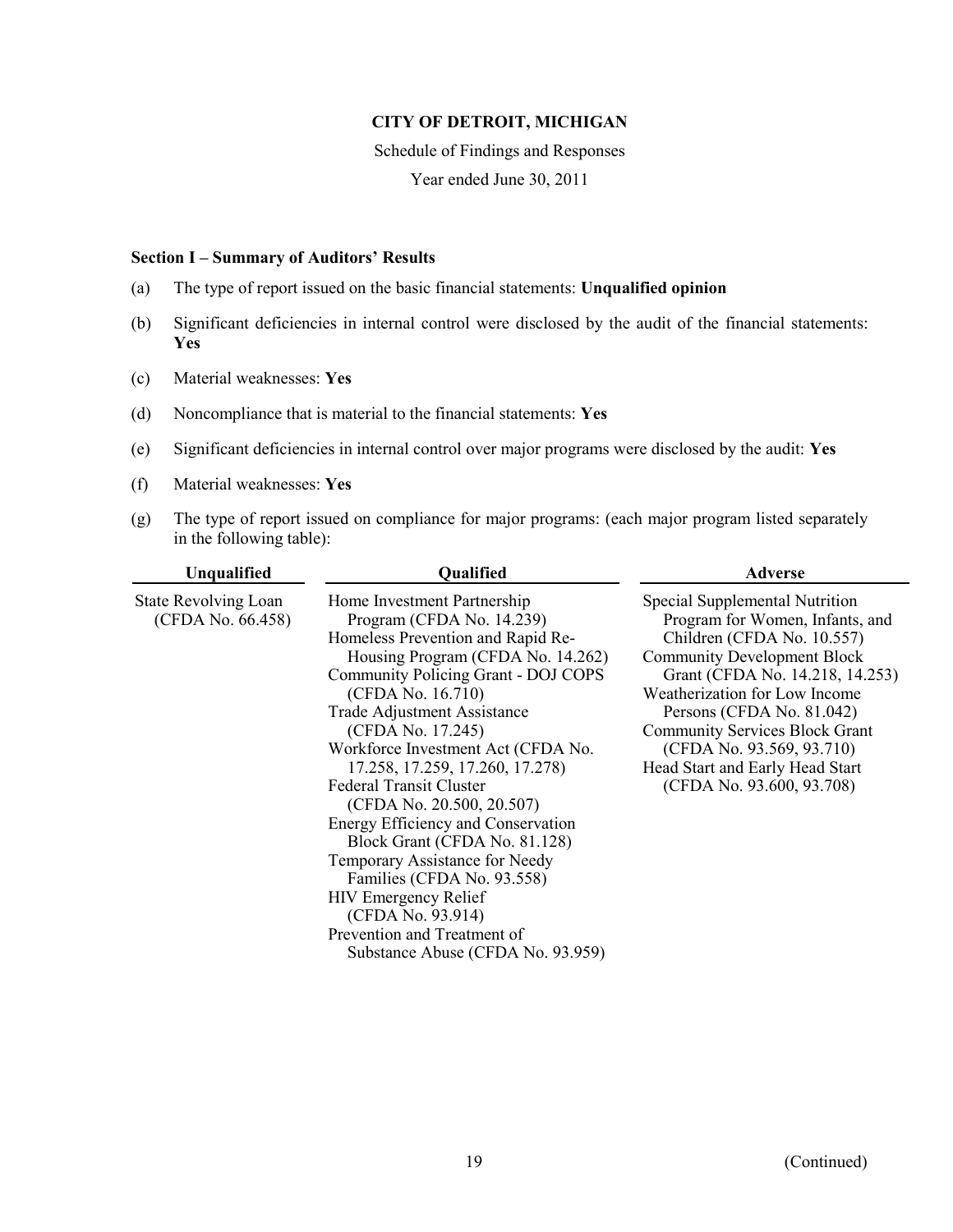Schedule of Findings and Responses

- (h) Any audit findings that are required to be reported under Section 510(a) of OMB Circular A-133: **Yes**
- (i) Major programs: Special Supplemental Nutrition Program for Women, Infants, and Children (CFDA NO. 10.557); Community Development Block Grant (CFDA NO. 14.218,14.253); Home Investment Partnership Program (CFDA NO. 14.239); Homeless Prevention and Rapid Re-Housing (CFDA NO. 14.262); Community Policing Grant – DOJ COPS (CFDA NO. 16.710); Workforce Investment Act (CFDA NO. 17.258, 17.259, 17.260, 17.278); Trade Adjustment Assistance (CFDA NO. 17.245); Federal Transit Cluster (CFDA NO. 20.500, 20.507); State Revolving Loan Fund (CFDA NO. 66.458); Weatherization for Low Income Persons (CFDA NO. 81.042); Energy Efficiency and Conservation Block Grant (CFDA NO. 81.128); Temporary Assistance For Needy Families (CFDA NO. 93.558); Community Services Block Grant (CFDA NO. 93.569, 93.710); Head Start and Early Head Start (CFDA NO. 93.600, 93.708, 93.709); HIV Emergency Relief (CFDA NO. 93.914); and Prevention and Treatment of Substance Abuse (CFDA NO. 93.959).
- (j) Dollar threshold used to distinguish between Type A and Type B programs: **\$3,000,000**
- (k) Auditee qualified as a low-risk auditee under Section 530 of OMB Circular A-133: **No**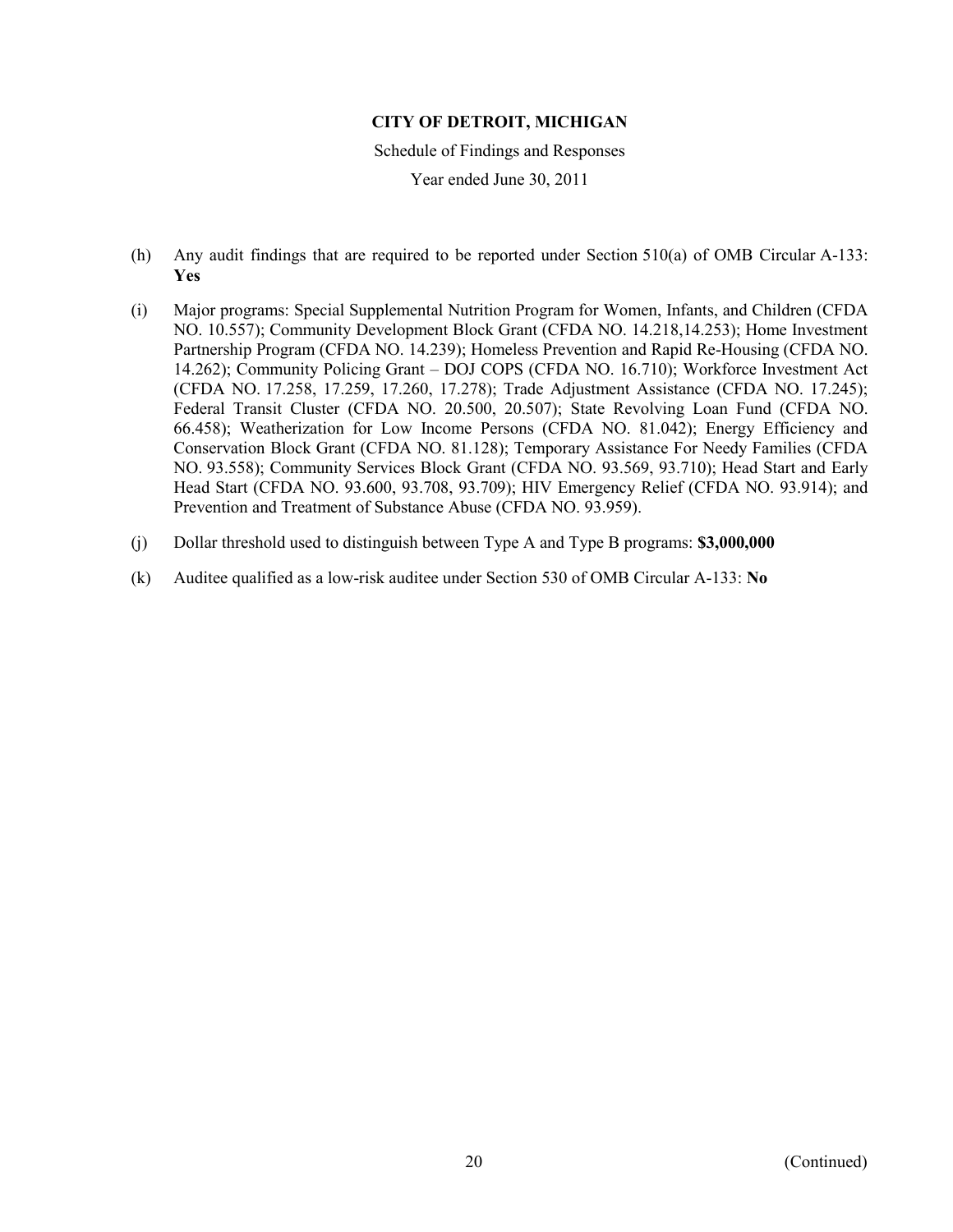Schedule of Findings and Responses

Year ended June 30, 2011

## **Finding 2011-01 – Financial Closing and Reporting**

Although the City of Detroit (City) has made incremental improvement in their financial closing and reporting processes, deficiencies still exist in the processes to evaluate accounts, and timely record entries into the general ledger in a complete and accurate manner. These deficiencies include the following:

- The process to prepare closing entries and financial statements relies partly upon decentralized accounting staff and software applications other than the City"s DRMS general ledger. The process requires a significant amount of manual intervention in order to get information from these other systems in to DRMS.
- The process to identify significant transactions throughout the City"s fiscal year to determine the appropriate accounting treatment does not result in timely consideration of how to record or report such transactions. These transactions often are not identified until the end of the fiscal year during the financial reporting process. There is inadequate communication between various City departments on transactions and on how they affect the individual stand-alone financial reports and the Comprehensive Annual Financial Report (CAFR). Information necessary to effectuate a timely and accurate closing of the books is sometimes not communicated between certain departments and agencies of the City.
- The process to close the books and prepare financial statements includes the recording of a significant number of manual post-closing entries. For the year ended June 30, 2011, there were approximately 500 manual journal entries that were made after the books were closed for the year (i.e., after frozen trial balance).
- The process to close the books and evaluate accounts occurs only on an annual basis instead of monthly or quarterly. As a result, certain key account reconciliations and account evaluations are not performed timely and require an extended amount of time to complete during the year-end closing process.
- The established internal control procedures for tracking and recording capital asset activities are not consistently followed. Physical inventories of capital assets are not being performed annually as required by City policy.

## *Recommendation*

We recommend management continue to develop and refine its financial reporting systems and processes. Refinements should include assignment of accounts and reporting units to qualified personnel to conduct detailed analysis of accounts throughout the year on a monthly and quarterly basis. We further recommend management conduct a thorough assessment of the adequacy and completeness of the City"s accounting and financial reporting policies and procedures. Based on the results of the assessment, determine the need to develop new policies and procedures and/or reinforce the existing policies and procedures to personnel. The process to close the books and prepare closing entries does not utilize enough adequately trained and appropriately experienced employees to adequately monitor reporting issues throughout the year. We recommend management evaluate the City"s organizational structure and personnel composition to determine the adequacy of the accounting related skills and knowledge of assigned personnel in relation to their assigned duties.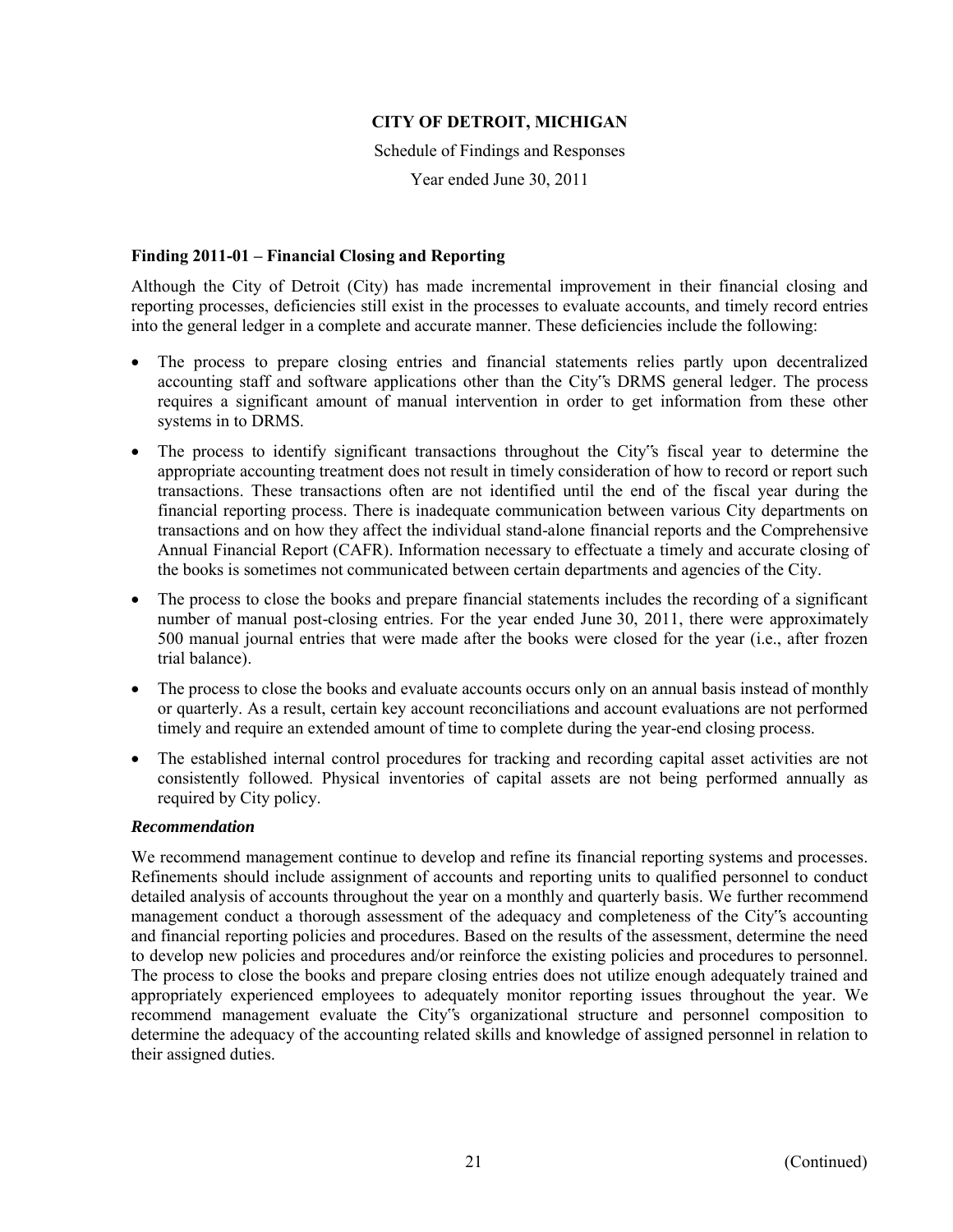Schedule of Findings and Responses

Year ended June 30, 2011

#### *Views of Responsible Officials*

We have reviewed the finding and concur with the recommendation. The City continues to make improvements including adopting the recommendations herein. However, layoffs of accounting personnel in the second half of fiscal year 2011-12 and lack of financial resources for training and systems will create challenges for improving the City"s financial reporting and accounting processes. We will continue to work on improving the monthly financial reports to enable City decision makers to evaluate the City"s financial condition on an interim basis. As we improve, we will continue to uncover accounting deficiencies and take appropriate corrective actions.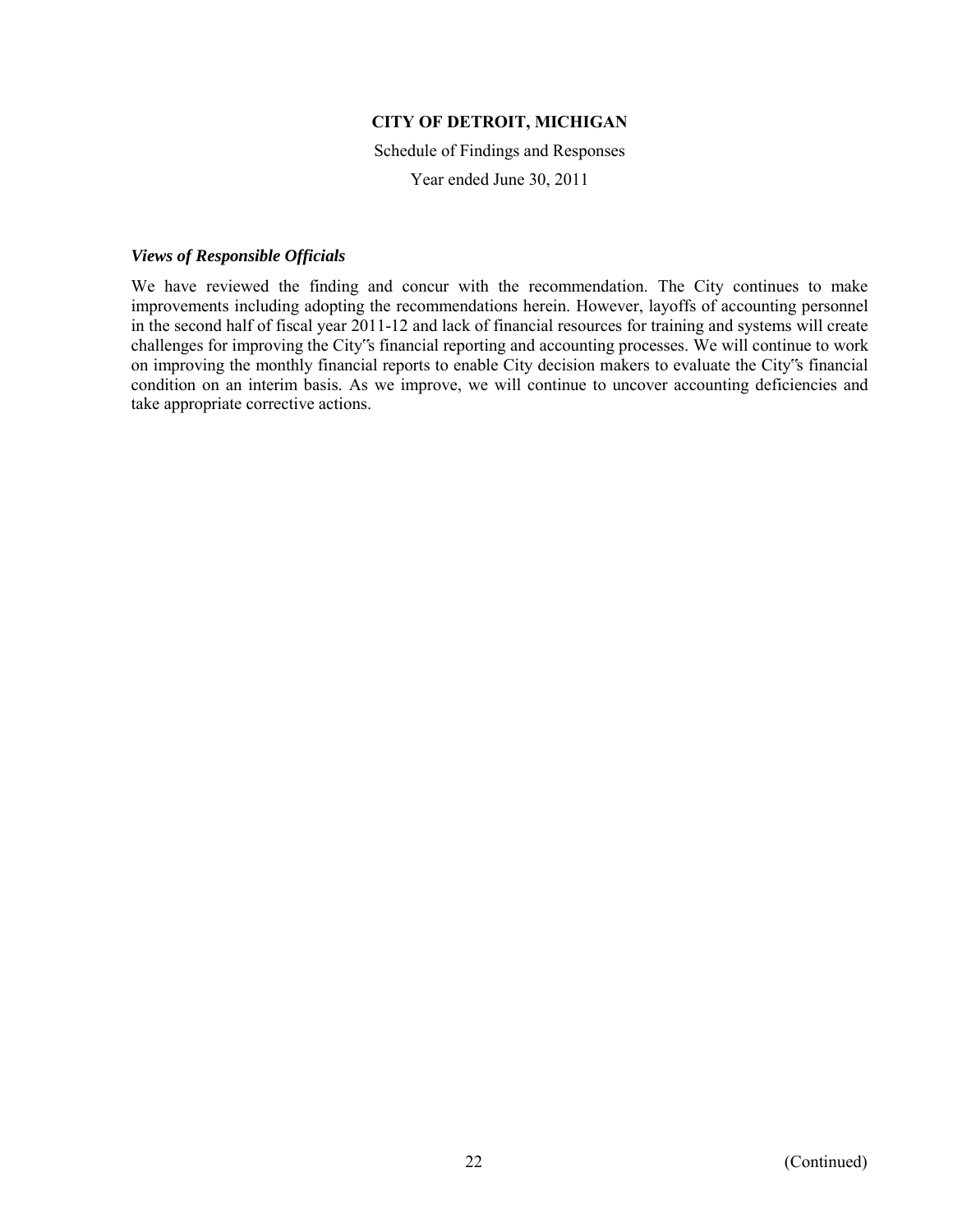Schedule of Findings and Responses

Year ended June 30, 2011

# **Finding 2011-02 – Reconciliations, Transaction Processing, Account Analysis, and Document Retention**

Operations of the City are carried out by numerous City departments utilizing a variety of people, processes, and systems. This type of environment requires diligence in ensuring accurate information is processed and shared with others in the City. Performing reconciliations of data reported from different systems and sources and account analysis are an integral part of ensuring transactional data integrity and accurate financial reporting. During our audit, we noted deficiencies in the areas of transaction processing, account analysis, data integrity, reconciliation performance, and document retention. Those deficiencies include the following:

- The City"s process to identify accrued expenses is not adequate. Our audit procedures identified expenditures related to fiscal year 2011 that were not appropriately recorded as expenditures in fiscal year 2011.
- Certain date related information regarding terminations and new hires in the human resources system did not match information in the personnel files.
- Reconciliations of subsidiary ledgers to general ledgers and other IT systems to DRMS are either not being completed, not completed timely, or contain unsupported or unreconciled items.
- A listing of internal controls employed by service organizations is not prepared and evaluated for adequacy by the City. The City uses various service organizations to process significant transactions such as health and dental claims and payroll. The City does not review the service organization auditor reports (SAS 70 Reports) to ensure that the service organization has effective internal controls. Further, the City does not evaluate the user controls outlined in the SAS 70 reports to ensure that the City has these controls in place to ensure complete and accurate processing of transactions between the City and the Service Organization.
- Bank, investment, and imprest cash reconciliations are not prepared timely and contain unreasonably aged reconciling items.
- Proper approval was not consistently obtained prior to opening and closing bank accounts.
- Capital projects that are complete are not closed out and placed into service categories on a timely basis. Further, we noted capital costs that were recorded as construction work in progress but should be considered completed, put into service and depreciated, or written off as an expense as the cost was not eligible for capitalization.
- Interfund and inter-departmental transactions are not reconciled throughout the year on a timely basis or reviewed for proper financial statement classification.
- Casino revenues were not recorded in the proper revenue accounts and the reconciliation and management review process was not performed at a level to detect the misstatement.
- A physical inventory count of fixed assets is not routinely completed by all agencies, as indicated in the City"s asset management policies.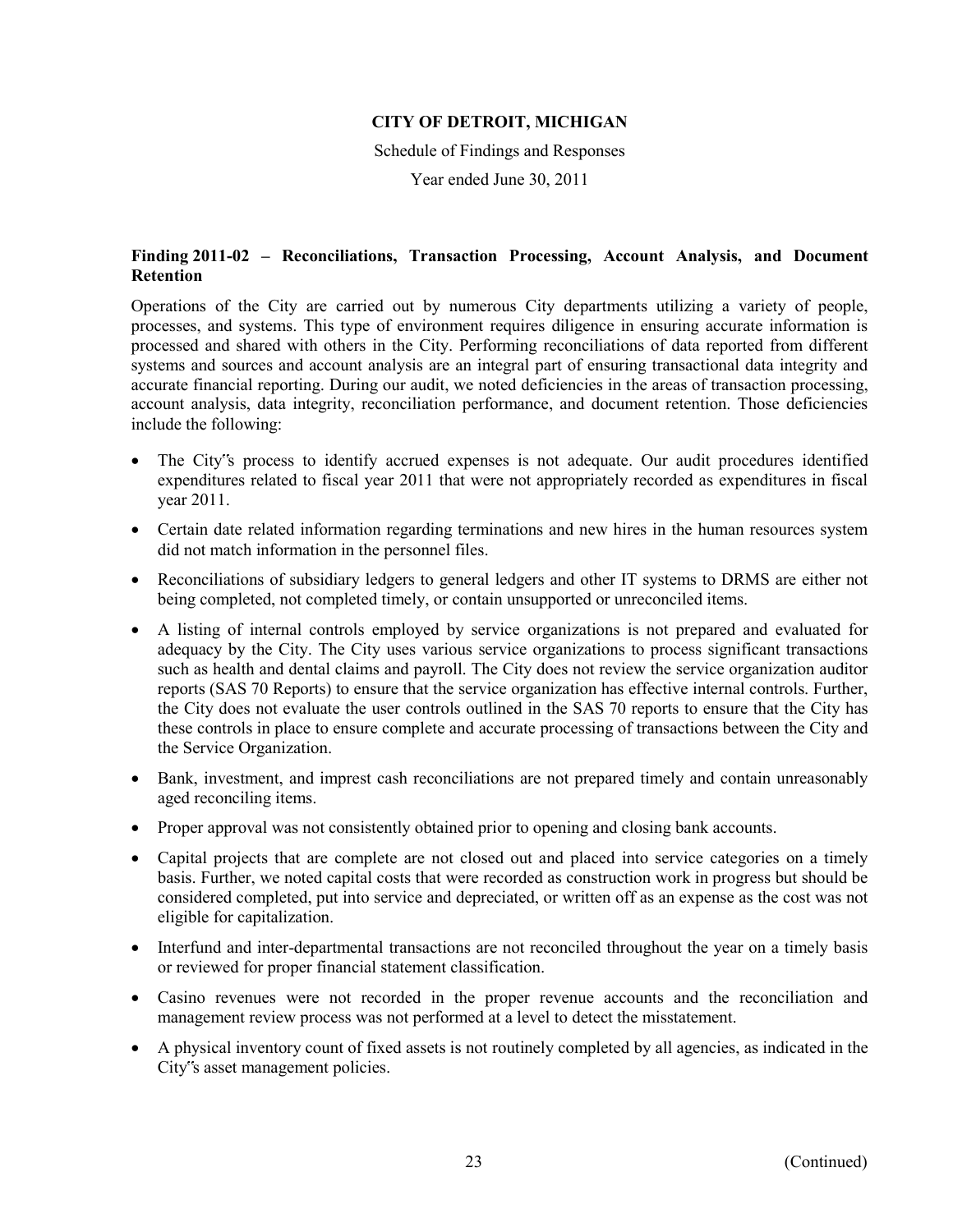Schedule of Findings and Responses

Year ended June 30, 2011

- The calculation of average weekly wage as a basis for weekly payment of workers compensation is a manual calculation that contained errors and was not reviewed or verified by a member of management.
- Long-term disability liability calculation is a manual process that contained errors and is not reviewed by a member of management.
- The City of Detroit does not maintain individual claim data typically maintained as insurance statistics for self-insurance programs for its workers compensation program. Therefore, only actual payment data is available for the actuary"s analysis.
- Data provided to the actuaries that assist in estimating workers" compensation liabilities is not reviewed by the City for accuracy nor reconciled by the City to supporting data prior to submission.
- Certain invoices and receipts of goods and services were not matched against purchase orders in the correct period.
- Capital assets are not recorded in the proper period in which they are placed into service. Additionally, certain assets belonging to component units were included in the capital asset register of the City.
- Manual journal entries are not consistently and accurately reviewed and approved.

#### *Recommendation*

We recommend management develop or improve existing policies and procedures related to reconciliations and account analysis such that transactions are recorded in the general ledger completely, accurately, and in a timely manner. We further recommend that the City review its document retention and filing policies and procedures and make necessary adjustments such that information is accessible and provides for an adequate audit trail.

We recommend the creation of a comprehensive listing of required reconciliations. Individuals and departments should be provided a subset of the listing (a checklist) to indicate which specific reconciliations they are responsible for, what frequency is required, who is responsible for monitoring to ensure timeliness, and who is responsible for reviewing to ensure accuracy.

Additionally, we recommend training staff how to prepare reconciliations that are thorough and well documented. Also, an electronic filing system should be created with file locations and file naming conventions specified so that all reconciliations are saved to well-organized file servers instead of just desktop computers.

Current City policies require that invoices be paid timely and that contracts and purchase orders are approved prior to goods or services being rendered. We recommend establishing a procedure to monitor payment dates against invoice dates to determine which departments are noncompliant with policies. Enforce the current policies by using personnel actions against noncompliant individuals. Also, consider charging service fees to the budgets of departments that violate the contract and prompt payment ordinances.

Additionally, we recommend performing monthly vendor level contract analysis for each major City vendor. If this is consistently performed, it will enable the analysts to know at any given time, the approximate amount of unbilled goods or services that have been rendered. This would enable the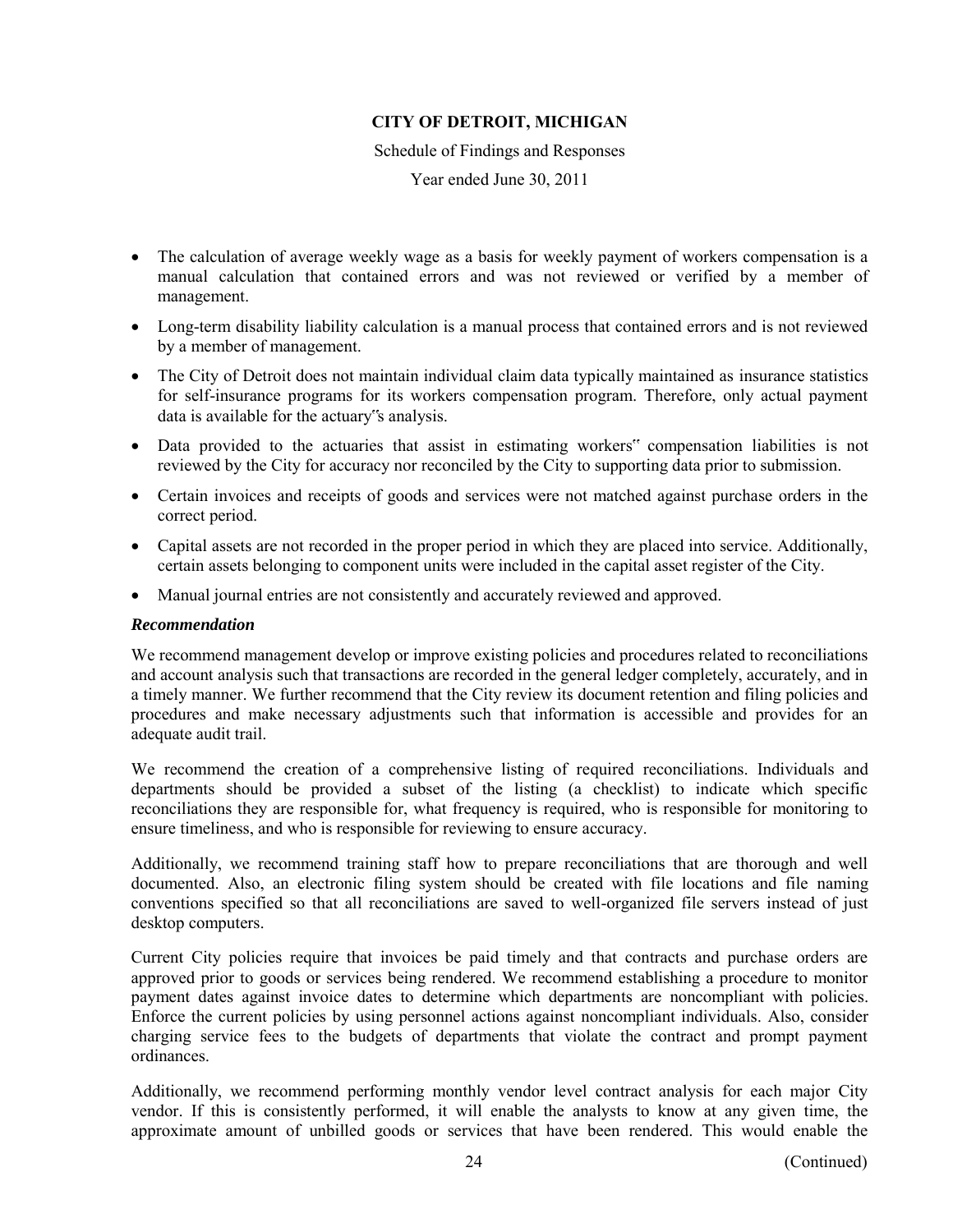Schedule of Findings and Responses

Year ended June 30, 2011

Accounting Department to estimate accruals for each major vendor at year-end within a shortened timeframe thereby facilitating a faster closing of the books.

Lastly, there are no receiving documents utilized to enforce a three-way match. We recommend that all invoices be sent directly to Accounts Payable and that the approvals are then routed to the departments electronically utilizing available features within DRMS. This would enable the Accounts Payable Department to determine the appropriate accounting period for each invoice upon entry into the system.

#### *Views of Responsible Officials*

We have reviewed the finding and concur with the recommendation. We have been evaluating the City's diverse accounting systems and operations to consolidate and improve the City"s accounting. As noted previously due to the City"s lack of resources and layoffs of accounting personnel in the second half of fiscal year 2011-12, improving the City"s accounting will be challenging. The Department has improved its financial analysis, which will enable accounting staff to focus on variances to identify errors and problems. During the audit the accounting staff did a better job of completing reviews and account reconciliations, which provided the auditors with more reliable data than in past audits. Additionally, in concert with monthly financial reporting, the Department will develop account reconciliation policies and procedures to ensure reconciling differences are identified and researched in a timely manner. We have implemented a new inter-agency billing and collection process, with more centralized control, which has improved the reconciliation of interfund accounts receivable and payables and facilitated more timely payments. Also, we have begun to attach supporting documentation for the manual journal entries within DRMS. We will continue to improve the City"s accounting including implementing the recommendations herein.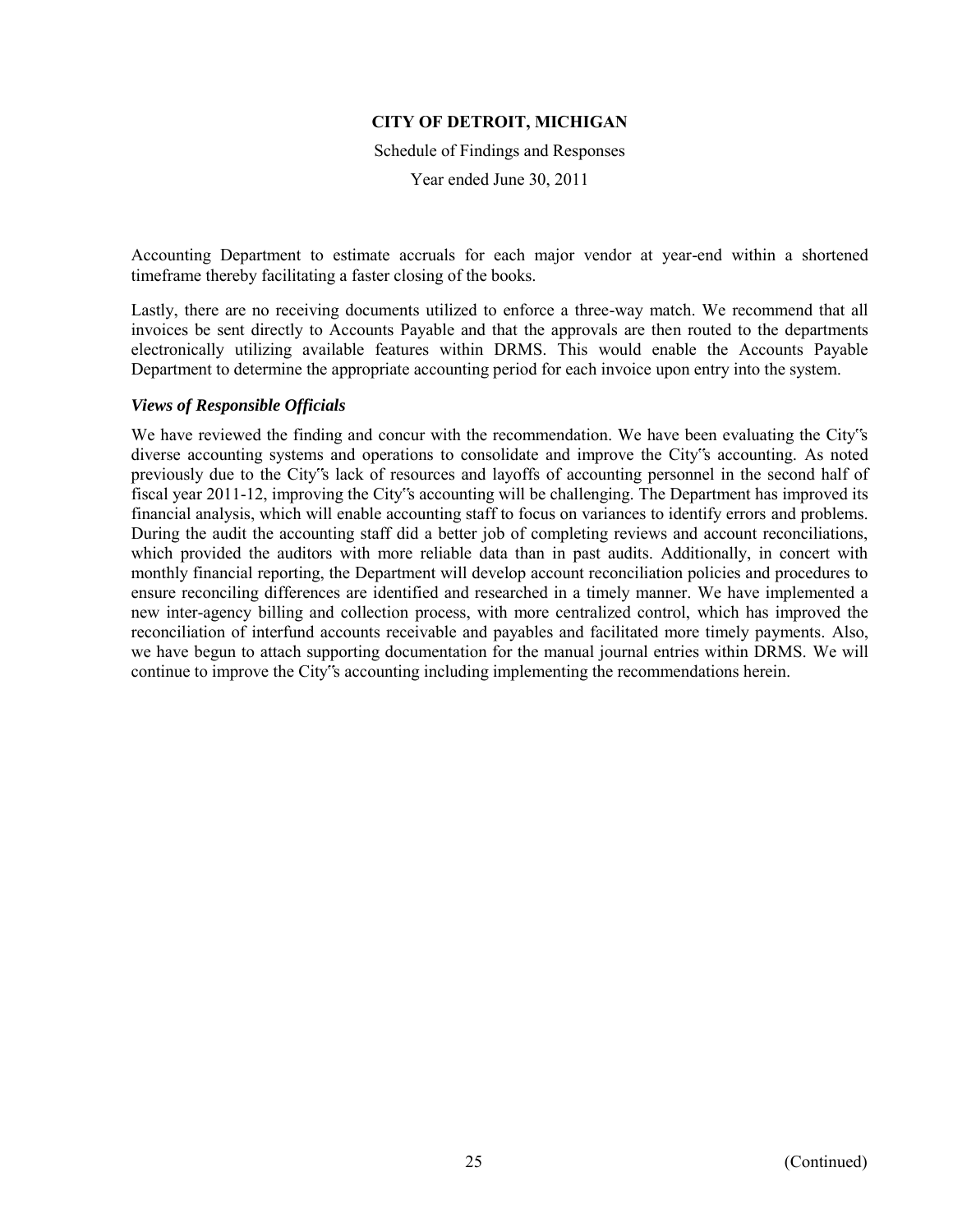Schedule of Findings and Responses

Year ended June 30, 2011

## **Finding 2011-03 – Information Technology**

General controls and application controls work together to ensure the completeness, accuracy, and validity of financial and other information in the systems. Deficiencies exist in the areas of general and application controls. Those deficiencies include the following for some or all systems:

- Administrative access is granted to unauthorized accounts.
- Access to powerful administrator IDs is shared by multiple employees.
- Password parameters are inadequate.
- Segregation of duties conflicts exist between the database administration function and the backend database administration function.
- Periodic reviews of data center access are not performed.
- Periodic reviews of user access are not performed.
- Adequate procedures are not in place to remove user access upon termination.
- Adequate procedures are not in place to remove and review segregation of duties conflicts.
- Automated methods are not in place for tracking of the changes and customizations made to certain applications.
- Program developers have access to move program changes into production for certain applications.
- Backup recoveries were not performed for certain applications.
- Documents supporting adding or modifying user access were not retained.

#### *Recommendation*

We recommend the following:

- Access to the backend database should be restricted to database administrators or compensating controls should be implemented to mitigate the risk associated with concurrent access at the front end and backend levels.
- Create and enforce a policy that requires each user to have a unique ID, change the passwords to the default system IDs, restrict access to default and administrative IDs, minimize the use of generic IDs, and turn audit on to log activity.
- Administrative access to the front-end application should be restricted to application administrators or compensating controls should be implemented to mitigate the risk associated with concurrent access at the front end and backend levels.
- Develop and enforce stronger password parameters such as password length of at least six characters, password expiration every 90-120 days, enforce alpha-numeric password, and suspend IDs after five invalid login attempts.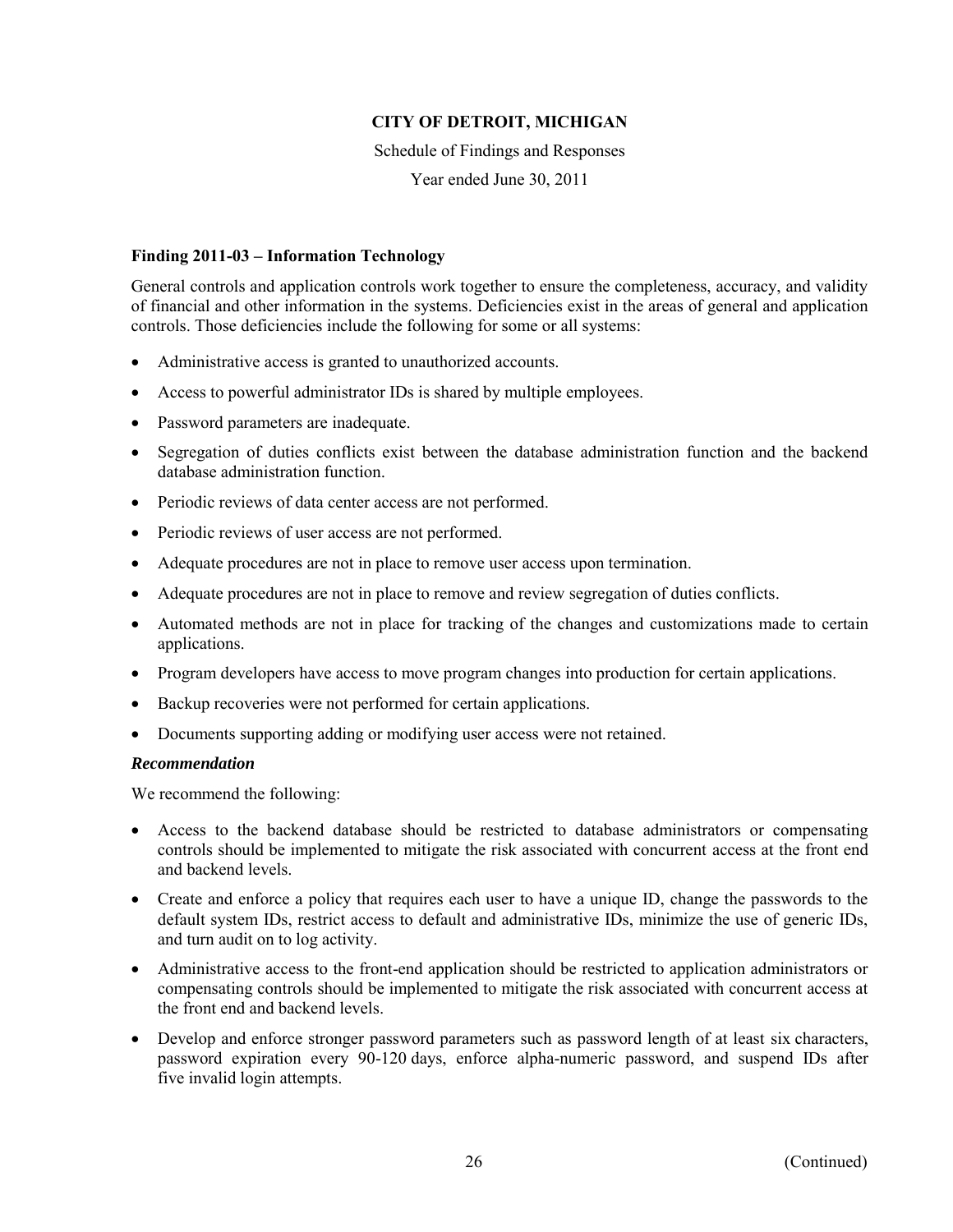Schedule of Findings and Responses

Year ended June 30, 2011

- Create controls and procedures to suspend or disable separated employees, implement scripts to suspend IDs not used for 45-60 days, implement programs to generate reports showing IDs inactive for longer than 45-60 days, and subsequently manually suspend those IDs.
- Create and enforce a policy that requires review of user access on a periodic basis, correct user access based on review results, and maintain before and after logs to review results.
- Create a matrix to identify application functions that when granted together will give rise to segregation of duties conflict. Follow and enforce the segregation of duties matrix to ensure that segregation of duties conflicts do not exist at the time of role/profile creation.
- Create and enforce a policy to log all confirmation changes, obtain approval from authorized individuals for all configuration changes, and perform appropriate testing on all confirmation changes prior to promoting changes to production.
- Develop and enforce a policy that does not grant access to developers to promote changes into production and access to promote changes into production should be restricted to authorized individuals.
- Implement adequate procedures for retaining backup job logs should for a period of one year in order to cover the entire fiscal year under review.

## *Views of Responsible Officials*

We have reviewed the findings and concur with the recommendations.

• The Information Technology Services Department (ITSD) is implementing the recommendations for those systems supported by ITSD. Additionally, ITSD is also working with technology staff in other agencies to implement the recommendations for findings related to the systems supported directly by the agencies themselves.

## Password

• The City identified legacy systems where technology does not support the kind of parameters recommended and/or the systems are scheduled for retirement. The City will also provide more centralization of IT functions to improve consistency in development and enforcement of password parameter policies.

## Separation of duties

• Procedures used by the central IT staff (e.g., Change Management) have been shared with technology staff in other agencies to facilitate consistency in compliance. The lack of human resources will create challenges for improving separation of duties. However, the City will continue to work toward improving IT controls. Chief among these will be the implementation of a formal process for periodic review of user access, and development of a "Separation of Duties" matrix for each key financial system. To address the lack of a segregation of duties matrix, the City will explore the implementation of the Oracle GRC product, or some similar product to aid the system owners in development of a matrix and aid the ITSD in enforcement of the matrix.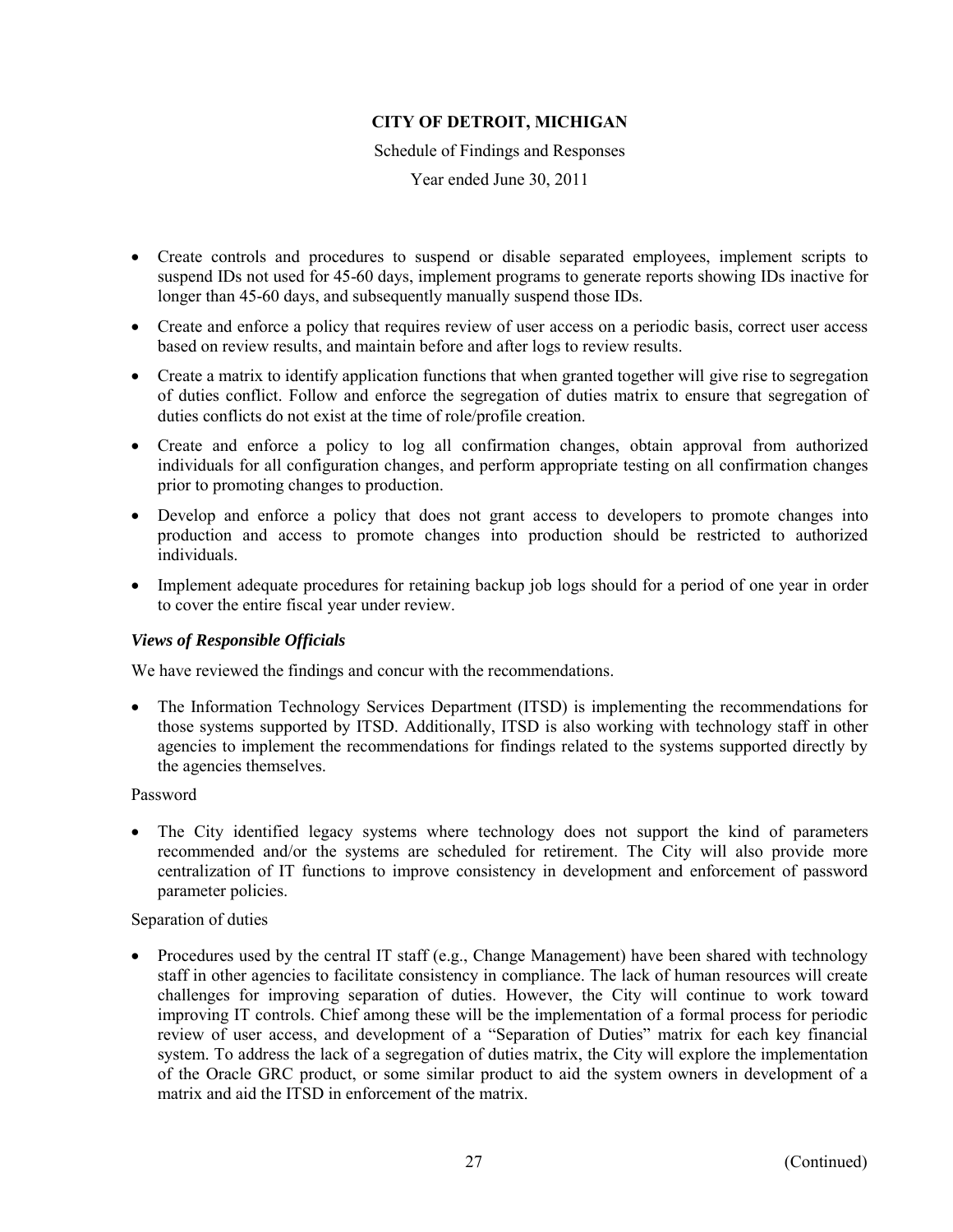Schedule of Findings and Responses

Year ended June 30, 2011

System access

- Findings regarding approvals for granting access and authorizing configuration changes stem from failure to properly maintain the documentation supporting the approvals. Policies and procedures already exist that require such authorization prior to granting/changing access and implementing configuration changes. The City will provide more centralization of IT functions to improve consistency in development and enforcement of such policies. The ITSD will also develop a method for ensuring that documentation of authorizations is maintained and retrievable for audit reviews.
- The City will work with business units to implement a policy for reviewing user access for the systems that they "own." Consolidation of IT services will aid in the successful review and enforcement of user access on a semiannual schedule.
- To mitigate database admin and application admin access to the front end and back end of the database, and to address the issue of tracking changes and customizations, the City will explore implementation of the Oracle GRC (Governance, Risk and Compliance) product or something similar to control and track changes.
- The City has already limited the use of generic IDs and restricted default and administrative IDs for enterprise financial systems. The City will explore the resource issue that currently prohibits turning on system audit capabilities that log all activities. The City will also provide more centralization of IT functions to improve consistency in development and enforcement of policies, which will help with those systems currently outside of centralized IT control.
- Procedures will be implemented to retain backup job logs for at least one year. DRMS current retention is one year. ITS is investigating how to secure the proper resource to store all data and logs, new backup software is currently being investigate and funding has been requested in the 2012-13 Budget.
- For enterprise financial systems, configuration changes are tested and approved prior to production implementation. Procedures and policies exist to govern this. The City will improve maintenance of documentation demonstrating testing and authorization. The City also will provide more centralization of IT functions to improve consistency in development and enforcement of policies for those systems currently outside of centralized IT control.
- Developers do not have access to promote changes to production for systems under centralized IT control. The City will provide more centralization of IT functions to improve consistency in development and enforcement of policies for systems currently outside of centralized IT control.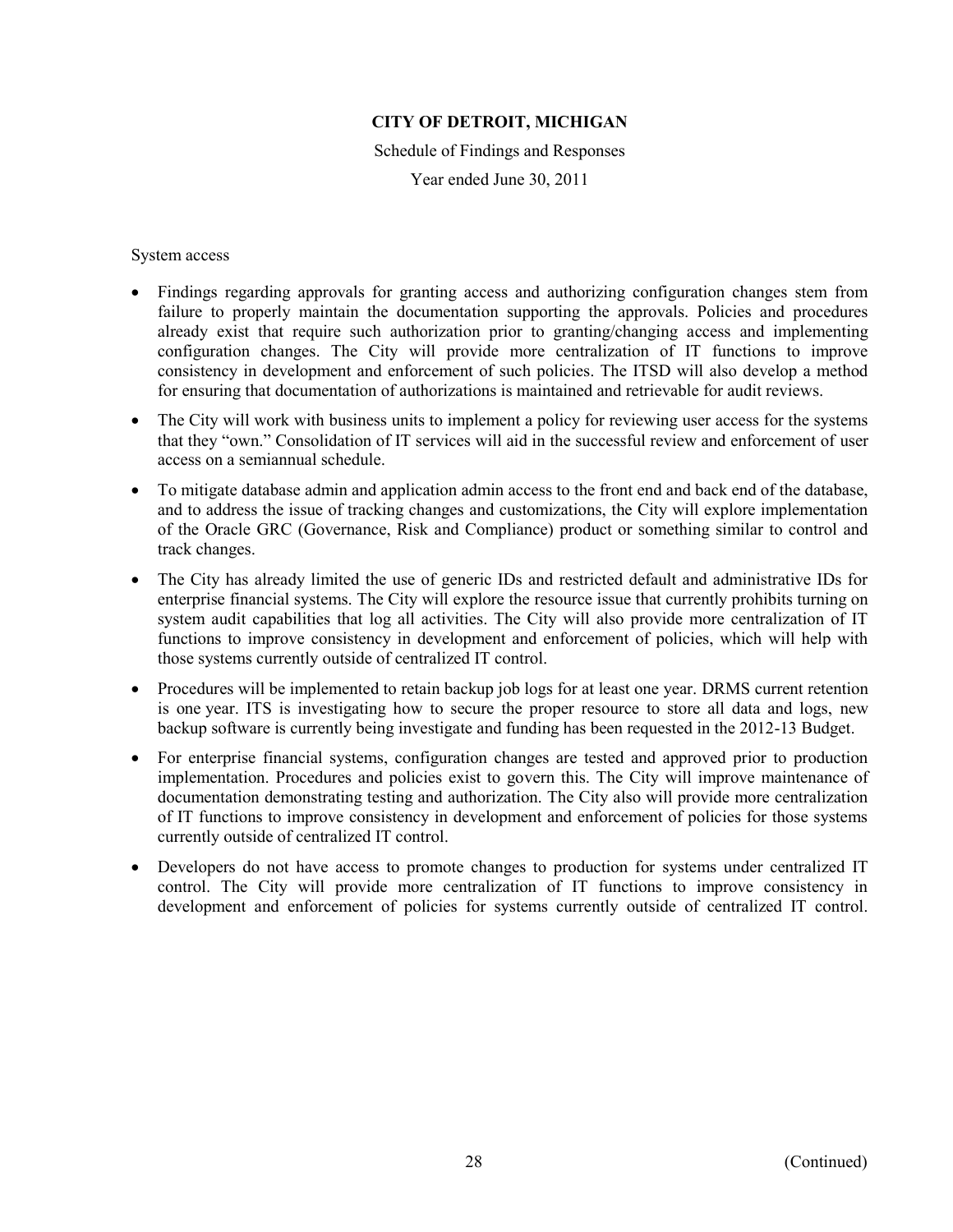Schedule of Findings and Responses

Year ended June 30, 2011

#### **Finding 2011-04 – Arbitrage**

The City has not implemented the necessary procedures to ensure compliance with the arbitrage rebate rules of Section 148(f) of the Internal Revenue Code of 1986 applicable to the City's outstanding tax-exempt obligations. In discussing this with City officials, they stated the lack of written City policies and procedures regarding the monitoring and calculating of arbitrage rebates caused the City to fail to comply with the rebate rules.

Internal Revenue Code § 148(f) requires certain earnings on nonpurpose investments allocable to the gross proceeds of a bond issue be paid to the United States to prevent the bonds in the issue from being arbitrage bonds. Section 148 of the Internal Revenue Code requires compliance with the rules be ascertained by conducting a series of steps to calculate the amount to be rebated.

Nonpayment of rebates when due could result in the loss of tax exemption for interest on the bonds or in the payment of penalty and interest.

#### *Recommendation*

We recommend Management conduct all necessary activities to calculate rebates, submit filings, and pay rebates and/or penalties and interest owed. We further recommend Management develop and implement new written policies and procedures to ensure compliance is maintained on a go-forward basis.

## *Views of Responsible Officials*

We have reviewed the finding and concur with the recommendation. The City settled selected bond issues with the Internal Revenue Service (IRS) in August 2010 and September 2011 and is currently engaged in discussions with the IRS to settle the remaining bond issues. The City currently is working to ensure compliance with the arbitrage rebate compliance rules of the Internal Revenue Code. The Treasury Cash Management System, integrated with the general ledger, facilitates compliance with the Arbitrage Rebate Restriction Requirements.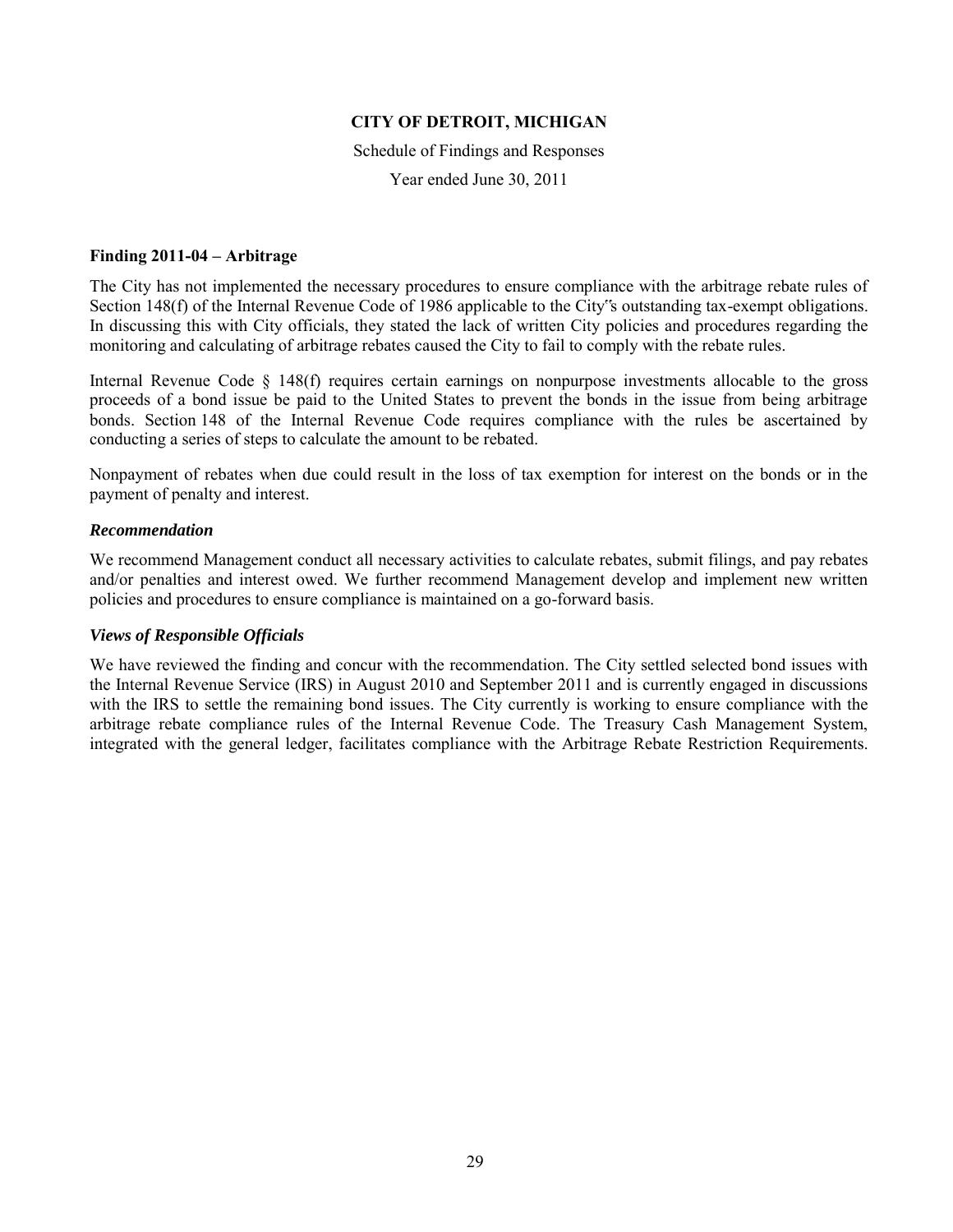Schedule of Findings and Questions Costs

Year ended June 30, 2011

## **Section III – Findings and Questioned Costs Relating to Federal Awards:**

**Item: 2011-05** 

**Finding Type: Material weakness** 

**Federal Program:** All

**Requirement:** A reconciliation of the Schedule of Expenditures of Federal Awards (SEFA) to the General Ledger should be performed throughout the year in order to ensure the SEFA is complete and accurate.

**Condition:** There were several significant unreconciled differences between the SEFA and the General Ledger. The City"s attempt to complete the reconciliation continued more than 8 months after fiscal year-end and errors that required adjustments to the SEFA were discovered throughout this process.

#### **Questioned Costs:** None

**Possible Asserted Cause and Effect:** The internal control procedures were not adequately designed to identify all sources of federal funds on a timely basis. The internal control procedures that should have been in operation were not followed or monitored properly to perform a complete and accurate reconciliation of the SEFA to the General Ledger on a timely basis. Unreconciled differences between the SEFA, the General Ledger, and supporting documentation could result in errors in the SEFA.

**Recommendation:** Management should redesign the internal controls over the SEFA preparation and reconciliation process. The process should include procedures to identify all sources of federal funds and the related federal compliance requirements. The process should also include procedures to compare source documentation (e.g., federal draw down requests, grant agreements, deposits of federal funds, etc.) to the recorded information for completeness and consistency throughout the year.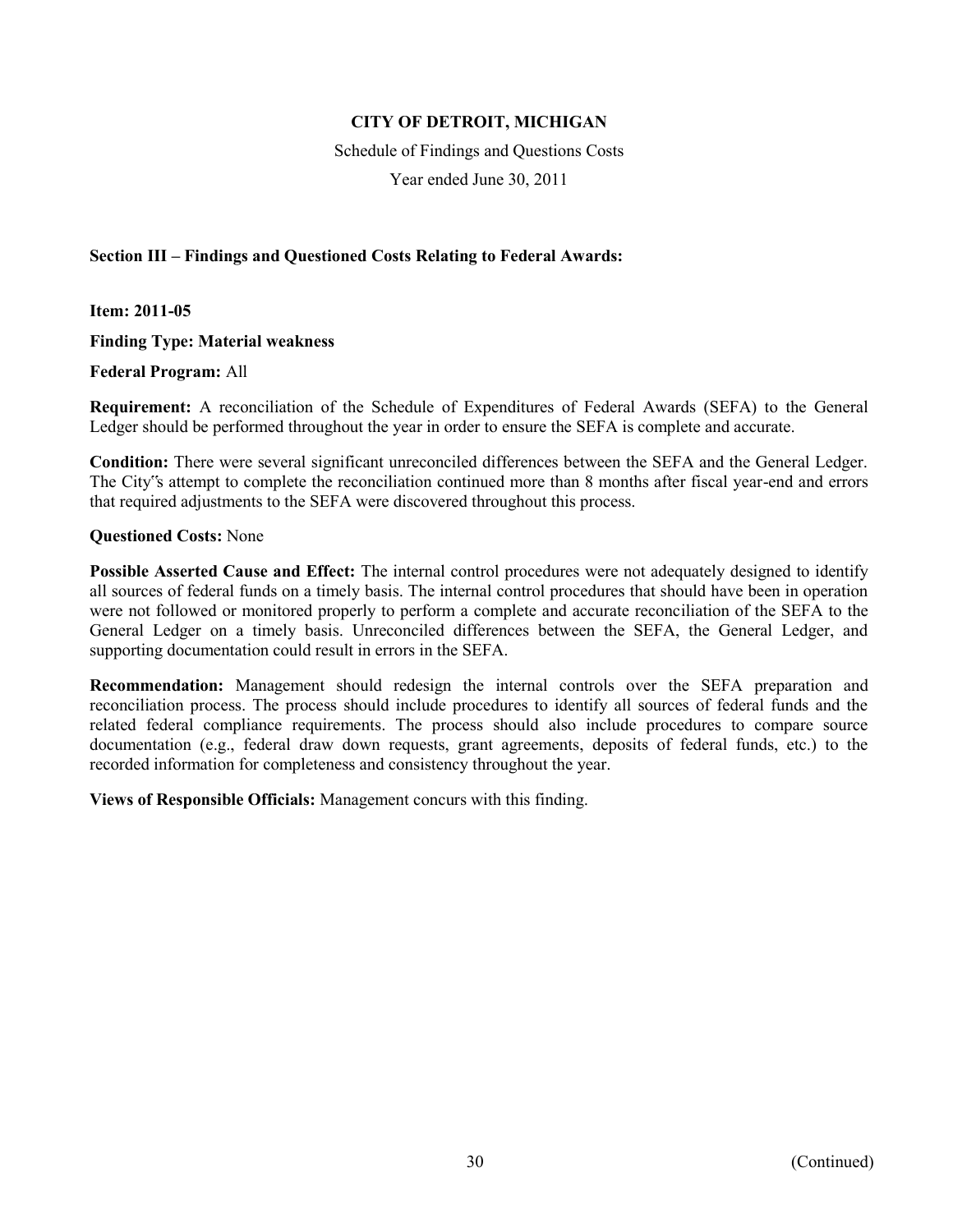Schedule of Findings and Questions Costs

Year ended June 30, 2011

# **Item: 2011-06 Activities Allowed or Unallowed and Allowable Costs/Cost Principles**

#### **Finding Type: Material noncompliance and material weakness**

**Federal Agency:** U.S. Department of Agriculture

**Pass-Through Entity:** Michigan Department of Community Health

**Federal Program:** Special Supplemental Nutrition Program for Women, Infants and Children

**CFDA No.:** 10.557

**Award No.:** 20111347-00

**Award Year:** October 1, 2010 - September 30, 2011

**Requirement:** Code of Federal Regulations Part 225 Appendix B, Paragraph 8 (h)(l) states that: Charges to Federal awards for salaries and wages, whether treated as direct or indirect costs, will be based on payrolls documented in accordance with generally accepted practices of the governmental unit and approved by a responsible official of the governmental unit.

Appendix B, paragraph 8(h)(3) states that: Where employees are expected to work solely on a single Federal award or cost objective, charges for their salaries and wages will be supported by periodic certifications that the employees worked solely on that program for the period covered by the certification. These certifications will be prepared at least semi annually and will be signed by the employee or supervisory official having firsthand knowledge of the work performed by the employee.

The A 102 Common Rule requires non Federal entities to establish and maintain internal control designed to reasonably ensure compliance with Federal laws, regulations, and program compliance requirements.

**Condition:** We selected a sample of 78 employees to verify the allowability of direct payroll costs, and noted the following exceptions:

- Time certifications were not provided for 2 of 78 employees whose payroll should not have been charged to this grant; 15 employees did not sign their time certifications and had to have their supervisor sign their time certifications subsequent to June 30, 2011.

## **Questioned Costs:** \$23,599

**Possible Asserted Cause and Effect:** Employees not working on the program were being paid out of program funds and not all time certification were prepared or retained properly. As such, the City did not comply with the activities allowed /allowable costs requirements.

**Recommendation:** We recommend management develop a policy related to payroll certifications that includes obtaining certifications during separations from the City. We also recommend that management strengthen internal controls to prevent improper charges to the grant.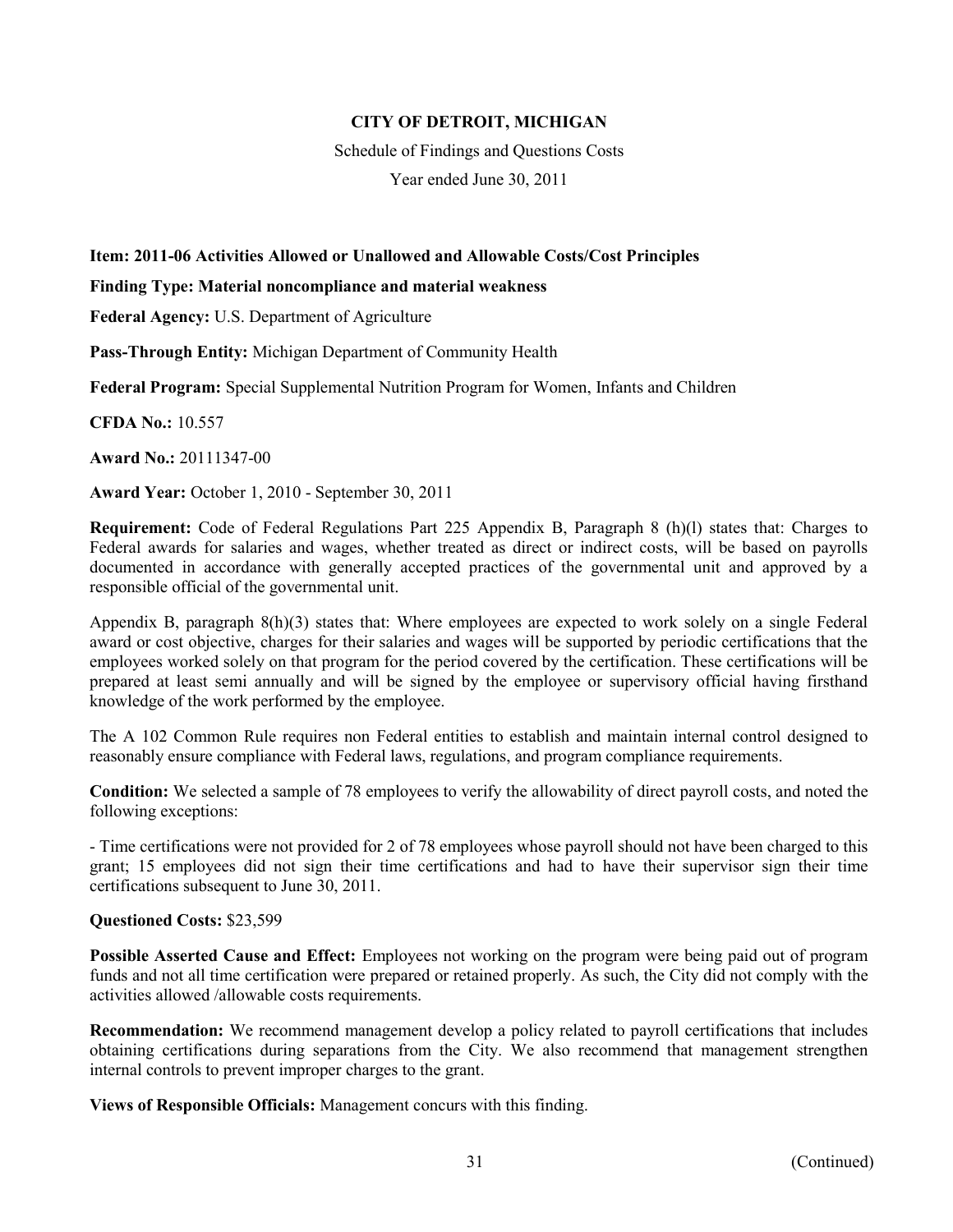Schedule of Findings and Questions Costs

Year ended June 30, 2011

# **Item: 2011-07 Activities Allowed or Unallowed and Allowable Costs/Cost Principles**

#### **Finding Type: Material noncompliance and material weakness**

**Federal Agency:** U.S. Department of Agriculture

**Pass-Through Entity:** Michigan Department of Community Health

**Federal Program:** Special Supplemental Nutrition Program for Women, Infants and Children

**CFDA No.:** 10.557

**Award No.:** 20100264, 20111347-00

**Award Year:** October 1, 2009 - September 30, 2010, October 1, 2010 - September 30, 2011

**Requirement:** Per OMB Circular A 87, Attachment B, Part 23 (a), Interest: Costs incurred for interest on borrowed capital or the use of a governmental unit's own funds, however represented, are unallowed except as specifically provided in subsection b, or authorized by Federal legislation. Subsection b refers to allowable interest related to construction type activities. The Unfunded Actuarial Accrued Liability (UAAL) does not fall into this category of interest expense, and therefore does not qualify for allowability under this section.

**Condition:** \$356,069 of UAAL Pension Obligation Certificate payments were charged to the grant. Approximately 94.7% (\$337,197) was related to interest which is an unallowable cost.

## **Questioned Costs:** \$337,197

**Possible Asserted Cause and Effect:** The Pension Obligation Certificates (POC) were issued in prior years to fund the City's pension systems for its UAAL. The corresponding amounts charged to the grant were for principal and interest, and are to be ongoing for a number of years.

**Recommendation:** We recommend the City obtains specific approval from granting agencies before charging costs that are typically unallowable.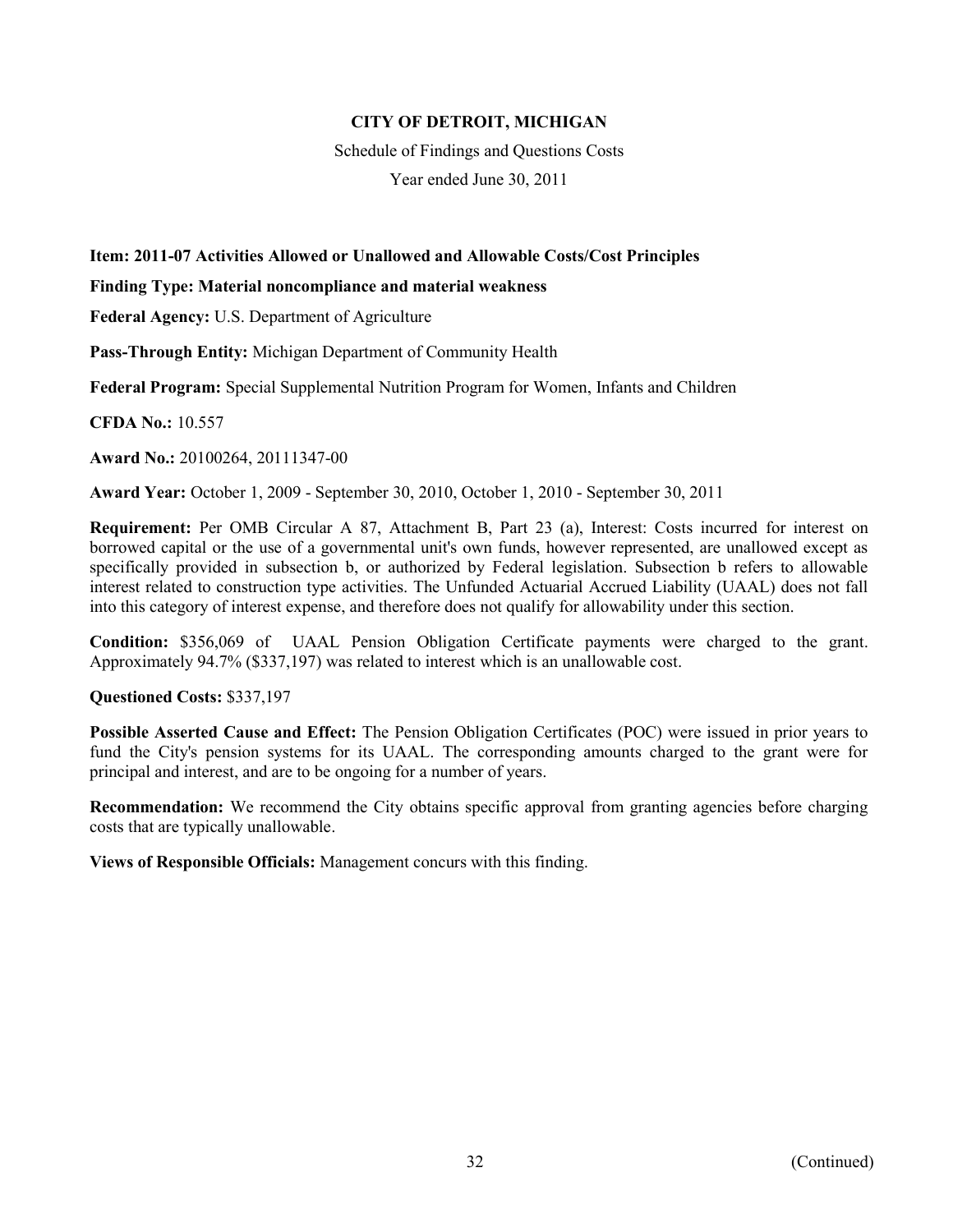Schedule of Findings and Questions Costs

Year ended June 30, 2011

# **Item: 2011-08 Activities Allowed or Unallowed and Allowable Costs/Cost Principles**

#### **Finding Type: Material noncompliance and material weakness**

**Federal Agency:** U.S. Department of Agriculture

**Pass-Through Entity:** Michigan Department of Community Health

**Federal Program:** Special Supplemental Nutrition Program for Women, Infants and Children

**CFDA No.:** 10.557

**Award No.:** 20100264, 20111347-00

**Award Year:** October 1, 2009 - September 30, 2010, October 1, 2010 - September 30, 2011

**Requirement:** Per 2 CFR Part 225 Appendix E, A (1) and (3), indirect cost rates will be reviewed, negotiated, and approved by the cognizant Federal agency on a timely basis. The results of each negotiation shall be formalized in a written agreement between the cognizant agency and the governmental unit.

**Condition:** The City of Detroit Human Services Department's Indirect Cost Rate Proposal was not approved by their cognizant agency.

## **Questioned Costs:** \$429,128

**Possible Asserted Cause and Effect:** Management did not comply with the Activities Allowed / Allowable Costs requirement.

**Recommendation:** We recommend management increase awareness of federal program compliance requirements and monitor compliance with the requirements on a regular basis.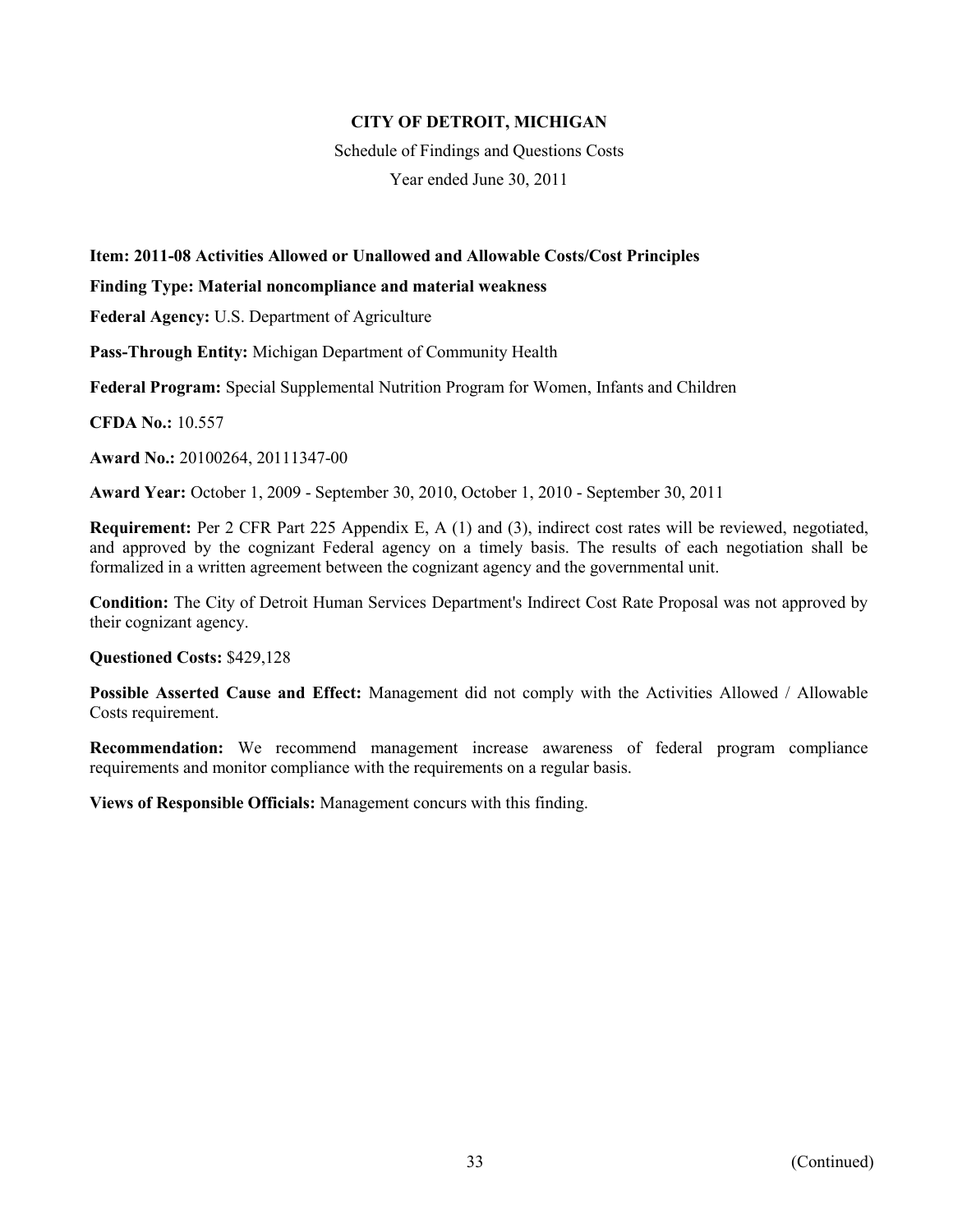Schedule of Findings and Questions Costs

Year ended June 30, 2011

**Item: 2011-09 Procurement, Suspension, and Debarment** 

**Finding Type: Material noncompliance and material weakness** 

**Federal Agency:** U.S. Department of Agriculture

**Pass-Through Entity:** Michigan Department of Community Health

**Federal Program:** Special Supplemental Nutrition Program for Women, Infants and Children

**CFDA No.:** 10.557

**Award No.:** 20111347-00

**Award Year:** October 1, 2010 - September 30, 2011

**Requirement:** A-102 requires nonfederal entities receiving Federal Awards to establish and maintain internal controls designed to reasonable ensure compliance with laws, regulations and program compliance requirements.

**Condition:** The contract between the City and its sole subrecipient for the grant year of October 1, 2010 – September 30, 2011 was approved on November 22, 2010, which was after the start of the contract.

**Questioned Costs:** None.

**Possible Asserted Cause and Effect:** The City of Detroit contract process is sometimes long in duration. Grant awards received at or just before the start date causes the contract process to begin after the grant has started.

**Recommendation:** We recommend City departments work cooperatively to determine a method to ensure contract approvals are obtained prior to the start of work.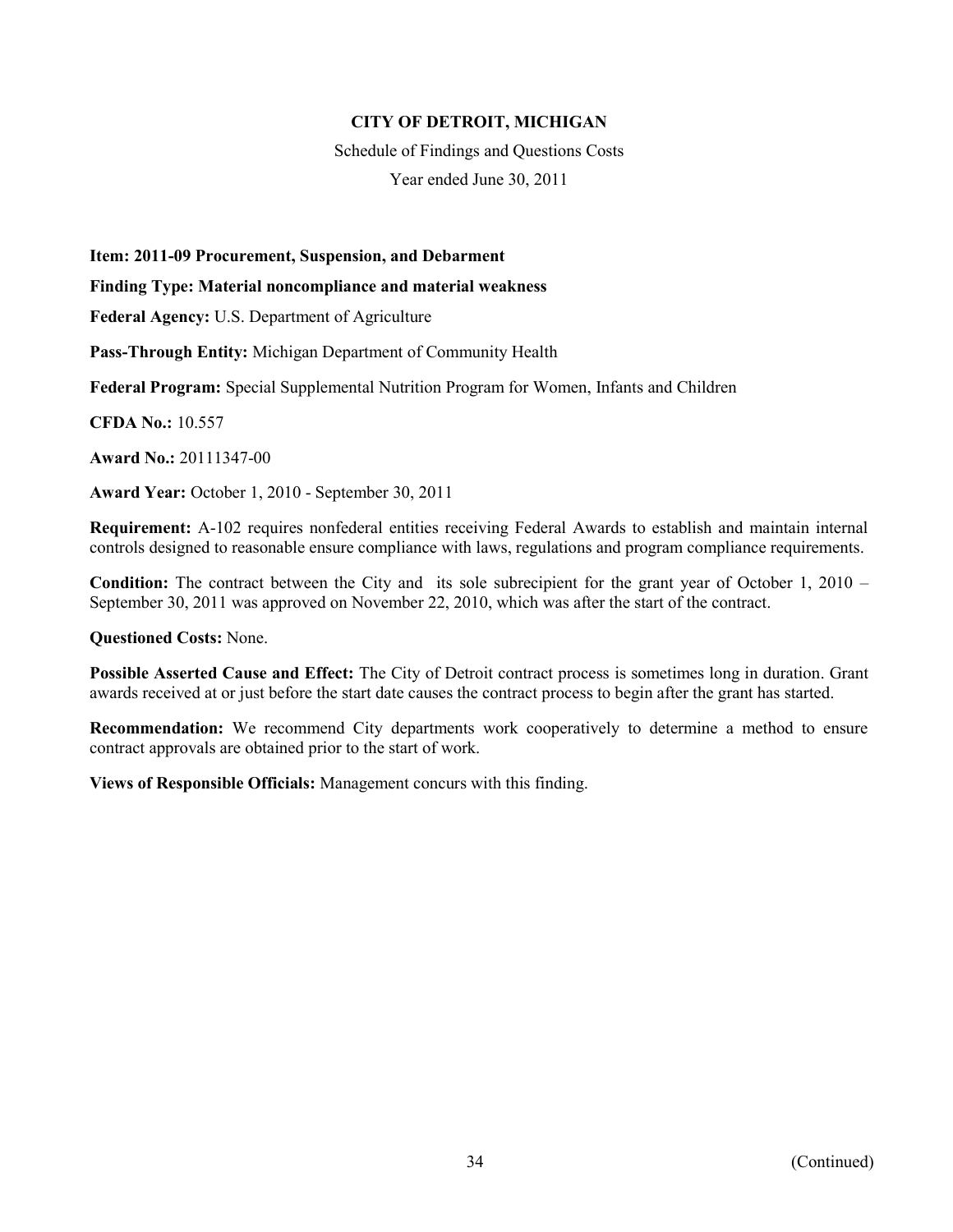Schedule of Findings and Questions Costs Year ended June 30, 2011

**Item: 2011-10 Subrecipient Monitoring** 

**Finding Type: Material noncompliance and material weakness** 

**Federal Agency:** U.S. Department of Agriculture

**Pass-Through Entity:** Michigan Department of Community Health

**Federal Program:** Special Supplemental Nutrition Program for Women, Infants and Children

**CFDA No.:** 10.557

**Award No.:** 20100264, 20111347-00

**Award Year:** October 1, 2009 - September 30, 2010, October 1, 2010 - September 30, 2011

**Requirement:** A-102 requires nonfederal entities receiving Federal Awards to establish and maintain internal controls designed to ensure reasonable compliance with laws, regulations and program compliance requirements. Per 31 USC 7502(f)(2)(B)(2), each pass through entity shall: A) Provide each subrecipient the program names (and identifying numbers) from which each assistance is derived, and the federal requirements that govern the use of such awards and the requirements of (this) chapter; B) Monitors the subrecipients use of Federal awards through site visits, limited scope audits, or other means; C) Review the audit of a subrecipient as necessary to determine whether prompt and appropriate corrective action has been taken with respect to audit findings, as defined by the Director pertaining to federal awards provided to the subrecipient by the pass-through entity.

Per the Comprehensive Planning, Budgeting and Contract (CPBC) agreement, part II H., The contractor must ensure that each of its subrecipients comply with the Single Audit Act requirements. The contractor must issue management decisions on audit findings of their subrecipients as required by OMB Circular A-133. The contractor must also develop a subrecipient monitoring ploan that addresses "during the award monitoring" of subrecipients to provide reasonable assurance that the subrecipient administers Federal awards in compliance with laws, regulations and the provisions of contracts, and that the performance goals are achieved. The subrecipient monitoring plan should include a risk-based assessment to determine the level of oversight, and monitoring activities such as reviewing financial and performance reports, performing site visits, and maintaining regular contact with subrecipients.

**Condition:** An on-site review of the subrecipient was not performed during the fiscal year. The subrecipient contract did not communicate the CFDA number, and name of the federal granting agency. Additionally, there are no specific policies and procedures in place for subrecipient monitoring.

#### **Questioned Costs:** None

**Possible Asserted Cause and Effect:** No formal policies and procedures for identifying CFDA numbers or performing subrecipient monitoring were in place.

**Recommendation:** We recommend the responsibilities of both the City and its subrecipient be clearly stated in the contract. We also recommend that the City develop policies and procedures over subrecipient monitoring to comply with the federal requirements.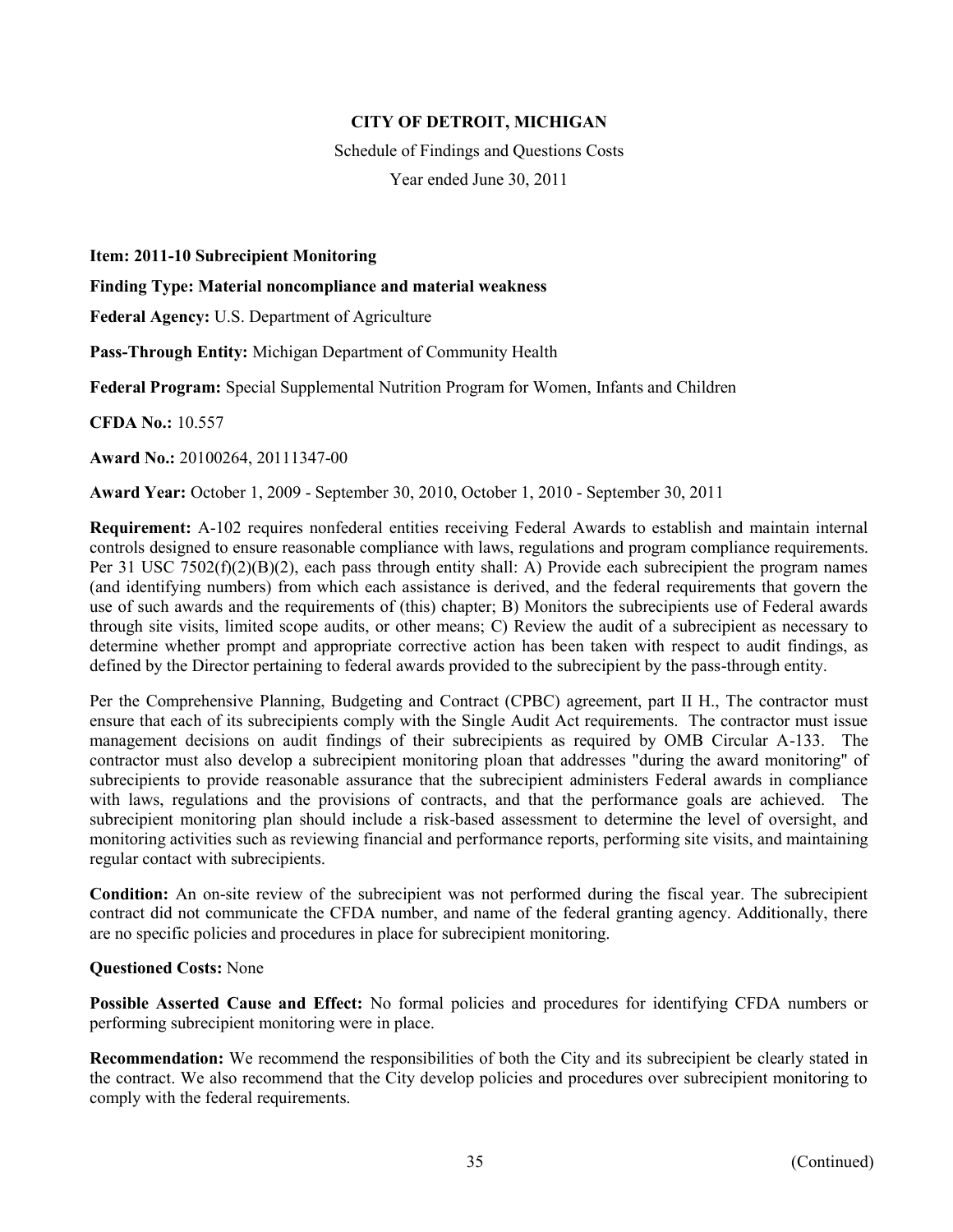Schedule of Findings and Questions Costs Year ended June 30, 2011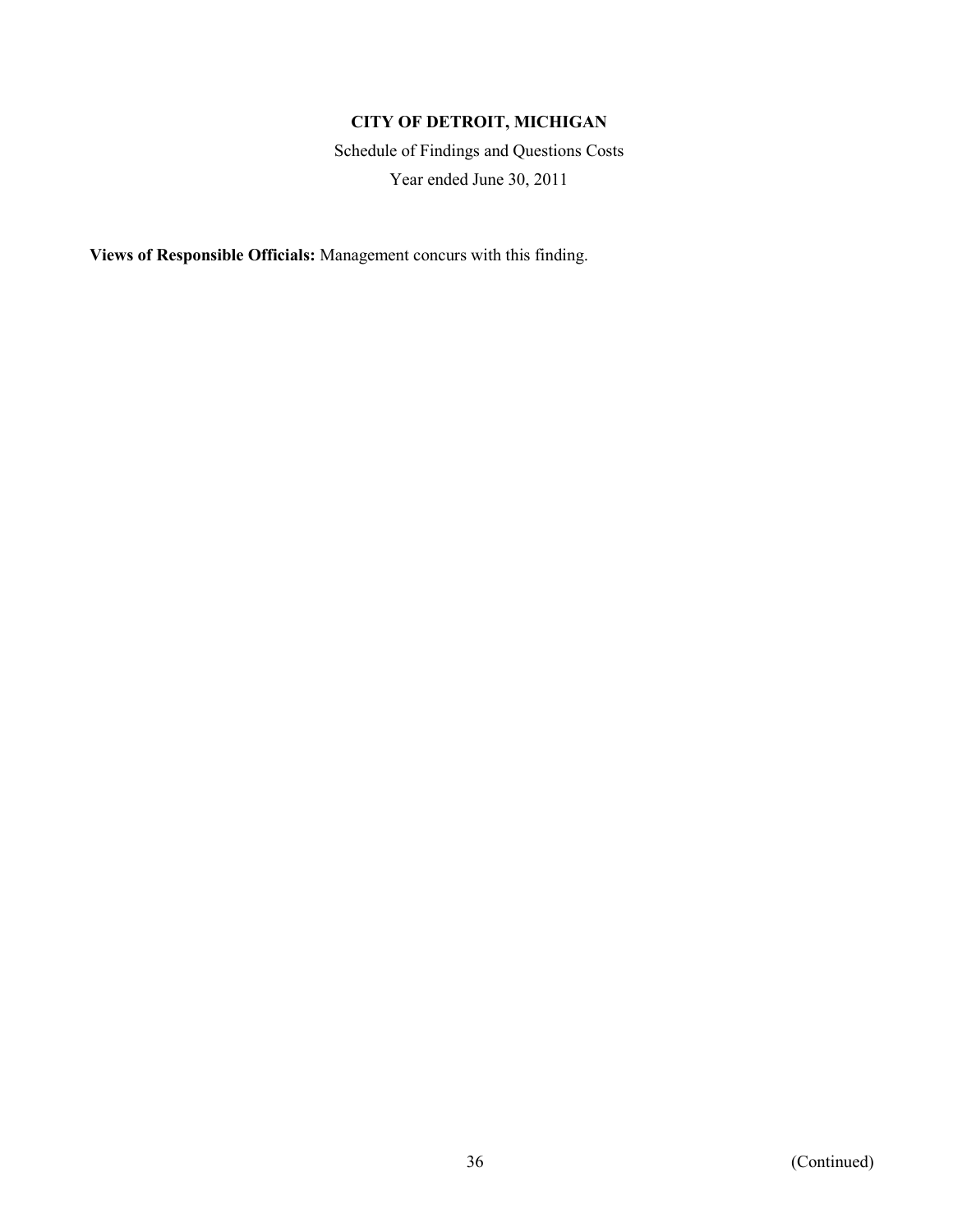Schedule of Findings and Questions Costs

Year ended June 30, 2011

## **Item: 2011-11 Activities Allowed or Unallowed and Allowable Costs/Cost Principles**

#### **Finding Type: Material noncompliance and material weakness**

**Federal Agency:** U.S. Department of Housing and Urban Development (HUD)

**Pass-Through Entity:** N/A

**Federal Program:** Community Development Block Grant (CDBG)

**CFDA No.:** 14.218

**Award No.:** B-10-MC-26-0006, B-08-MN-26-0004

**Award Year:** 7/1/2010 - 6/30/2011

**Requirement:** Per 2 CFR Part 225 Appendix E, A (1) and (3), indirect cost rates will be reviewed, negotiated, and approved by the cognizant Federal agency on a timely basis. The results of each negotiation shall be formalized in a written agreement between the cognizant agency and the governmental unit.

**Condition:** The City of Detroit Planning and Development Department Indirect Cost Rate Proposal was not approved by HUD. As a result, 100% of indirect costs charged to CDBG, amounting to \$5,246,072, are questioned costs.

### **Questioned Costs:** \$ 5,246,072

**Possible Asserted Cause and Effect:** Management did not comply with the Activities Allowed / Allowable Costs requirement.

**Recommendation:** We recommend management increase awareness of federal program compliance requirements and monitor compliance with the requirements on a regular basis.

**Views of Responsible Officials:** The 10-11 proposal would not have been due to HUD until six months from the end of the fiscal year (December 2011). The City of Detroit has been working with HUD since fall of 2011 to secure approval of the 2010-11 plan. There is now a clear path of submission for the proposal that has been communicated to the department by a representative of HUD. The 10-11 P&DD Indirect Cost Proposal will be submitted to HUD in accordance with this communication.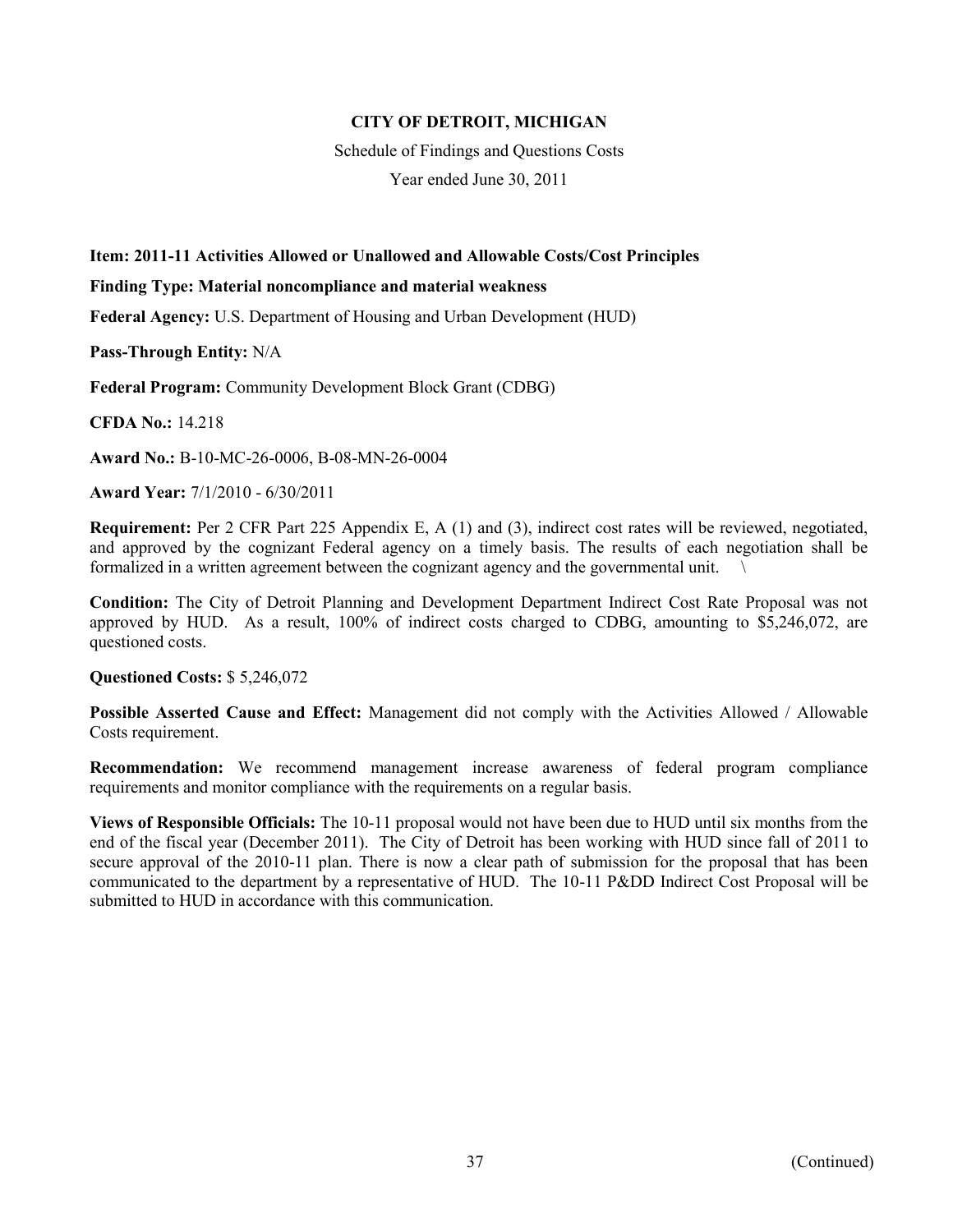Schedule of Findings and Questions Costs

Year ended June 30, 2011

## **Item: 2011-12 Activities Allowed or Unallowed and Allowable Costs/Cost Principles**

#### **Finding Type: Material noncompliance and material weakness**

**Federal Agency:** U.S. Department of Housing and Urban Development (HUD)

**Pass-Through Entity:** N/A

**Federal Program:** Community Development Block Grant (CDBG)

**CFDA No.:** 14.218, 14.253

**Award No.:** B-10-MC-26-0006, B-09-MY-0006, B-08-MN-26-0004

**Award Year:** 7/1/2010-6/30/2011

**Requirement:** According to A-87, attachment B (8) (h), where employees are expected to work solely on a single Federal award or cost objective, charges for their salaries and wages will be supported by periodic certifications that the employees worked solely on that program for the period covered by the certification. These certifications will be prepared at least semi-annually and will be signed by the employee or supervisory official having first hand knowledge of the work performed by the employee. Where employees work on multiple activities or cost objectives, a distribution of their salaries or wages will be supported by personnel activity reports or equivalent documentation. Per A-87, payroll costs must be adequately documented.

**Condition:** We selected 13 direct payroll transactions and noted the following: Employees working 100% on the grant did not provide semi-annual certifications in a timely manner attesting to the fact that they worked solely on this grant. Personnel activiey reports (PARs) were submitted for employees working on multiple grants, however, payroll costs are not being distributed to the applicable grants as required. As a result, 100% of payroll and fringe costs, amounting to \$8,268,925, are questioned costs. 3 of the 13 employees tested had inaccurate employee history reports on file. 5 of the 13 employees' PAR forms reported hours worked that did not agree to the hours worked as reported in the payroll system. 5 PAR forms did not contain evidence of proper review and approval.

### **Questioned Costs:** \$ 8,268,925

**Possible Asserted Cause and Effect:** Management did not comply with the Activities Allowed / Allowable Costs requirement.

**Recommendation:** We recommend that management obtain, on a semiannual basis, a signed certification from employees who work solely on a single federal program. We also recommend that the internal controls be evaluated to prevent future noncompliance.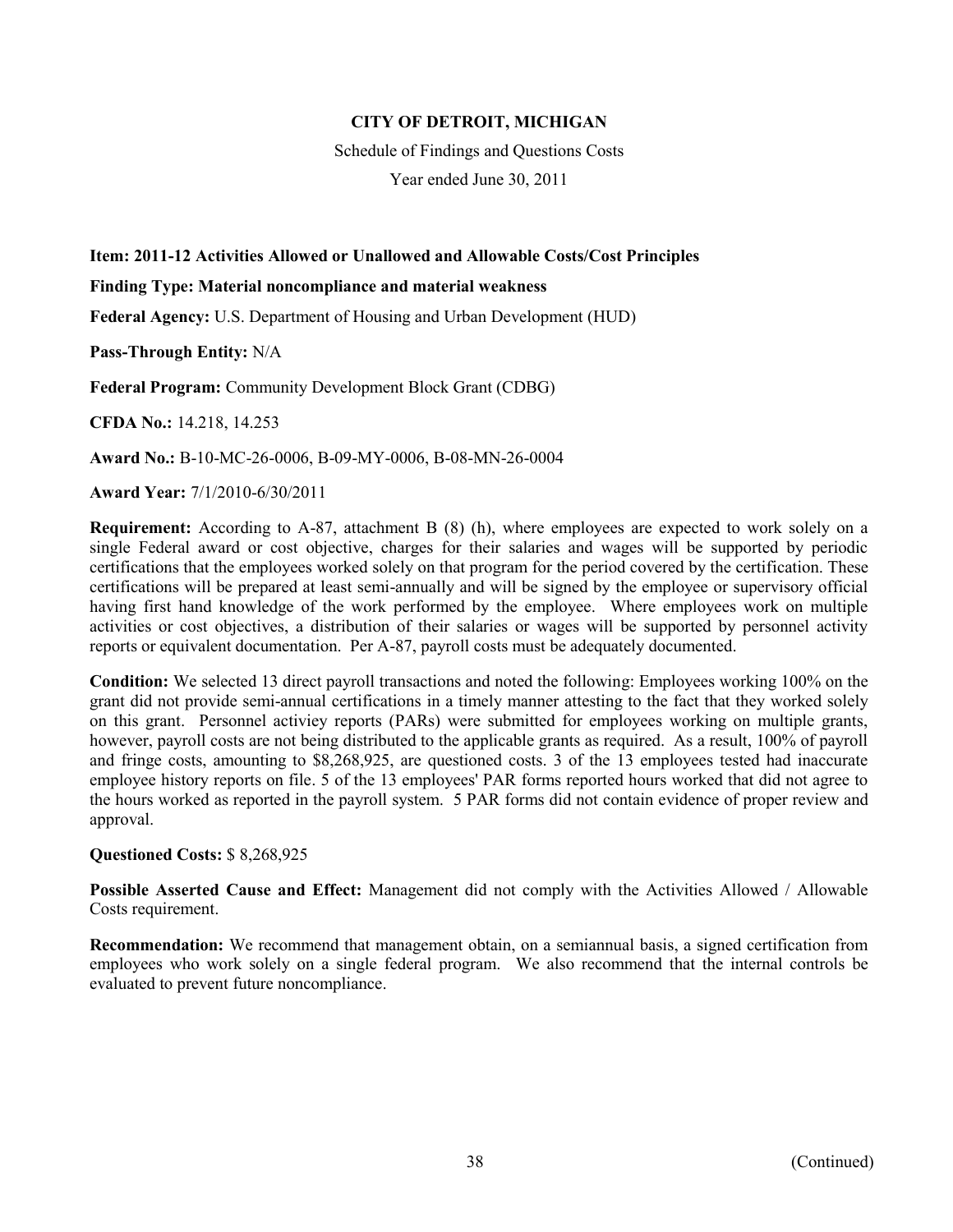Schedule of Findings and Questions Costs

Year ended June 30, 2011

**Views of Responsible Officials:** Bi-annual certifications were submitted for the staff included in the sample that worked 100% on a single grant. Per our files, this was less than 10% of staff. Management acknowledges that all payroll costs were not redistributed to administrative allowances for other grants. Information from HUD.gov was provided to the auditors to support our assertion that employees and associated costs can be charged 100% to CDBG and work on other eligible grants (i.e. HPRP, CDBG-R, NSP, etc.). However we agree that the process over semi-annual certifications was not robust enough to remediate the finding.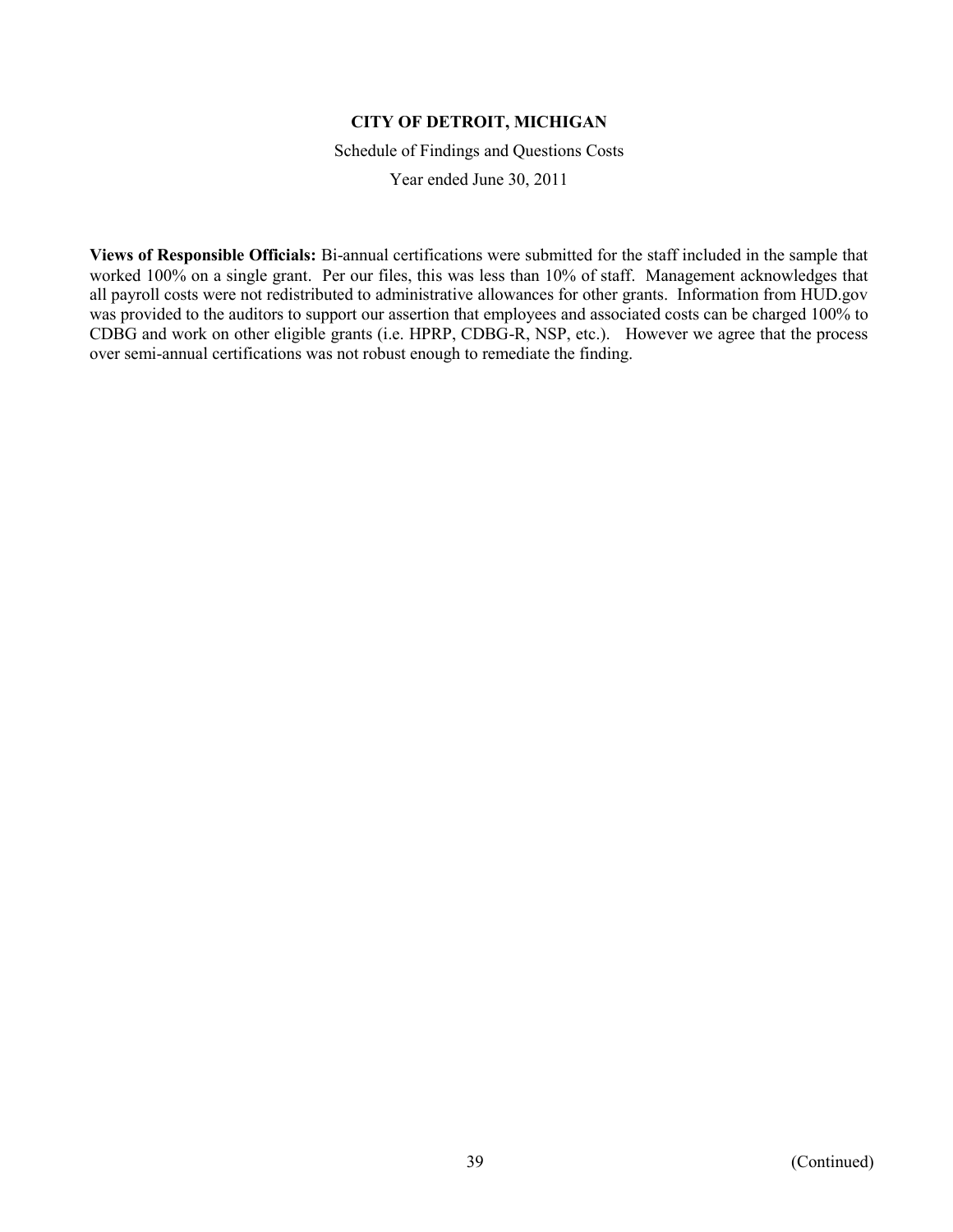Schedule of Findings and Questions Costs Year ended June 30, 2011

#### **Item: 2011-13 Cash Management**

#### **Finding Type: Material noncompliance and material weakness**

**Federal Agency:** U.S. Department of Housing and Urban Development (HUD)

**Pass-Through Entity:** N/A

**Federal Program:** Community Development Block Grant (CDBG)

**CFDA No.:** 14.218, 14.253

**Award No.:** B-10-MC-26-0006, B-09-MY-0006, B-08-MN-26-0004

**Award Year:** 7/1/2010-6/30/2011

**Requirement:** Per 24 CFR 85.20, procedures for minimizing the time elapsing between the transfer of funds from the U.S. Treasury and disbursement by grantees and subgrantees must be followed whenever advance payment procedures are used. Grantees must establish reasonable procedures to ensure the receipt of reports on subgrantees' cash balances and cash disbursements in sufficient time to enable them to prepare complete and accurate cash transactions reports to the awarding agency.

Per OMB Circular A-102, Grants and Cooperative Agreements with State and Local Governments Attachment (1)(a), agency methods and procedures for transferring funds shall minimize the time elapsing between transfer to recipients of grants and cooperative agreements and the recipient's need for the funds.

According to Office of Justice 2011 Financial Guide, Standards of Financial Management Systems, funds specifically budgeted and/or received for one project may not be used to support another.

**Condition:** For 5 out of 40 subrecipient payments charged to the grant, totaling \$154,503.06, the City did not minimize the time lapse between draw down and the payment of funds as required. Of the 5 exceptions, 1 payment exceeded the time lapse by 1 day, 3 exceeded the time lapse by 2 days, and 1 exceeded the time lapse by 3 days.

For 17 out of 41 OTPS payments charged to the grant, totaling \$2,791,413.44, the City did not minimize the time lapse between drawdown and the payment of funds as required. Of the 17 exceptions, 4 payments exceeded the time lapse by 1 day, 6 exceeded the time lapse by 2 days, 4 exceeded the time lapse by 3 days, 1 exceeded the time lapse by 4 days, 1 exceeded the time lapse by 5 days, and 1 exceeded the time lapse by 6 days.

CDBG funds were being commingled with funds from the State of Michigan - Cities of Promise grant and Fire Insurance Escrow Account.

**Questioned Costs:** None.

**Possible Asserted Cause and Effect:** Management did not comply with the Cash Management requirement.

**Recommendation:** We recommend that the centralized finance team work with the Department of Planning and Development to develop procedures to minimize the time lapse from the drawdown of funds to the payment of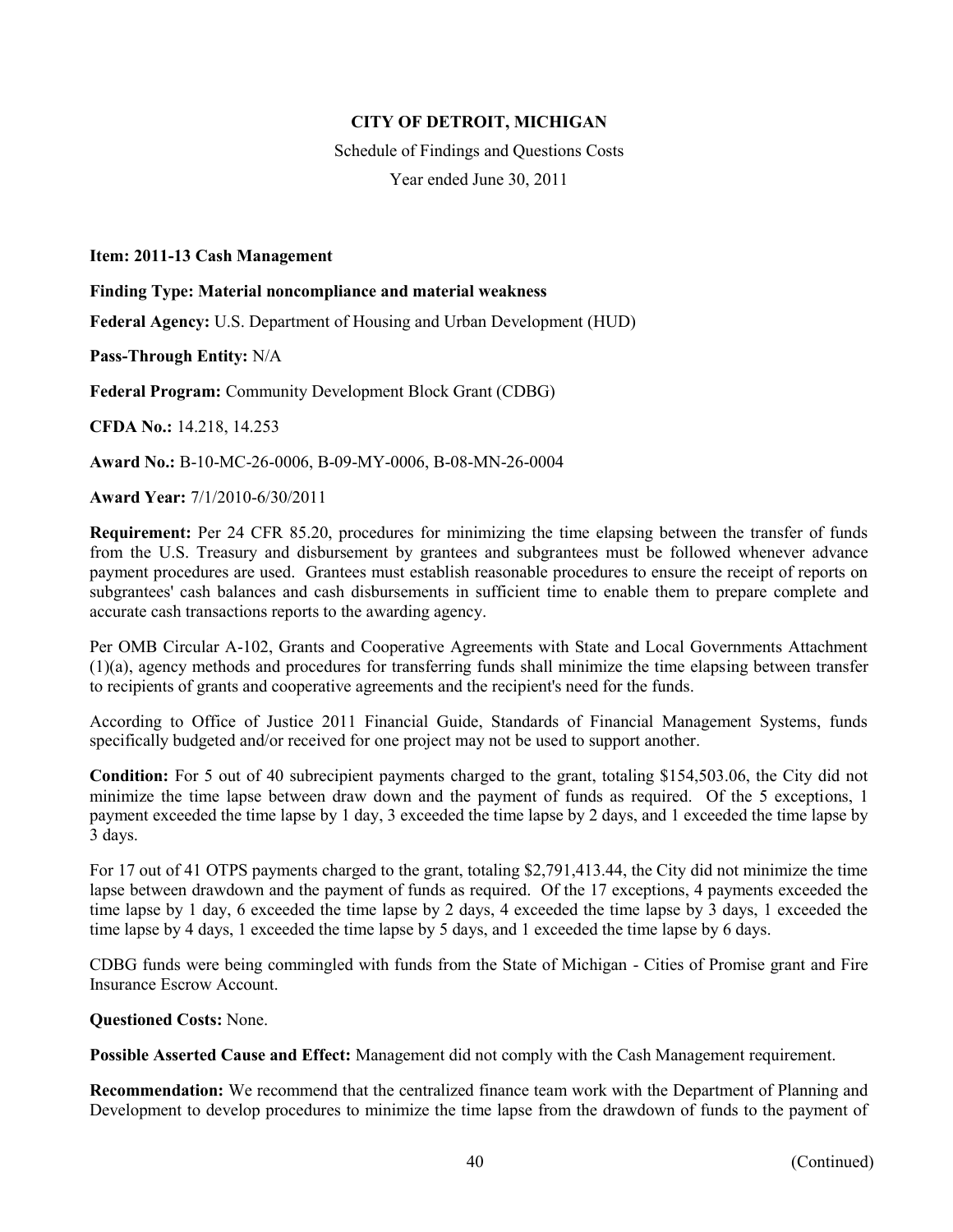Schedule of Findings and Questions Costs

Year ended June 30, 2011

funds. We also recommend that management strengthen controls to ensure funds budgeted for CDBG are not used to support another project.

**Views of Responsible Officials:** For subrecepient payments, the Planning and Development department has worked to minimize the time lapse from IDIS drawdown to disbursement of funds by adjusting the drawdown approval process to more closely match the anticipated payment of funds. However, again, it must be noted that a centralized Finance Department is responsible for input of vouchers into DRMS and issuance of checks. Therefore, there are several factors, including City mandated furlough days and staff reductions, beyond the department's control that hinders an effective process in this area.

With regards to the commingling of CDBG funds with that of the State of Michigan - Cities of Promise grant and the Fire Insurance Escrow Account, the Buildings and Safety Engineering Department receives and manages these funds.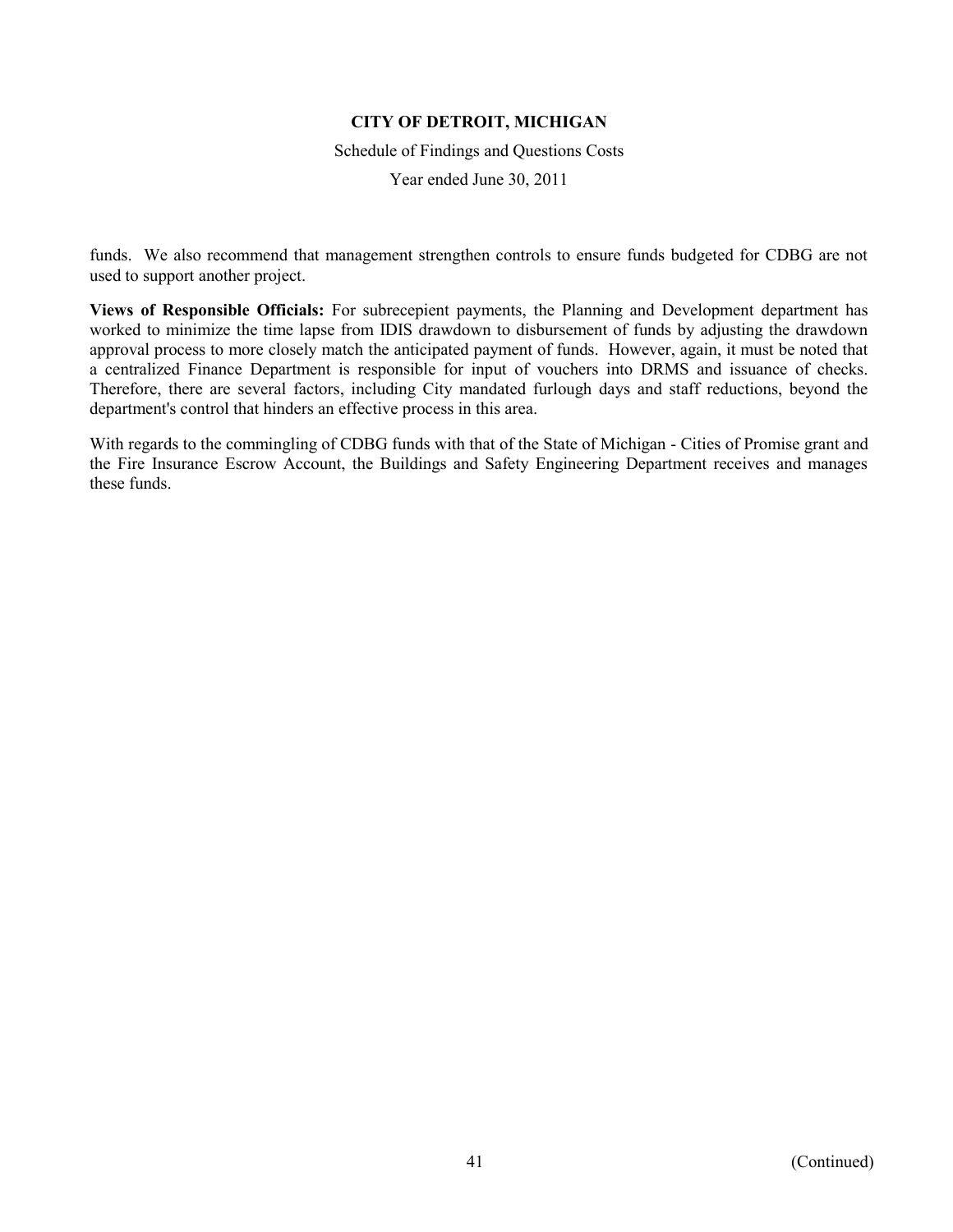Schedule of Findings and Questions Costs Year ended June 30, 2011

### **Item: 2011-14 Earmarking**

#### **Finding Type: Material noncompliance and material weakness**

**Federal Agency:** U.S. Department of Housing and Urban Development (HUD)

**Pass-Through Entity:** N/A

**Federal Program:** Community Development Block Grant (CDBG)

**CFDA No.:** 14.218

**Award No.:** B-10-MC-26-0006, B-08-MN-26-0004

**Award Year:** 7/1/2010-6/30/2011

**Requirement:** As specified at 24 CFR 570.502(a)(6), "Recipients and subrecipients that are governmental entities shall comply with the requirements and standards of OMB Circular No. A-87, Cost Principles for State, Local, and Indian Tribal Governments; and with the following section of 24 CFR part 85, Uniform Administrative Requirements for Grants and Cooperative Agreements to State and Local Governments or the related CDBG provision, as specified.

24 CFR 85.22, Allowable Costs, states, "Allowable costs will be determined in accordance with the cost principles applicable to the organization incurring the costs. For the costs of a State, local, or Indian tribal government, use the principles in OMB Circular A-87."

**Condition:** As previously noted in the HUD Monitoring Review Report dated September 29, 2011, PDD received findings based on a HUD review for the grant period July 1, 2009 - June 30, 2011 that have not been adequately resolved or addressed. One finding indicated PDD has incorrectly classified and charged administrative staff salary and fringe benefits under technical assistance activities, public facility activities, public services, housing rehab, and economic development TA. The incorrect classification of these salary and fringe benefit charges has masked the true amount the City of Detroit expends for planning and administration. Once properly classified, the City has exceeded the allowable administrative cap of 20%.

**Questioned Costs:** Indeterminable.

**Possible Asserted Cause and Effect:** Management did not comply with the Earmarking requirements, as referenced in the HUD review.

**Recommendation:** We recommend that management strengthen internal controls to ensure Earmarking requirements are met.

**Views of Responsible Officials:** P&DD has been working closely with HUD since the issue of its CDBG monitoring report dated September 29, 2011 to resolve all outstanding matters. A final determination is still pending on this finding.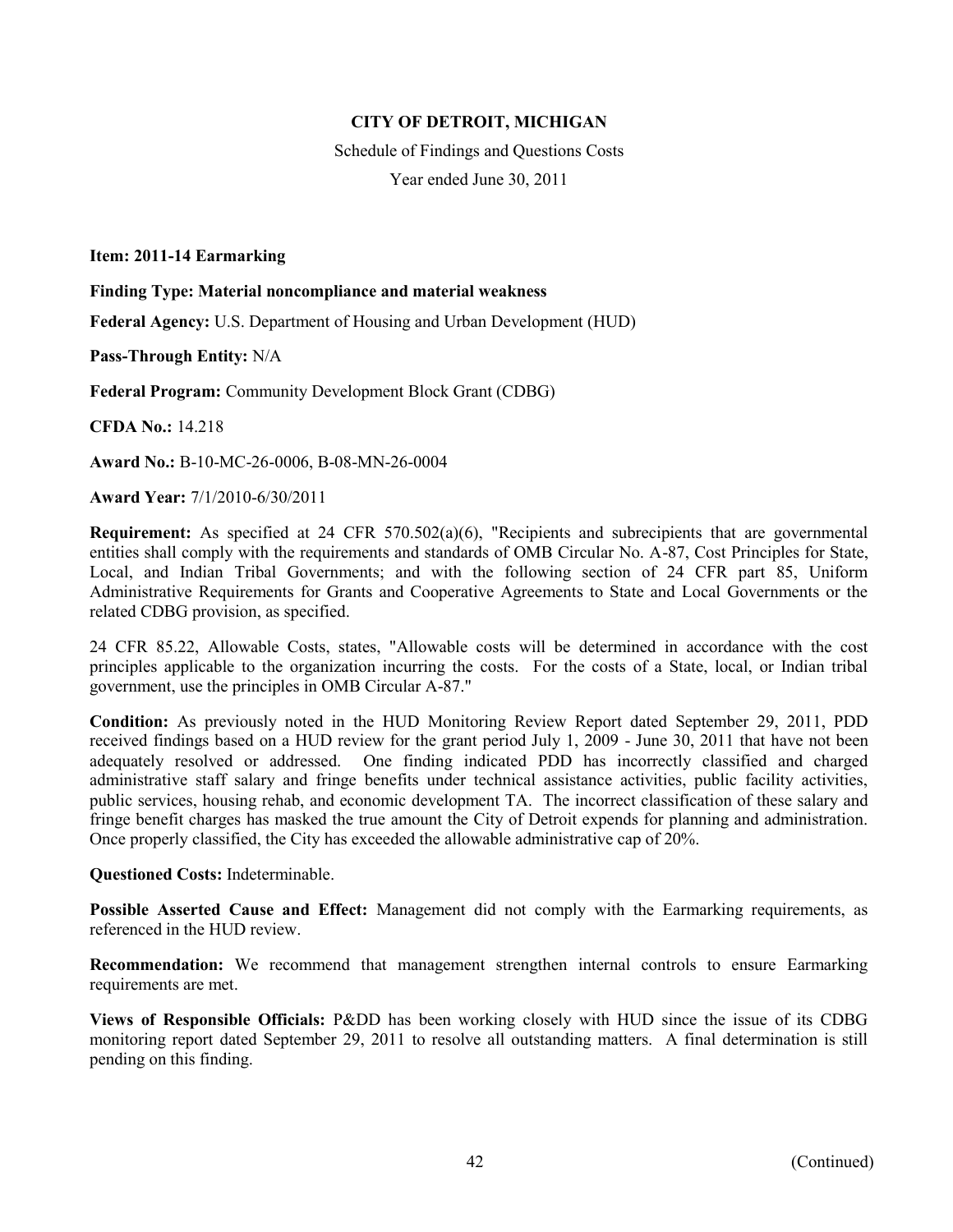Schedule of Findings and Questions Costs

Year ended June 30, 2011

#### **Item: 2011-15 Procurement, Suspension, and Debarment**

**Finding Type: Material noncompliance and material weakness** 

**Federal Agency:** U.S. Department of Housing and Urban Development (HUD)

**Pass-Through Entity:** N/A

**Federal Program:** Community Development Block Grant (CDBG)

**CFDA No.:** 14.218, 14.253

**Award No.:** B-10-MC-26-0006, B-09-MY-0006, B-08-MN-26-0004

**Award Year:** 7/1/2010-6/30/2011

**Requirement:** Per A-102 Common Rule, nonfederal entities receiving federal awards must establish and maintain internal controls designed to reasonably ensure compliance with federal laws, regulations, and program compliance requirements.

Per 2 CFR 215.45, some form of cost or price analysis shall be made and documented in the prcurement files in connection with every procurement action.

Per 2 CFR 215.46, procurement records and files for purchases in excess of the small purchase threshold shall include the following at a minimum: (a) Basis for contractor selection; (b) Justification for lack of competition when competitive bids or offers are not obtained; and (c) Basis for award cost or price.

Per 2 CFR 180.300, when you enter into a covered transaction with another person at the next lower tier, you must verify that the person with whom you intend to do business is not excluded or disqualified.

**Condition:** We selected 8 contracts for review and noted the following: for 1 contract, the city was unable to provide the contract or procurement files. Of the 7 samples we reviewed, 6 did not have the suspension and debarment certification in the contract agreement.

#### **Questioned Costs:** None

**Possible Asserted Cause and Effect:** Management did not comply with the Procurement, Suspension, and Debarment requirements.

**Recommendation:** We recommend evaluating current procurement practices to identify areas where internal controls could be strengthened to include monitoring of compliance with procurement standards. Also, we recommend that management obtain suspension and debarment certifications from all subrecipients and vendors.

**Views of Responsible Officials:** Buildings Safety and Engineering (BS&E) is the responsible department for this item. As P & DD does not review nor process BS&E's contractual documents, the department cannot certify that other city agencies are in compliance with required standards. As BS&E could not provide the requested documents, we acknowledge the finding.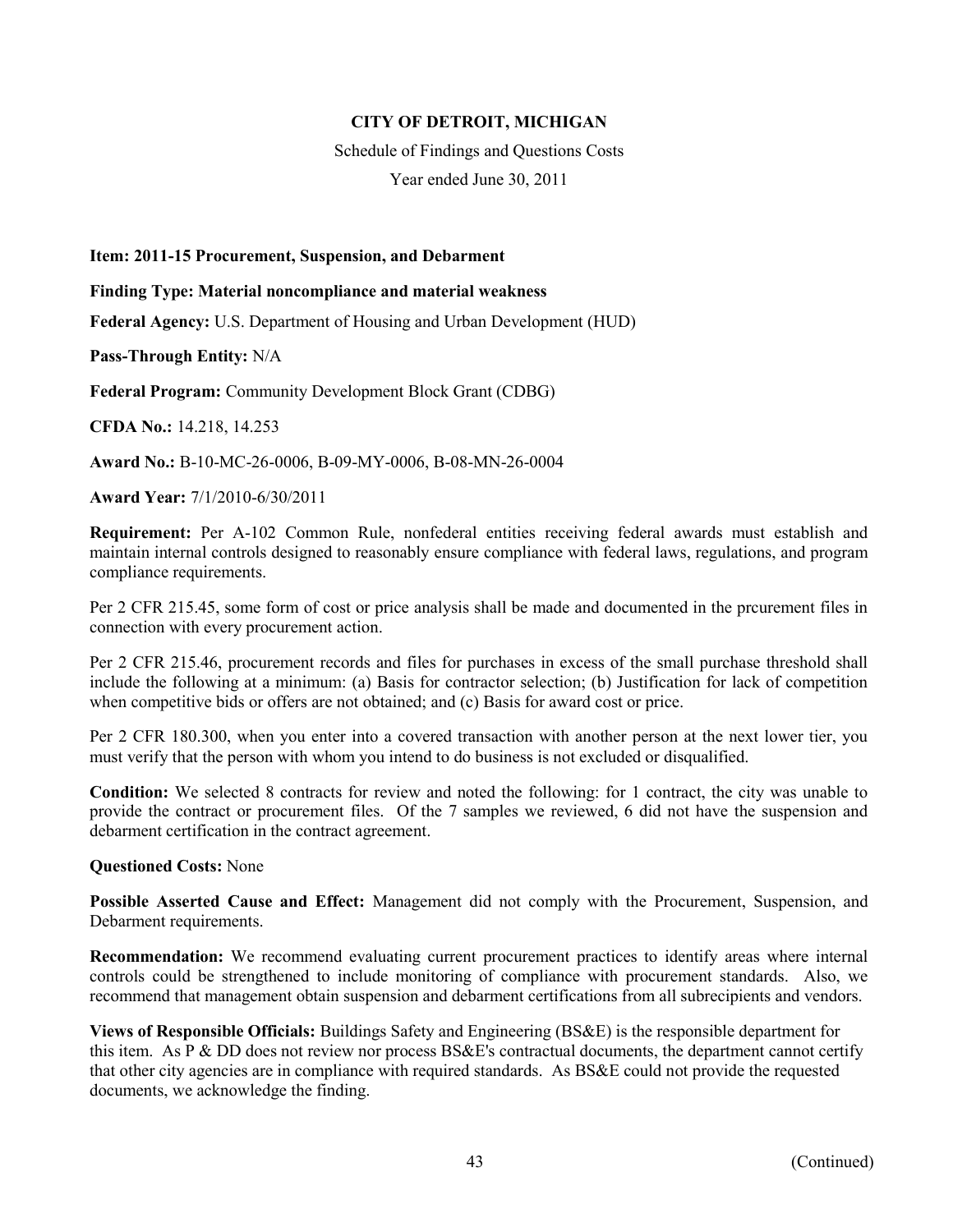Schedule of Findings and Questions Costs Year ended June 30, 2011

**Item: 2011-16 Reporting** 

**Finding Type: Noncompliance and significant deficiency** 

**Federal Agency:** U.S. Department of Housing and Urban Development (HUD)

**Pass-Through Entity:** N/A

**Federal Program:** Community Development Block Grant (CDBG)

**CFDA No.:** 14.218, 14.253

**Award No.:** B-10-MC-26-0006, B-09-MY-0006, B-08-MN-26-0004

**Award Year:** 7/1/2010-6/30/2011

**Requirement:** Per 24 CFR 135.90, each recipient which receives directly from HUD financial assistance that is subject to the requirements of this part shall submit to the Assistant Secretary an annual report in such form and with such information as the Assistant Secretary may request, for the purpose of determining the effectiveness of section 3. Where the program providing the section 3 covered assistance requires submission of an annual performance report, the section 3 report will be submitted with that annual performance report.

Per A-102 Common Rule, Nonfederal entities receiving Federal awards must establish and maintain internal controls designed to reasonably ensure compliance with Federal laws, regulations, and program compliance requirements.

**Condition:** The HUD 60002, Section 3, Summary Report, Economic Opportunities for Low-and Very Low-Income Persons Summary Reports for CDBG, CDBG-R, and NSP-1 were submitted 13 days after the required due date. There was no evidence documenting that the reports were reviewed and approved prior to submission to HUD. The HUD 60002, Section 3 Summary Report for CDBG-R contains the incorrect amount for the "total dollar amount of contracts awarded to Section 3 businesses". The difference between the Section 3 report and the underlying supporting data is \$13,682.

#### **Questioned Costs:** None

**Possible Asserted Cause and Effect:** Management did not comply with the Reporting requirements.

**Recommendation:** We recommend that reporting checklists are utilized to monitor the timely submission of all required reports.

**Views of Responsible Officials:** P&DD Management acknowledges that errors were made and that the reports were submitted late.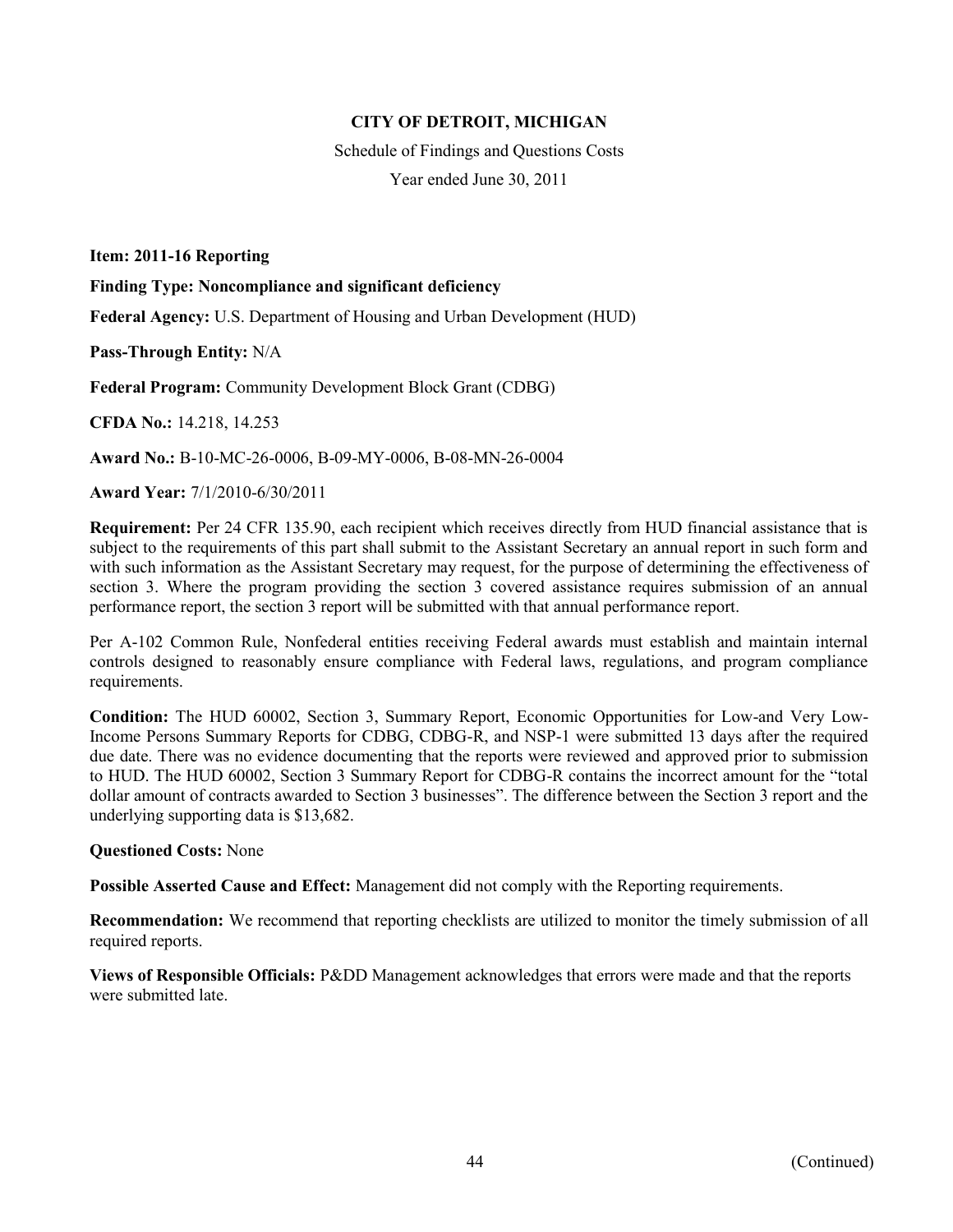Schedule of Findings and Questions Costs Year ended June 30, 2011

**Item: 2011-17 Reporting** 

**Finding Type: Material noncompliance and material weakness** 

**Federal Agency:** U.S. Department of Housing and Urban Development (HUD)

**Pass-Through Entity:** N/A

**Federal Program:** Community Development Block Grant (CDBG)

**CFDA No.:** 14.218, 14.253

**Award No.:** B-10-MC-26-0006, B-09-MY-0006, B-08-MN-26-0004

**Award Year:** 7/1/2010-6/30/2011

**Requirement:** Per 2 CFR 170, Appendix A (I)(a)(1), Unless you are exempt as provided in paragraph d. of this award term, you must report each action that obligates \$25,000 or more in Federal funds that does not include Recovery funds (as defined in section 1512(a)(2) of the American Recovery and Reinvestment Act of 2009, Pub. L.111-5) for a subaward to an entity.

Per the March 2011 OMB A-133 Compliance Supplement Part 3 L, grant and cooperative agreement recipients and contractors must report information related to a subaward by the end of the month following the month in which the subaward or obligation of \$25,000 or greater was made and, for contracts, the month in which a modification was issued that changed previously reported information.

**Condition:** We reviewed the Transparancy Act Report and noted the following: The location of the entity was incorrectly stated for CDBG and NSP-1. The DUNS number for NSP-1 was inaccurate. First-tier subawards were not reported for CDBG and NSP-1. There were no identifiable controls in place over the preparation and submission of the data.

#### **Questioned Costs:** None

**Possible Asserted Cause and Effect:** Management did not comply with the Reporting requirement.

**Recommendation:** We recommend that reporting checklists are utilized to monitor the timely and accurate submission of all required reports.

**Views of Responsible Officials:** P&DD and Finance believes this information was submitted by the former Grants Manager of the Mayor's Office. As the information submitted is not available for review, the City of Detroit acknowledges the finding.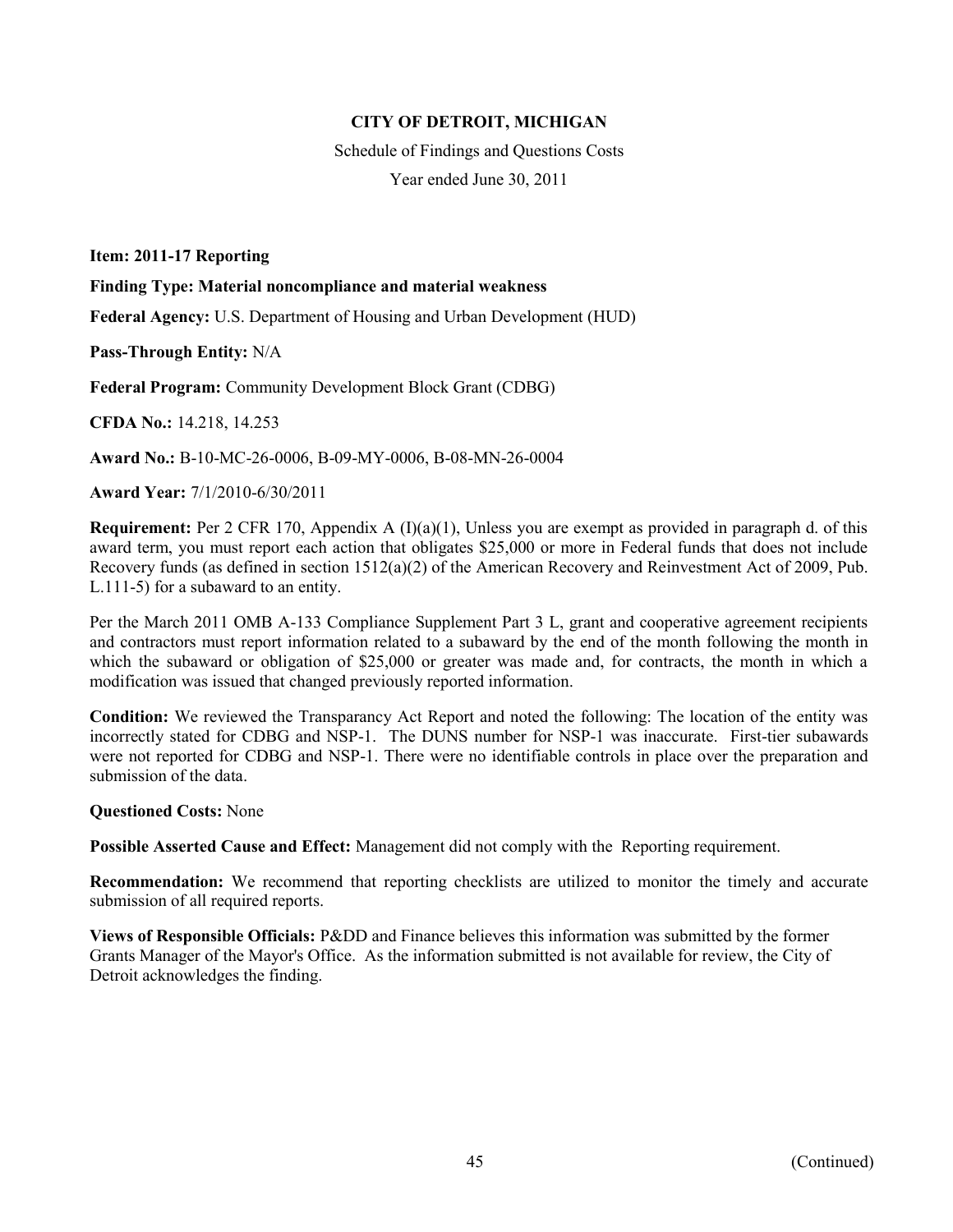Schedule of Findings and Questions Costs Year ended June 30, 2011

**Item: 2011-18 Reporting** 

**Finding Type: Material noncompliance and material weakness** 

**Federal Agency:** U.S. Department of Housing and Urban Development (HUD)

**Pass-Through Entity:** N/A

**Federal Program:** Community Development Block Grant (CDBG)

**CFDA No.:** 14.253

**Award No.:** B-09-MY-0006

**Award Year:** 7/1/2010-6/30/2011

**Requirement:** Per Section 1512 of the American Recovery and Reinvestment Act (ARRA), Subtitle A (c), not later than 10 days after the end of each calendar quarter, each recipient that received recovery funds from a Federal agency shall submit a report to that agency that contains-(1) the toal amount of recovery funds received from that agency; (2) the amount of recovery funds received that were expended or obligated to projects or activities; and (3) a detailed list of all projects or activities for which recovery funds were expended or obligated, including  $(A)$  the name of the project or activity;  $(B)$  a description of the project or activity;  $(C)$  an evaluation of the completion status of the project or activity; (D) an estimate of the number of jobs created and the number of jobs retained by the project or activity; and (E) for infrastructure investment made by state and local government, the purpose, total cost, and rationale of the agency for funding the infrastructure investment with funds made available under this Act, and name of the person to contact at the agency if there are concerns with the infrastructure investment.

**Condition:** On two ARRA reports the vendor payment information was not accurate.

**Questioned Costs:** None

**Possible Asserted Cause and Effect:** Management did not comply with the Reporting requirement.

**Recommendation:** We recommend that the internal controls be evaluated to prevent future noncompliance.

**Views of Responsible Officials:** P&DD provided the correct information to the former Grants Manager for submittal. However, per Finance, the information was submitted incorrectly to Recovery.Gov. As such, Finance acknowledges the finding.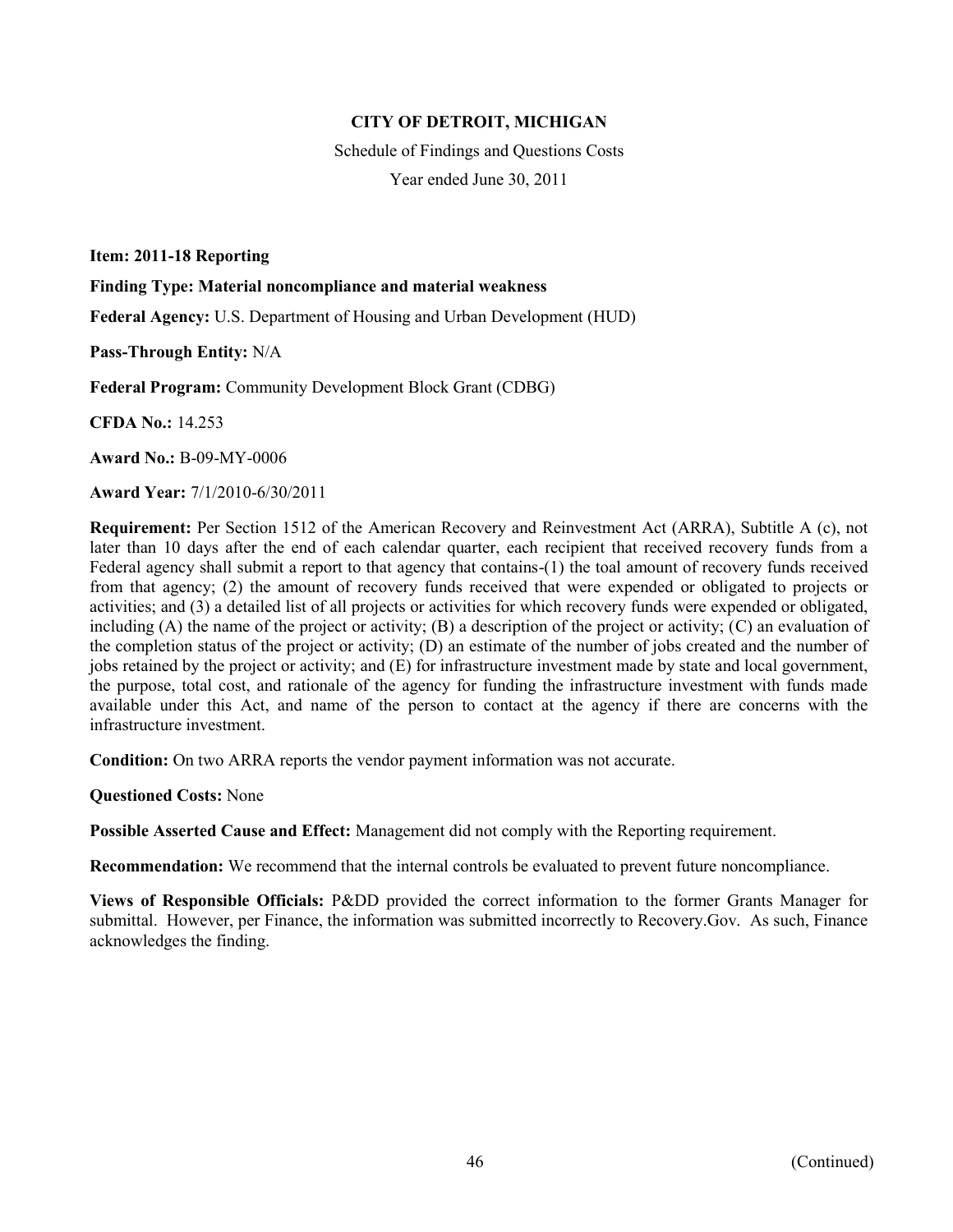Schedule of Findings and Questions Costs

Year ended June 30, 2011

**Item: 2011-19 Subrecipient Monitoring** 

**Finding Type: Material noncompliance and material weakness** 

**Federal Agency:** U.S. Department of Housing and Urban Development (HUD)

**Pass-Through Entity:** N/A

**Federal Program:** Community Development Block Grant (CDBG)

**CFDA No.:** 14.218, 14.253

**Award No.:** B-10-MC-26-0006, B-09-MY-0006, B-08-MN-26-0004

**Award Year:** 7/1/2010-6/30/2011

**Requirement:** Per OMB Circular A-133, Subpart D(d) (1), (3), and (4), a pass-through entity shall perform the following for federal awards it makes: (1) Identify federal awards made by informing each subrecipient of CFDA title and number, award name and number, award year, if the award is R&D, and name of federal agency; (3) Monitor the activities of subrecipients as necessary to ensure that Federal awards are used for authorized purposes in compliance with laws, regulations, and the provisions of contracts or grant agreements and that performance goals are achieved; (4) Ensure that subrecipients expending \$500,000 or more in Federal awards during the subrecipient's fiscal year have met the audit requirements of this part for that fiscal year. Per A-102 Common Rule, nonfederal entities receiving federal awards must establish and maintain internal controls designed to reasonably ensure compliance with federal laws, regulations, and program compliance requirements.

**Condition:** 42 out of 50 subrecipient agreements did not contain the CFDA number. 1 out of 50 subrecipient agreements was not approved by the Finance Director or Deputy. 1 out of 50 subrecipient files did not include the desk review checklist, which is used to review the OMB Circular A-133 Report. Also, the organization did not follow up on the findings, issue a management decision within 6 months after receipt of the report, nor determine the subrecipient took appropriate and timely corrective action.

**Questioned Costs:** None

**Possible Asserted Cause and Effect:** Management did not comply with the Subrecipient Monitoring requirement.

**Recommendation:** We recommend management modify the contract with the subrecipient to include the required elements. We also recommend that the internal controls be evaluated to prevent future noncompliance.

**Views of Responsible Officials:** Management acknowledges the findings. However, we noted that 35% of the selected samples were previously sited in the 09-10 audit for missing CFDA numbers and that 40% of the selected samples were for older contract periods previously noted for non-compliance with regards to CFDA numbers. Also, management confirmed that the 1 of 50 subrecipient agreements sited was fully approved. However, the agreement was missing a stamp from one City agency on the contract transmittal page.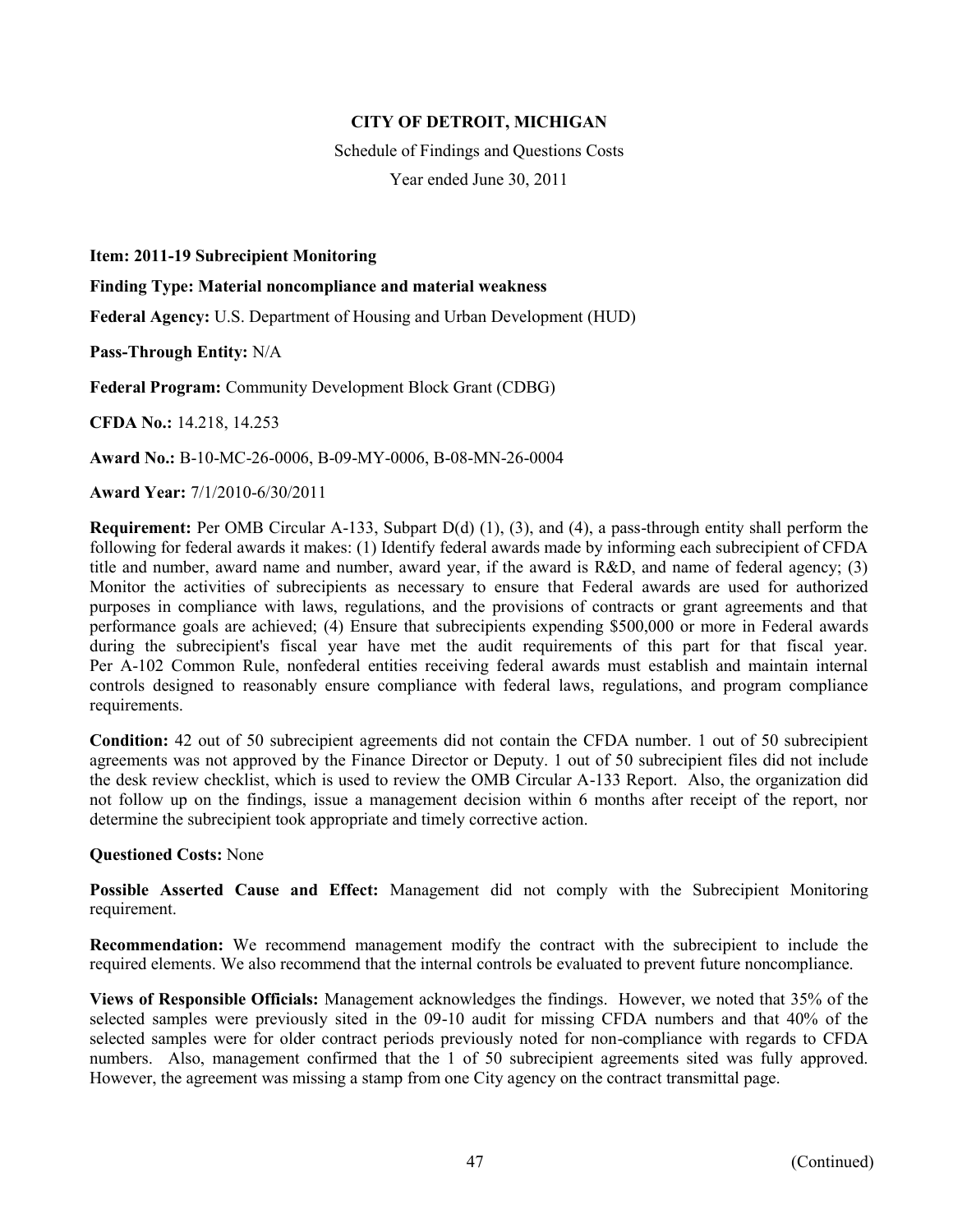Schedule of Findings and Questions Costs

Year ended June 30, 2011

## **Item: 2011-20 Activities Allowed or Unallowed and Allowable Costs/Cost Principles**

#### **Finding Type: Material noncompliance and material weakness**

**Federal Agency:** U.S. Department of Housing and Urban Development (HUD)

**Pass-Through Entity:** N/A

**Federal Program:** Home Investment Partnership Program (HOME)

**CFDA No.:** 14.239

**Award No.:** M-10-MC-26-0202

**Award Year:** 2010/2011

**Requirement:** Per 2 CFR Part 225 Appendix E, A (1) and (3), indirect cost rates will be reviewed, negotiated, and approved by the cognizant Federal agency on a timely basis. The results of each negotiation shall be formalized in a written agreement between the cognizant agency and the governmental unit.

**Condition:** The City of Detroit Planning and Development Department Indirect Cost Rate Proposal was not approved by HUD. As a result, 100% of indirect costs charged to the HOME grant, amounting to \$213,233, are questioned costs.

### **Questioned Costs:** \$ 213,233

**Possible Asserted Cause and Effect:** Management did not comply with the Activities Allowed / Allowable Costs requirement.

**Recommendation:** We recommend management increase awareness of federal program compliance requirements and monitor compliance with the requirements on a regular basis.

**Views of Responsible Officials:** The 10-11 proposal would not have been due to HUD until six months from the end of the fiscal year (June 2011). The City of Detroit has been working with HUD since fall of 2011 to secure approval of the 2010-11 plan. There is now a clear path of submission for the proposal that has been communicated to the department by a representative of HUD. The 10-11 P&DD Indirect Cost Proposal will be submitted to HUD in accordance with this communication.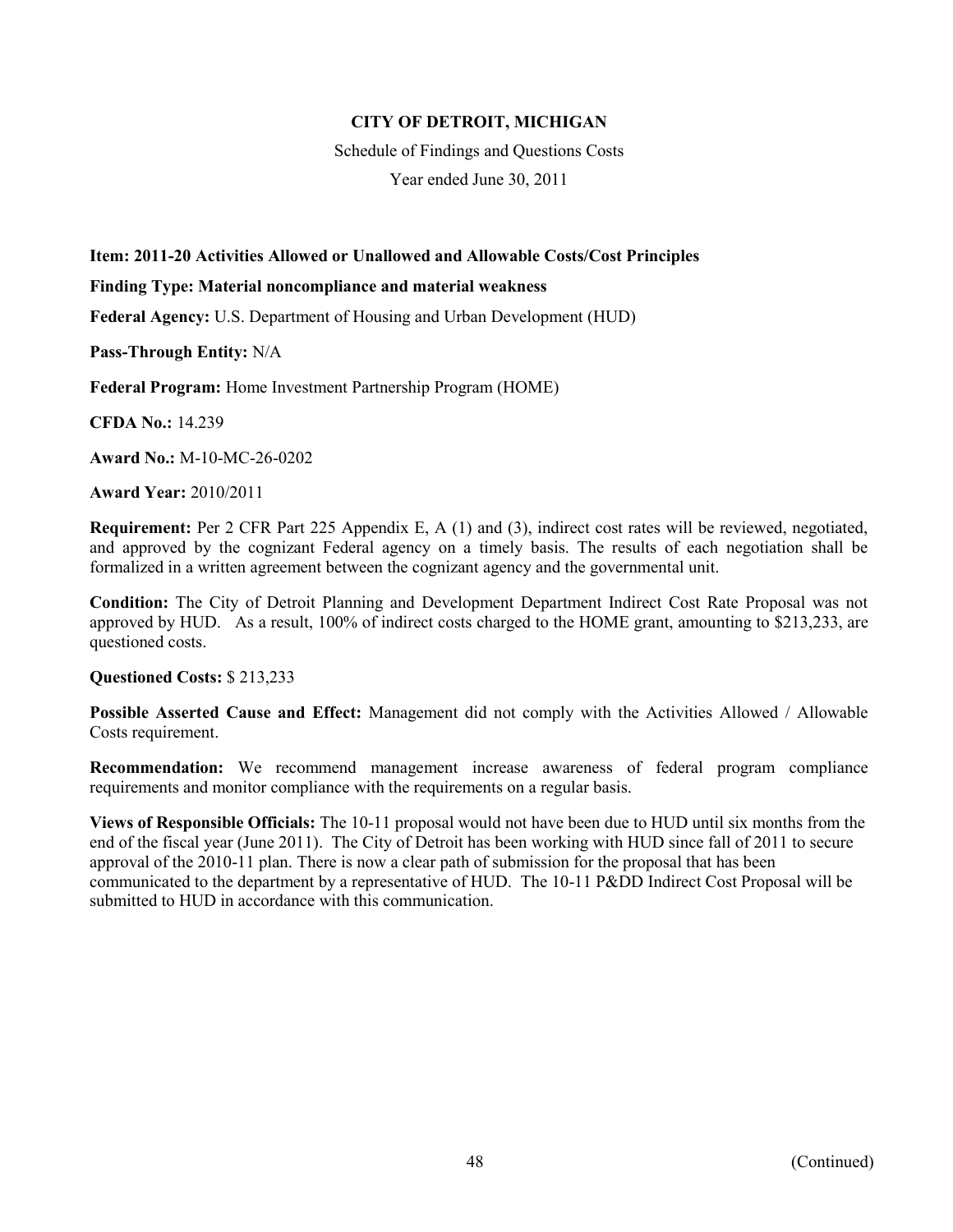Schedule of Findings and Questions Costs

Year ended June 30, 2011

## **Item: 2011-21 Activities Allowed or Unallowed and Allowable Costs/Cost Principles**

#### **Finding Type: Material noncompliance and material weakness**

**Federal Agency:** U.S. Department of Housing and Urban Development (HUD)

**Pass-Through Entity:** N/A

**Federal Program:** Home Investment Partnership Program (HOME)

**CFDA No.:** 14.239

**Award No.:** M-10-MC-26-0202

**Award Year:** 2010/2011

**Requirement:** Per A-87, attachment B (8) (h), where employees are expected to work solely on a single Federal award or cost objective, charges for their salaries and wages will be supported by periodic certifications that the employees worked solely on that program for the period covered by the certification. These certifications will be prepared at least semi-annually and will be signed by the employee or supervisory official having first hand knowledge of the work performed by the employee. Where employees work on multiple activities or cost objectives, a distribution of their salaries or wages will be supported by personnel activity reports or equivalent documentation. Per A-87, payroll costs must be adequately documented.

**Condition:** 1 out of 11 Personnel Activity Report (PAR) forms sampled was not properly reviewed and approved. 4 out of 11 did not have proper allocation of payroll expenses to the different grants reported on the PAR forms. 4 out of 11 PAR forms requested were not provided. Therefore, payroll costs charged to the HOME grant, amounting to \$827,783, will be questioned. Of this amount, \$477,764 relates to direct payroll, and \$350,019 relates to fringe benefits.

**Questioned Costs:** \$ 827,783

**Possible Asserted Cause and Effect:** Management did not comply with the Activities Allowed / Allowable Costs requirement.

**Recommendation:** We recommend that the internal controls be evaluated to prevent future noncompliance.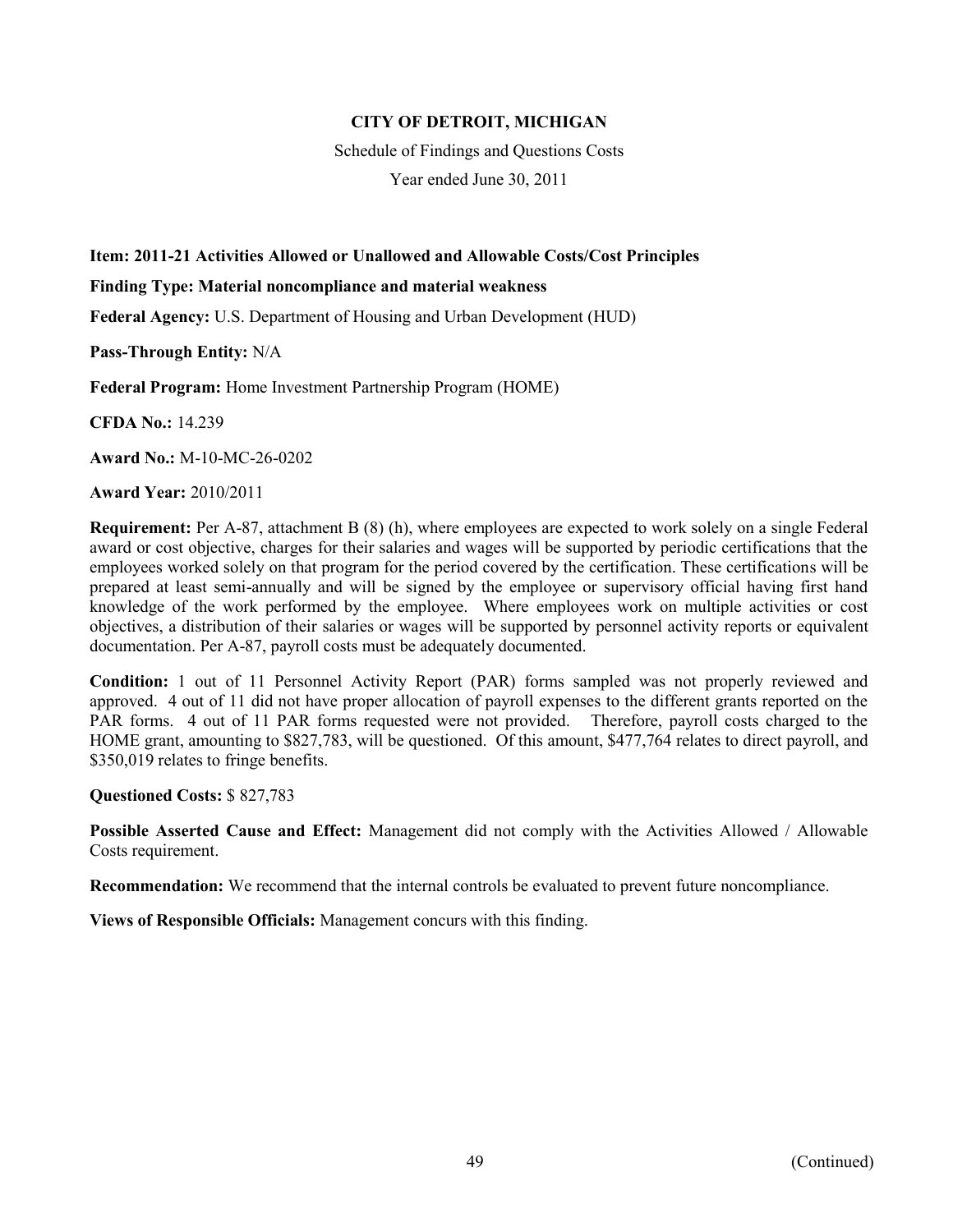Schedule of Findings and Questions Costs Year ended June 30, 2011

**Item: 2011-22 Cash Management** 

**Finding Type: Material noncompliance and material weakness** 

**Federal Agency:** U.S. Department of Housing and Urban Development (HUD)

**Pass-Through Entity:** N/A

**Federal Program:** Home Investment Partnership Program (HOME)

**CFDA No.:** 14.239

**Award No.:** M-10-MC-26-0202

**Award Year:** 2010/2011

**Requirement:** Per 24 CFR 92.502 (c) (2), HOME funds drawn from the United States Treasury account must be expended for eligible costs within 15 days. Any funds that are drawn down and not expended for eligible costs within 15 days of disbursement must be returned to HUD for deposit in the participating jurisdiction's United State Treasury account of the HOME Investment Fund.

**Condition:** We selected 67 expenditures charged to the grant, totaling \$13,977,542 and noted that for 10 expenditures, totaling \$24,482.76, the City did not minimize the time lapse between drawdown of funds and payment to 15 days or less, as required. Of the 10 exceptions, 7 exceeded the time lapse by 7 days, 2 exceeded the time lapse by 5 days, and 1 exceeded the time lapse by 14 days.

**Questioned Costs:** None.

**Possible Asserted Cause and Effect:** Management did not comply with the Cash Management requirement.

**Recommendation:** We recommend that the centralized finance team work with the Department of Planning and Development to develop procedures to minimize the time lapse from the drawdown of funds to the payment of funds.

**Views of Responsible Officials:** For payments, the Planning and Development department has worked to minimize the time lapse from IDIS drawdown to disbursement of funds by adjusting the drawdown approval process to more closely match the anticipated payment of funds. However, again, it must be noted that a centralized Finance Department is responsible for input of vouchers into DRMS and issuance of checks. Therefore, there are several factors, including City mandated furlough days and staff reductions, beyond the department's control that hinders an effective process in this area.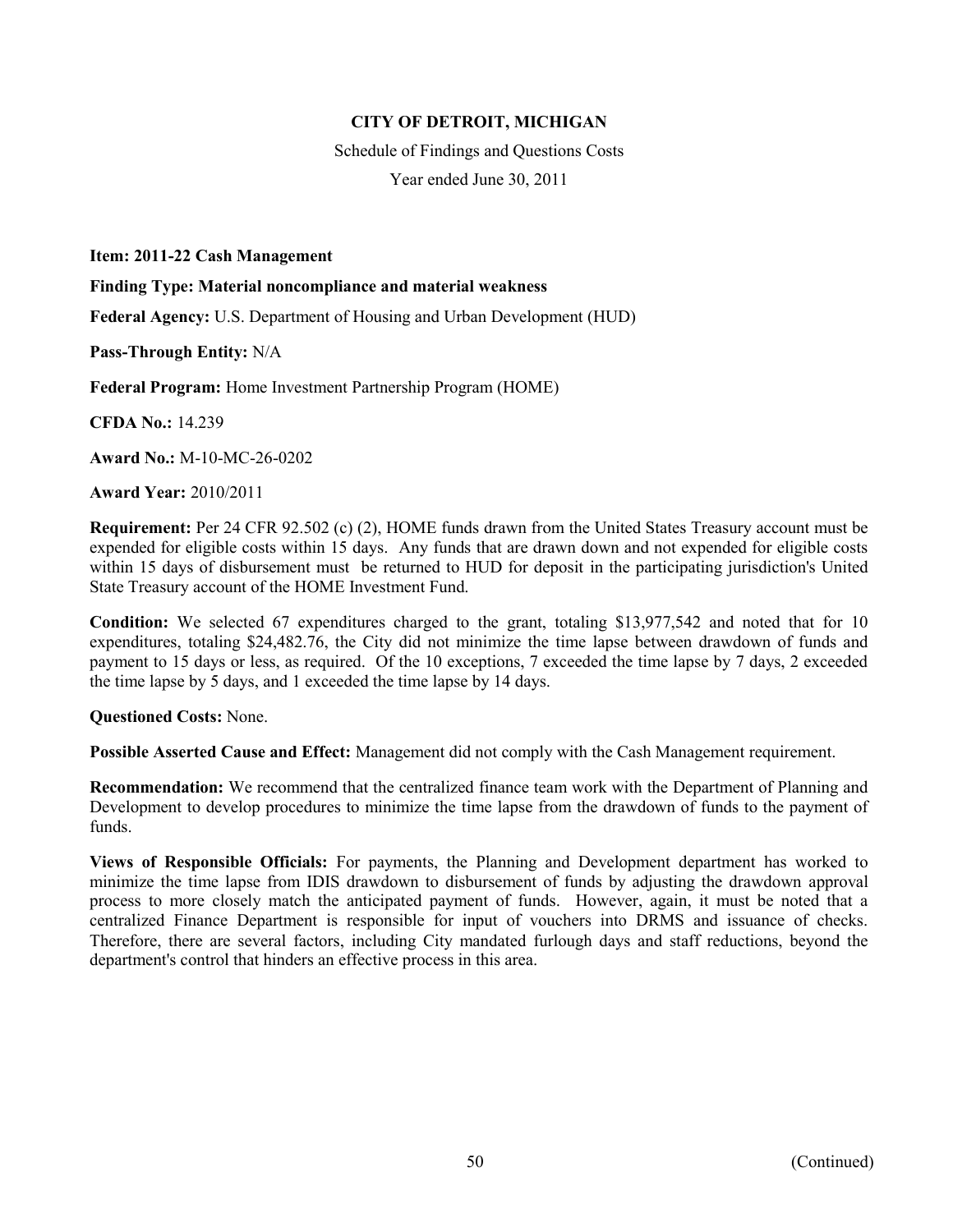Schedule of Findings and Questions Costs Year ended June 30, 2011

**Item: 2011-23 Reporting** 

**Finding Type: Noncompliance and significant deficiency** 

**Federal Agency:** U.S. Department of Housing and Urban Development (HUD)

**Pass-Through Entity:** N/A

**Federal Program:** Home Investment Partnership Program (HOME)

**CFDA No.:** 14.239

**Award No.:** M-10-MC-26-0202

**Award Year:** 2010/2011

**Requirement:** Per 24 CFR 135.90, each recipient which receives directly from HUD financial assistance that is subject to the requirements of this part shall submit to the Assistant Secretary an annual report in such form and with such information as the Assistant Secretary may request, for the purpose of determining the effectiveness of section 3. Where the program providing the section 3 covered assistance requires submission of an annual performance report, the section 3 report will be submitted with that annual performance report.

Per A-102 Common Rule, Nonfederal entities receiving Federal awards must establish and maintain internal controls designed to reasonably ensure compliance with Federal laws, regulations, and program compliance requirements.

**Condition:** The HUD 60002, Section 3 Summary Report for HOME was submitted 13 days after the required due date. There was no evidence documenting that the report was reviewed and approved prior to submission to HUD.

The HUD 60002, Section 3 Summary Report for HOME contains the incorrect number for the "Total dollar amount of construction contracts awarded" and "Total dollar amount of all non-construction contracts awarded". The difference between these two accounts and the underlying supporting data is \$56,635. This difference represents a misclassification of a construction project which was accounted for as a non-construction project.

#### **Questioned Costs:** None.

**Possible Asserted Cause and Effect:** Management did not comply with the Reporting requirement.

**Recommendation:** We recommend that reporting checklists are utilized to monitor the timely submission of all required reports.

**Views of Responsible Officials:** P&DD Management acknowledges that errors were made and that the reports were submitted late.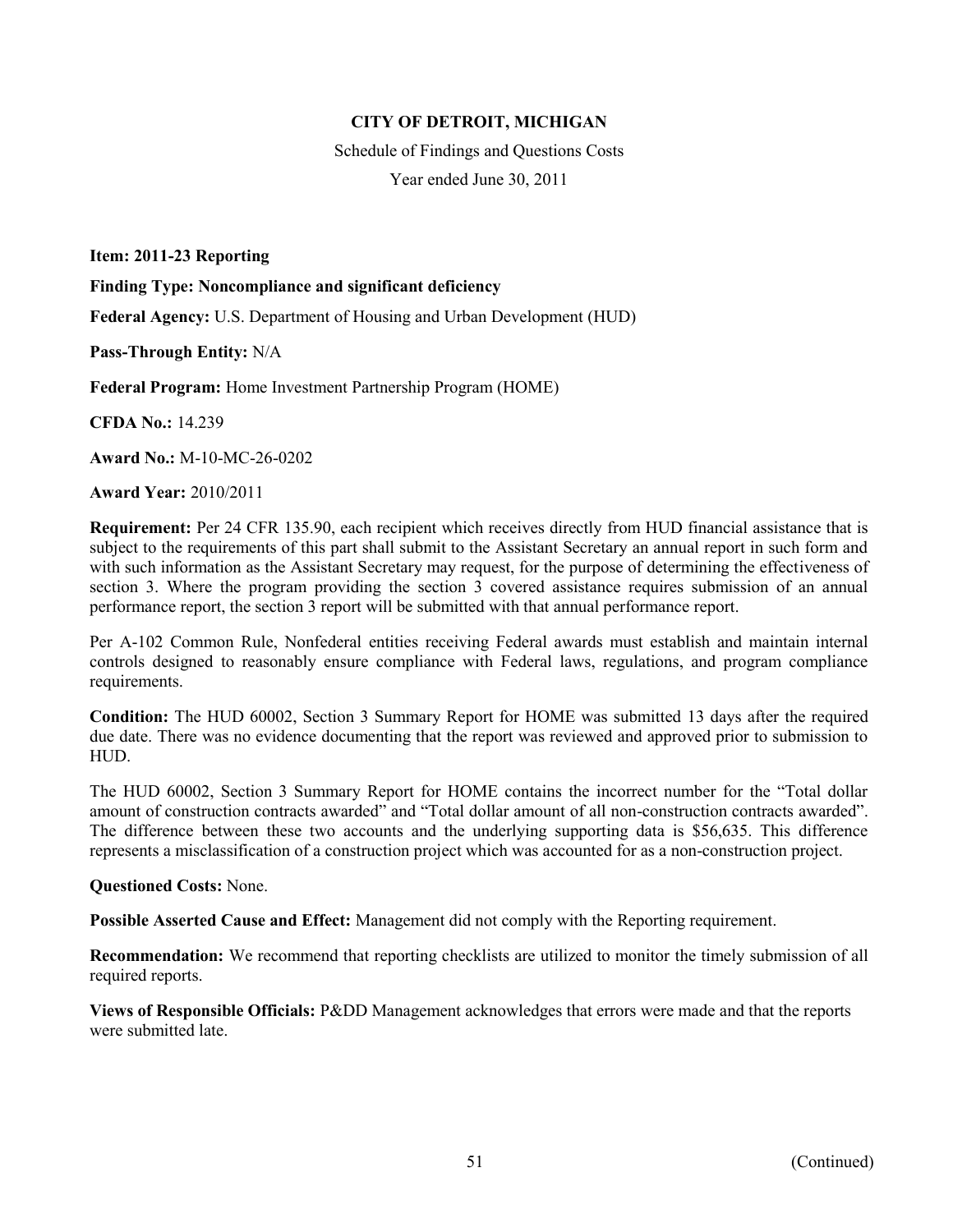Schedule of Findings and Questions Costs Year ended June 30, 2011

**Item: 2011-24 Reporting** 

**Finding Type: Noncompliance and significant deficiency** 

**Federal Agency:** U.S. Department of Housing and Urban Development (HUD)

**Pass-Through Entity:** N/A

**Federal Program:** Home Investment Partnership Program (HOME)

**CFDA No.:** 14.239

**Award No.:** M-10-MC-26-0202

**Award Year:** 2010/2011

**Requirement:** Per 2 CFR 170, Appendix A (I)(a)(1), Unless you are exempt as provided in paragraph d. of this award term, you must report each action that obligates \$25,000 or more in Federal funds that does not include Recovery funds (as defined in section 1512(a)(2) of the American Recovery and Reinvestment Act of 2009, Pub. L. 111-5) for a subaward to an entity.

Per the March 2011 OMB A-133 Compliance Supplement Part 3 L, grant and cooperative agreement recipients and contractors must report information related to a subaward by the end of the month following the month in which the subaward or obligation of \$25,000 or greater was made and, for contracts, the month in which a modification was issued that changed previously reported information.

**Condition:** We reviewed the Transparancy Act Report and noted the following: the information (i.e. the location of the entity) is not reported correctly and there were no identifiable controls in place over the preparation and submission of the data

**Questioned Costs:** None

**Possible Asserted Cause and Effect:** Management did not comply with the Reporting requirement.

**Recommendation:** We recommend that reporting checklists are utilized to monitor the timely and accurate submission of all required reports.

**Views of Responsible Officials:** P&DD and Finance believes this information was submitted by the former Grants Manager of the Mayor's Office. As the information submitted is not available for review, the City of Detroit acknowledges the finding.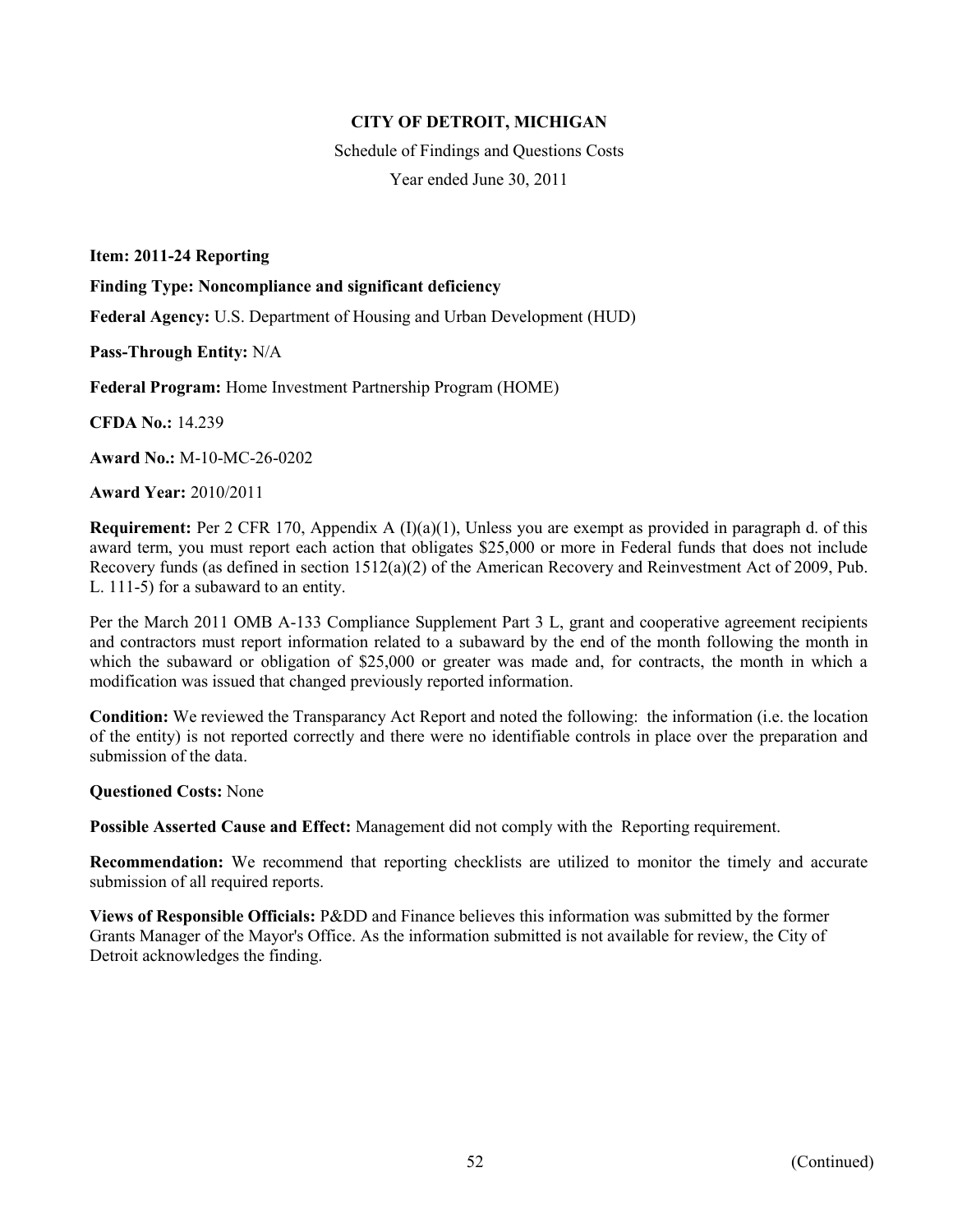Schedule of Findings and Questions Costs

Year ended June 30, 2011

#### **Item: 2011-25 Cash Management**

**Finding Type: Material noncompliance and material weakness** 

**Federal Agency:** U.S. Department of Housing and Urban Development (HUD)

**Pass-Through Entity:** N/A

**Federal Program:** Homelessness Prevention and Rapid Re-Housing Program (HPRP)

**CFDA No.:** 14.257

**Award No.:** S-09-MY-26-0006

**Award Year:** July 16, 2009 - July 15, 2012

**Requirement:** Per 24 CFR 85.20, procedures for minimizing the time elapsing between the transfer of funds from the U.S. Treasury and disbursement by grantees and subgrantees must be followed whenever advance payment procedures are used. Grantees must establish reasonable procedures to ensure the receipt of reports on subgrantees' cash balances and cash disbursements in sufficient time to enable them to prepare complete and accurate cash transactions reports to the awarding agency.

Per OMB Circular A-102, Grants and Cooperative Agreements with State and Local Governments Attachment (1)(a), agency methods and procedures for transferring funds shall minimize the time elapsing between transfer to recipients of grants and cooperative agreements and the recipient's need for the funds.

**Condition:** For 36 out of 55 vendor expenditures, totaling \$1,235,785, the City did not minimize the time lapse between drawdown of funds and payment of funds as required. Of the 36 exceptions, 20 exceeded the time lapse by 1 to 5 days, 7 exceeded the time lapse by 6 to 10 days, and 9 exceeded the time lapse by 11 or more days.

For 11 out of 23 developer payment expenditures, totaling \$280,498, the City did not minimize the time lapse between drawdown of funds and payment of funds as required. Of the 11 exceptions, 6 exceeded the time lapse by 1 to 5 days, 4 exceeded the time lapse by 6 to 10 days, and 1 exceeded the time lapse by 11 or more days.

### **Questioned Costs:** None

**Possible Asserted Cause and Effect:** Management did not comply with the Cash Management requirement.

**Recommendation:** We recommend that the centralized finance team work with the Department of Planning and Development to develop procedures to minimize the time lapse from the drawdown of funds to the payment of funds.

**Views of Responsible Officials:** The Planning and Development department has worked to minimize the time lapse from IDIS drawdown to disbursement of funds by adjusting the drawdown approval process to more closely match the anticipated payment of funds. However, again, it must be noted that a centralized Finance Department is responsible for input of vouchers into DRMS and issuance of checks. Therefore, there are several factors, including City mandated furlough days and staff reductions, beyond the department's control that hinders an effective process in this area.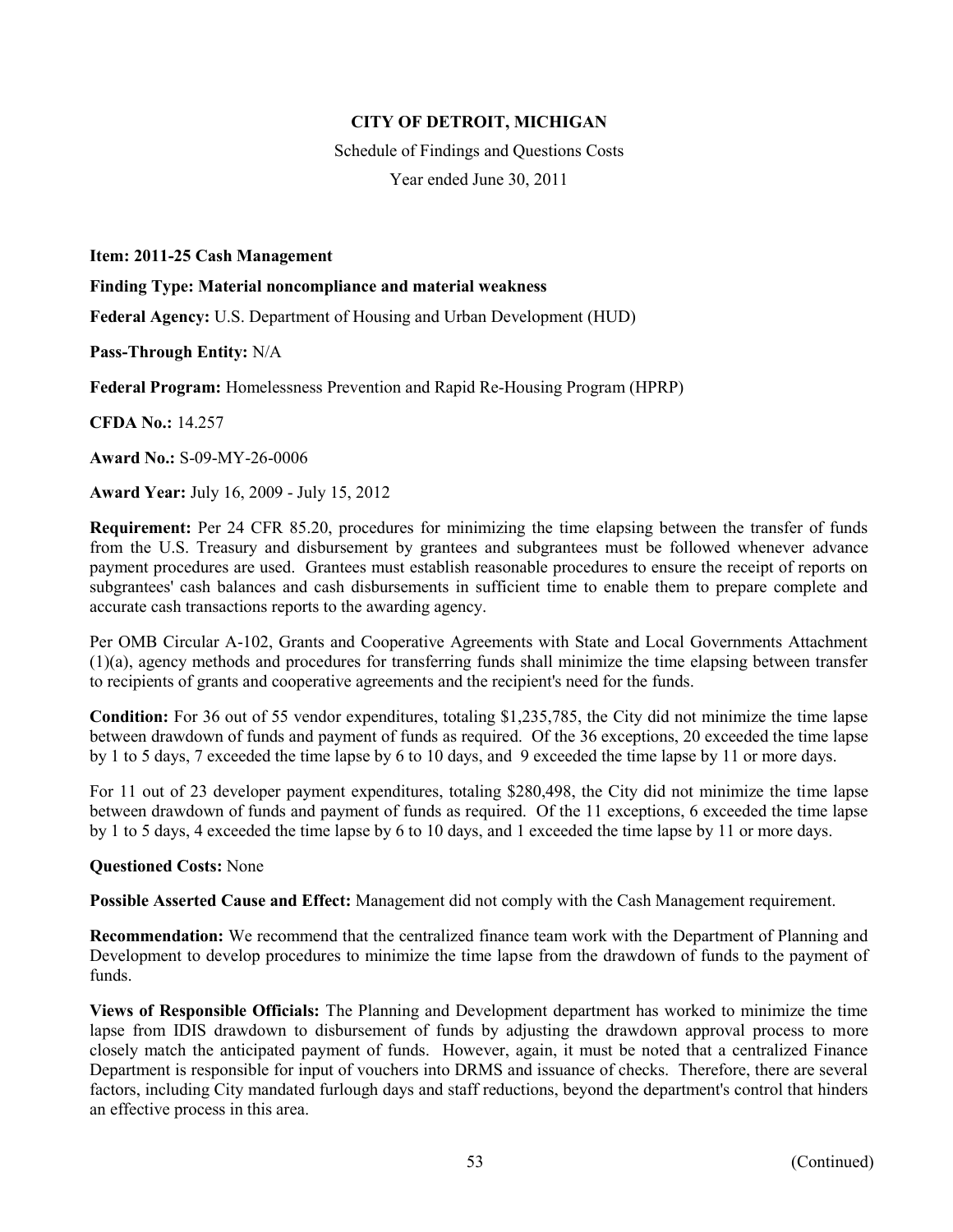Schedule of Findings and Questions Costs

Year ended June 30, 2011

#### **Item: 2011-26 Cash Management**

**Finding Type: Material noncompliance and material weakness** 

**Federal Agency:** U.S. Department of Housing and Urban Development (HUD)

**Pass-Through Entity:** N/A

**Federal Program:** Homelessness Prevention and Rapid Re-Housing Program (HPRP)

**CFDA No.:** 14.257

**Award No.:** S-09-MY-26-0006

**Award Year:** July 16, 2009 - July 15, 2012

**Requirement:** Per 24 CFR 85.21, (e) If the Federal agency has determined that reimbursement is not feasible because the grantee lacks sufficient working capital, the awarding agency may provide cash on a working capital advance basis. Under this procedure the awarding agency shall advance cash to the grantee to cover its estimated disbursement needs for an initial period generally geared to the grantee"s disbursing cycle.

Per 24 CFR Section 84.22 (b)(2), Cash advances to a recipient organization shall be limited to the minimum amounts needed and be timed to be in accordance with the actual, immediate cash requirements of the recipient organization in carrying out the purpose of the approved program or project. The timing and amount of cash advances shall be as close as is administratively feasible to the actual disbursements by the recipient organization for direct program or project costs and the proportionate share of any allowable indirect costs.

**Condition:** 2 out of 73 payments, totaling \$850,000, paid to Coalition on Temporary Shelter (COTS), were excessive advance payments. These payments covered more than COTS' estimated disbursement needs for the following month. There was an outstanding balance for this advance in the amount of \$248,027 as of June 30, 2011. An adjustment was made to the SEFA to reduce HPRP's expenditures by \$248,027 (the amount of the advance that was yet to be recovered by the City as of June 30,2011).

### **Questioned Costs:** None

**Possible Asserted Cause and Effect:** Management did not comply with the Cash Management requirement.

**Recommendation:** We recommend that the internal controls be evaluated to prevent future noncompliance.

**Views of Responsible Officials:** In consultation with HUD local office, the City advanced COTS as needed to cover two months working capital due to the serious delays in the reimbursement process at the time. Additionally, the City's subrecipient contract agreement required recapture of the advance on or before the end of the contract period. Moving forward, if more than one month's reimbursement is required to assist subgrantees with successful implementation, we will request a waiver from HUD in writing.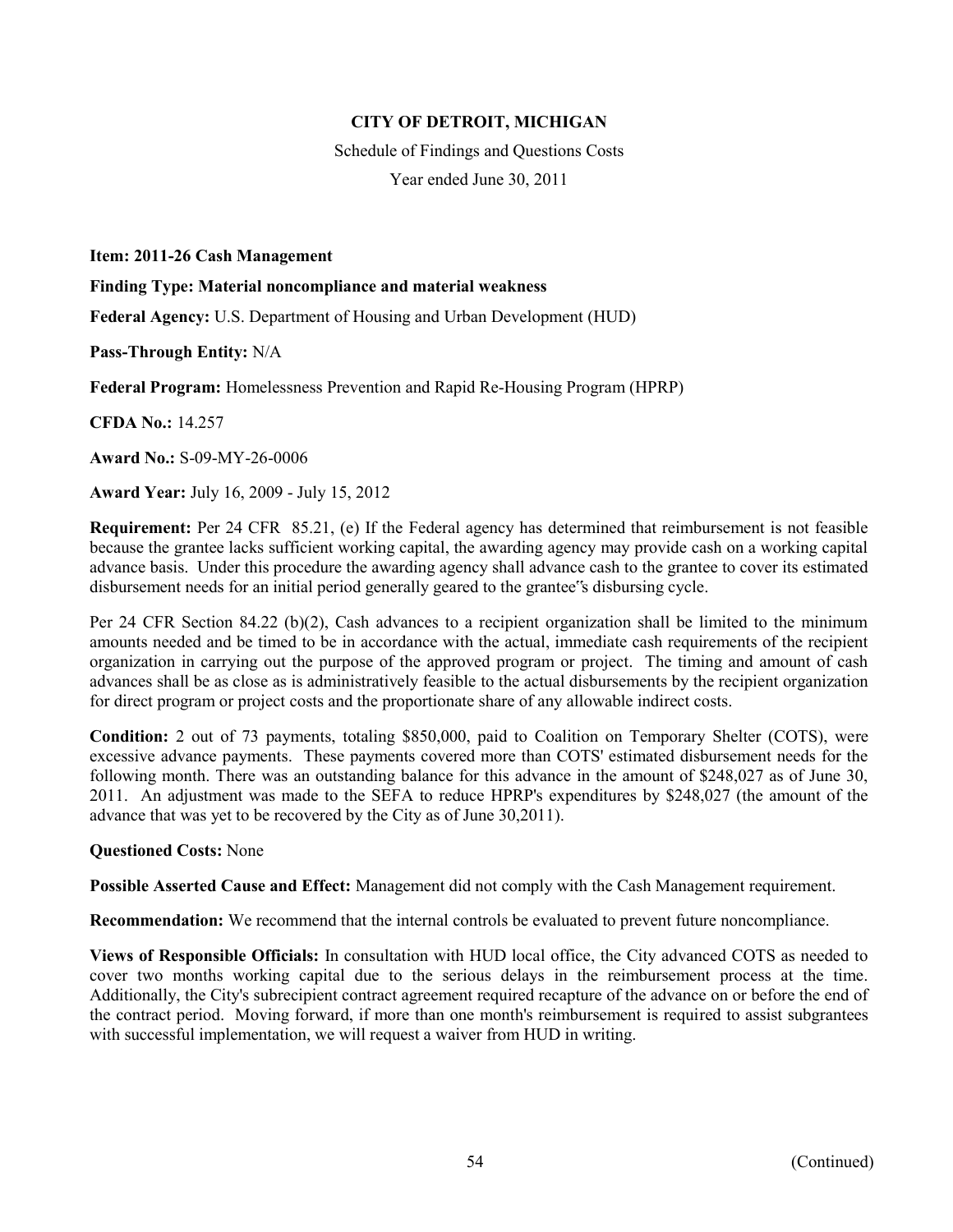Schedule of Findings and Questions Costs

Year ended June 30, 2011

**Item: 2011-27 Reporting** 

**Finding Type: Material noncompliance and material weakness** 

**Federal Agency:** U.S. Department of Housing and Urban Development (HUD)

**Pass-Through Entity:** N/A

**Federal Program:** Homelessness Prevention and Rapid Re-Housing Program (HPRP)

**CFDA No.:** 14.257

**Award No.:** S-09-MY-26-0006

**Award Year:** July 16, 2009 - July 15, 2012

**Requirement:** Per Section 1512 of the American Recovery and Reinvestment Act (ARRA), Subtitle A (c), not later than 10 days after the end of each calendar quarter, each recipient that received recovery funds from a Federal agency shall submit a report to that agency that contains-(1) the toal amount of recovery funds received from that agency; (2) the amount of recovery funds received that were expended or obligated to projects or activities; and (3) a detailed list of all projects or activities for which recovery funds were expended or obligated, including  $(A)$  the name of the project or activity;  $(B)$  a description of the project or activity;  $(C)$  an evaluation of the completion status of the project or activity; (D) an estimate of the number of jobs created and the number of jobs retained by the project or activity; and (E) for infrastructure investment made by state and local government, the purpose, total cost, and rationale of the agency for funding the infrastructure investment with funds made available under this Act, and name of the person to contact at the agency if there are concerns with the infrastructure investment.

**Condition:** On two ARRA reports the vendor payment information was not accurate.

**Questioned Costs:** None

**Possible Asserted Cause and Effect:** Management did not comply with the Reporting requirement.

**Recommendation:** We recommend that the internal controls be evaluated to prevent future noncompliance.

**Views of Responsible Officials:** P&DD provided the correct information to the former Grants Manager for submittal. However, per Finance, the information was submitted incorrectly to Recovery.Gov. As such, Finance acknowledges the finding.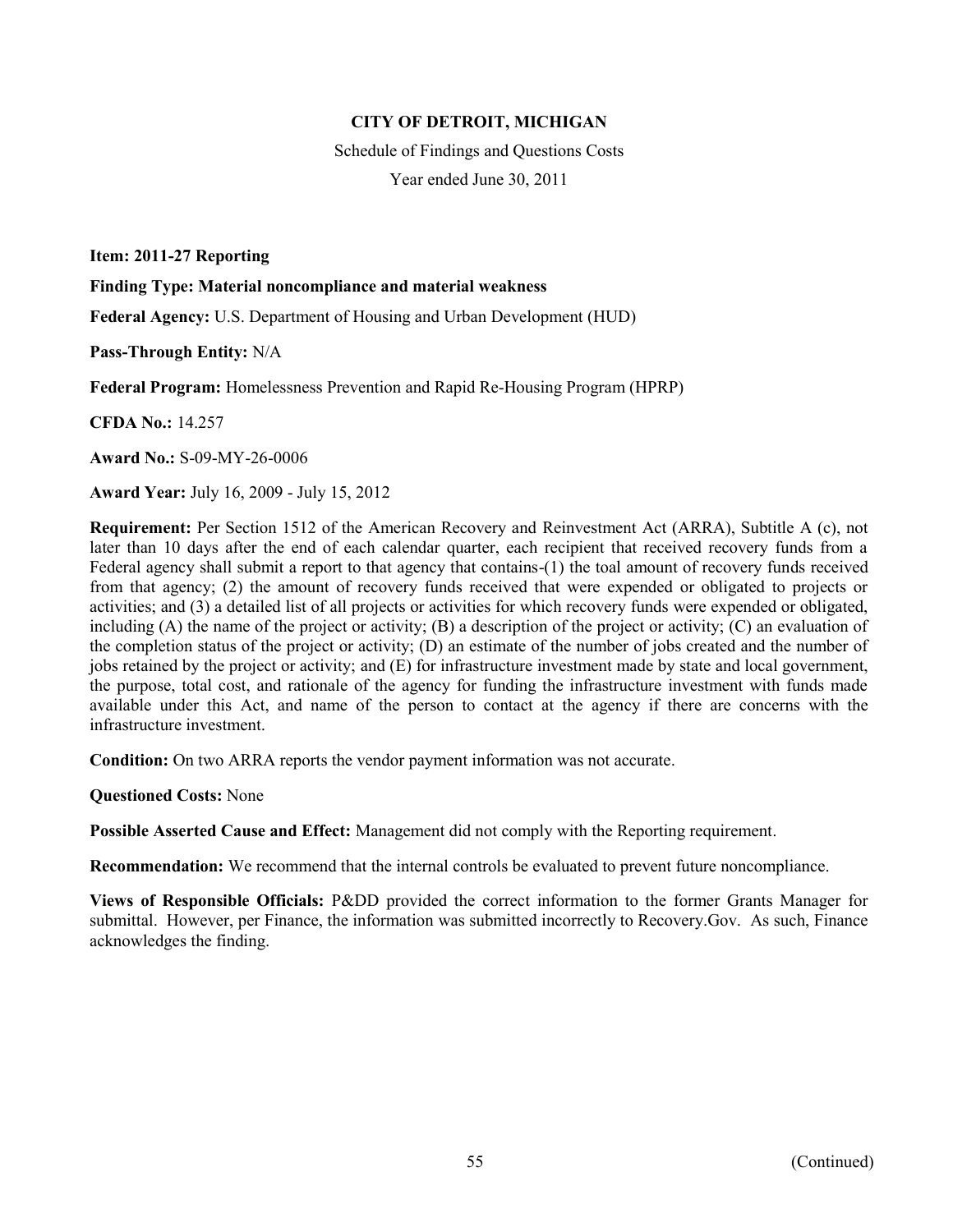Schedule of Findings and Questions Costs

Year ended June 30, 2011

## **Item: 2011-28 Activities Allowed or Unallowed and Allowable Costs/Cost Principles**

#### **Finding Type: Material noncompliance and material weakness**

**Federal Agency:** U.S. Department of Justice

**Pass-Through Entity:** N/A

**Federal Program:** Public Safety Partnership and Community Policing Grants (COPS)

**CFDA No.:** 16.710

**Award No.:** 2009-RJ-WX-0053

**Award Year:** July 1, 2009 - June 30, 2012

**Requirement:** The A-102 common rule requires non-Federal entities receiving Federal awards establish and maintain internal control designed to reasonably ensure compliance with Federal laws, regulations, and program compliance requirements.

Per the CHRP grant agreement, "The agency may only be reimbursed for the approved cost categories that are documented within the FFM, up to the amounts specified in this Financial Clearance Memorandum." "Any salary and fringe benefit costs higher than entry-level that your agency pays a CHRP-funded officer must be paid with local funds."

**Condition:** We selected 65 payroll samples and noted that 36 samples had salary that was claimed over approved reimbursement amounts and 65 samples had fringe benefit expenses claimed over approved reimbursement amounts. In addition, the claimed item - FICA-Med, is not in the approved cost categories per the FFM.

**Questioned Costs:** \$ 19,087

**Possible Asserted Cause and Effect:** Internal controls were not properly designed, executed, or monitored to ensure effectiveness. As a result, management did not comply with the Allowed or Unallowed Activities requirement and Allowable Costs/Cost Principles requirement.

**Recommendation:** We recommend that management review the FFM and ensure that expenditures claimed are allowable.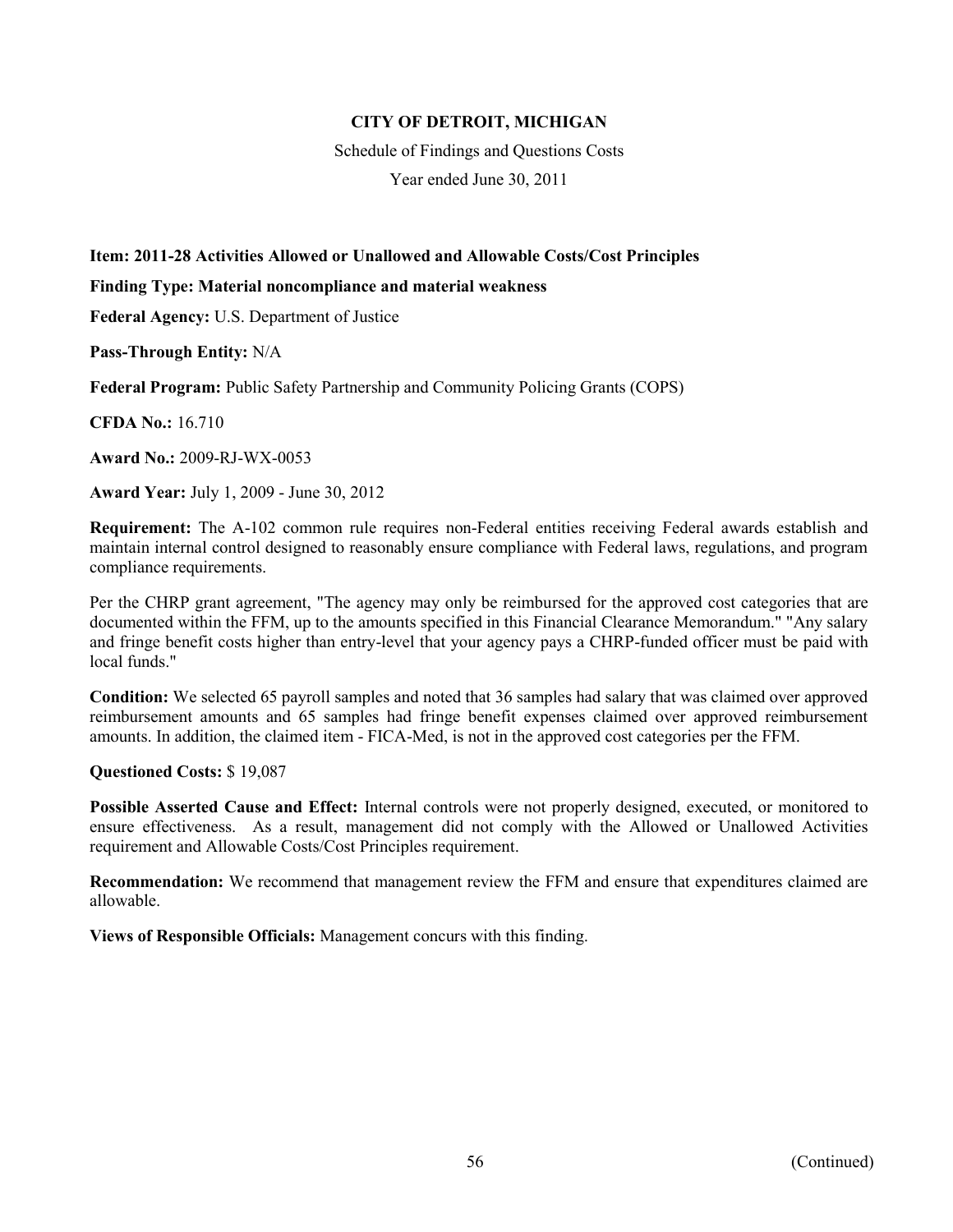Schedule of Findings and Questions Costs

Year ended June 30, 2011

**Item: 2011-29 Equipment and Real Property Management** 

**Finding Type: Material noncompliance and material weakness** 

**Federal Agency:** U.S. Department of Justice

**Pass-Through Entity:** N/A

**Federal Program:** Public Safety Partnership and Community Policing Grants (COPS)

**CFDA No.:** 16.710

**Award No.:** 2009-CK-WX-0549, 2009-CK-WX-0557

**Award Year:** July 1, 2009 - June 30, 2012

**Requirement:** According to 2 CFR section 215.34, (1) Equipment records shall be maintained accurately and shall include the following information: (i) A description of the equipment; (ii) Manufacturer's serial number, model number, Federal stock number, national stock number, or other identification number; (iii) Source of the equipment, including the award number; (iv) Whether title vests in the recipient or the Federal Government; (v) Acquisition date (or date received, if the equipment was furnished by the Federal Government) and cost; (vi) Information from which one can calculate the percentage of Federal participation in the cost of the equipment (not applicable to equipment furnished by the Federal Government); (vii) Location and condition of the equipment and the date the information was reported; (viii) Unit acquisition cost; and (ix) Ultimate disposition data, including date of disposal and sales price or the method used to determine current fair market value where a recipient compensates the Federal awarding agency for its share.

Per the March 2011 OMB Circular A-133 Compliance Supplement and the COPS Tech compliance requirement, "Equipment records shall be maintained, a physical inventory of equipment shall be taken at least once every two years and reconciled to the equipment records, an appropriate control system shall be used to safeguard equipment, and equipment shall be adequately maintained."

**Condition:** The City did not maintain an equipment listing containing description, sources, who holds title, acquisition date and cost, percentage of federal participation in the cost, location, condition, and any ultimate disposition data including, the date of disposal and sales price or method used to determine current fair market value (if applicable). As a result, no physical inventory counts were/are being performed.

#### **Questioned Costs:** None

**Possible Asserted Cause and Effect:** Because it was unable to provide the requested information, the City is not in compliance with applicable Equipment & Real Property Management compliance requirements.

**Recommendation:** We recommend the City create an equipment listing and perform periodic inventory counts as required.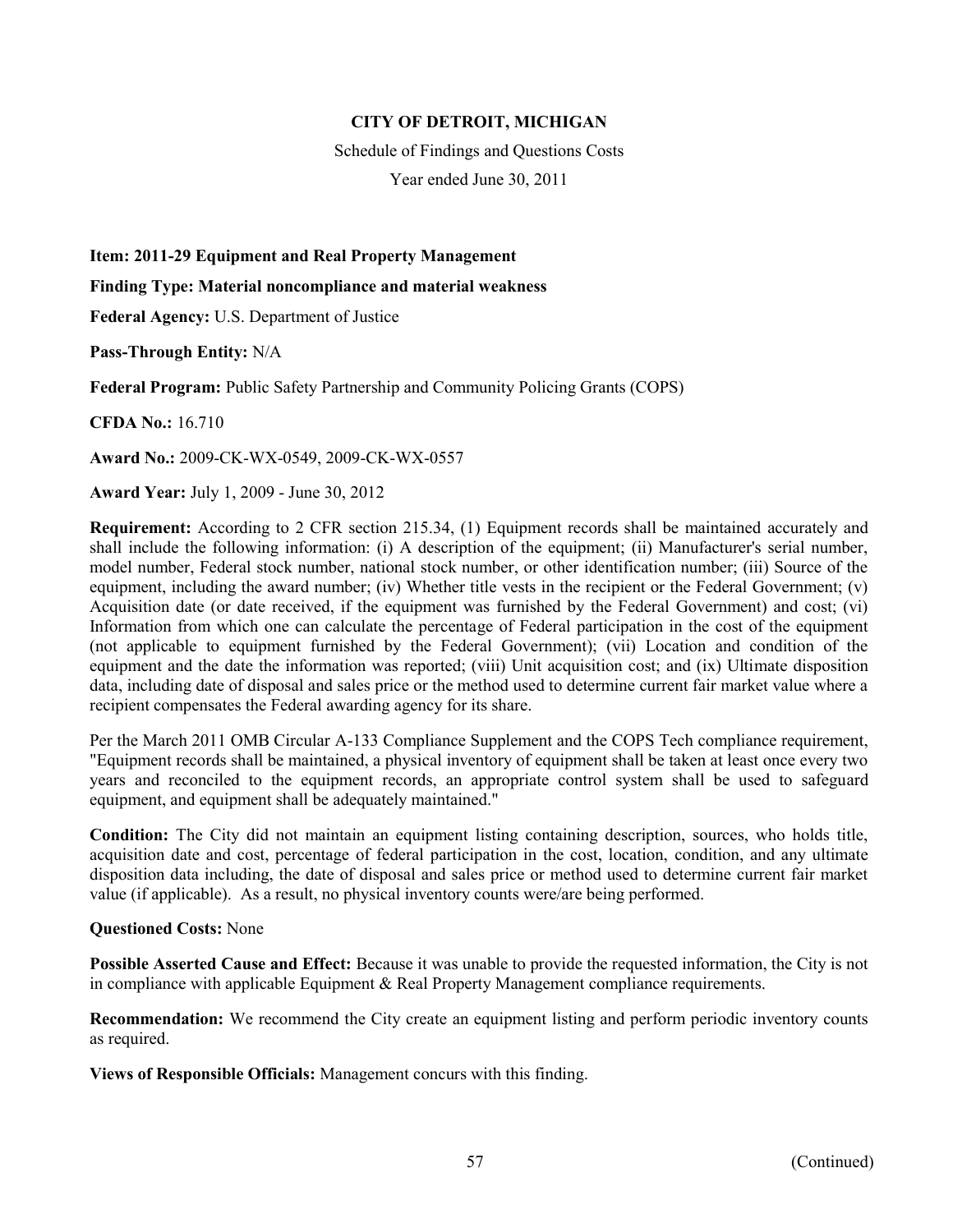Schedule of Findings and Questions Costs

Year ended June 30, 2011

**Item: 2011-30 Procurement, Suspension and Debarment** 

**Finding Type: Noncompliance and significant deficiency** 

**Federal Agency:** U.S. Department of Justice

**Pass-Through Entity:** N/A

**Federal Program:** Public Safety Partnership and Community Policing Grants (COPS)

**CFDA No.:** 16.710

**Award No.:** 2009-CK-WX-0549, 2009-CK-WX-0557

**Award Year:** July 1, 2009 - June 30, 2012

**Requirement:** The A-102 common rule requires non-Federal entities receiving Federal awards establish and maintain internal control designed to reasonably ensure compliance with Federal laws, regulations, and program compliance requirements.

Per 2 CFR 180.300, when you enter into a covered transaction with another person at the next lower tier, you must verify that the person with whom you intend to do business is not excluded or disqualified.

**Condition:** For contracts in excess of \$25,000, the Detroit Fire Department did not contain a certification that the vendor and its principals are not suspended or debarred nor was there evidence that the City verified that the contractor was not suspended or debarred by checking the EPLS website.

### **Questioned Costs:** None

**Possible Asserted Cause and Effect:** Internal controls were not properly designed, executed, or monitored to ensure effectiveness. As a result, management did not comply with the Procurement and Suspension and Debarment requirement.

**Recommendation:** We recommend evaluating current procurement practices to identify areas where internal controls could be strengthened to include monitoring of compliance with procurement standards.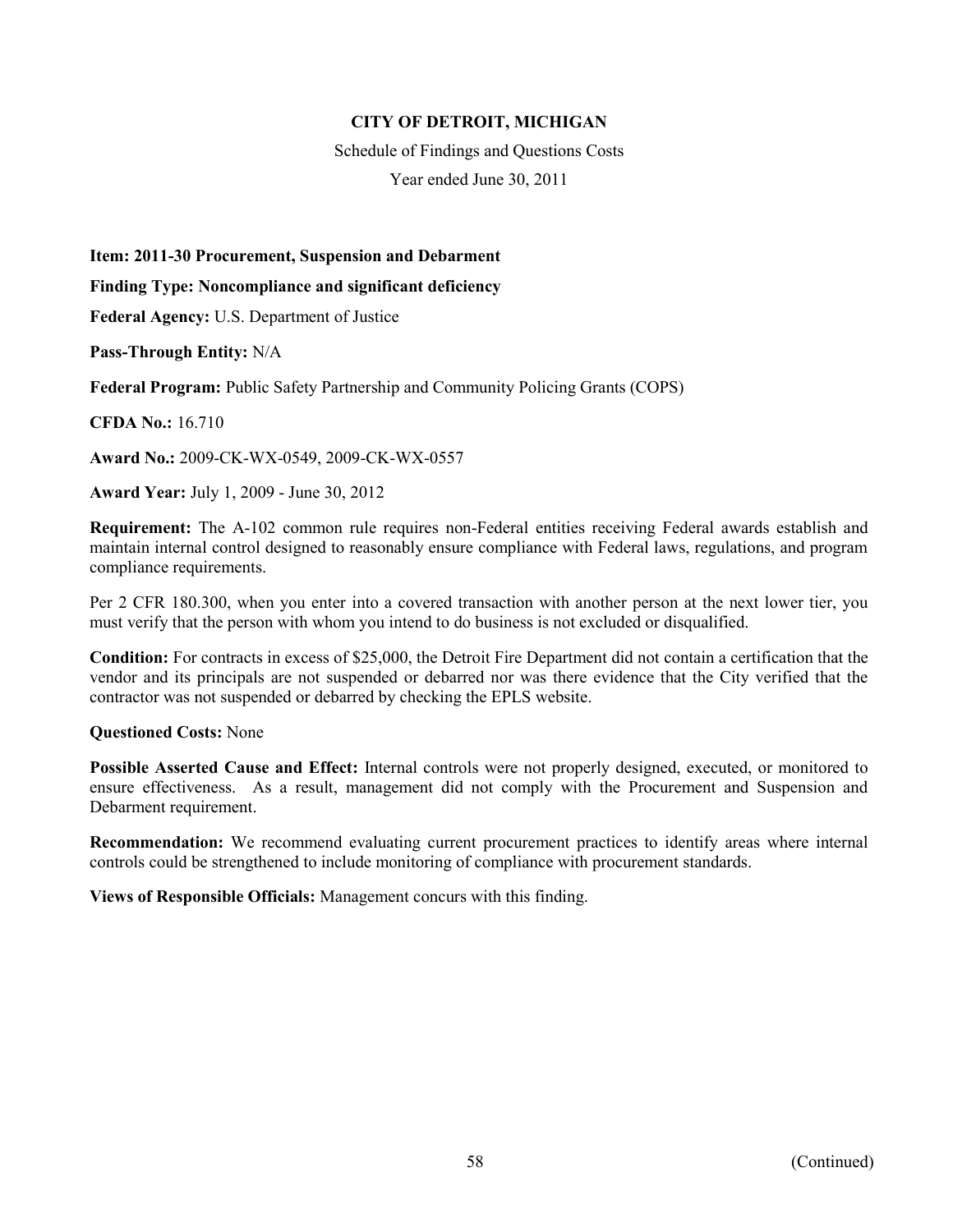Schedule of Findings and Questions Costs Year ended June 30, 2011

**Item: 2011-31 Cash Management** 

**Finding Type: Material noncompliance and material weakness** 

**Federal Agency:** U.S. Department of Labor

**Pass-Through Entity:** Michigan Department of Labor and Economic Growth

**Federal Program:** Trade Adjustment Assistance

**CFDA No.:** 17.245

**Award No.:** N/A

**Award Year:** October 1, 2010 - September 30, 2011

**Requirement:** Per OMB Circular A-102, Grants and Cooperative Agreements with State and Local Governments Attachment (2)(a), agency methods and procedures for transferring funds shall minimize the time elapsing between transfer to recipients of grants and cooperative agreements and the recipient's need for the funds. Per the State of Michigan instructions for the Cash Request Form, the department is to use , Actual Disbursements", "Year-to-Date" defined as follows, "This figure is to include only the actual cash paid out of costs, including funds to subcontractors.''

**Condition:** The Cash Requests are based partially on accruals. This results in excess cash being on hand throughout the year. The average daily cash balance outstanding for the year was \$194,464.

#### **Questioned Costs:** None

**Possible Asserted Cause and Effect:** DWDD utilized an accrual based Cost Center Responsibility Report to prepare the Cash Request.

**Recommendation:** We recommend preparing the Cash Requests based on actual disbursements.

**Views of Responsible Officials:** Cash requests are based partially on accruals due to the fact that DWDD has to ensure the cash is in the appropriate bank accounts before payments are disbursed. However, the check writing process is handled by Central Finance and time lapsing between the receipt and disbursement of funds is beyond our immediate control.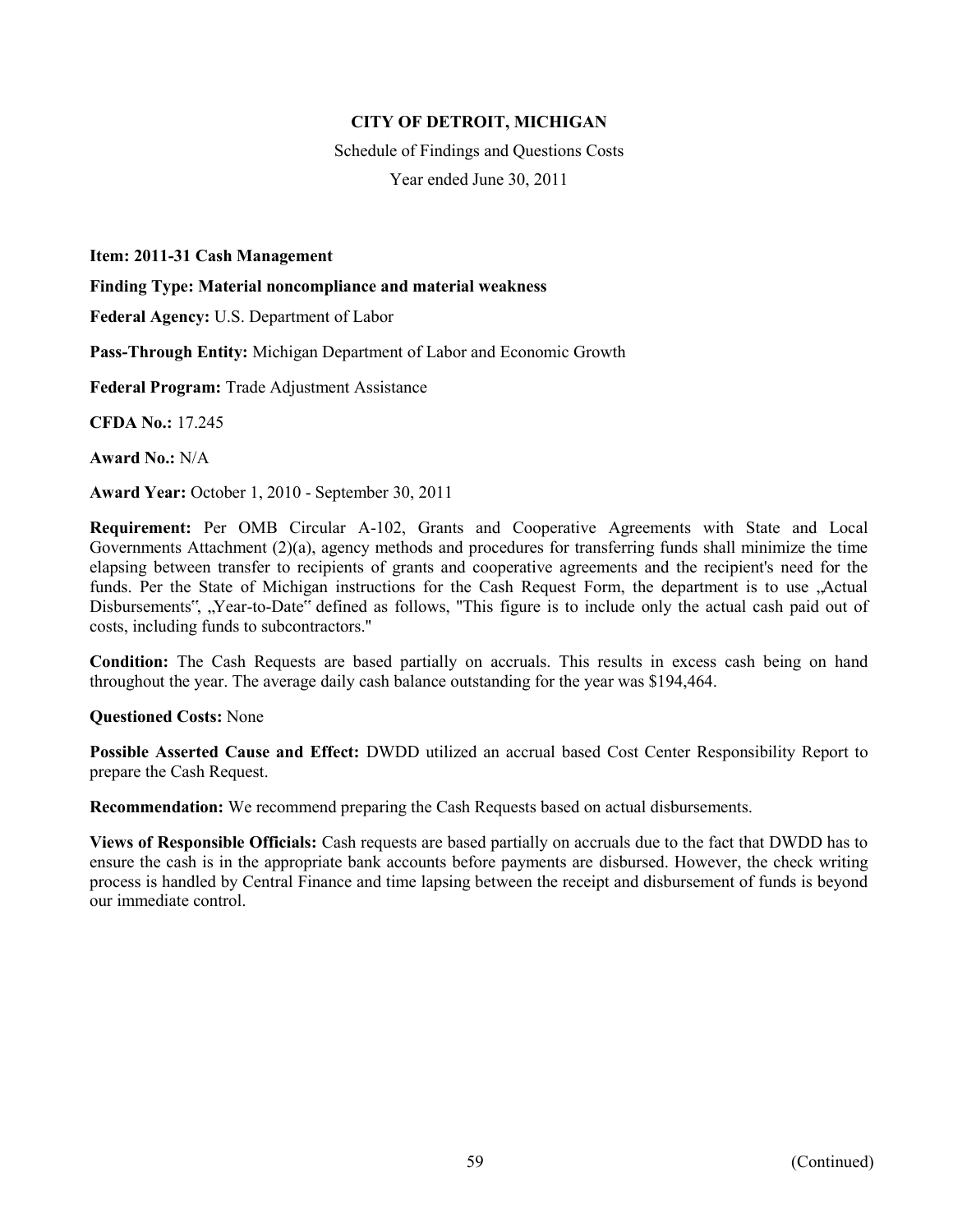Schedule of Findings and Questions Costs

Year ended June 30, 2011

**Item: 2011-32 Eligibility / Procurement, Suspension and Debarment** 

**Finding Type: Noncompliance and significant deficiency** 

**Federal Agency:** U.S. Department of Labor

**Pass-Through Entity:** Michigan Department of Labor and Economic Growth

**Federal Program:** Trade Adjustment Assistance

**CFDA No.:** 17.245

**Award No.:** N/A

**Award Year:** October 1, 2010 - September 30, 2011

**Requirement:** Per 2 CFR 180.300, when you enter into a covered transaction with another person at the next lower tier, you must verify that the person with whom you intend to do business is not excluded or disqualified.

Per A-102 Common Rule, non-Federal entities receiving Federal awards must establish and maintain internals control designed to reasonably ensure compliance with Federal laws, regulations, and program compliance requirements.

Per 2 CFR 225, Appendix A, Paragraph C.1 (j), to be allowable under Federal awards, costs must meet the general criteria: (j) be adequately documented.

**Condition:** We selected 48 beneficiaries who received program services during the fiscal year 2011, and noted the following: 1 ITA training agreement, which contains suspension and debarment certification, was not signed by the participant, DWDD, and the representative of the training institution.

### **Questioned Costs:** None

**Possible Asserted Cause and Effect:** Management did not comply with the Eligibility, Procurement, Suspension, and Debarment requirements.

**Recommendation:** We recommend that the internal controls be evaluated to prevent future noncompliance.

**Views of Responsible Officials:** I agree with the finding. While the customer met the eligibility criteria for Trade and training a signed copy was not placed in the file at that time. A signed copy of the agreement is now in the participant file and was forwarded to KPMG before the issuance of this correspondence.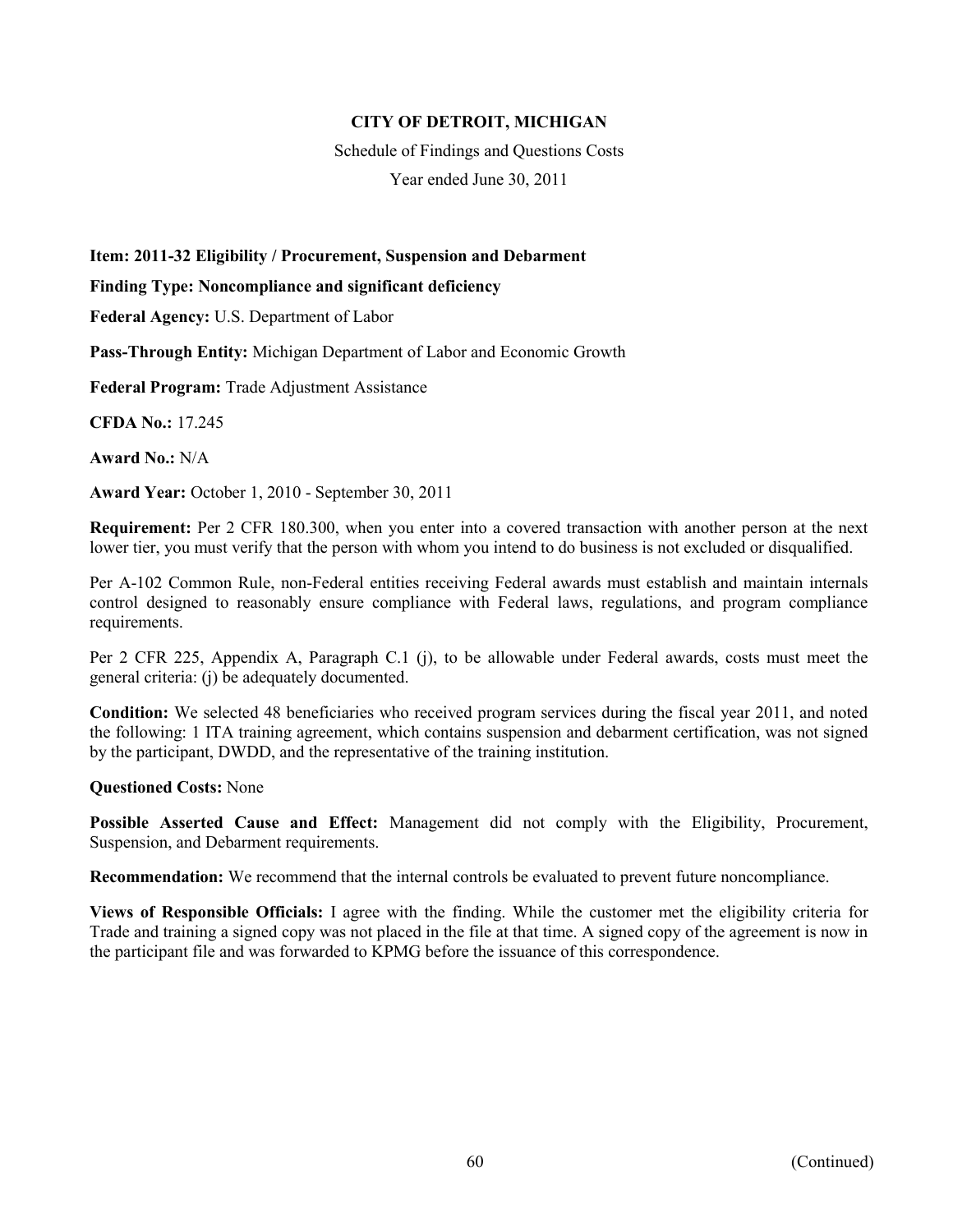Schedule of Findings and Questions Costs Year ended June 30, 2011

**Item: 2011-33 Cycle Monitoring Reports** 

#### **Finding Type: Material noncompliance and material weakness**

**Federal Agency:** U.S. Department of Labor

**Pass-Through Entity:** Michigan Department of Labor and Economic Growth

**Federal Program:** Trade Adjustment Assistance

**CFDA No.:** 17.245

**Award No.:** N/A

**Award Year:** October 1, 2010 - September 30, 2011

**Requirement:** OMB Circular A-133 Subpart C Section 300 paragraph f requires auditees to follow up and take corrective action on findings.

**Condition:** DWDD receives 3 cycle monitoring reports a year from the Workforce Development Agency, State of Michigan (WDASOM) (formally the Michigan Department of Energy, Labor, and Economic Growth (MDELEG)). Over the past four years, several comments have been repeated throughout these reports and have not been adequately resolved or addressed by DWDD.

#### **Questioned Costs:** None

**Possible Asserted Cause and Effect:** Timely corrective action has not been taken for each of the findings identified during the cycle monitoring visits.

**Recommendation:** We recommend that the department take timely corrective action for each of the findings identified during the cycle monitoring visits.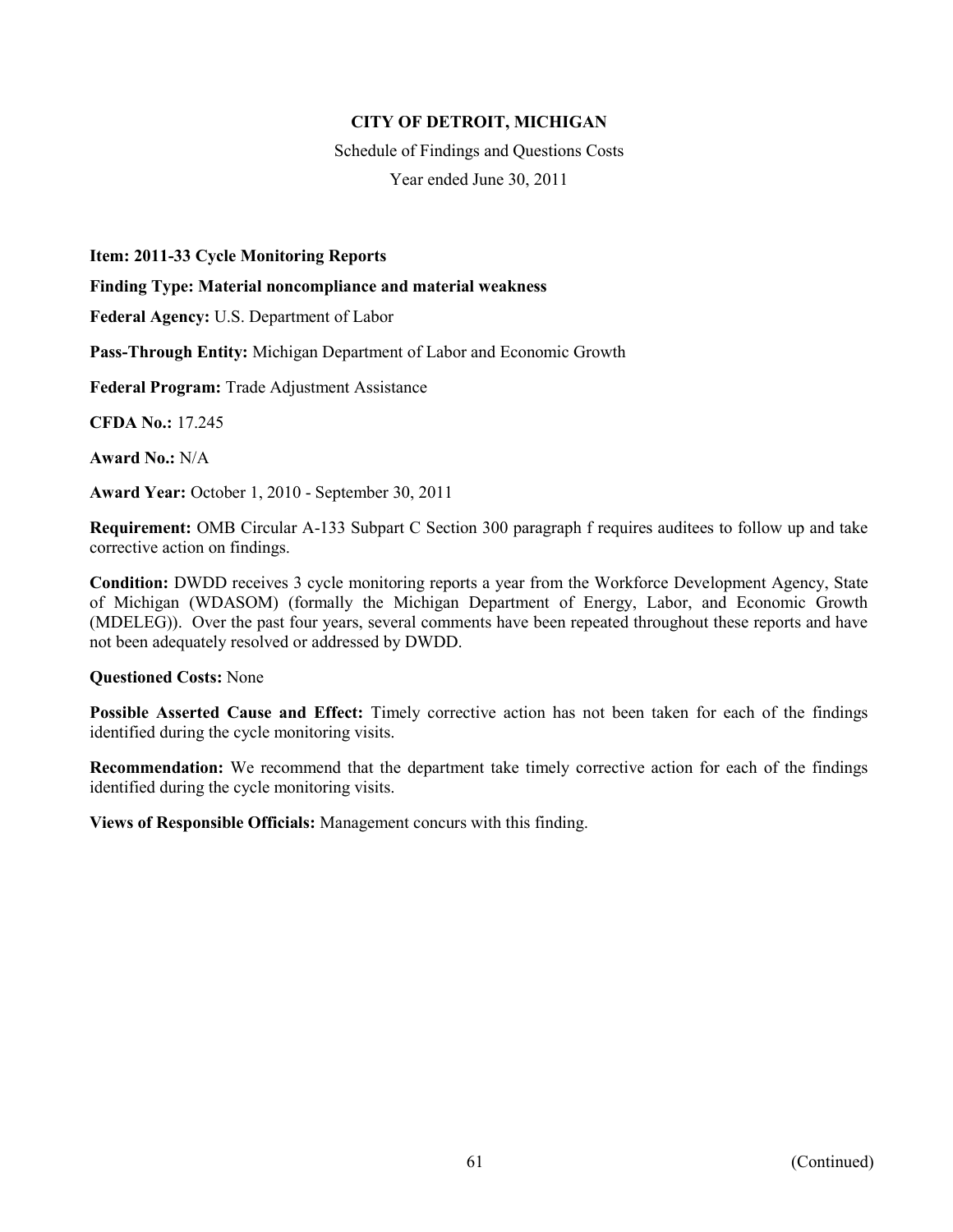Schedule of Findings and Questions Costs

Year ended June 30, 2011

## **Item: 2011-34 Activities Allowed or Unallowed and Allowable Costs/Cost Principles**

#### **Finding Type: Material noncompliance and material weakness**

**Federal Agency:** U.S. Department of Labor

**Pass-Through Entity:** Michigan Department of Labor and Economic Growth

**Federal Program:** Workforce Investment Act

**CFDA No.:** 17.258, 17.259, 17.260, 17.278

**Award No.:** N/A

**Award Year:** July 1, 2010 - June 30, 2011

**Requirement:** Allowable Costs/Cost Principles: Per 2 CFR Part 225 Appendix E, Paragraph D (1)(a), All departments or agencies of the governmental unit desiring to claim indirect costs under Federal awards must prepare an indirect cost rate proposal and related documentation to support those costs. The proposal and related documentation must be retained for audit in accordance with the records retention requirements contained in the Common Rule. Per the DWDD Cost Allocation Plan (CAP) issued in June 2010, Part X: Review Modification Process, the CAP is required to be reviewed and modified as necessary, but at least annually.

**Condition:** The annual review of the 2011 Cost Allocation Plan (CAP) was not done during the fiscal year ending June 30, 2011. The June 2010 CAP was still in place during the fiscal year ending June 30, 2011. The June 2010 CAP was last approved by the DWDD Director on March 2009 as evidenced by signature.

### **Questioned Costs:** None

**Possible Asserted Cause and Effect:** Management did not comply with the Activities Allowed / Allowable Costs requirement.

**Recommendation:** We recommend management increase awareness of federal program compliance requirements and monitor compliance with the requirements on a regular basis.

**Views of Responsible Officials:** I agree with the finding. The Director at the time refused to sign the department cost allocation plan.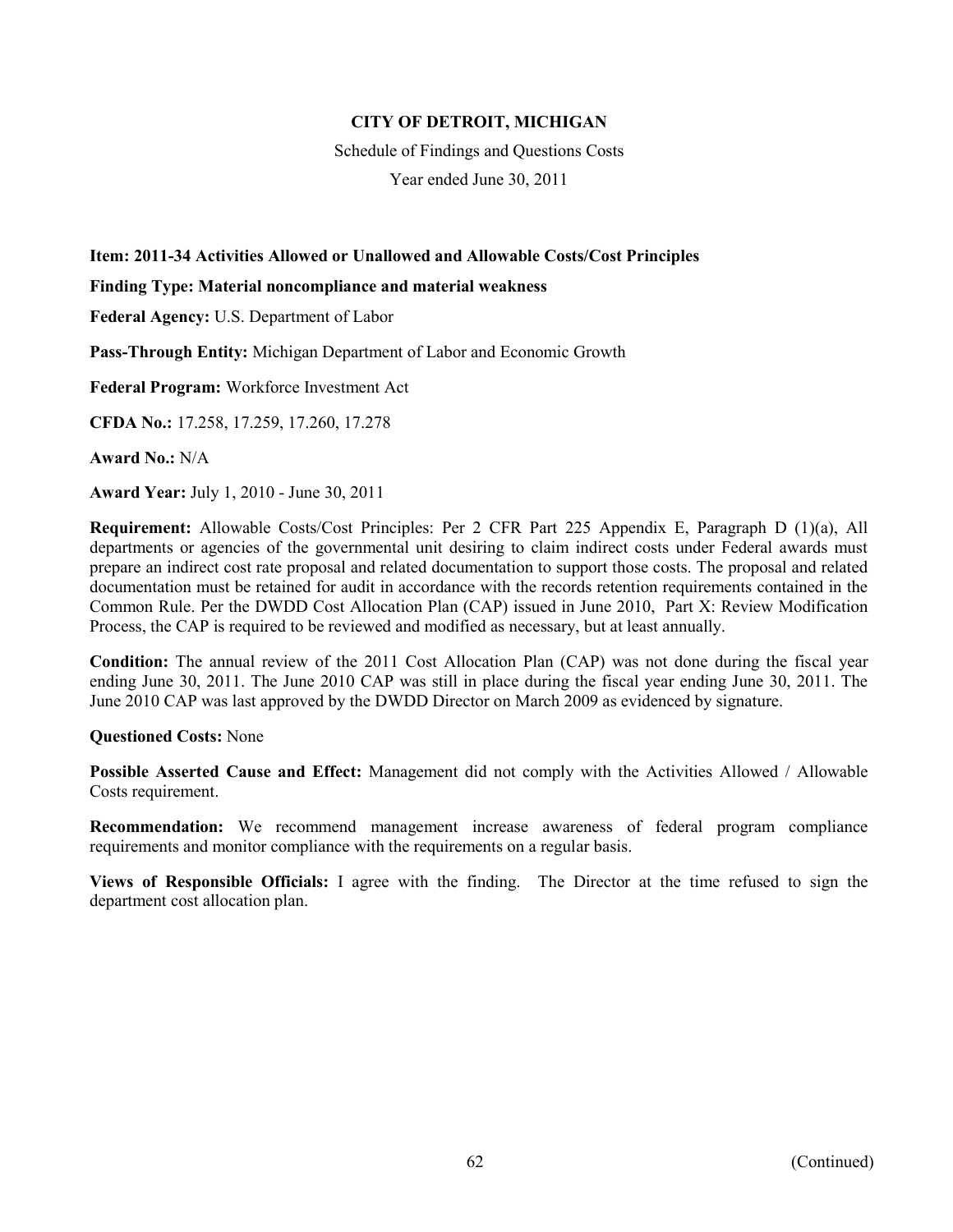Schedule of Findings and Questions Costs

Year ended June 30, 2011

## **Item: 2011-35 Activities Allowed or Unallowed and Allowable Costs/Cost Principles**

**Finding Type: Noncompliance and significant deficiency** 

**Federal Agency:** U.S. Department of Labor

**Pass-Through Entity:** Michigan Department of Labor and Economic Growth

**Federal Program:** Workforce Investment Act

**CFDA No.:** 17.258, 17.259, 17.260, 17.278

**Award No.:** N/A

**Award Year:** July 1, 2010 - June 30, 2011

**Requirement:** Allowable Costs/Cost Principles: Per 2 CFR Part 225 Appendix B, Paragraph 8 (h)(1), Charges to Federal awards for salaries and wages, whether treated as direct or indirect costs, will be based on payrolls documented in accordance with generally accepted practice of the governmental unit and approved by a responsible official(s) of the governmental unit. Per 2 CFR Part 225, Appendix A, Paragraph C.1 (j), to be allowable under Federal awards, costs must meet the following general criteria: (j) be adequately documented.

Per A-102 Common Rule, nonfederal entities receiving Federal awards must establish and maintain internal controls designed to reasonably ensure compliance with Federal laws, regulations and program compliance requirements.

**Condition:** For one sample, payroll expenses for the period ended 8/27/2010 (\$5,233.86) were significantly higher than the payroll amount we calculated based on the employee's annual rate(around \$2,646). Per inquiry with Human Resources management, this payroll amount consisted of regular hour payroll (\$2,626.93), and 'Retro Regular Pay' of \$2,616, which is a system generated adjustment based on a change of salary or other entry made at an earlier date. We obtained all payroll stubs and payroll system reports for the employee from 7/2/2010 to 9/10/2010 and noted that a total of \$7,849 charged in fiscal year ending June 30, 2011 was for payroll expenditures incurred in fiscal year ending June 30, 2010, resulting in an overstatement of current year payroll expenditures in the amount of \$7,849.

### **Questioned Costs:** None

**Possible Asserted Cause and Effect:** Management did not comply with the Allowable Costs / Cost Principles requirement.

**Recommendation:** We recommend that the internal controls be evaluated to prevent future noncompliance.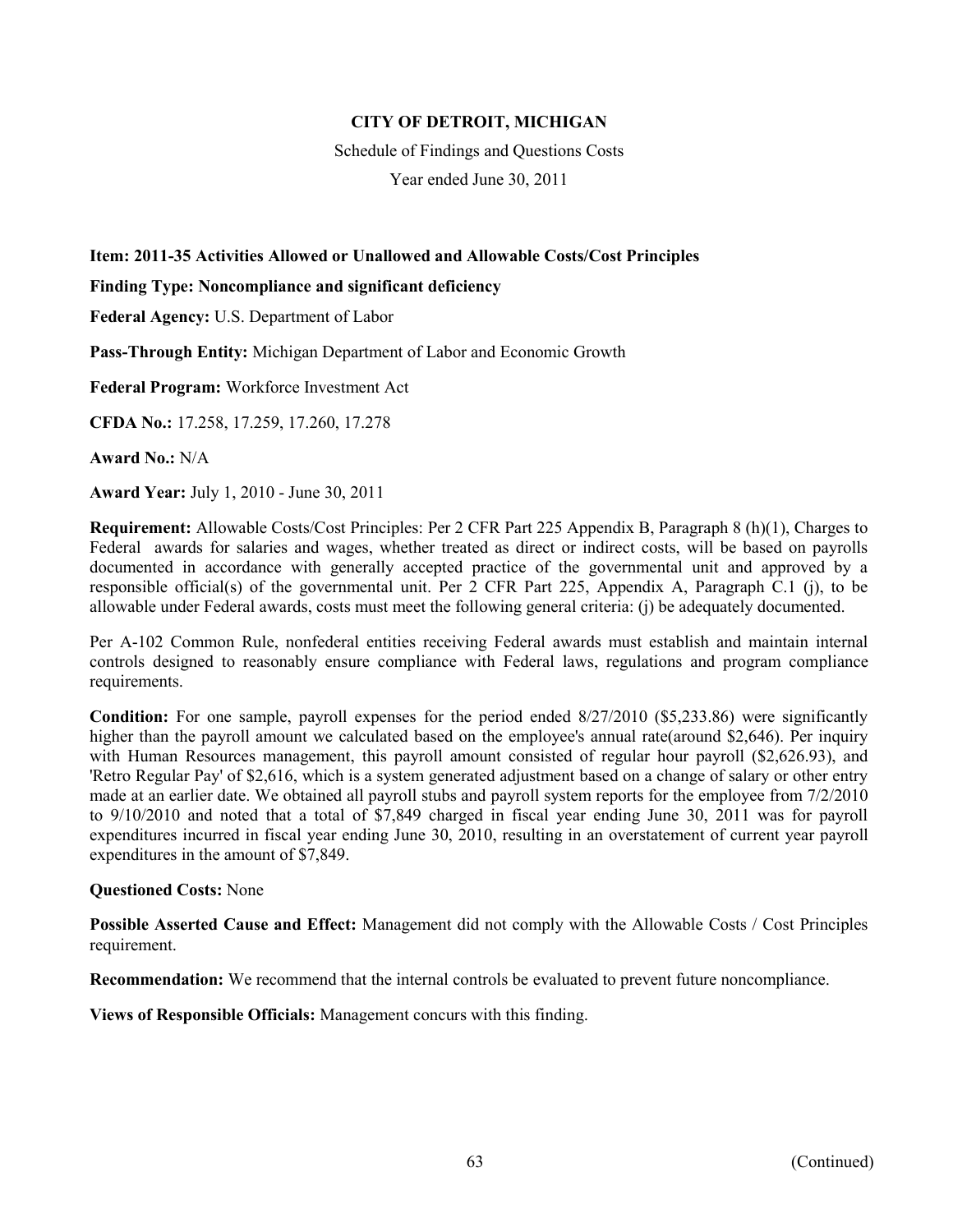Schedule of Findings and Questions Costs

Year ended June 30, 2011

## **Item: 2011-36 Activities Allowed or Unallowed and Allowable Costs/Cost Principles**

**Finding Type: Noncompliance and significant deficiency** 

**Federal Agency:** U.S. Department of Labor

**Pass-Through Entity:** Michigan Department of Energy, Labor and Economic Growth

**Federal Program:** Workforce Investment Act

**CFDA No.:** 17.258, 17.259, 17.260, 17.278

**Award No.:** N/A

**Award Year:** July 1, 2010 - June 30, 2011

**Requirement:** Per 2 CFR Part 225, Appendix A, Paragraph C.1 (g), to be allowable under Federal awards, costs must meet the following general criteria: (j) except as otherwise provided for in 2 CFR part 225, costs be determined in accordance with generally accepted accounting principles.

**Condition:** One advance payment for rent expenses for July 2011 in the amount of \$172,415 was included in the Cost Allocation Schedule and expensed in June 2011. A total of \$210,004 of rental expenses for July 2011 were incorrectly included in expenditures for the fiscal year ending June 30, 2011. A total of \$295,517 of rental expenses for July 2010 were incorrectly included in expenditures for the fiscal year ending June 30, 2010, which results in a net understatement of rental expenses in the current year in the amount of \$85,513.86.

### **Questioned Costs:** None

**Possible Asserted Cause and Effect:** Management did not comply with the Allowable Costs / Cost Principles requirement.

**Recommendation:** We recommend internal controls be evaluated to prevent future noncompliance.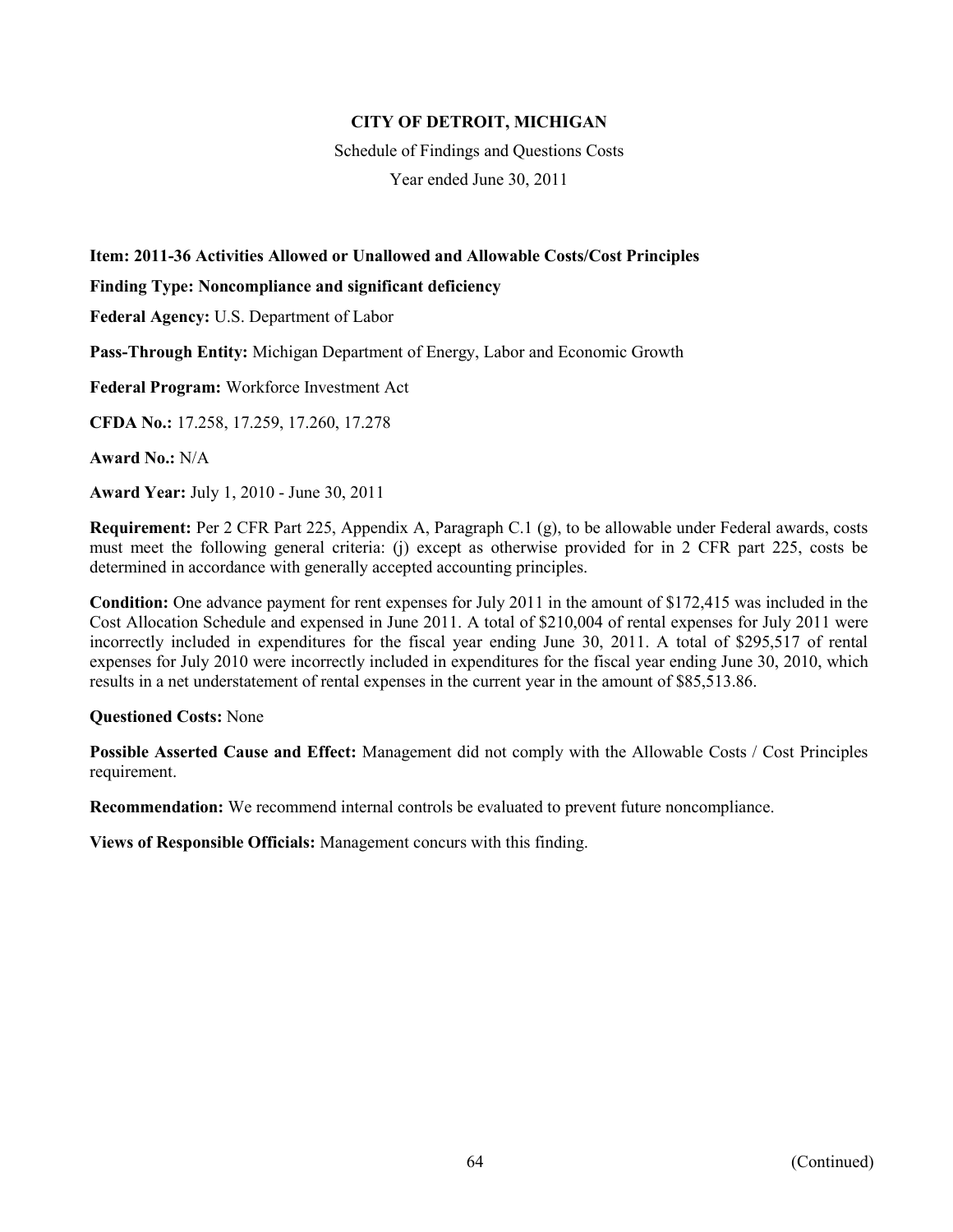Schedule of Findings and Questions Costs Year ended June 30, 2011

#### **Item: 2011-37 Cash Management**

#### **Finding Type: Material noncompliance and material weakness**

**Federal Agency:** U.S. Department of Labor

**Pass-Through Entity:** Michigan Department of Energy, Labor and Economic Growth

**Federal Program:** Workforce Investment Act

**CFDA No.:** 17.258, 17.259, 17.260, 17.278

**Award No.:** N/A

**Award Year:** July 1, 2010 - June 30, 2011

**Requirement:** Per OMB Circular A-102, Grants and Cooperative Agreements with State and Local Governments Attachment (2)(a), agency methods and procedures for transferring funds shall minimize the time elapsing between transfer to recipients of grants and cooperative agreements and the recipient's need for the funds. Per the State of Michigan instructions for the Cash Request Form, the department is to use , Actual Disbursements", "Year-to-Date" defined as follows, "This figure is to include only the actual cash paid out of costs, including funds to subcontractors.''

**Condition:** The Cash Requests are based partially on accruals. This results in excess cash being on hand throughout the year. The average daily cash balance outstanding for the year was \$499,865.

**Questioned Costs:** None

**Possible Asserted Cause and Effect:** DWDD utilized an accrual based Cost Center Responsibility Report to prepare the Cash Request.

**Recommendation:** We recommend preparing the Cash Requests based on actual disbursements.

**Views of Responsible Officials:** Cash requests are based partially on accruals due to the fact that DWDD has to ensure the cash is in the appropriate bank accounts before payments are disbursed. However, the check writing process is handled by Central Finance and time lapsing between the receipt and disbursement of funds is beyond our immediate control.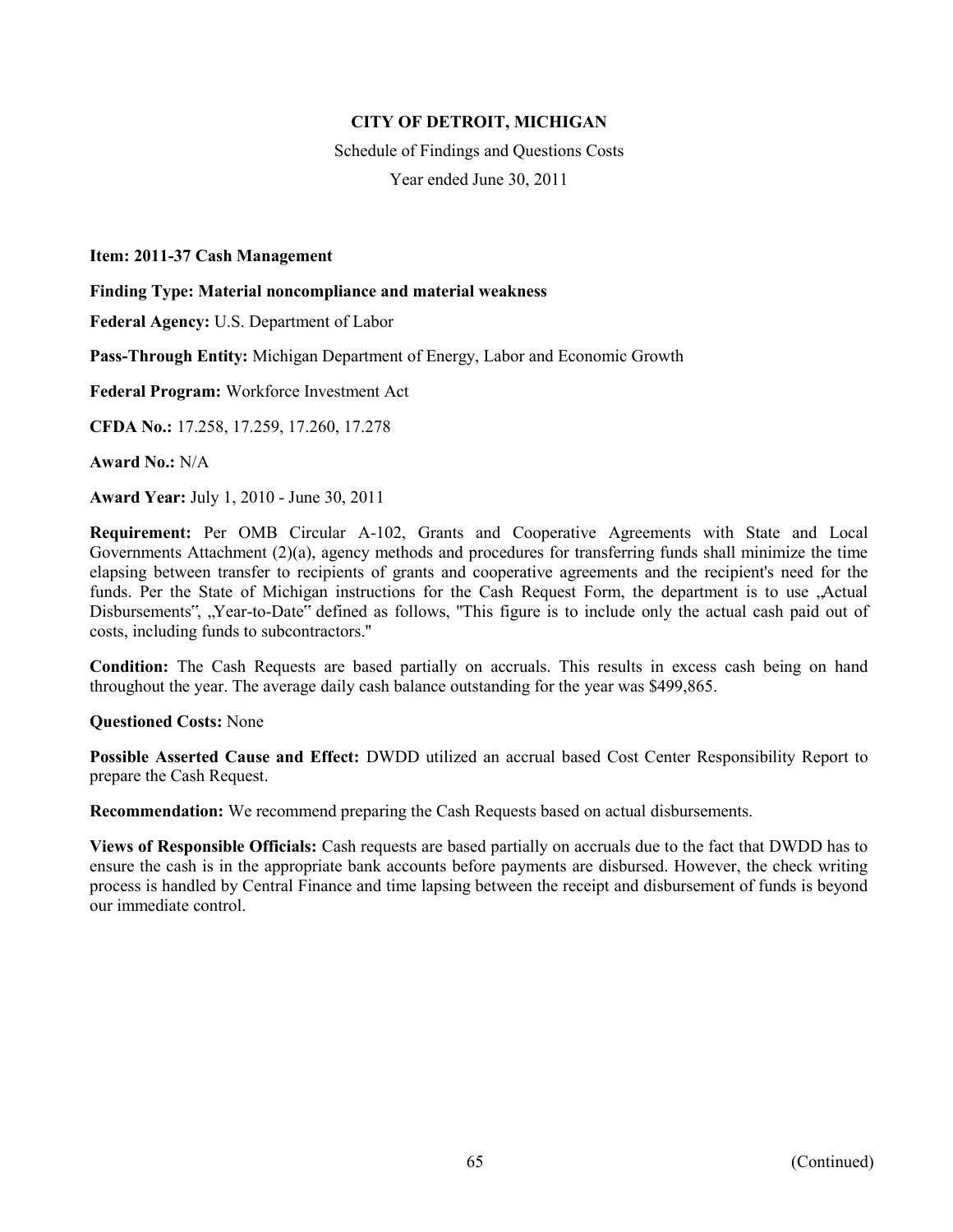Schedule of Findings and Questions Costs

Year ended June 30, 2011

**Item: 2011-38 Procurement, Suspension and Debarment** 

**Finding Type: Material noncompliance and material weakness** 

**Federal Agency:** U.S. Department of Labor

**Pass-Through Entity:** Michigan Department of Energy, Labor and Economic Growth

**Federal Program:** Workforce Investment Act

**CFDA No.:** 17.258, 17.259, 17.260, 17.278

**Award No.:** N/A

**Award Year:** July 1, 2010 - June 30, 2011

**Requirement:** Per A-102 Common Rule, nonfederal entities receiving Federal awards must establish and maintain internal controls designed to reasonably ensure compliance with Federal laws, regulations and program compliance requirements.

Per 31 USC 7502(f)(2)(B)(2), Each pass through entity shall: A) Provide each subrecipient the program names (and identifying numbers) from which each assistance is derived, and the Federal requirements that govern the use of such awards and the requirements of (this) chapter; B) Monitors the subrecipients use of Federal awards through site visits, limited scope audits, or other means; C)Review the audit of a subrecipient as necessary to determine whether prompt and appropriate corrective action has been taken with respect to audit findings, as defined by the Director, pertaining to Federal awards provided to the subrecipient by the pass-through entity.

Per CFR section 215.45, "Some form of cost or price analysis shall be made and documented in the procurement files in connection with every procurement action. Price analysis may be accomplished in various ways, including the comparison of price quotations submitted, market prices and similar indicia, together with discounts. Cost analysis is the review and evaluation of each element of cost to determine reasonableness, allocability, and allowability."

Per CFR section 215.43, "All procurement transactions shall be conducted in a manner to provide, to the maximum extent practical, open and free competition." Per the City of Detroit Procurement Policy, DWDD is required to obtain at least 3 bids when attempting to procure goods/services.

**Condition:** 18 of 25 contracts were not approved by City Council, the president of the subrecipient organization, and the authorized department representative prior to work commencing. For 7 of 25 contracts, DWDD did not perform the cost or price analysis during the process to procure goods/services. For 1 of 25 contracts, DWDD obtained less than 3 bids when attempting to procure goods/services.

### **Questioned Costs:** None

**Possible Asserted Cause and Effect:** Management did not comply with the Procurement, Suspension, and Debarment requirement.

**Recommendation:** We recommend that the internal controls be evaluated to prevent future noncompliance.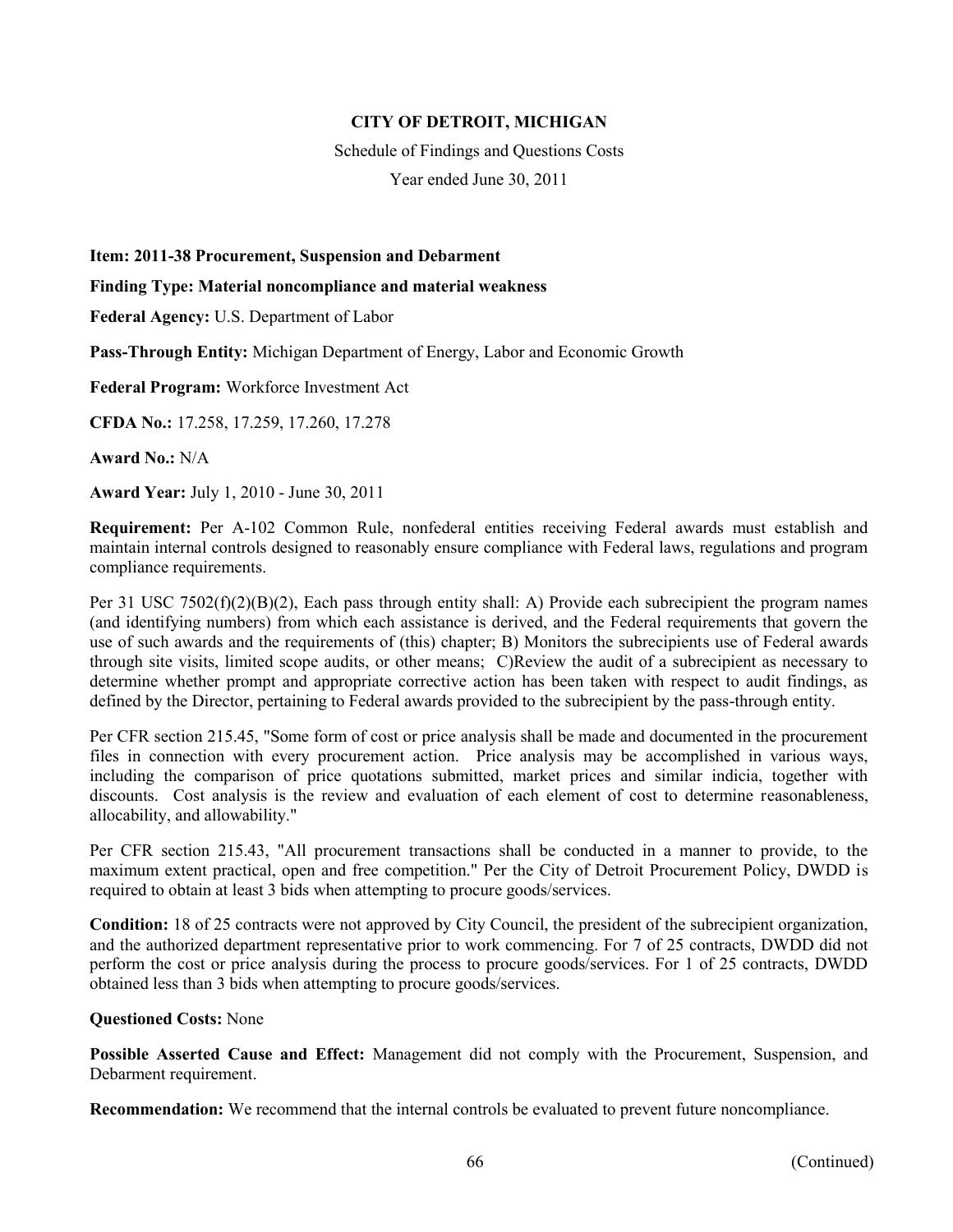Schedule of Findings and Questions Costs Year ended June 30, 2011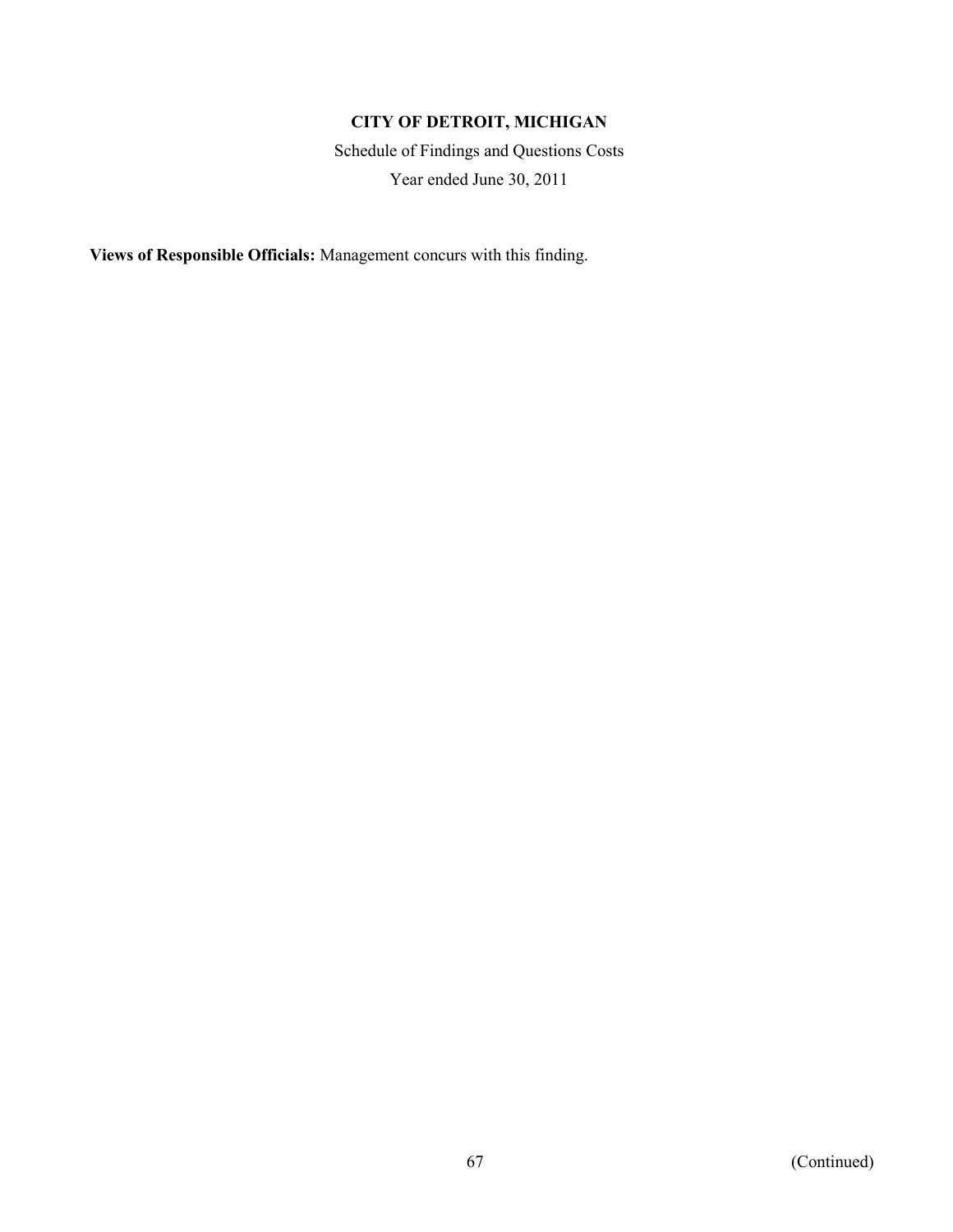Schedule of Findings and Questions Costs Year ended June 30, 2011

**Item: 2011-39 Reporting** 

**Finding Type: Noncompliance and significant deficiency** 

**Federal Agency:** U.S. Department of Labor

**Pass-Through Entity:** Michigan Department of Energy, Labor and Economic Growth

**Federal Program:** Workforce Investment Act

**CFDA No.:** 17.258, 17.259, 17.260, 17.278

**Award No.:** N/A

**Award Year:** July 1, 2010 - June 30, 2011

**Requirement:** Per the State of Michigan Department of Career Development, Office of Workforce Development Policy Insurance 03-38, for the Quarters ending December 31, March 31, and June 30; Quarterly Expenditure Reports are due no later than the 20th calendar day of the month following the end of the report quarter (January 20, April 20, and July 20). For the Quarter ending September 30: The Quarterly Expenditure Report is due no later than October 10. This earlier due date for the last quarter of the FY is required in order to meet the deadlines established in the State of Michigan's year-end closing process. These fiscal reports must be traceable to journals, ledgers, and worksheets. All costs reported must have adequate documentation on file.

**Condition:** Out of 51 Quarterly Expenditure Reports submitted to the Workforce Development Agency State of Michigan (WDASOM) 4 were not submitted by the due date.

**Questioned Costs:** None

**Possible Asserted Cause and Effect:** Management did not comply with the Reporting requirement.

**Recommendation:** We recommend internal controls be evaluated to prevent future noncompliance.

**Views of Responsible Officials:** We agree with this finding and feel this was an isolated incident.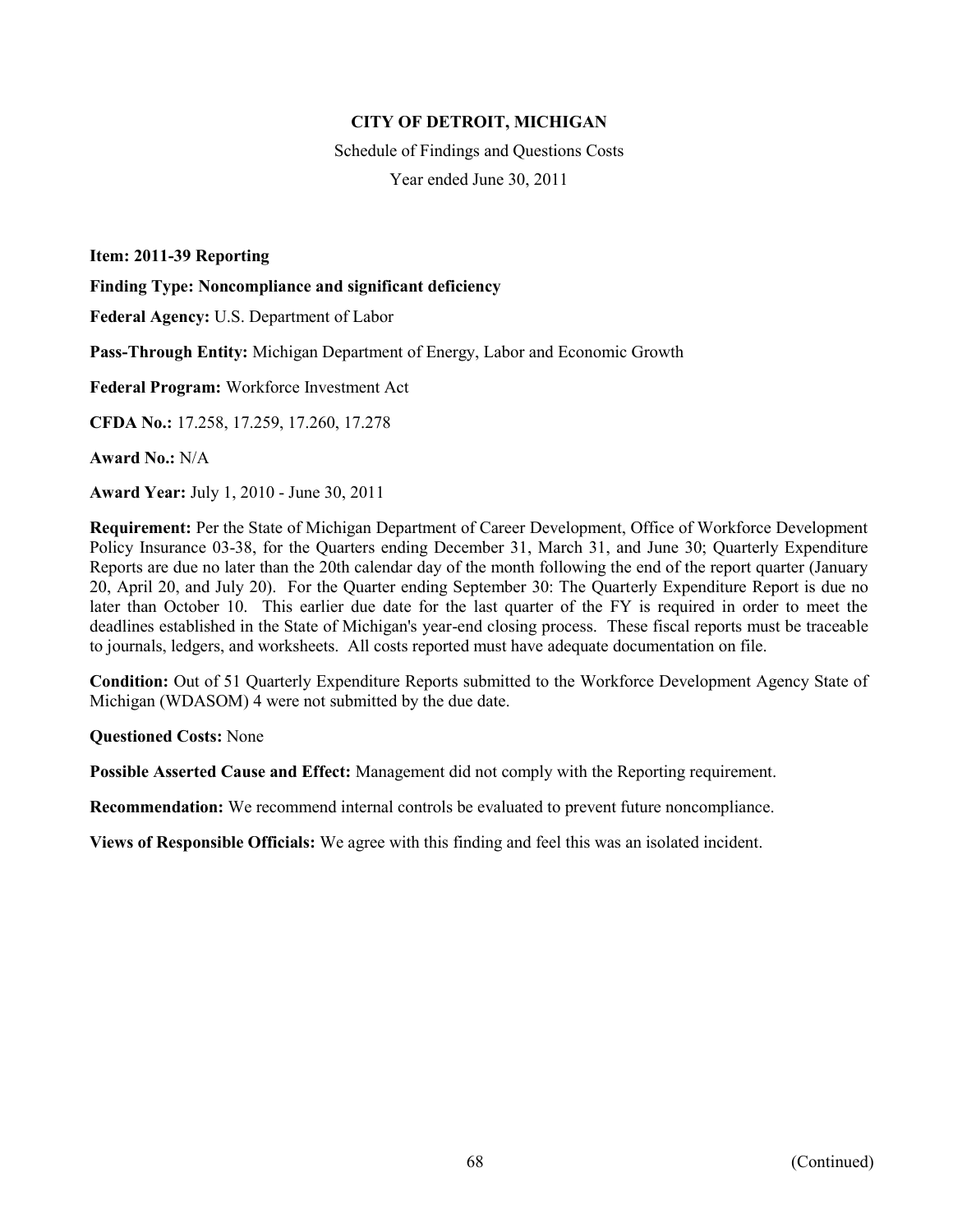Schedule of Findings and Questions Costs Year ended June 30, 2011

**Item: 2011-40 Subrecipient Monitoring** 

**Finding Type: Material noncompliance and material weakness** 

**Federal Agency:** U.S. Department of Labor

**Pass-Through Entity:** Michigan Department of Energy, Labor and Economic Growth

**Federal Program:** Workforce Investment Act

**CFDA No.:** 17.258, 17.259, 17.260, 17.278

**Award No.:** N/A

**Award Year:** July 1, 2010 - June 30, 2011

**Requirement:** Per A-102 Common Rule, nonfederal entities receiving Federal awards must establish and maintain internal controls designed to reasonably ensure compliance with Federal laws, regulations and program compliance requirements.

Per 31 USC 7502(f)(2)(B)(2), Each pass through entity shall: A) Provide each subrecipient the program names (and identifying numbers) from which each assistance is derived, and the Federal requirements that govern the use of such awards and the requirements of (this) chapter; B) Monitors the subrecipients use of Federal awards through site visits, limited scope audits, or other means; C)Review the audit of a subrecipient as necessary to determine whether prompt and appropriate corrective action has been taken with respect to audit findings, as defined by the Director, pertaining to Federal awards provided to the subrecipient by the pass-through entity.

**Condition:** 7 of 8 contracts were not approved by City Council, the president of the Subrecipient organization, and the authorized department representatives prior to the date that services began. For 1 of 8 contracts it was noted that DWDD did not follow up on the findings, issue a management decision within six months after receipt of the report, or determine the subrecipient took appropriate and timely corrective action.

#### **Questioned Costs:** None

**Possible Asserted Cause and Effect:** The timing of the start of the grant period coincides with the receiving of the award letter. The City"s contract approval process requires funding to be secured before final approvals can take place.

**Recommendation:** We recommend City departments work cooperatively to determine a method to obtain an approval to continue contracts under the circumstances while remaining in compliance with procurement and contract ordinances and standards.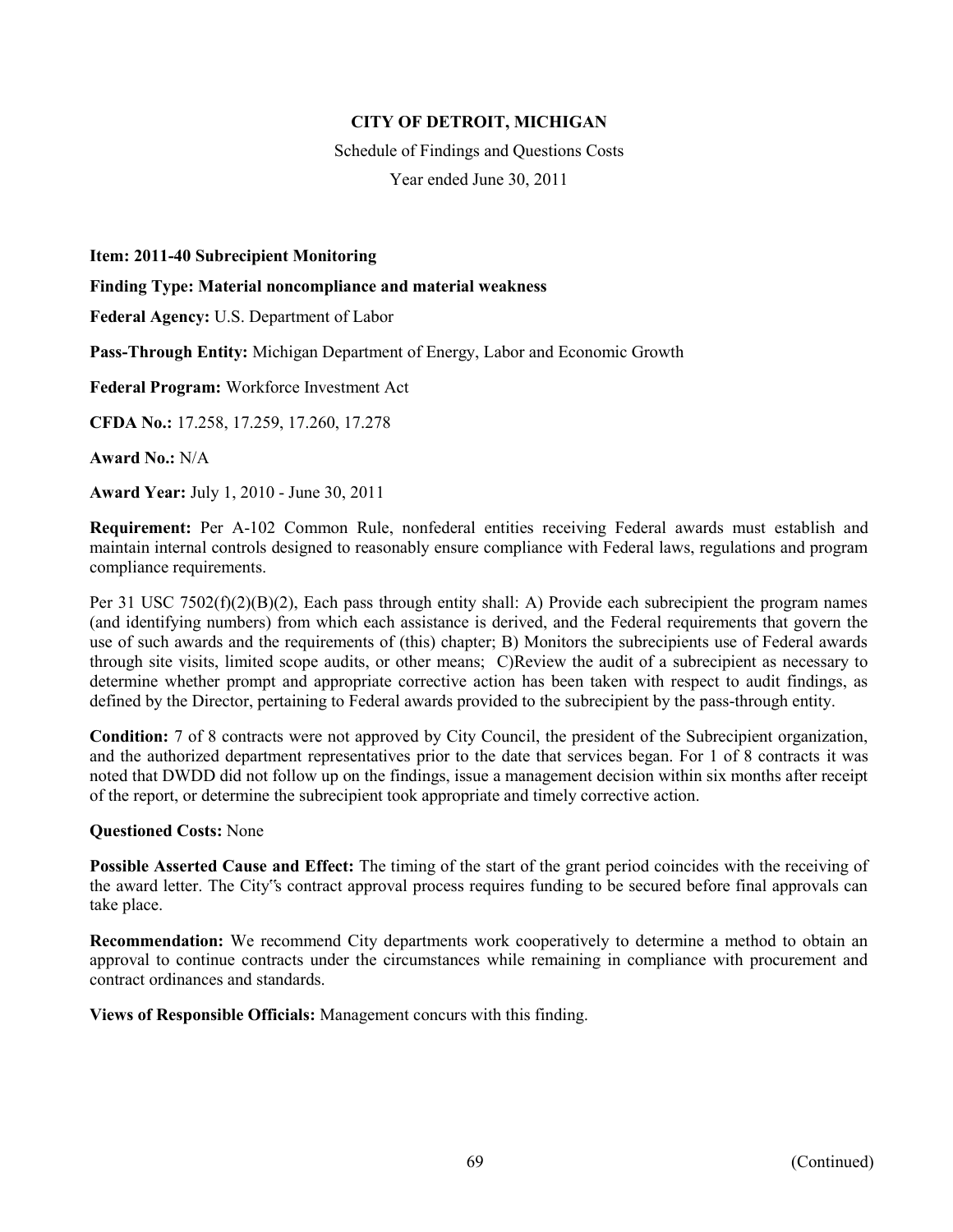Schedule of Findings and Questions Costs Year ended June 30, 2011

#### **Item: 2011-41 Cycle Monitoring Reports**

#### **Finding Type: Material noncompliance and material weakness**

**Federal Agency:** U.S. Department of Labor

**Pass-Through Entity:** Michigan Department of Energy, Labor and Economic Growth

**Federal Program:** Workforce Investment Act

**CFDA No.:** 17.258, 17.259, 17.260, 17.278

**Award No.:** N/A

**Award Year:** July 1, 2010 - June 30, 2011

**Requirement:** OMB Circular A-133 Subpart C Section 300 paragraph f requires auditees to follow up and take corrective action on findings.

**Condition:** DWDD receives 3 cycle monitoring reports a year from the Workforce Development Agency, State of Michigan (WDASOM) (formally the Michigan Department of Energy, Labor, and Economic Growth (MDELEG)). Over the past four years, several comments have been repeated throughout these reports and have not been adequately resolved or addressed by DWDD.

#### **Questioned Costs:** None

**Possible Asserted Cause and Effect:** Timely corrective action has not been taken for each of the findings identified during the cycle monitoring visits.

**Recommendation:** We recommend that the department take timely corrective action for each of the findings identified during the cycle monitoring visits.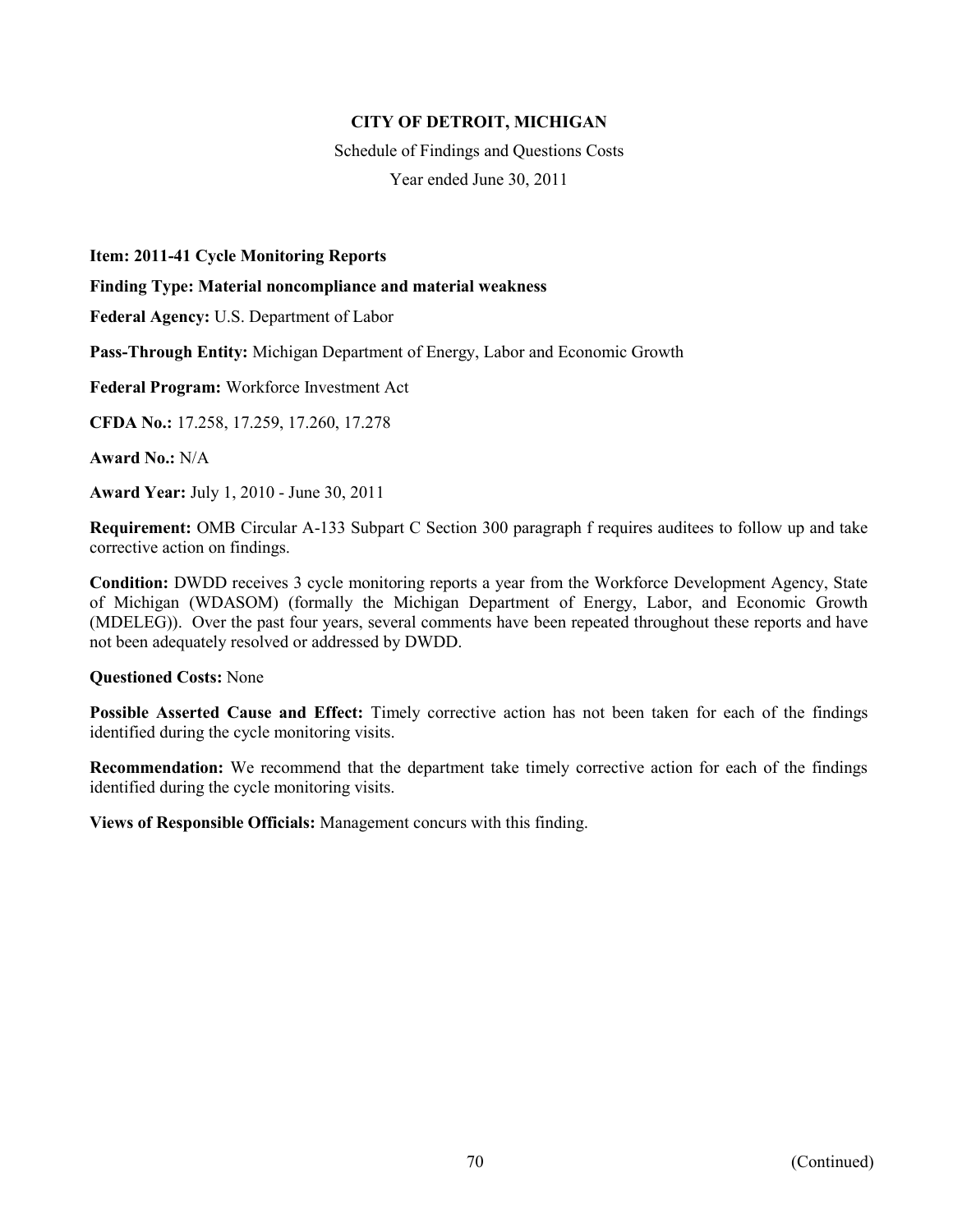Schedule of Findings and Questions Costs Year ended June 30, 2011

**Item: 2011-42 Davis Bacon** 

**Finding Type: Material noncompliance and material weakness** 

**Federal Agency:** U.S. Department of Transportation

**Pass-Through Entity:** Federal Transit Administration

**Federal Program:** Federal Transit Cluster

**CFDA No.:** 20.500, 20.507

**Award No.:** Various

**Award Year:** July 1, 2010 - June 30, 2011

**Requirement:** Per the compliance supplement for the Davis-Bacon Act, Nonfederal entities shall include in their construction contracts subject to the Davis-Bacon Act a requirement that the contractor or subcontractor comply with the requirements of the Davis Bason Act and the DOL regulations (29 CFR part 5) This includes a requirement for the contractor or subcontractor to submit to the non-Federal entity weekly, for each week in which any contract work is performed, a copy of the payroll and a statement of compliance (certified payrolls) (29 CFR Sections 5.5 and 5.6).

**Condition:** For 1 of 3 contracts reviewed, the review and approval of certified payrolls could not be verified.

**Questioned Costs:** None

**Possible Asserted Cause and Effect:** Management did not comply with the Davis Bacon requirement.

**Recommendation:** We recommend internal controls be evaluated to prevent future noncompliance.

**Views of Responsible Officials:** Management concurs with finding. The Procurement Manager devised a new Policy for Staff on how to properly review and maintain submitted Vendor/Supplier Certified Payrolls.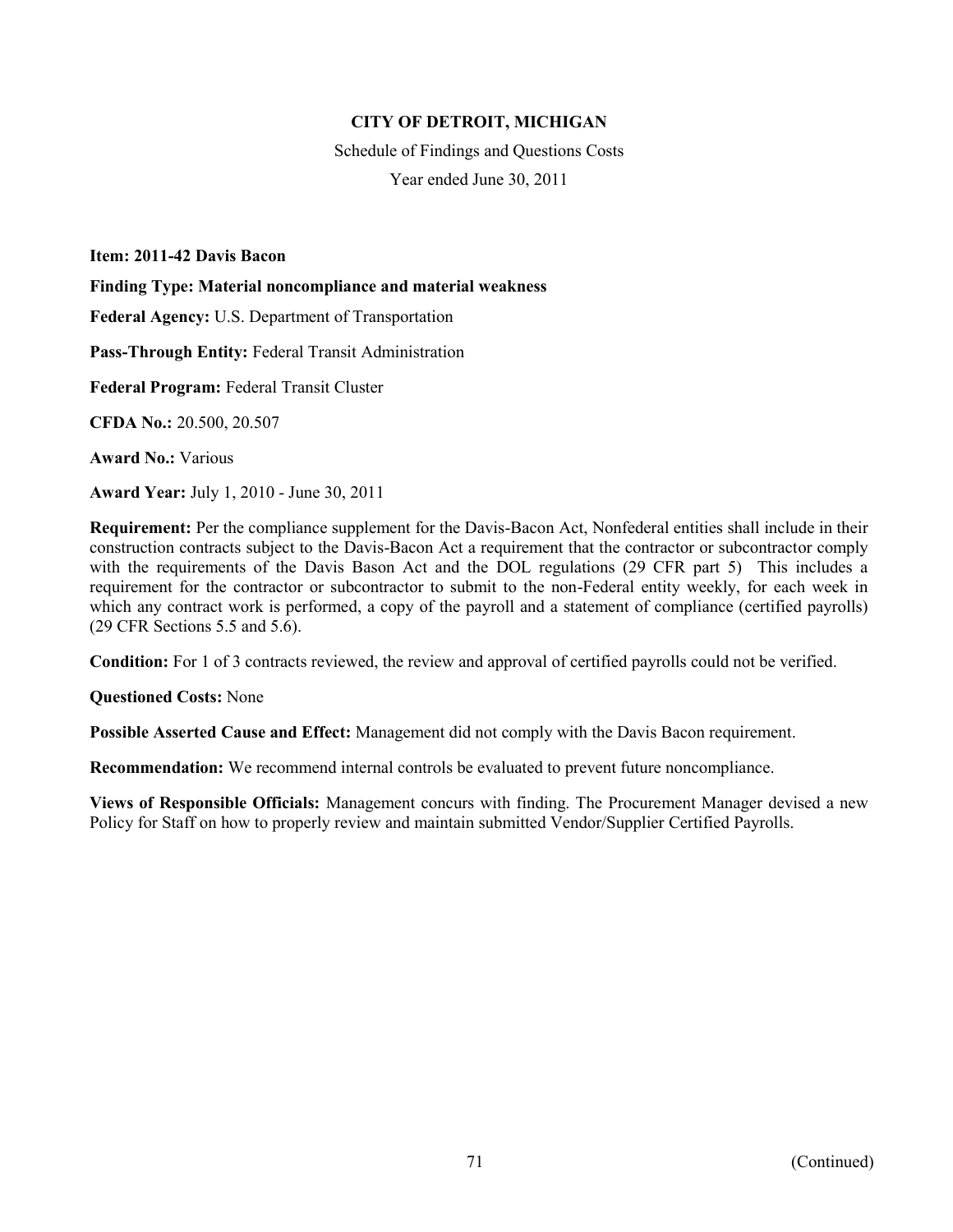Schedule of Findings and Questions Costs Year ended June 30, 2011

**Item: 2011-43 Equipment and Real Property Management** 

**Finding Type: Material noncompliance and material weakness** 

**Federal Agency:** U.S. Department of Transportation

**Pass-Through Entity:** Federal Transit Administration

**Federal Program:** Federal Transit Cluster

**CFDA No.:** 20.500, 20.507

**Award No.:** Various

**Award Year:** July 1, 2010 - June 30, 2011

**Requirement:** Per the March 2011 OMB Circular A-133 Compliance Supplement, Part 3 Section F "Equipment records shall be maintained, a physical inventory of equipment shall be taken at least once every two years and reconciled to the equipment records, an appropriate control system shall be used to safeguard equipment, and equipment shall be adequately maintained."

**Condition:** During our prior year testwork over the Equipment and Real Property Management compliance requirement, we obtained the most recent physical inventory conducted at the Department of Transportation (DDOT) and noted there were a number of differences identified during the inventory with no evidence of reconciliation or follow up with the fixed asset subledger. The differences from the prior year physical inventory have still not been resolved.

#### **Questioned Costs:** None

**Possible Asserted Cause and Effect:** The DDOT physical asset inventory was completed for the fiscal year ended June 30, 2010. However, the reconciliation of the physical assets to the accounting records was not performed.

**Recommendation:** We recommend that the City of Detroit policies regarding taking of physical inventory counts are followed.

**Views of Responsible Officials:** Management concurs with finding. The Accounting Division will implement a policy to reconcile and properly dispose "not found" fixed assets from DRMS.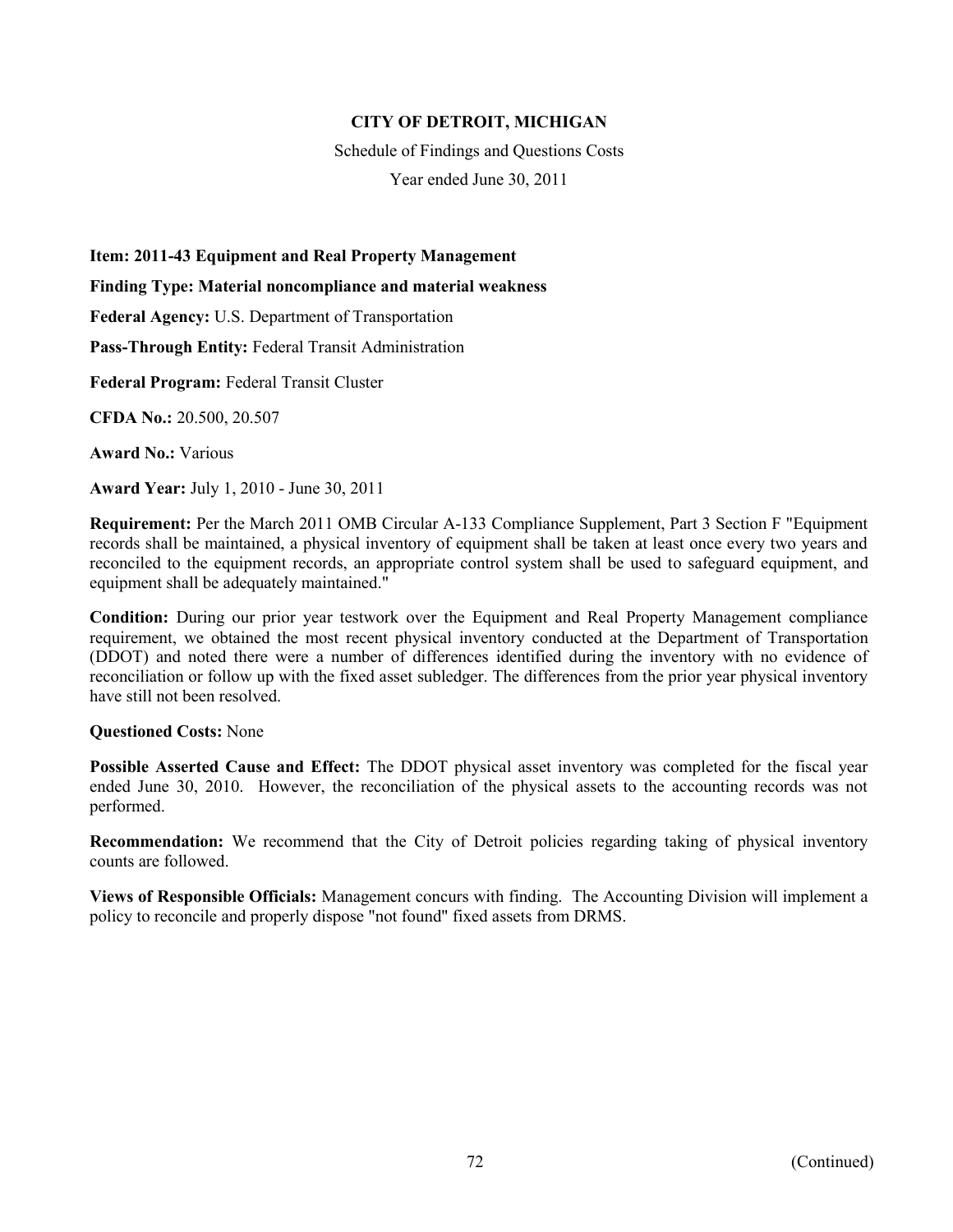Schedule of Findings and Questions Costs Year ended June 30, 2011

**Item: 2011-44 Procurement and Suspension and Debarment** 

**Finding Type: Noncompliance and significant deficiency** 

**Federal Agency:** U.S. Department of Transportation

**Pass-Through Entity:** Federal Transit Administration

**Federal Program:** Federal Transit Cluster

**CFDA No.:** 20.500, 20.507

**Award No.:** Various

**Award Year:** July 1, 2010 - June 30, 2011

**Requirement:** Per A-102 Common Rule, nonfederal entities receiving federal awards must establish and maintain internal controls designed to reasonably ensure compliance with federal laws, regulations, and program compliance requirements.

Per 2 CFR 180.300, when you enter into a covered transaction with another person at the next lower tier, you must verifiy that the person with whom you intend to do business is not excluded or disqualified.

**Condition:** For 1 out of 6 contracts reviewed, there was no verification of suspension and debarment during the procurement process.

**Questioned Costs:** None

**Possible Asserted Cause and Effect:** Management did not comply with the Procurement, Suspension and Debarment requirements.

**Recommendation:** We recommend that management obtain suspension and debarment certifications from all subrecipients and vendors.

**Views of Responsible Officials:** The Procurement Division is familar with the EPLS (Excluded Parties List System) requirements found in FAR Part 9.4 - "Debarment, Suspension and Ineligibility," and we do in fact require that the EPLS be reviewed by Staff when bids or proposals are received, but we have not been conducting a second ineligibilty review on the same vendor prior to Contract award, as stated in this regulation. We will begin to perform both EPLS reviews immediately.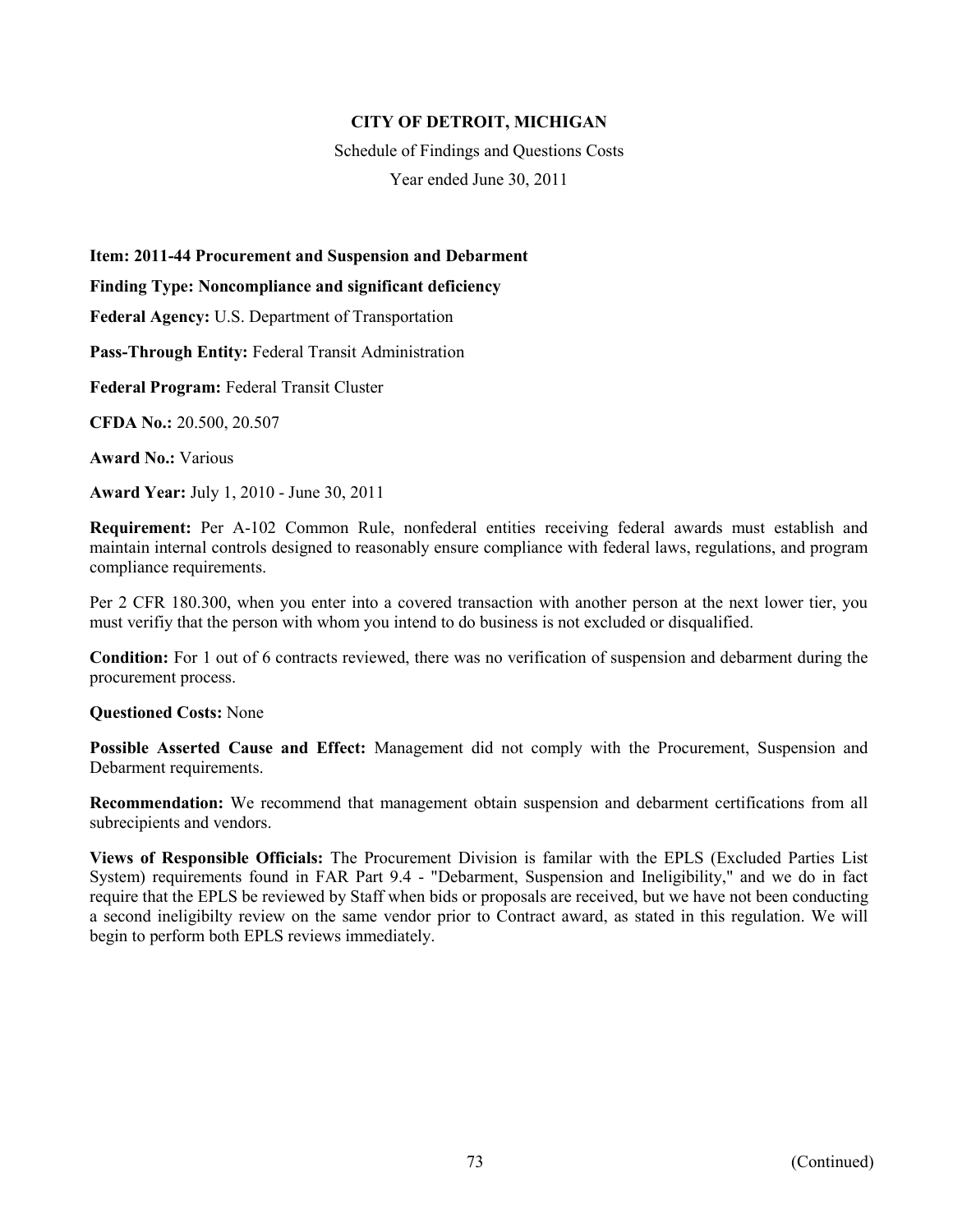Schedule of Findings and Questions Costs Year ended June 30, 2011

**Item: 2011-45 Reporting** 

**Finding Type: Noncompliance and significant deficiency** 

**Federal Agency:** U.S. Department of Transportation

**Pass-Through Entity:** Federal Transit Administration

**Federal Program:** Federal Transit Cluster

**CFDA No.:** 20.500, 20.507

**Award No.:** Various

**Award Year:** July 1, 2010 - June 30, 2011

**Requirement:** Per A-102 Common Rule, nonfederal entities receiving Federal awards must establish and maintain internal controls designed to reasonably ensure compliance with Federal laws, regulations and program compliance requirements.

Per the Federal Financial Report instructions, quarterly and semi-annual interim reports shall be submitted no later than 30 days after the end of each reporting period.

**Condition:** We selected a sample of 25 Request for Reimbursements (RFRs) and 10 Federal Financail Reports (FFRs) and noted the following: 1 out of 10 FFRs included a miscalculation of the breakdown between federal and state expenditures. The Q4 FFR for grant MI-90-X605 incorrectly reported \$5,257,445 and \$1,314,361 for the federal and state share of expenditures, respectively. However, the correct amounts are \$5,276,300 and \$1,295,506 for the federal and state share of expenditures, respectively, based on the grant agreement break out percentage. Also out of a sample of 2 DBE reports 1 report was due on 12/1/2011 and was submitted 1 day late.

#### **Questioned Costs:** None

**Possible Asserted Cause and Effect:** Management did not comply with the Reporting requirements. Exenditures reported to FTA and invoiced to MDOT for reimbursement were incorrect.

**Recommendation:** We recommend that the internal controls over reporting be evaluated to prevent future noncompliance.

**Views of Responsible Officials:** Management concurs with finding. DDOT will implement an oversight policy to ensure error calculations and reporting deadlines are adhered to.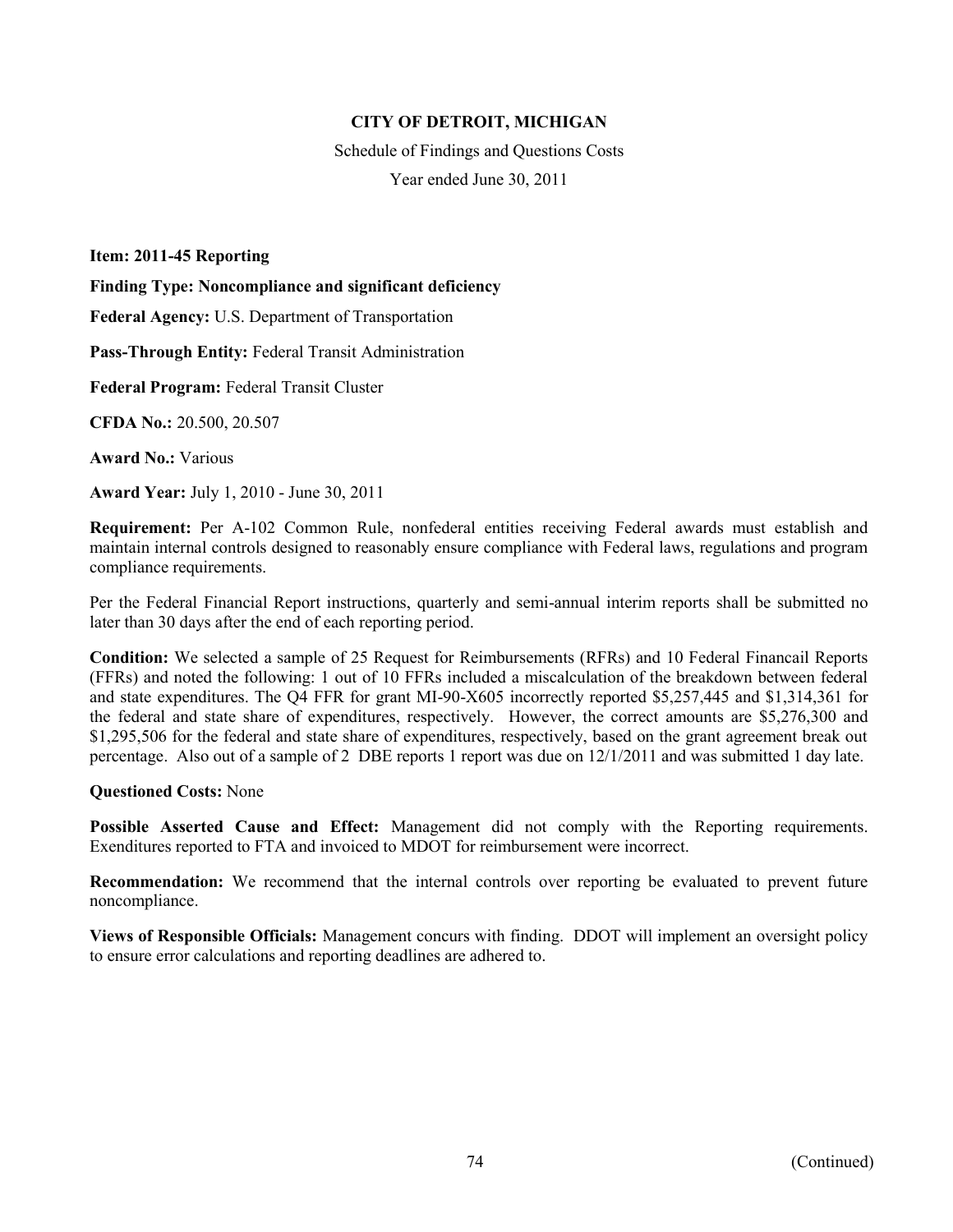Schedule of Findings and Questions Costs Year ended June 30, 2011

**Item: 2011-46 Reporting** 

**Finding Type: Noncompliance and significant deficiency** 

**Federal Agency:** Environmental Protection Agency

**Pass-Through Entity:** State of Michigan Municipal Bond Authority

**Federal Program:** State Revolving Loan

**CFDA No.:** 66.458

**Award No.:** 5175-07, 5175-08

**Award Year:** July 1, 2010 - June 30, 2011

**Requirement:** Per Section 1512 of the American Recovery and Reinvestment Act (ARRA), Subtitle A (c), not later than 10 days after the end of each calendar quarter, each recipient that received recovery funds from a Federal agency shall submit a report to that agency that contains-(1) the toal amount of recovery funds received from that agency; (2) the amount of recovery funds received that were expended or obligated to projects or activities; and (3) a detailed list of all projects or activities for which recovery funds were expended or obligated, including  $(A)$  the name of the project or activity;  $(B)$  a description of the project or activity;  $(C)$  an evaluation of the completion status of the project or activity; (D) an estimate of the number of jobs created and the number of jobs retained by the project or activity; and (E) for infrastructure investment made by state and local government, the purpose, total cost, and rationale of the agency for funding the infrastructure investment with funds made available under this Act, and name of the person to contact at the agency if there are concerns with the infrastructure investment.

**Condition:** We selected 2 ARRA reports and noted the following: total labor hours reported by DWSD to the State does not agree to the total labor hours per the labor distribution report for the department staff for the reporting period.

**Questioned Costs:** None

**Possible Asserted Cause and Effect:** Management did not comply with the reporting requirement.

**Recommendation:** We recommend that the internal controls over reporting be evaluated to prevent future noncompliance.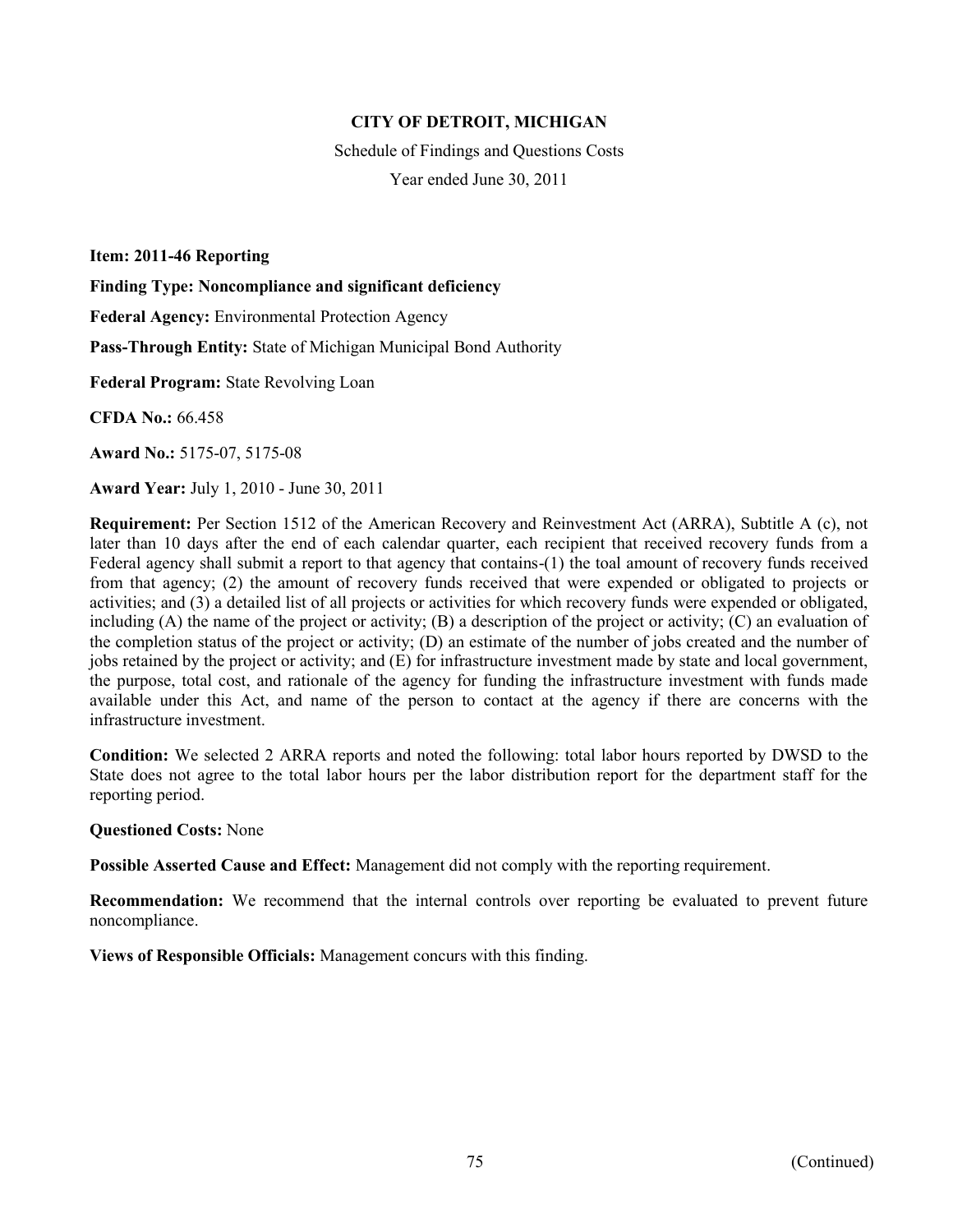Schedule of Findings and Questions Costs Year ended June 30, 2011

**Item: 2011-47 Allowable Costs/Cost Principles** 

**Finding Type: Material noncompliance and material weakness** 

**Federal Agency:** U.S. Department of Health and Human Services

**Pass-Through Entity:** Michigan Department of Health and Human Services

**Federal Program:** Weatherization

**CFDA No.:** 81.042

**Award No.:** DOE-09-82007, DOE-S-09-82007

**Award Year:** April 1, 2009 - March 31, 2012

**Requirement:** According to OMB Cost Circular A-87, Attachment A, Paragraph C, to be allowable under Federal Awards, costs must: be necessary and reasonable for the administration of Federal Awards; be allocable to Federal Awards under the provisions of A-87; be authorized or not prohibited under State or local laws or regulations, and; be adequately documented.

**Condition:** The general ledger, SEFA, and Monthly Statement of Expenditures (SOE) reports submitted to the State did not agree to each other. The State had previously reimbursed DHS for \$155,798 and requested this to be adjusted on the Statement of Expenditures until proper supporting documentation was provided. There was no evidence that proper support was provided for this amount.

**Questioned Costs:** \$ 155,798

**Possible Asserted Cause and Effect:** Due to lack of controls over the reconciliation process, the Department of Human Services may not be in compliance with this requirement.

**Recommendation:** We recommend that management reconcile accounts on a regular basis to ensure reconciliations can be provided in a timely manner.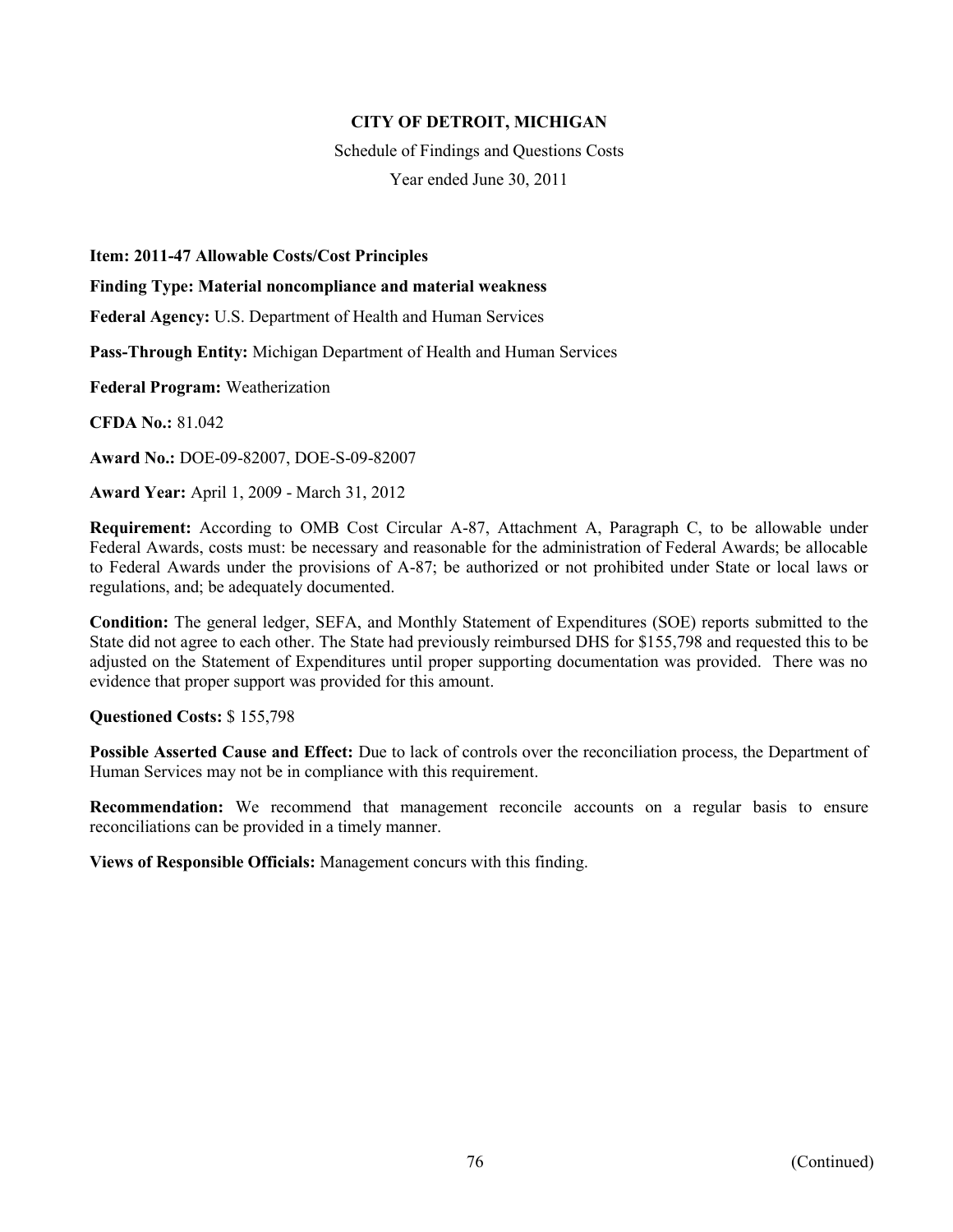Schedule of Findings and Questions Costs

Year ended June 30, 2011

## **Item: 2011-48 Activities Allowed or Unallowed and Allowable Costs/Cost Principles**

#### **Finding Type: Material noncompliance and material weakness**

**Federal Agency:** U.S. Department of Health and Human Services

**Pass-Through Entity:** Michigan Department of Health and Human Services

**Federal Program:** Weatherization

**CFDA No.:** 81.042

**Award No.:** DOE-09-82007, DOE-S-09-82007

**Award Year:** April 1, 2009 - March 31, 2012

**Requirement:** According to OMB Cost Circular A-87, Attachment A, Paragraph C, to be allowable under Federal Awards, costs must: be necessary and reasonable for the administration of Federal Awards; be allocable to Federal Awards under the provisions of A-87; be authorized or not prohibited under State or local laws or regulations, and; be adequately documented.

**Condition:** We selected 78 line items of cost for testing and noted that 2 items were included as expenditures in both fiscal year 2011 and 2010, 5 items included photocopied or stamped signatures, 1 item was a journal entry reversing the cost for a payment already cleared by a vendor with no explanation, 1 item included an invoice to repay a vendor for an overpayment previously recouped, 1 item did not contain supporting invoices, 1 item included an invoice for a category of cost that was unallowable, and 1 item contained charges that appeared to be duplicate.

#### **Questioned Costs:** \$ 392,640

**Possible Asserted Cause and Effect:** As a result, DHS is not in compliance with applicable Allowable Cost principles, and have expended Federal funds for disallowed costs.

**Recommendation:** We recommend that management implement controls to perform a detail review of all invoices prior to payment.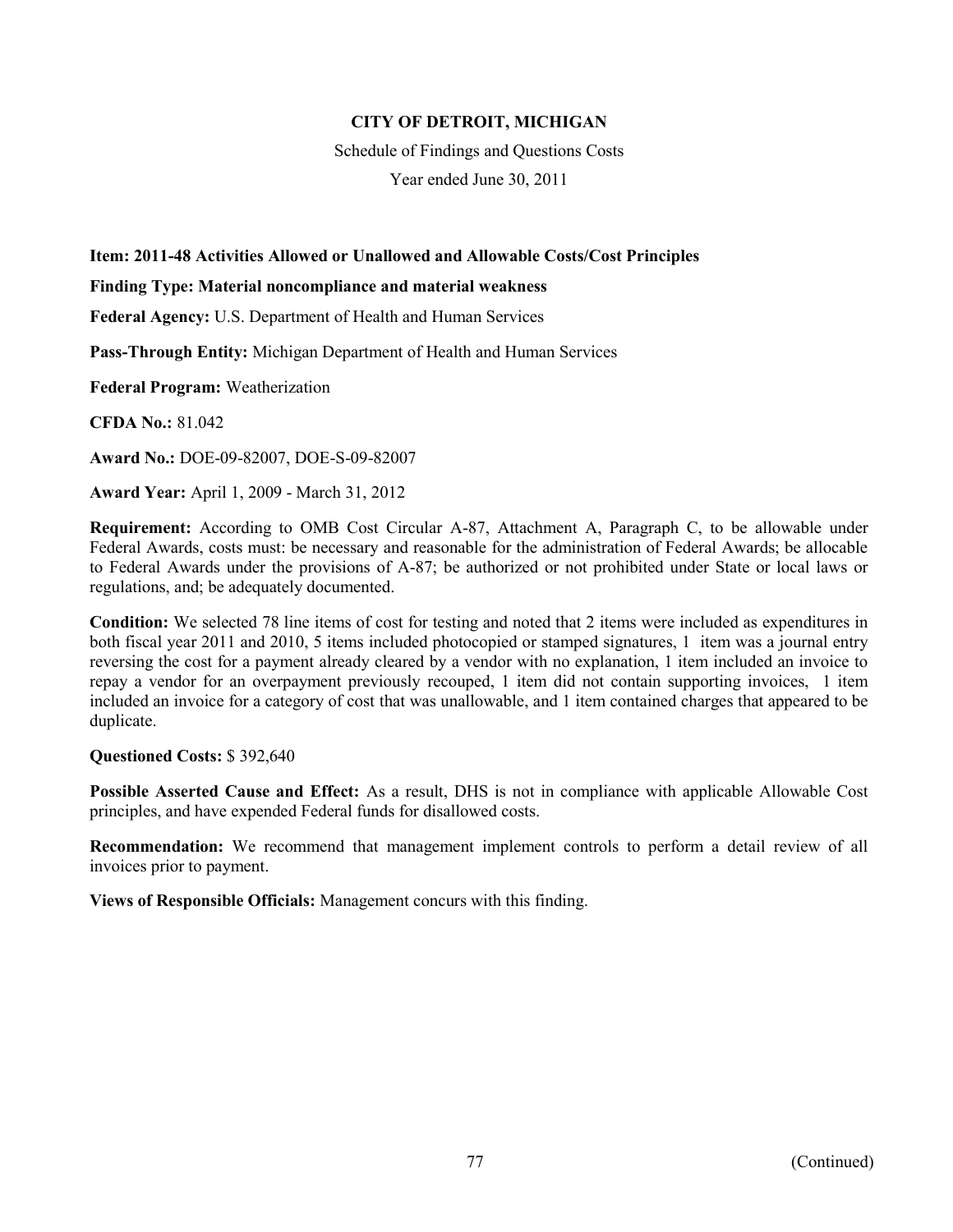Schedule of Findings and Questions Costs Year ended June 30, 2011

#### **Item: 2011-49 Cash Management**

**Finding Type: Material noncompliance and material weakness** 

**Federal Agency:** U.S. Department of Health and Human Services

**Pass-Through Entity:** Michigan Department of Health and Human Services

**Federal Program:** Weatherization

**CFDA No.:** 81.042

**Award No.:** DOE-09-82007, DOE-S-09-82007

**Award Year:** April 1, 2009 - March 31, 2012

**Requirement:** Per 24 CFR 85.20, procedures for minimizing the time elapsing between the transfer of funds from the U.S. Treasury and disbursement by grantees and subgrantees must be followed whenever advance payment procedures are used. Grantees must establish reasonable procedures to ensure the receipt of reports on subgrantees' cash balances and cash disbursements in sufficient time to enable them to prepare complete and accurate cash transactions reports to the awarding agency.

Per OMB Circular A 102, Grants and Cooperative Agreements with State and Local Governments Attachment (1)(a), agency methods and procedures for transferring funds shall minimize the time elapsing between transfer to recipients of grants and cooperative agreements and the recipient's need for the funds.

**Condition:** The City was unable to provide adequate documentation to determine whether payments were incurred before the cash draw date.

**Questioned Costs:** None

**Possible Asserted Cause and Effect:** The Department does not reconcile expenditures to cash draws on a regular basis causing the Department to not be able to provide a reconciliation in a timely manner.

**Recommendation:** We recommend that management reconcile cash drawdowns to expenditures on a regular basis to ensure reconciliations can be provided in a timely manner.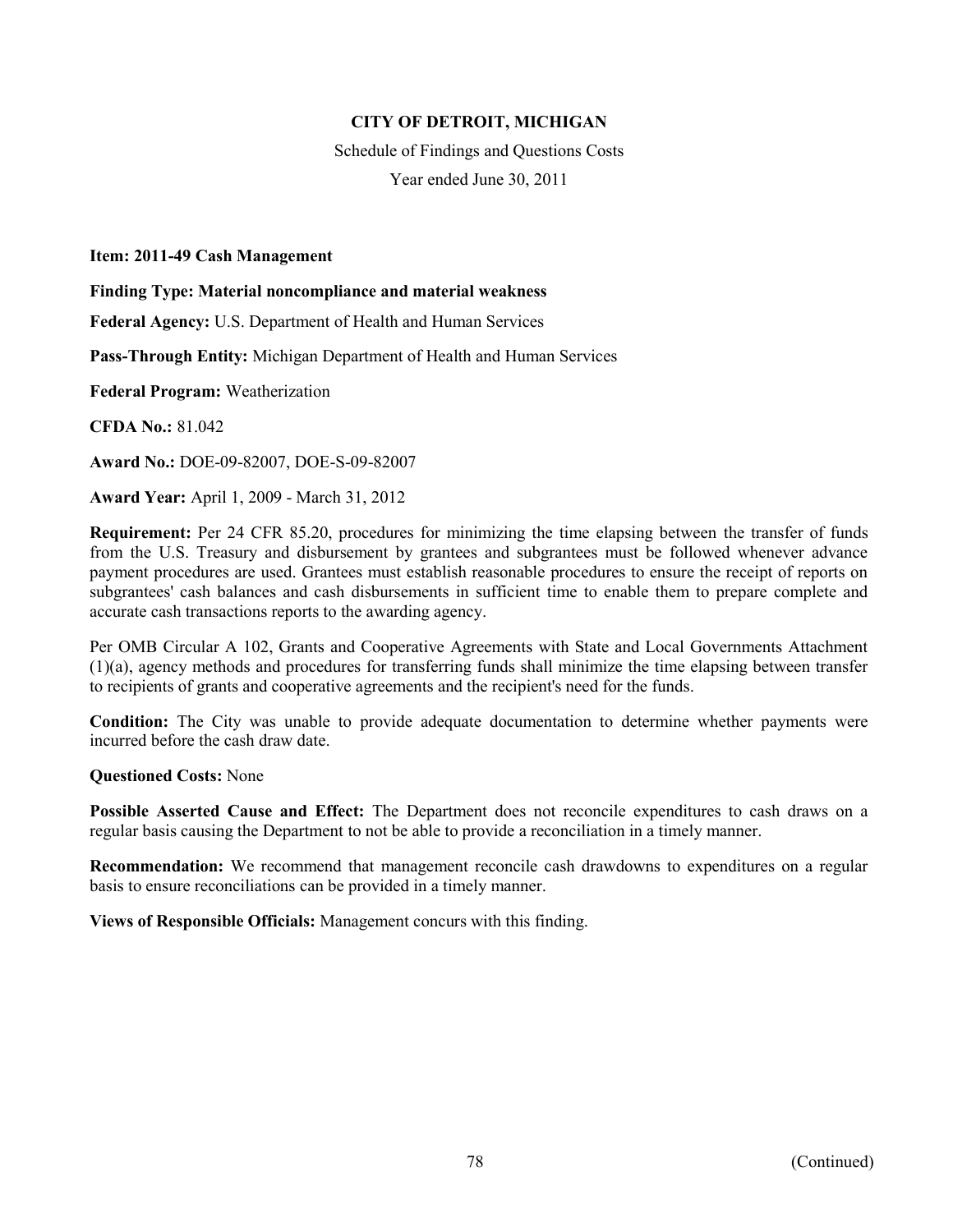Schedule of Findings and Questions Costs Year ended June 30, 2011

**Item: 2011-50 Davis Bacon** 

**Finding Type: Material noncompliance and material weakness** 

**Federal Agency:** U.S. Department of Health and Human Services

**Pass-Through Entity:** Michigan Department of Health and Human Services

**Federal Program:** Weatherization

**CFDA No.:** 81.042

**Award No.:** DOE-09-82007, DOE-S-09-82007

**Award Year:** April 1, 2009 – March 31, 2012

**Requirement:** Per the compliance supplement for the Davis Bacon Act, Nonfederal entities shall include in their construction contracts subject to the Davis Bacon Act a requirement that the contractor or subcontractor comply with the requirements of the Davis Bacon Act and the DOL regulations (29 CFR part 5, Labor Standards Provisions Applicable to Contacts Governing Federally Financed and Assisted Construction). This includes a requirement for the contractor or subcontractor to submit to the non Federal entity weekly, for each week in which any contract work is performed, a copy of the payroll and a statement of compliance (certified payrolls) (29 CFR Sections 5.5 and 5.6).

**Condition:** We selected 5 construction related contracts to review and noted that for 1 contracts the submission of weekly certified payroll was not present for the life of the contract.

**Questioned Costs:** None

**Possible Asserted Cause and Effect:** As a result of not retaining the required certified payrolls, DHS is not in compliance with the Davis-Bacon Act requirement.

**Recommendation:** We recommend that management monitor that all contractors or subcontractors submit certified payroll for each week contract work is performed.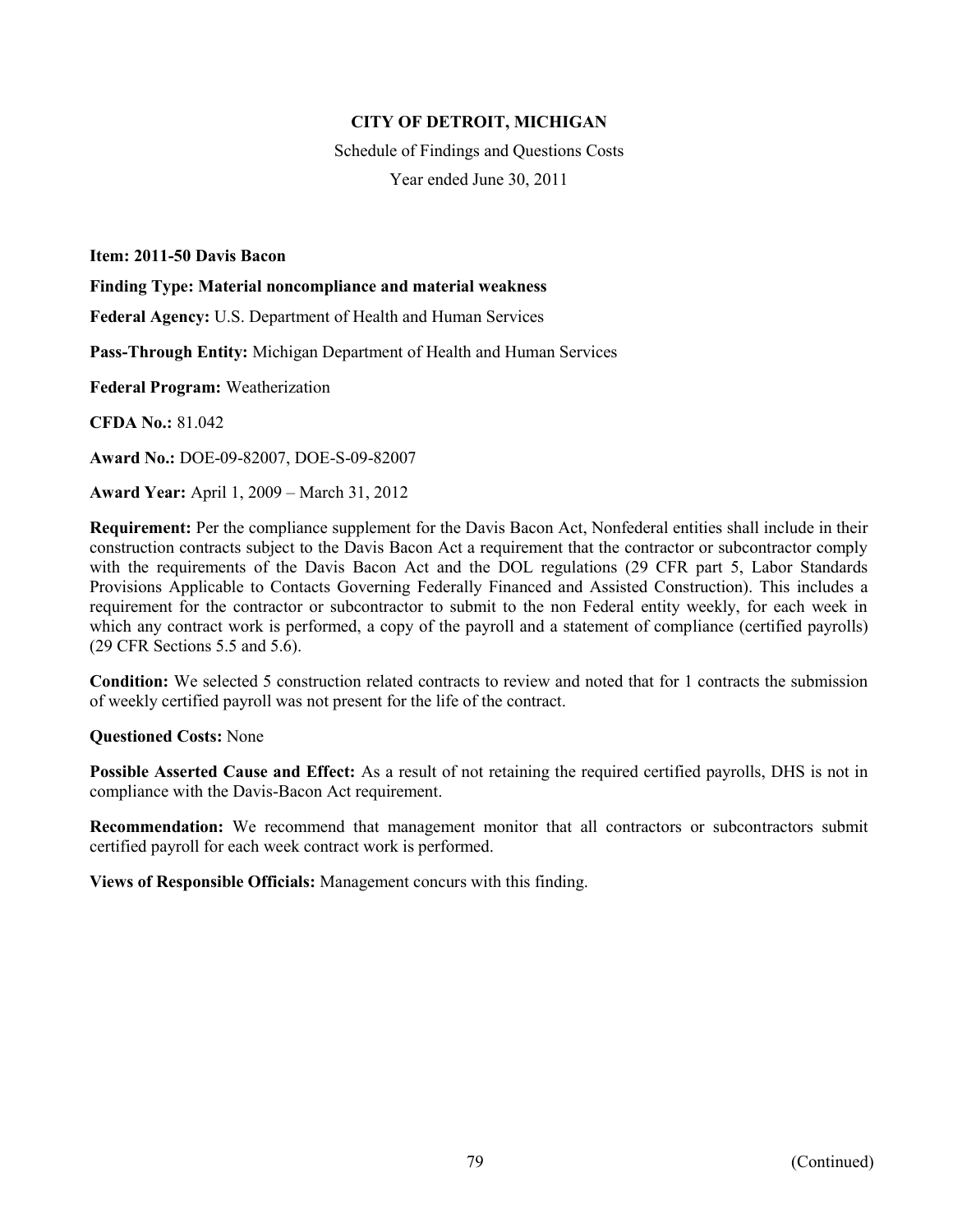Schedule of Findings and Questions Costs Year ended June 30, 2011

**Item: 2011-51 Eligibility** 

**Finding Type: Material noncompliance and material weakness** 

**Federal Agency:** U.S. Department of Health and Human Services

**Pass-Through Entity:** Michigan Department of Health and Human Services

**Federal Program:** Weatherization

**CFDA No.:** 81.042

**Award No.:** DOE-09-82007, DOE-S-09-82007

**Award Year:** April 1, 2009 – March 31, 2012

**Requirement:** 1) The A-102 Common rule requires non-Federal entities receiving Federal awards to establish and maintain internal control designed to reasonably ensure compliance with Federal laws, regulations, and program compliance requirements.

2) The agreement between the State of Michigan Department of Human Services (DHS) and the City of Detroit DHS requires that for each eligible client served under the agreement, the grantee shall maintain client case records consisting of: a) Weatherization Assistance Application (DHS-4283) or DHS approved client application used to determine if the household group is eligible for weatherization services. The application must be in accordance with CSPM 612.2; and b) documentation supporting weatherization income eligibility in accordance with CSPM 601.

3) According to OMB Cost Circular A-87, Attachment A, Paragraph C, to be allowable under Federal Awards, costs must: be necessary and reasonable for the administration of Federal Awards; be allocable to Federal Awards under the provisions of A-87; be authorized or not prohibited under State or local laws or regulations, and; be adequately documented.

**Condition:** We selected 78 eligibility files for testing and noted the following: 14 files could not be provided, 3 files did not retain an intake application for assistance, 6 files retained no proof of home ownership/residency. Additionally, we noted that the eligibility population provided for testing was not a complete population. During our testing over the allowable cost compliance requirement, we selected 78 line items for testing and noted that 6 items contained costs related to work performed for program participants not found in the eligibility population provided. Further review showed that proper eligibility documentation could not be provided for some of these participants.

#### **Questioned Costs:** \$23,913

**Possible Asserted Cause and Effect:** As a result of required documentation not being retained for program participants, DHS is unable to substantiate its compliance with the eligibility compliance requirement. DHS may also have performed services for ineligible participants, resulting in costs that may not be allowable.

**Recommendation:** We recommend that the internal controls be evaluated to prevent future noncompliance.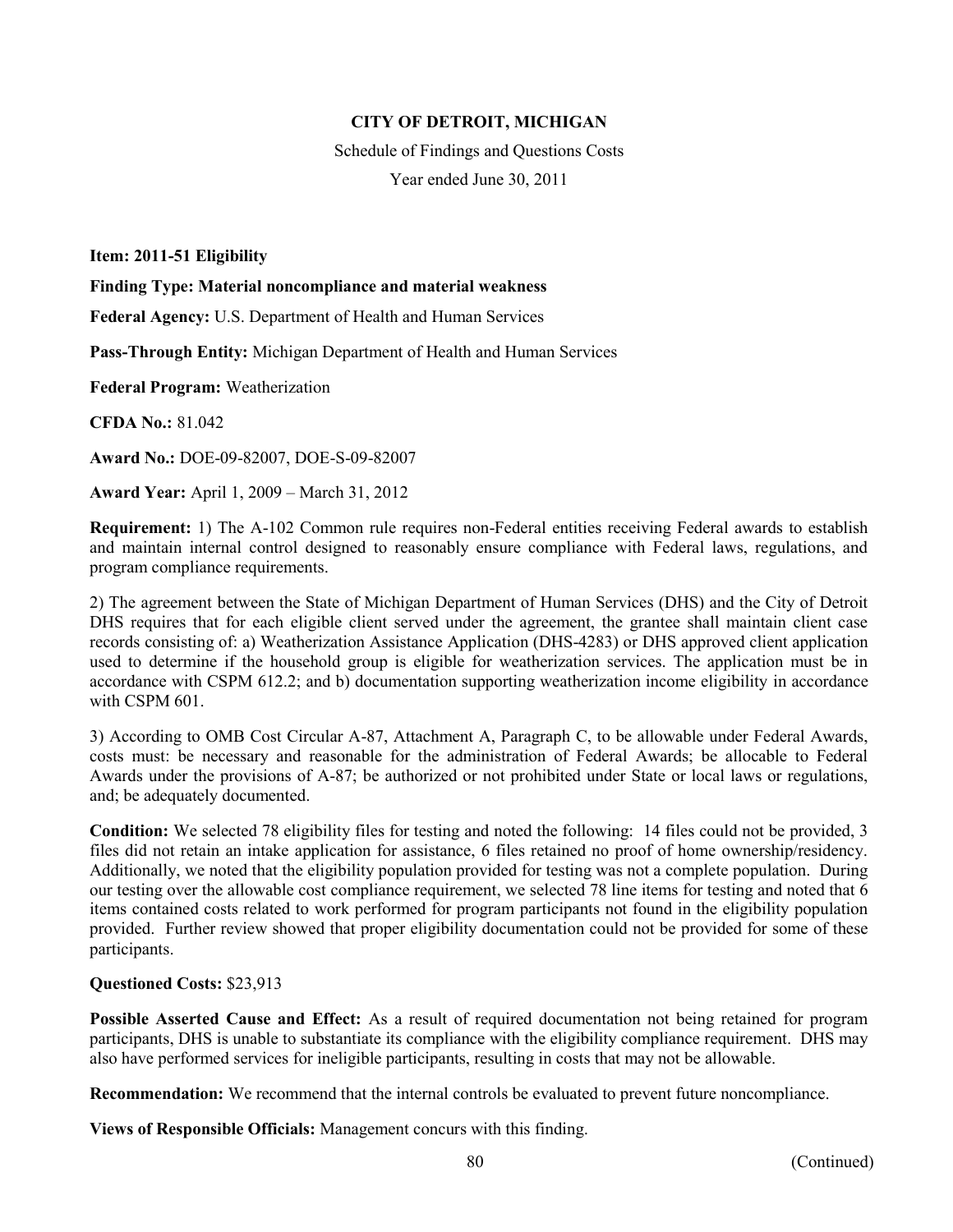Schedule of Findings and Questions Costs

Year ended June 30, 2011

**Item: 2011-52 Equipment and Real Property Management** 

**Finding Type: Material noncompliance and material weakness** 

**Federal Agency:** U.S. Department of Health and Human Services

**Pass-Through Entity:** Michigan Department of Health and Human Services

**Federal Program:** Weatherization

**CFDA No.:** 81.042

**Award No.:** DOE-09-82007, DOE-S-09-82007

**Award Year:** April 1, 2009 – March 31, 2012

**Requirement:** According to 2 CFR section 215.34, (1) Equipment records shall be maintained accurately and shall include the following information: (i) A description of the equipment; (ii) Manufacturer's serial number, model number, Federal stock number, national stock number, or other identification number; (iii) Source of the equipment, including the award number; (iv) Whether title vests in the recipient or the Federal Government; (v) Acquisition date (or date received, if the equipment was furnished by the Federal Government) and cost; (vi) Information from which one can calculate the percentage of Federal participation in the cost of the equipment (not applicable to equipment furnished by the Federal Government); (vii) Location and condition of the equipment and the date the information was reported; (viii) Unit acquisition cost; and (ix) Ultimate disposition data, including date of disposal and sales price or the method used to determine current fair market value where a recipient compensates the Federal awarding agency for its share.

Per the March 2011 OMB Circular A-133 Compliance Supplement and the COPS Tech compliance requirement, "Equipment records shall be maintained, a physical inventory of equipment shall be taken at least once every two years and reconciled to the equipment records, an appropriate control system shall be used to safeguard equipment, and equipment shall be adequately maintained."

**Condition:** Equipment was purchased but no listing could be provided by the City to support. Of the equipment purchased, 2 of 10 infrared cameras were missing in the amount of \$10,352, 4 of 15 blower door kits were missing, and 2 of 15 blower door kits were incomplete for a cost of \$14,337.

#### **Questioned Costs:** \$24,689

**Possible Asserted Cause and Effect:** Because the City was unable to provide the requested information, DHS is not in compliance with applicable Equipment & Real Property Management compliance requirements.

**Recommendation:** We recommend that the City create an equipment listing and perform periodic inventory counts as required.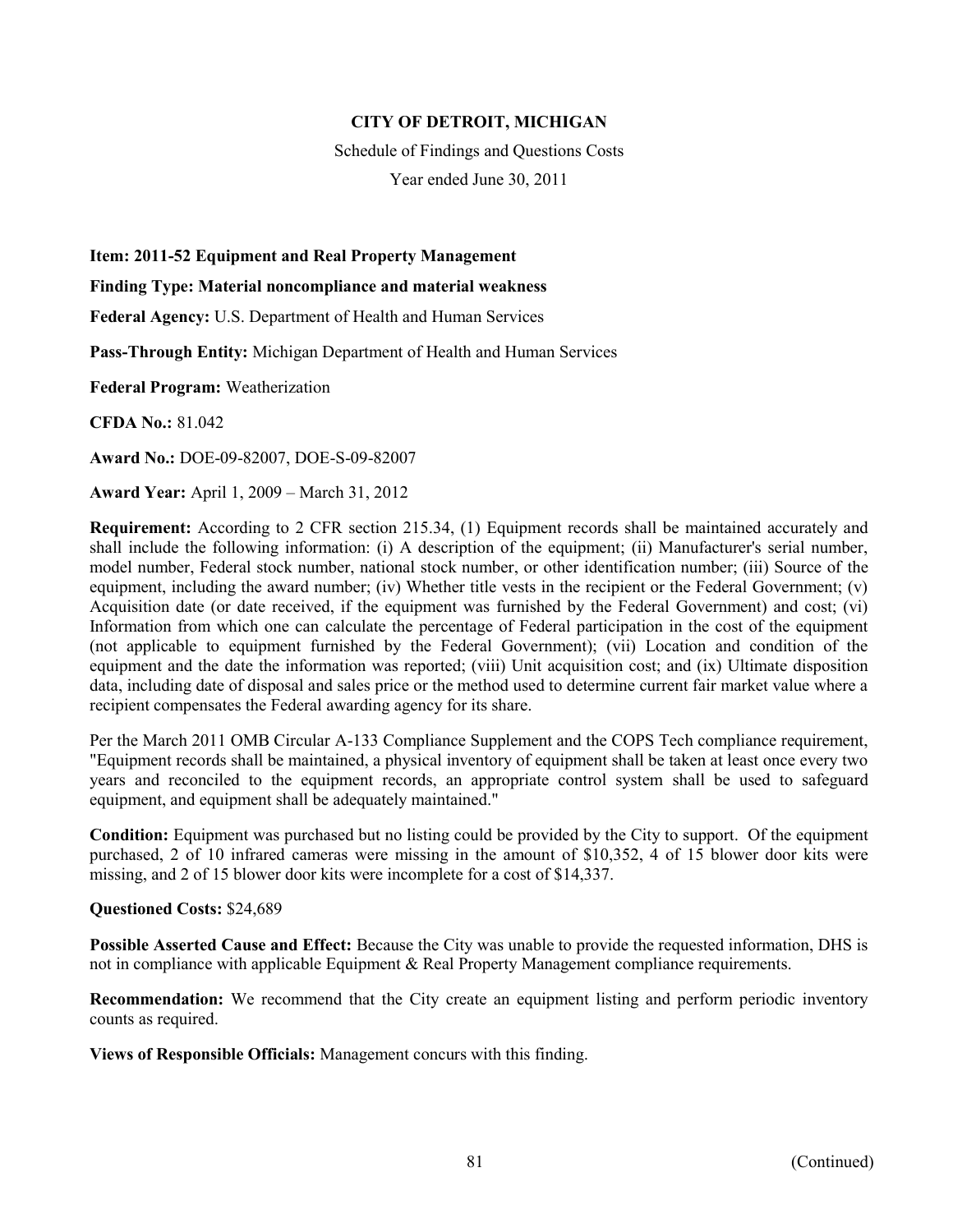Schedule of Findings and Questions Costs

Year ended June 30, 2011

**Item: 2011-53 Procurement, Suspension and Debarment** 

**Finding Type: Noncompliance and significant deficiency** 

**Federal Agency:** U.S. Department of Health and Human Services

**Pass-Through Entity:** Michigan Department of Health and Human Services

**Federal Program:** Weatherization

**CFDA No.:** 81.042

**Award No.:** DOE-09-82007, DOE-S-09-82007

**Award Year:** April 1, 2009 – March 31, 2012

**Requirement:** According to the March 2011 OMB Circular A-133 Compliance Supplement, Section 1605 of ARRA prohibits the use of ARRA funds for a project for the construction, alteration, maintenance, or repair of a public building or work unless all of the iron, steel, and manufactured goods used in the project are produced in the United States. This results in making the Buy-American Act apply to these ARRA awards. ARRA provides for waiver of these requirements under specified circumstances.

**Condition:** During our testing over the Procurement, Suspension & Debarment compliance requirement, we selected 5 ARRA funded construction contracts for testing and noted that no evidence of compliance with Buy-American requirements was provided for these construction contractors.

#### **Questioned Costs:** None

**Possible Asserted Cause and Effect:** DHS is unable to prove compliance with Buy-American requirements applicable to ARRA funded awards.

**Recommendation:** We recommend that the City include this requirement in all contracts related to contracts that contain ARRA funding.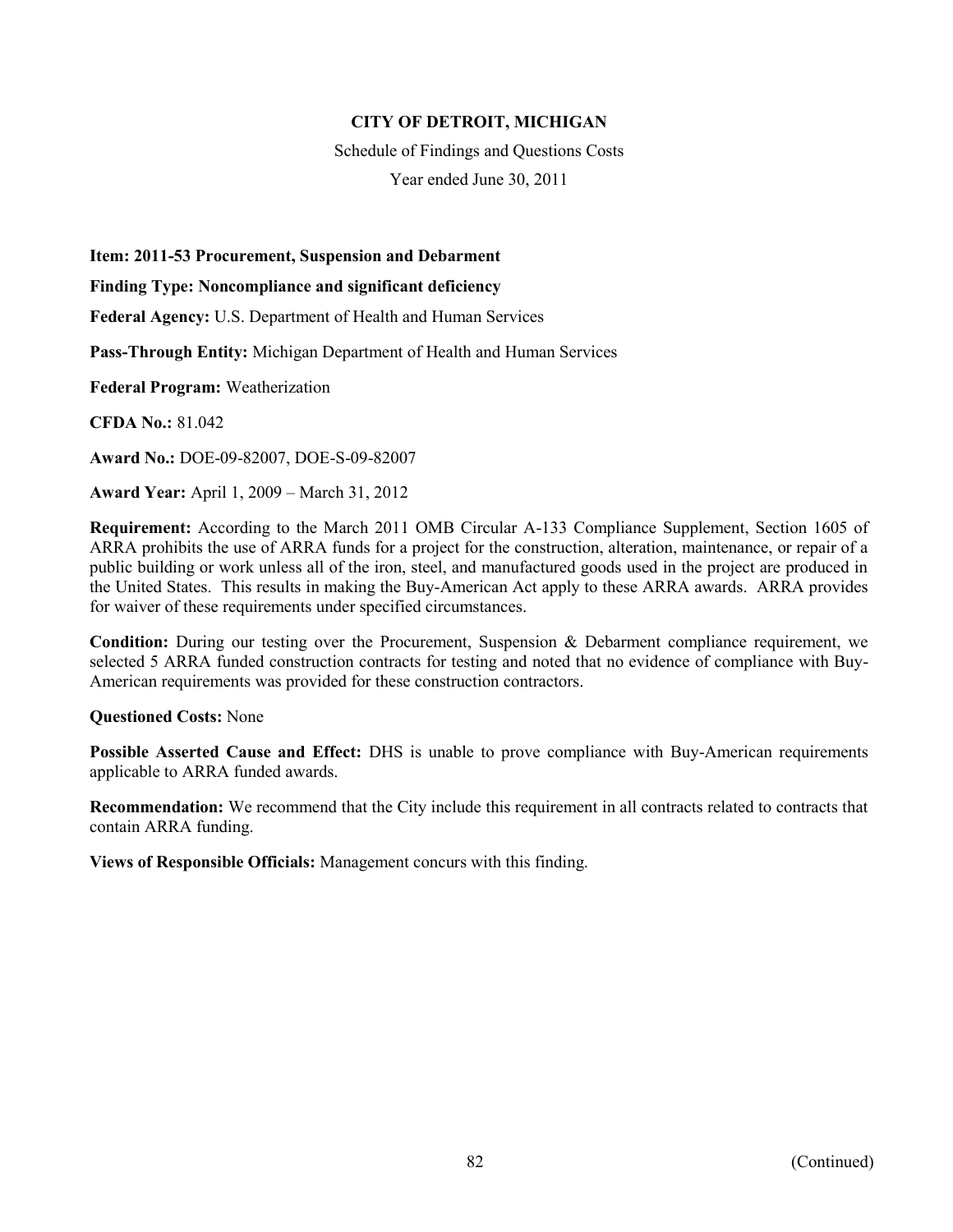Schedule of Findings and Questions Costs Year ended June 30, 2011

#### **Item: 2011-54 Reporting**

**Finding Type: Material noncompliance and material weakness** 

**Federal Agency:** U.S. Department of Health and Human Services

**Pass-Through Entity:** Michigan Department of Health and Human Services

**Federal Program:** Weatherization

**CFDA No.:** 81.042

**Award No.:** DOE-09-82007, DOE-S-09-82007

**Award Year:** April 1, 2009 – March 31, 2012

**Requirement:** Per A 102 Common Rule, non Federal entities receiving Federal awards to establish and maintain internal control designed to reasonably ensure compliance with Federal laws, regulations, and program compliance requirements.

Per the Grant Agreement and the Community Service Policy Manual (CSPM 602), the monthly programmatic report (DHS 1071) is required to be submitted, via email, within 30 days from the end of the report period to the Grantee"s grant manager.

**Condition:** We obtained 12 ARRA Sta Monthly Programmatic reports and noted mathematical errors for 3 of 3 reports. Also, we noted that the August 2009 and the December 2009 reports were not submitted within 30 days from the end of the report period.

We obtained 21 ARRA DOE and DOE Statement of Expenditures and noted the following: 3 of the reports were submitted between 17 and 28 days after the reporting deadline as required and stated within the grant agreement.

We tested 12 ARRA 1512 reports submitted to the State and noted 1 report was submitted 5 days after the reporting deadline as required by the grant agreement.

#### **Questioned Costs:** None

**Possible Asserted Cause and Effect:** Controls were not sufficient to prevent the reports from being submitted late and as a result DHS did not comply with contractual reporting requirements.

**Recommendation:** We recommend that reporting checklists be used to monitor the timeliness of report preparation and submission.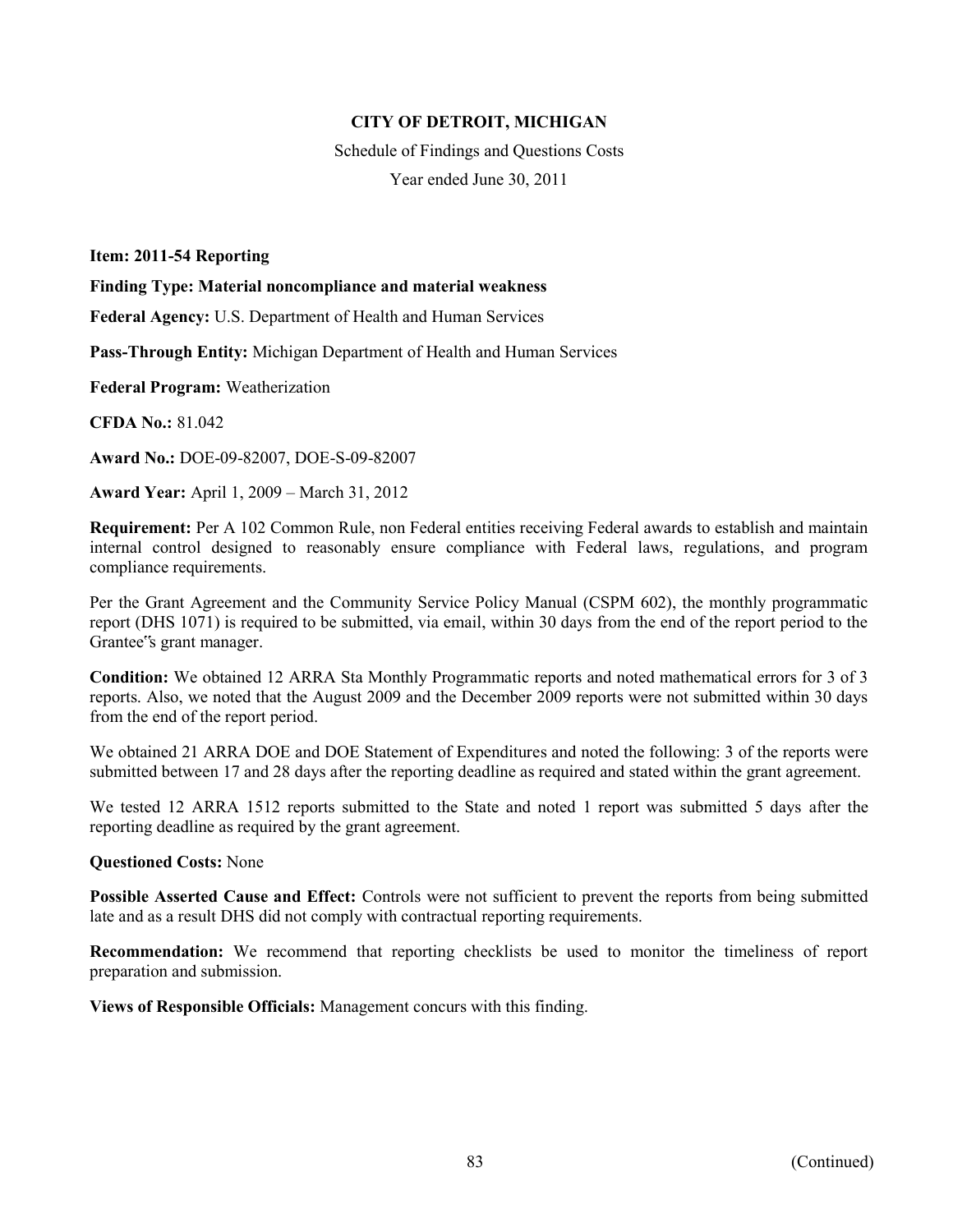Schedule of Findings and Questions Costs

Year ended June 30, 2011

# **Item: 2011-55 Special Tests and Provisions – Criminal Background Checks**

**Finding Type: Material noncompliance and material weakness** 

**Federal Agency:** U.S. Department of Health and Human Services

**Pass-Through Entity:** Michigan Department of Health and Human Services

**Federal Program:** Weatherization

**CFDA No.:** 81.042

**Award No.:** DOE-09-82007, DOE-S-09-82007

**Award Year:** April 1, 2009 – March 31, 2012

**Requirement:** Per the agreement between the State of Michigan Department of Human Services (MDHS) and the City of Detroit Department of Human Services (DHS), as a condition of the agreement, the Weatherization grantee shall conduct or cause to be conducted prior to any individuals performing work under this agreement: (1) for each new employee, subcontractor, subcontractor employee or volunteer who has unsupervised direct contact with children and/or vulnerable adult populations or access to confidential information, or is directly supervising volunteers that have direct contact with children and/or vulnerable adult populations or confidential information, or has regardless of supervision status, access to client confidential information, an Internet Criminal History Access Tool (ICHAT) check and a National and State Sex Offender Registry (SOR) check; (2) for each new employee, employee, subcontractor, subcontractor employee or volunteer who works directly with children under this agreement, a Central Registry (CR) check.

**Condition:** Per discussion with the City, criminal background checks for employees transferred into the department were not performed.

#### **Questioned Costs:** None

**Possible Asserted Cause and Effect:** Insufficient communication between Human Resources and DHS management and as a result the department is not in compliance with the requirement.

**Recommendation:** We recommend management implement a process and related controls to ensure criminal background checks are completed for all required personnel.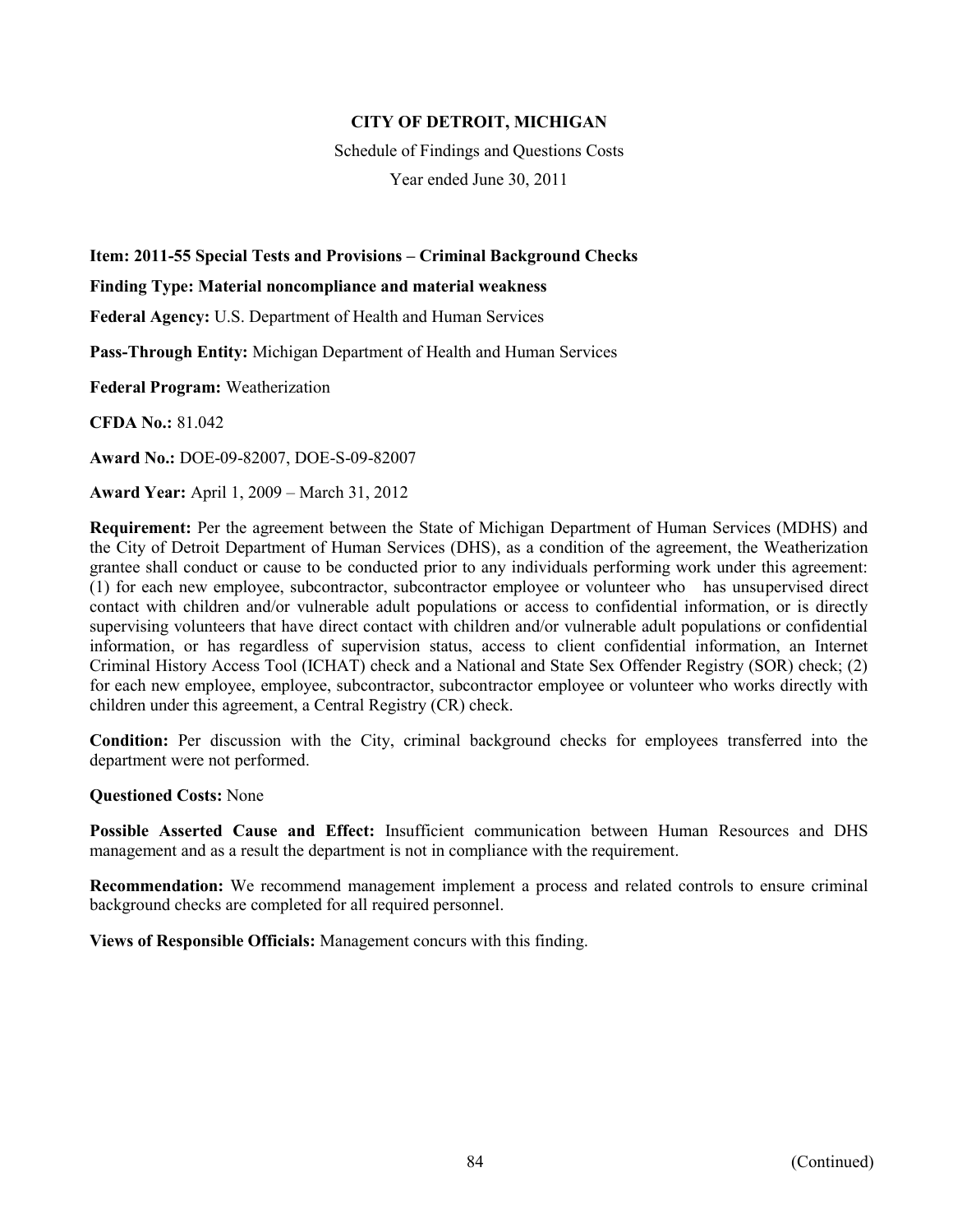Schedule of Findings and Questions Costs Year ended June 30, 2011

**Item: 2011-56 Reporting** 

**Finding Type: Noncompliance and significant deficiency** 

**Federal Agency:** U.S. Department of Energy

**Pass-Through Entity:** N/A

**Federal Program:** Energy Efficiency and Conservation Block Grant (EECBG)

**CFDA No.:** 81.128

**Award No.:** DE-EE0000747

**Award Year:** October 12, 2009 – October 13, 2012

**Requirement:** Per A-102 Common Rule, nonfederal entities receiving Federal awards must establish and maintain internal controls designed to reasonably ensure compliance with Federal laws, regulations and program compliance requirements.

Per the Federal Financial Report instructions, quarterly and semi-annual interim reports shall be submitted no later than 30 days after the end of each reporting period.

**Condition:** We selected 2 SF-425 Federal Financial Reports for the quarters ending 3/31/11 and 6/30/11 and noted the following: 2 of 2 reports were submitted after the required due date. The reports were due on 4/30/11 and 7/31/11 but were not submitted until 6/7/11 and 9/15/11, respectively.

**Questioned Costs:** None

**Possible Asserted Cause and Effect:** Management did not comply with the Reporting requirements.

**Recommendation:** We recommend that reporting checklists are utilized to monitor the timely and accurate submission of all required reports.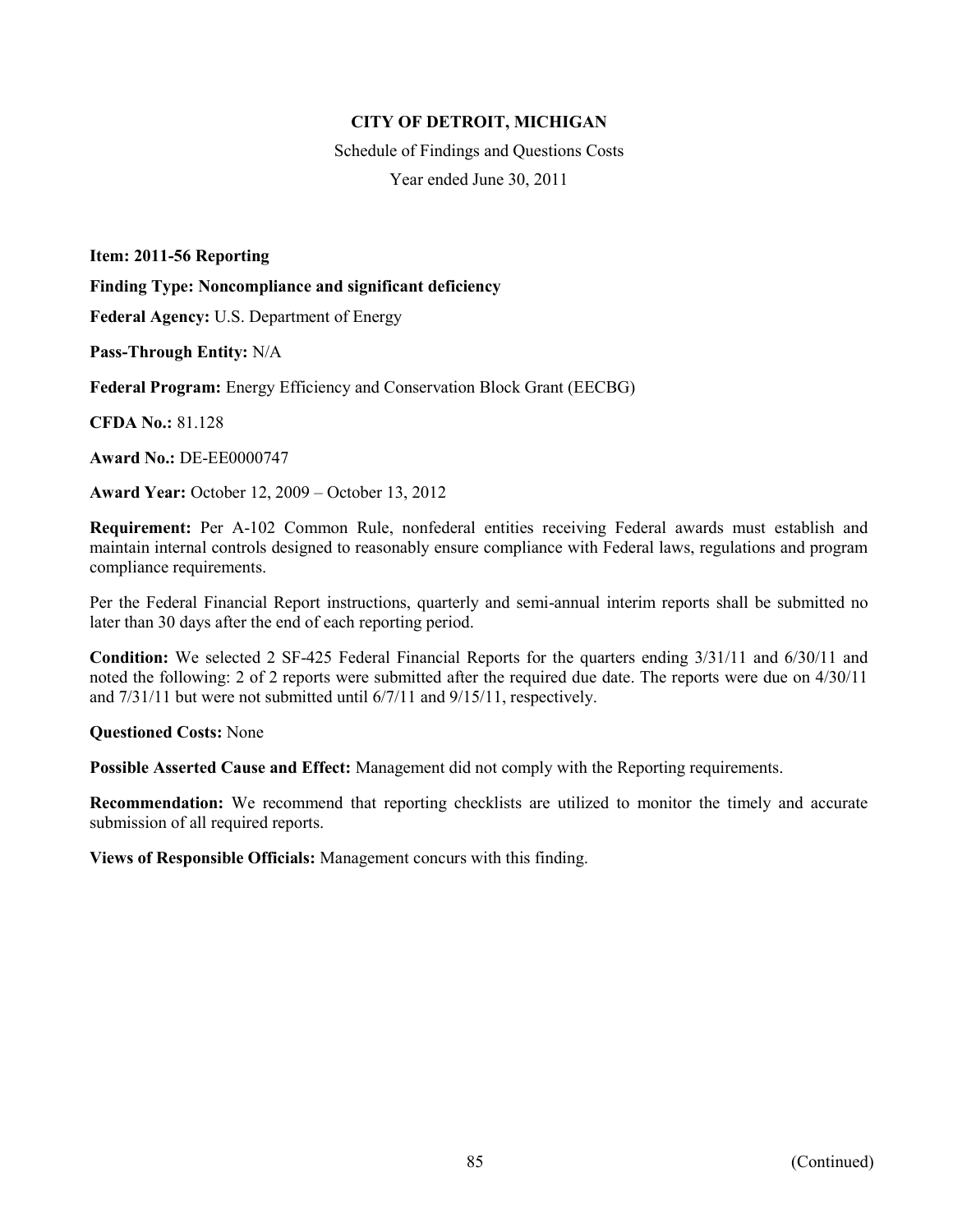Schedule of Findings and Questions Costs Year ended June 30, 2011

**Item: 2011-57 Reporting** 

**Finding Type: Material noncompliance and material weakness** 

**Federal Agency:** U.S. Department of Energy

**Pass-Through Entity:** N/A

**Federal Program:** Energy Efficiency and Conservation Block Grant (EECBG)

**CFDA No.:** 81.128

**Award No.:** DE-EE0000747

**Award Year:** October 12, 2009 – October 13, 2012

**Requirement:** Per Section 1512 of the American Recovery and Reinvestment Act (ARRA), Subtitle A (c), not later than 10 days after the end of each calendar quarter, each recipient that received recovery funds from a Federal agency shall submit a report to that agency that contains-(1) the toal amount of recovery funds received from that agency; (2) the amount of recovery funds received that were expended or obligated to projects or activities; and (3) a detailed list of all projects or activities for which recovery funds were expended or obligated, including  $(A)$  the name of the project or activity;  $(B)$  a description of the project or activity;  $(C)$  an evaluation of the completion status of the project or activity; (D) an estimate of the number of jobs created and the number of jobs retained by the project or activity; and (E) for infrastructure investment made by state and local government, the purpose, total cost, and rationale of the agency for funding the infrastructure investment with funds made available under this Act, and name of the person to contact at the agency if there are concerns with the infrastructure investment.

**Condition:** We selected 2 ARRA reports for testing and noted the following: the quarter ending 6/30/11 was originally submitted on time. However, the original submission used an inaccurate Grant Number. The report was reissued using the correct Grant Number on 7/15/12. The ARRA report for the quarter ending 3/31/11 used an inconsistent Grant Number. The grant award number documented in the report was EE0000747; however, the number in the Grant Agreement is DE-EE0000747. The vendor payment information was incomplete for the quarters ending 3/31/11 and 6/30/11.

#### **Questioned Costs:** None

**Possible Asserted Cause and Effect:** Management did not comply with the Reporting requirement.

**Recommendation:** We recommend that the internal controls be evaluated to prevent future noncompliance.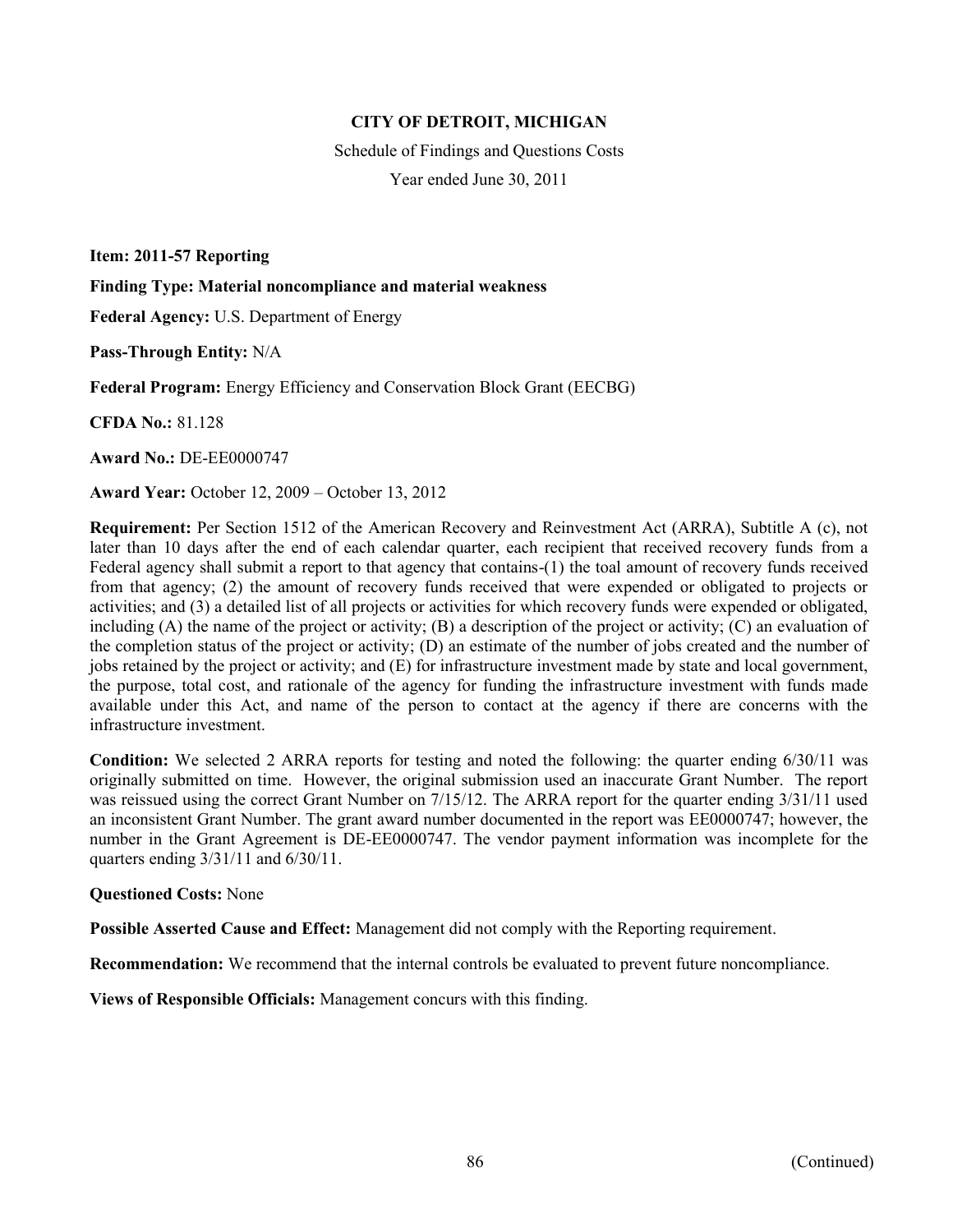Schedule of Findings and Questions Costs

Year ended June 30, 2011

## **Item: 2011-58 Activities Allowed or Unallowed and Allowable Costs/Cost Principles**

#### **Finding Type: Material noncompliance and material weakness**

**Federal Agency:** U.S. Department of Health and Human Services

**Pass-Through Entity:** Michigan Department of Energy, Labor & Economic Growth

**Federal Program:** Temporary Assistance for Needy Families

**CFDA No.:** 93.558

**Award No.:** N/A

**Award Year:** October 1, 2010 - September 30, 2011

**Requirement:** Allowable Costs/Cost Principles: Per 2 CFR Part 225 Appendix E, Paragraph D (1)(a), All departments or agencies of the governmental unit desiring to claim indirect costs under Federal awards must prepare an indirect cost rate proposal and related documentation to support those costs. The proposal and related documentation must be retained for audit in accordance with the records retention requirements contained in the Common Rule. Per the DWDD Cost Allocation Plan (CAP) issued in June 2010, Part X: Review Modification Process, the CAP is required to be reviewed and modified as necessary, but at least annually.

**Condition:** The annual review of the 2011 Cost Allocation Plan (CAP) was not completed during the fiscal year ending June 30, 2011. The June 2010 CAP was still in place during the fiscal year ending June 30, 2011. The June 2010 CAP was last approved by the DWDD Director on March 2009 as evidenced by signature.

#### **Questioned Costs:** None

**Possible Asserted Cause and Effect:** Management did not comply with the Activities Allowed / Allowable Costs requirement.

**Recommendation:** We recommend management increase awareness of federal program compliance requirements and monitor compliance with the requirements on a regular basis.

**Views of Responsible Officials:** I agree with the finding. The Director at the time refused to sign the department cost allocation plan.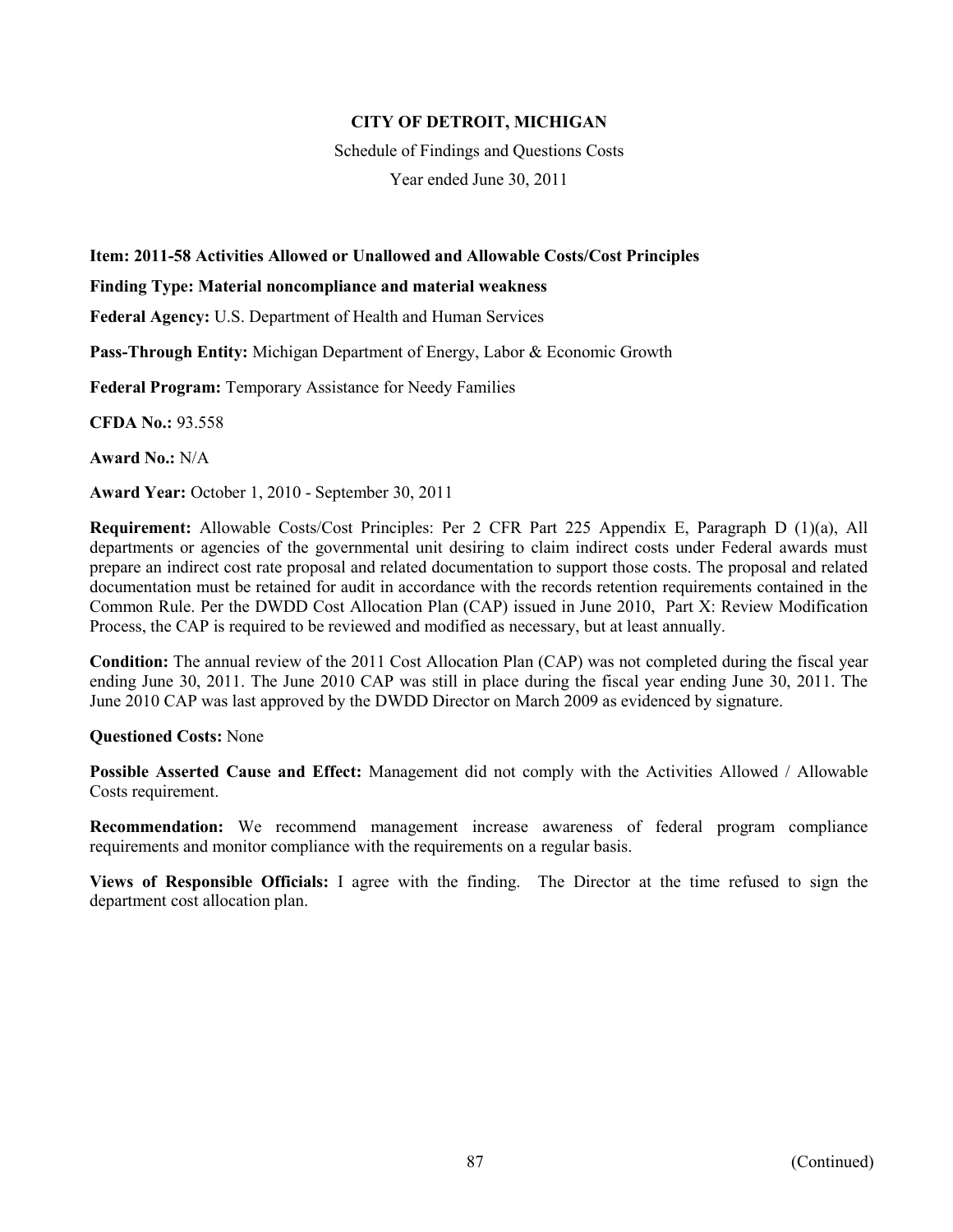Schedule of Findings and Questions Costs

Year ended June 30, 2011

# **Item: 2011-59 Activities Allowed or Unallowed and Allowable Costs/Cost Principles**

**Finding Type: Noncompliance and significant deficiency** 

**Federal Agency:** U.S. Department of Health and Human Services

**Pass-Through Entity:** Michigan Department of Energy, Labor & Economic Growth

**Federal Program:** Temporary Assistance for Needy Families

**CFDA No.:** 93.558

**Award No.:** N/A

**Award Year:** October 1, 2010 - September 30, 2011

**Requirement:** Allowable Costs/Cost Principles: Per 2 CFR Part 225 Appendix B, Paragraph 8 (h)(1), Charges to Federal awards for salaries and wages, whether treated as direct or indirect costs, will be based on payrolls documented in accordance with generally accepted practice of the governmental unit and approved by a responsible official(s) of the governmental unit. Per 2 CFR Part 225, Appendix A, Paragraph C.1 (j), to be allowable under Federal awards, costs must meet the following general criteria: (j) be adequately documented.

Per A-102 Common Rule, nonfederal entities receiving Federal awards must establish and maintain internal controls designed to reasonably ensure compliance with Federal laws, regulations and program compliance requirements.

**Condition:** During We noted that for one sample, payroll expenses for the period ended 8/27/2010 (\$5,233.86) were significantly higher than the payroll amount we calculated based on the employee's annual rate(around \$2,646). Per inquiry with Human Resources management, this payroll amount consisted of regular hour payroll (\$2,626.93), and 'Retro Regular Pay' of \$2,616, which is a system generated adjustment based on a change of salary or other entry made at an earlier date. We obtained all payroll stubs and payroll system reports for the employee from 7/2/2010 to 9/10/2010 and noted that a total of \$7,849 charged in fiscal year ending June 30, 2011 was for payroll expenditures incurred in fiscal year ending June 30, 2010, resulting in an overstatement of current year payroll expenditures in the amount of \$7,849.

#### **Questioned Costs:** None

**Possible Asserted Cause and Effect:** Management did not comply with the Allowable Costs / Cost Principles requirement.

**Recommendation:** We recommend that the internal controls be evaluated to prevent future noncompliance.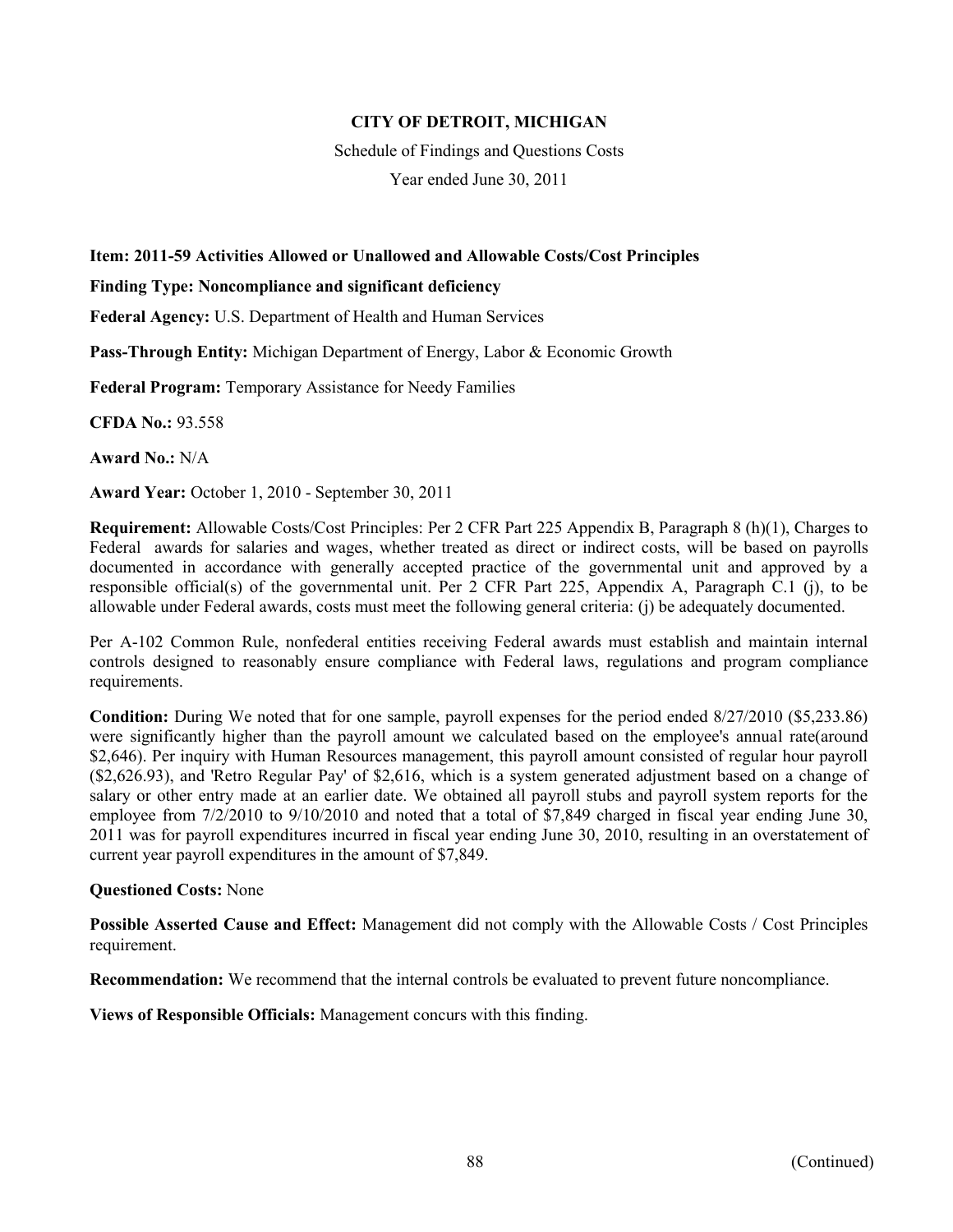Schedule of Findings and Questions Costs

Year ended June 30, 2011

# **Item: 2011-60 Activities Allowed or Unallowed and Allowable Costs/Cost Principles**

**Finding Type: Noncompliance and significant deficiency** 

**Federal Agency:** U.S. Department of Health and Human Services

**Pass-Through Entity:** Michigan Department of Energy, Labor & Economic Growth

**Federal Program:** Temporary Assistance for Needy Families

**CFDA No.:** 93.558

**Award No.:** N/A

**Award Year:** October 1, 2010 - September 30, 2011

**Requirement:** Per 2 CFR Part 225, Appendix A, Paragraph C.1 (g), to be allowable under Federal awards, costs must meet the following general criteria: (j) except as otherwise provided for in 2 CFR part 225, costs be determined in accordance with generally accepted accounting principles.

**Condition:** One advance payment for rent expenses for July 2011 in the amount of \$172,415 was included in the Cost Allocation Schedule and expensed in June 2011. A total of \$210,004 of rental expenses for July 2011 were incorrectly included in expenditures for the fiscal year ending June 30, 2011. A total of \$295,517 of rental expenses for July 2010 were incorrectly included in expenditures for the fiscal year ending June 30, 2010, which results in an understatement of rental expenses in the current year in the amount of \$85,513.86.

#### **Questioned Costs:** None

**Possible Asserted Cause and Effect:** Management did not comply with the Allowable Costs / Cost Principles requirement.

**Recommendation:** We recommend internal controls be evaluated to prevent future noncompliance.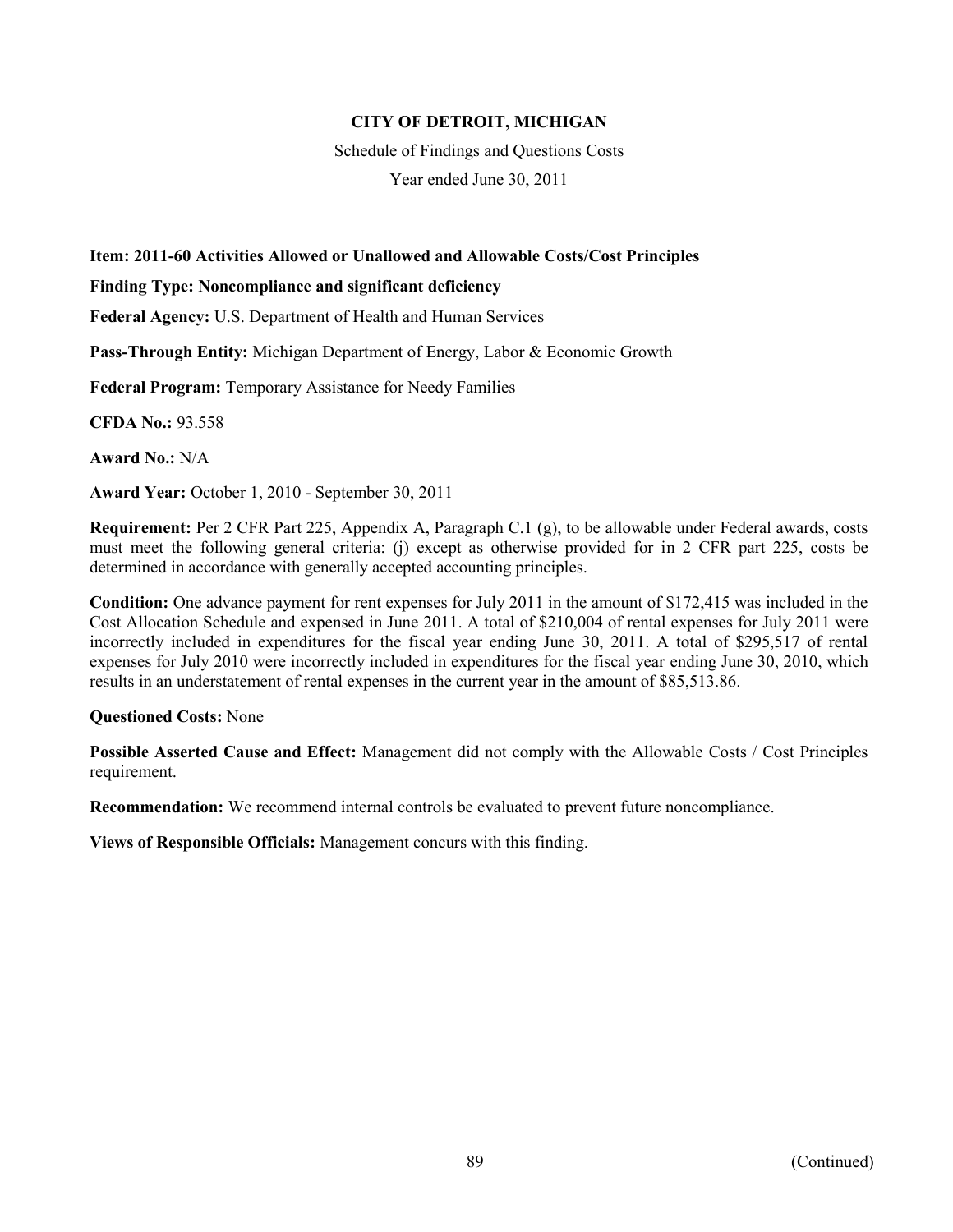Schedule of Findings and Questions Costs Year ended June 30, 2011

**Item: 2011-61 Cash Management** 

**Finding Type: Material noncompliance and material weakness** 

**Federal Agency:** U.S. Department of Health and Human Services

**Pass-Through Entity:** Michigan Department of Energy, Labor & Economic Growth

**Federal Program:** Temporary Assistance for Needy Families

**CFDA No.:** 93.558

**Award No.:** N/A

**Award Year:** October 1, 2010 - September 30, 2011

**Requirement:** Per OMB Circular A-102, Grants and Cooperative Agreements with State and Local Governments Attachment (2)(a), agency methods and procedures for transferring funds shall minimize the time elapsing between transfer to recipients of grants and cooperative agreements and the recipient's need for the funds. Per the State of Michigan instructions for the Cash Request Form, the department is to use , Actual Disbursements", "Year-to-Date" defined as follows, "This figure is to include only the actual cash paid out of costs, including funds to subcontractors.''

**Condition:** The City did not minimize the time lapse between the drawdown and the payment of funds as required. The average daily balance outstanding was \$665,283.

#### **Questioned Costs:** None

**Possible Asserted Cause and Effect:** DWDD utilized an accrual based Cost Center Responsibility Report to prepare the Cash Request.

**Recommendation:** We recommend preparing the Cash Requests based on actual disbursements.

**Views of Responsible Officials:** Cash requests are based partially on accruals due to the fact that DWDD has to ensure the cash is in the appropriate bank accounts before payments are disbursed. However, the check writing process is handled by Central Finance and time lapsing between the receipt and disbursement of funds is beyond our immediate control.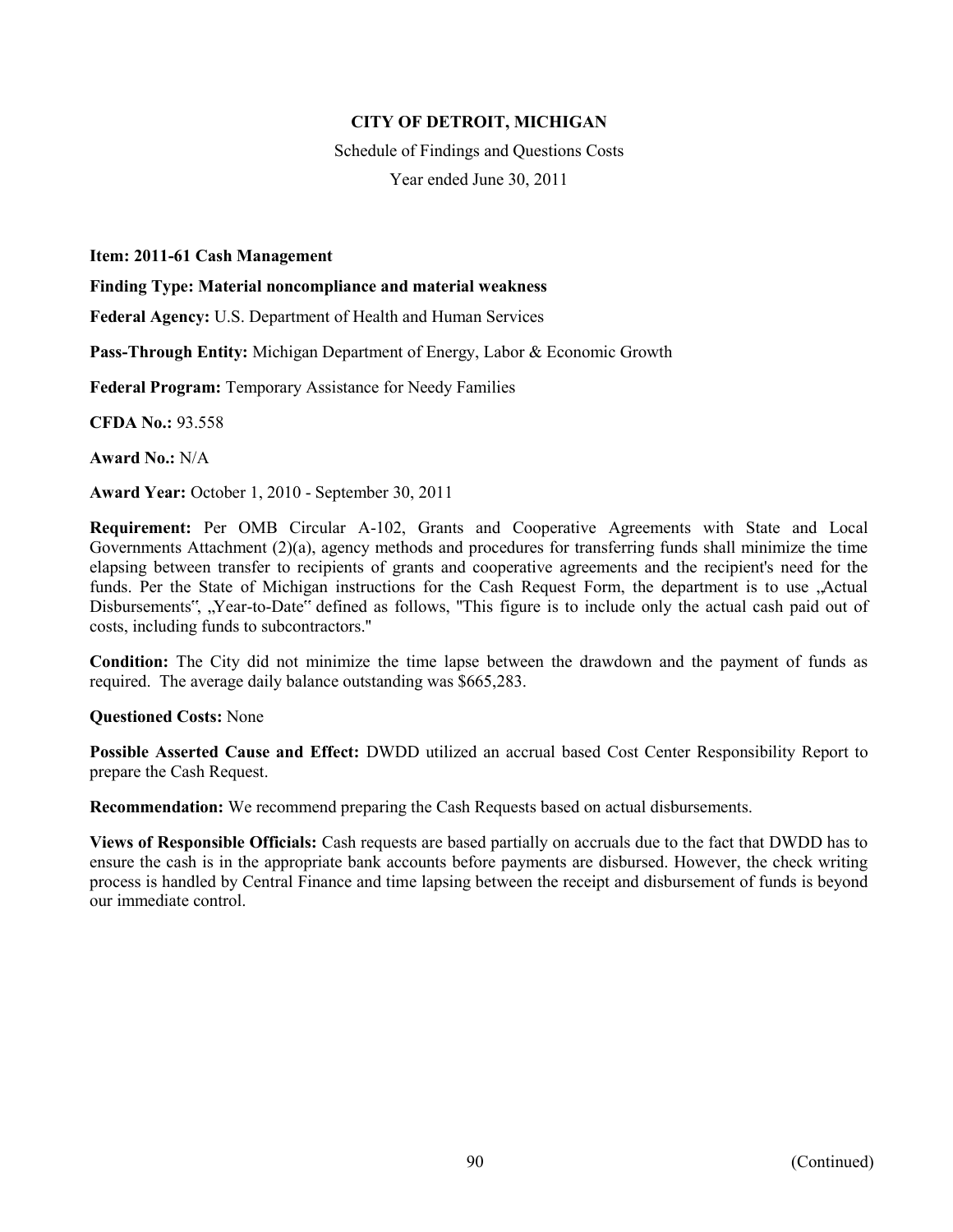Schedule of Findings and Questions Costs

Year ended June 30, 2011

#### **Item: 2011-62 Procurement, Suspension and Debarment**

#### **Finding Type: Material noncompliance and material weakness**

**Federal Agency:** U.S. Department of Health and Human Services

**Pass-Through Entity:** Michigan Department of Energy, Labor & Economic Growth

**Federal Program:** Temporary Assistance for Needy Families

**CFDA No.:** 93.558

**Award No.:** N/A

**Award Year:** October 1, 2010 - September 30, 2011

**Requirement:** A-102 requires nonfederal entities receiving Federal Awards establish and maintain internal control designed to reasonably ensure compliance with laws, regulations and program compliance requirements.

Per Policy Issuance 04-03, "At minimum, the procurement policy shall require: Cost and/or price analysis for every procurement, written standards for all types of procurement, conduct that ensures full and open competitions, (etc...)."

**Condition:** We selected 25 contracts for review and noted the following: 18 of 25 contracts were not approved by City Council, the president of the subrecipient organization, and the authorized department representative prior to work commencing. 5 of 25 contract files did not have evidence of free and open competition or cost/price analysis.

#### **Questioned Costs:** None

**Possible Asserted Cause and Effect:** Management did not comply with the Procurement requirements.

**Recommendation:** We recommend City departments work cooperatively to determine a method to obtain an approval to continue contracts under the circumstances while remaining in compliance with procurement and contract ordinances and standards.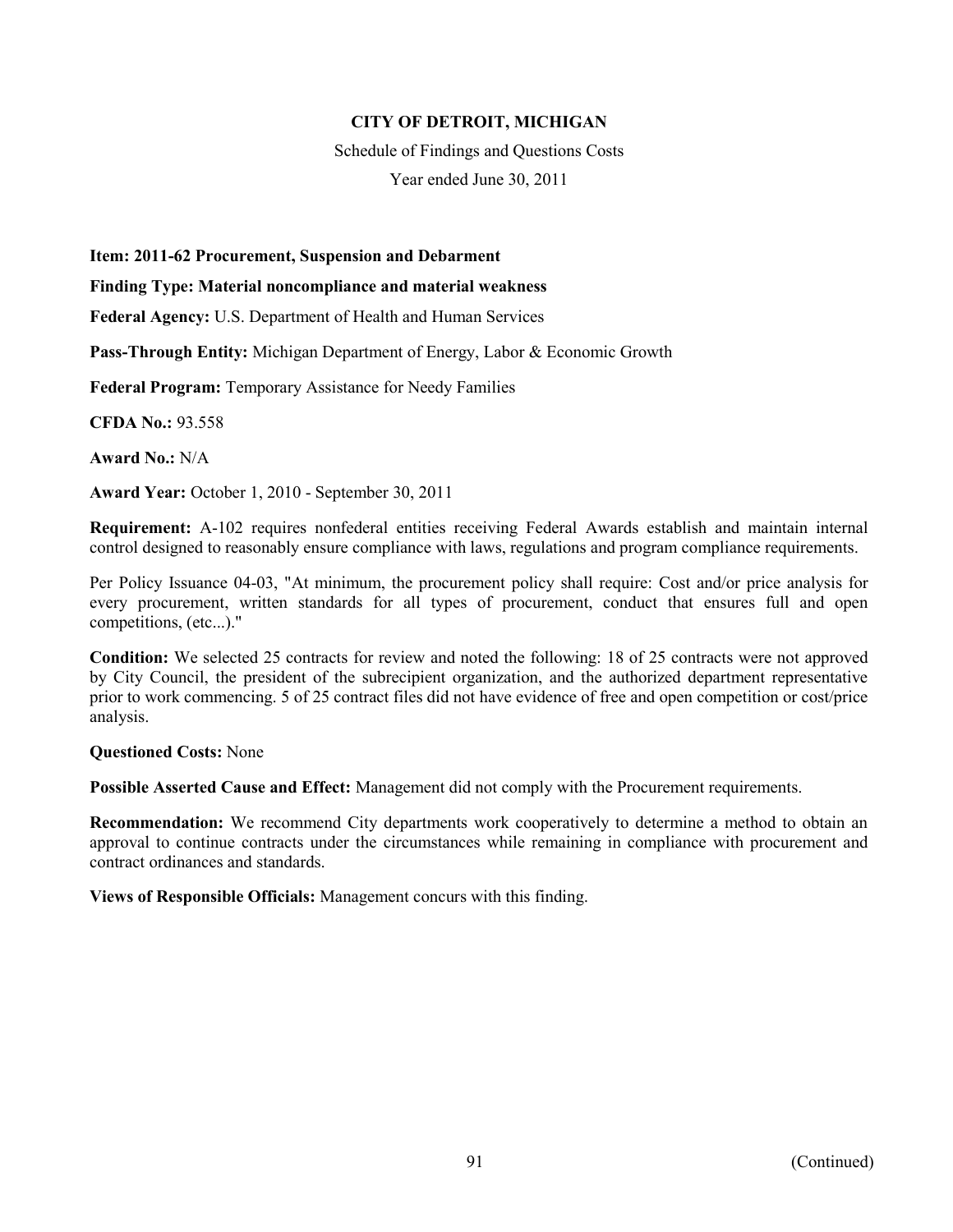Schedule of Findings and Questions Costs Year ended June 30, 2011

**Item: 2011-63 Subrecipient Monitoring** 

**Finding Type: Material noncompliance and material weakness** 

**Federal Agency:** U.S. Department of Health and Human Services

**Pass-Through Entity:** Michigan Department of Energy, Labor & Economic Growth

**Federal Program:** Temporary Assistance for Needy Families

**CFDA No.:** 93.558

**Award No.:** N/A

**Award Year:** October 1, 2010 - September 30, 2011

**Requirement:** Per A-102 Common Rule, nonfederal entities receiving Federal awards must establish and maintain internal controls designed to reasonably ensure compliance with Federal laws, regulations and program compliance requirements.

**Condition:** We selected 8 contracts for testing and noted the following: 8 of 8 contracts were not approved by City Council, the president of the Subrecipient organization, and the authorized department representatives prior to date that services began.

**Questioned Costs:** None

**Possible Asserted Cause and Effect:** The timing of the start of the grant period coincides with the receiving of the award letter. The City"s contract approval process requires funding to be secured before final approvals can take place.

**Recommendation:** We recommend City departments work cooperatively to determine a method to obtain an approval to continue contracts under the circumstances while remaining in compliance with procurement and contract ordinances and standards.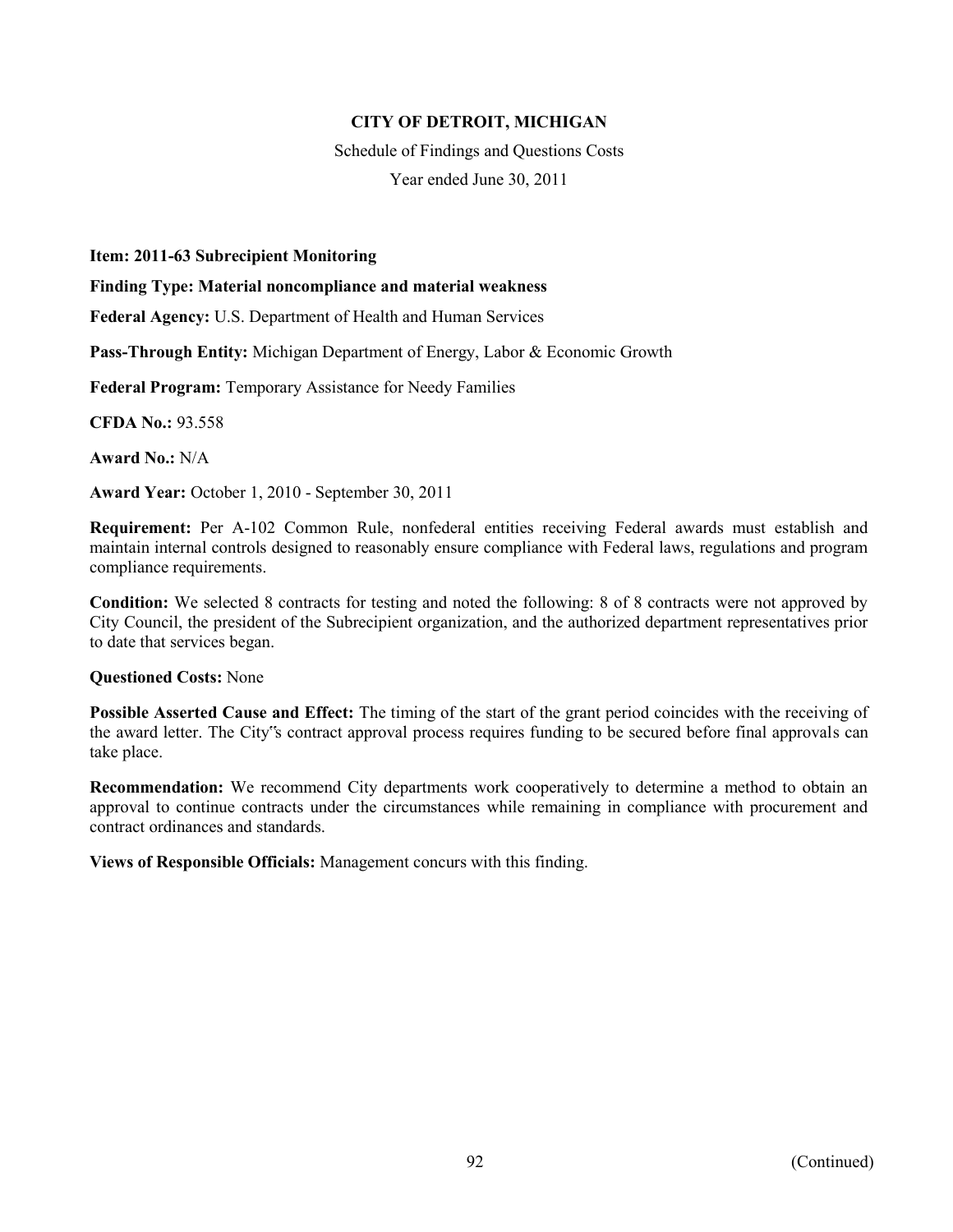Schedule of Findings and Questions Costs Year ended June 30, 2011

#### **Item: 2011-64 Cycle Monitoring Reports**

**Finding Type: Material noncompliance and material weakness** 

**Federal Agency:** U.S. Department of Health and Human Services

**Pass-Through Entity:** Michigan Department of Energy, Labor & Economic Growth

**Federal Program:** Temporary Assistance for Needy Families

**CFDA No.:** 93.558

**Award No.:** N/A

**Award Year:** October 1, 2010 - September 30, 2011

**Requirement:** OMB Circular A-133 Subpart C Section 300 paragraph f requires auditees to follow up and take corrective action on findings.

**Condition:** DWDD receives 3 cycle monitoring reports a year from the Workforce Development Agency, State of Michigan (WDASOM) (formally the Michigan Department of Energy, Labor, and Economic Growth (MDELEG)). Over the past four years, several comments have been repeated throughout these reports and have not been adequately resolved or addressed by DWDD.

#### **Questioned Costs:** None

**Possible Asserted Cause and Effect:** Timely corrective action has not been taken for each of the findings identified during the cycle monitoring visits.

**Recommendation:** We recommend that the department take timely corrective action for each of the findings identified during the cycle monitoring visits.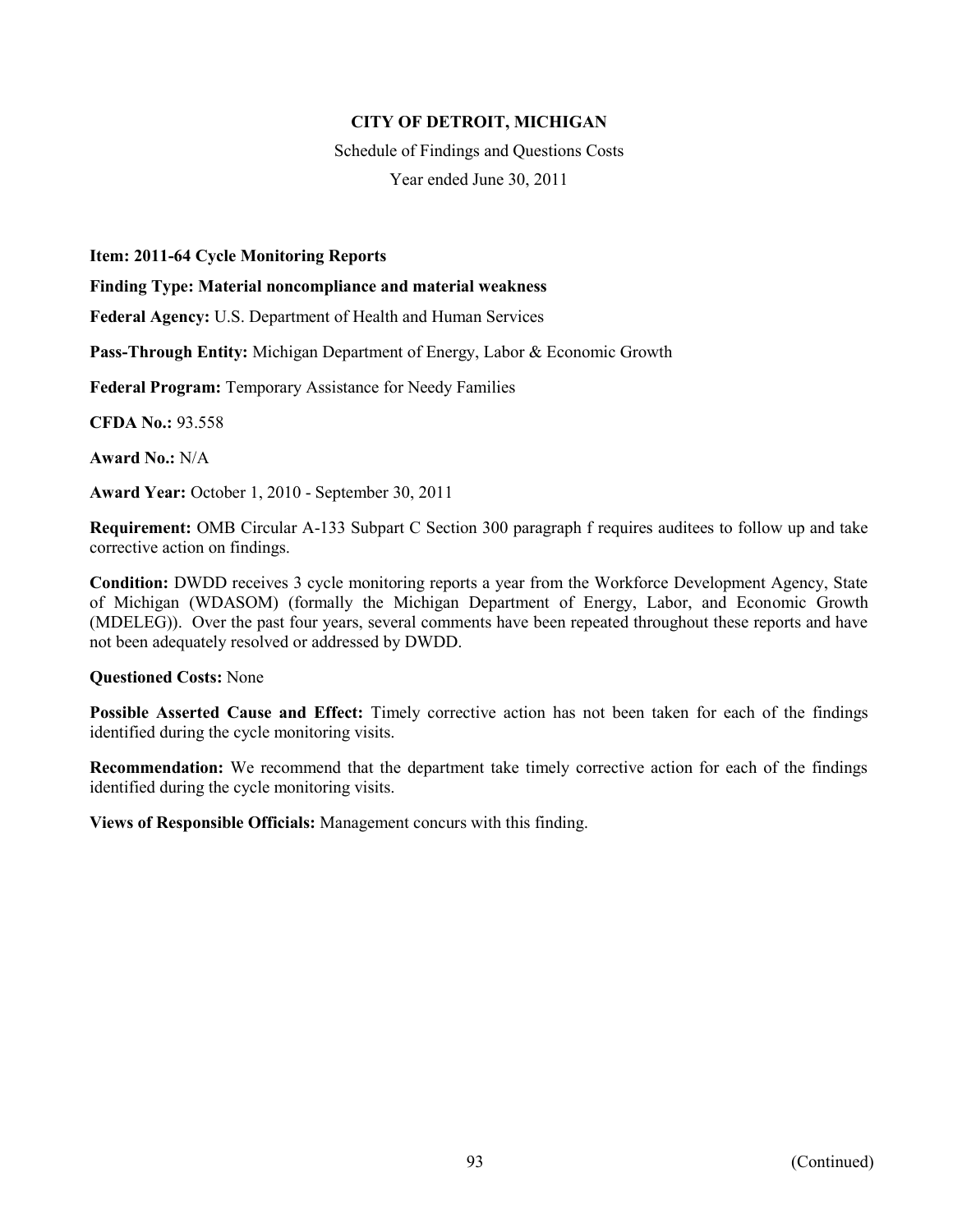Schedule of Findings and Questions Costs

Year ended June 30, 2011

## **Item: 2011-65 Activities Allowed or Unallowed and Allowable Costs/Cost Principles**

#### **Finding Type: Material noncompliance and material weakness**

**Federal Agency:** U.S. Department of Health and Human Services

**Pass-Through Entity:** Michigan Department of Human Services

**Federal Program:** Community Services Block Grant

**CFDA No.:** 93.569, 93.710

**Award No.:** Various

**Award Year:** October 1, 2010 - September 30, 2011

**Requirement:** OMB Circular A-87 (A-87) establishes principles and standards for determining allowable direct and indirect costs for Federal awards. This section is organized into the following areas of allowable costs: State/Local-Wide Central Service Costs; State/Local Department or Agency Costs (Direct and Indirect); and State Public Assistance Agency Costs.

The general criteria affecting allowability of costs under Federal awards are:

- Reasonable and Necessary - Costs must be reasonable and necessary for the performance and administration of Federal awards.

- Allocable - Costs must be allocable to the Federal awards under the provisions of A-87. (Refer to A-87, Attachment A, paragraph C.3 for additional information on allocable costs.

- Authorized - Costs must be authorized or not prohibited under State or local laws or regulations.

- Conformity to Laws, Regulations and Sponsored Agreements - Costs must conform to any limitations or exclusions set forth in A-87, Federal laws, terms, and conditions of the federal award, or other governing regulations as to types or amounts of cost items.

- Consistency - A cost must be consistent with policies, regulations, and procedures that apply uniformly to both Federal awards and other activities of the governmental unit.

- Be accorded consistent treatment - A cost may not be assigned to a Federal award as a direct cost if any other cost incurred for the same purpose in like circumstances has been allocated to the Federal award as an indirect cost.

- Accordance with GAAP - Costs must be determined in accordance with generally accepted accounting principles, except as otherwise provided in A-87.

- Cost Sharing or Matching Reqirements - Costs must not be included as a cost or used to meet cost sharing or matching requirements of any other Federal award, except as specifically provided by Federal law or regulation.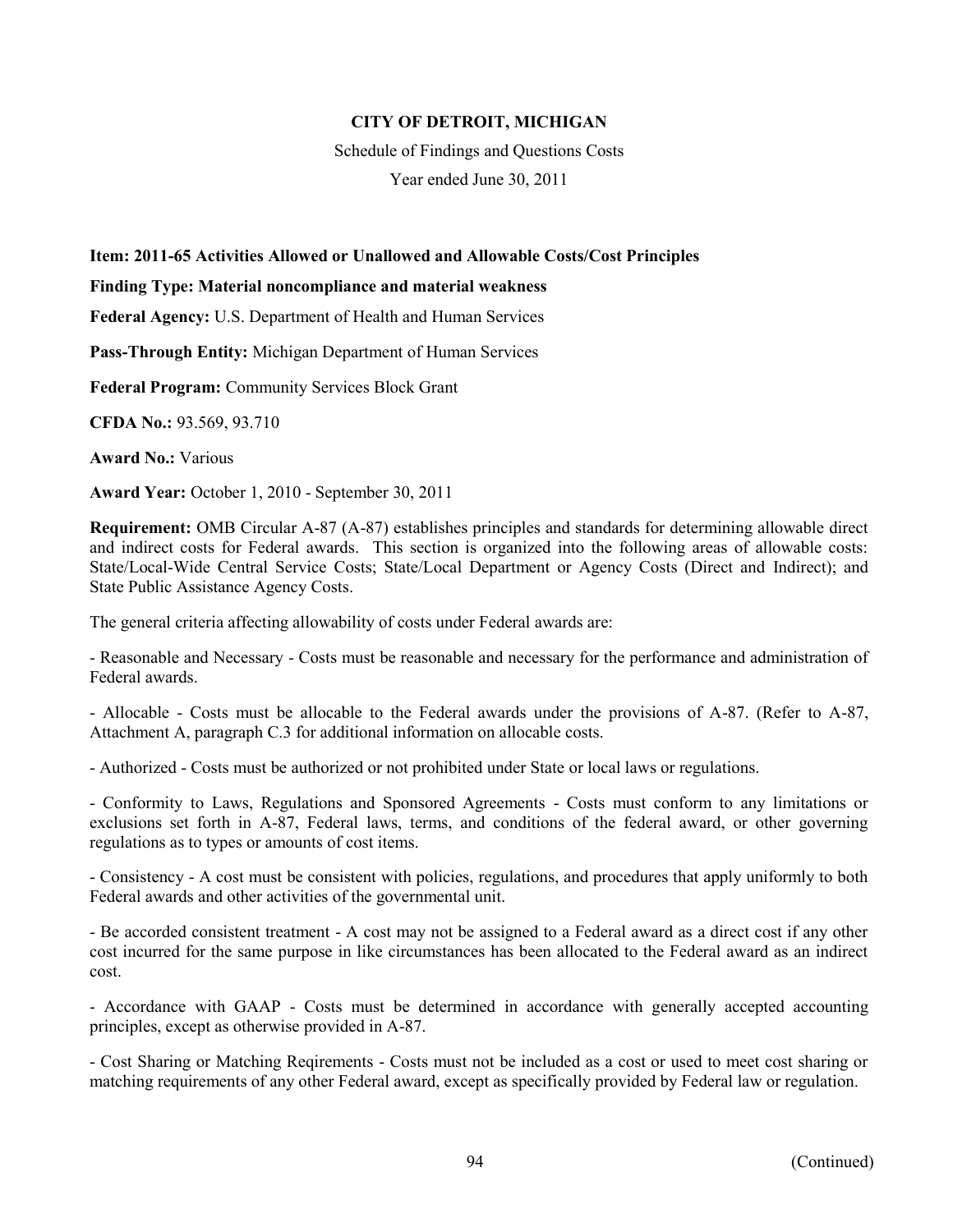Schedule of Findings and Questions Costs

Year ended June 30, 2011

- Transactions that Reduce or Offset Direct or Indirect Costs - Costs must be net of all applicable credits (Refer to A-87, Attachment A, paragraph C.4 for additional information on applicable credits). Examples of such transactions include purchase discounts, rebates or allowances, recoveries or indemnities on losses, insurance refunds or rebates, and adjustments for overpayments or erroneous charges.

- Costs Documentation - Costs must be adequately documented.

**Condition:** 22 of the 88 desktop computers that were purchased are not in use. 2 of the 13 laptops purchased are not in use. Costs that appear to be general costs relating to the Department of Human Services have not been allocated over the various grants, i.e. all costs have been allocated to the CSBG program. 22 of 25 MS Project Software licenses purchased were never installed or used by the Department

**Questioned Costs:** \$146,880

**Possible Asserted Cause and Effect:** The Department ordered equipment in excess of current needs and is not in compliance with OMB Circular A-87 cost principles.

**Recommendation:** We recommend that the Department review their needs and place orders for only those items that are necessary and reasonable for the administration of the grant.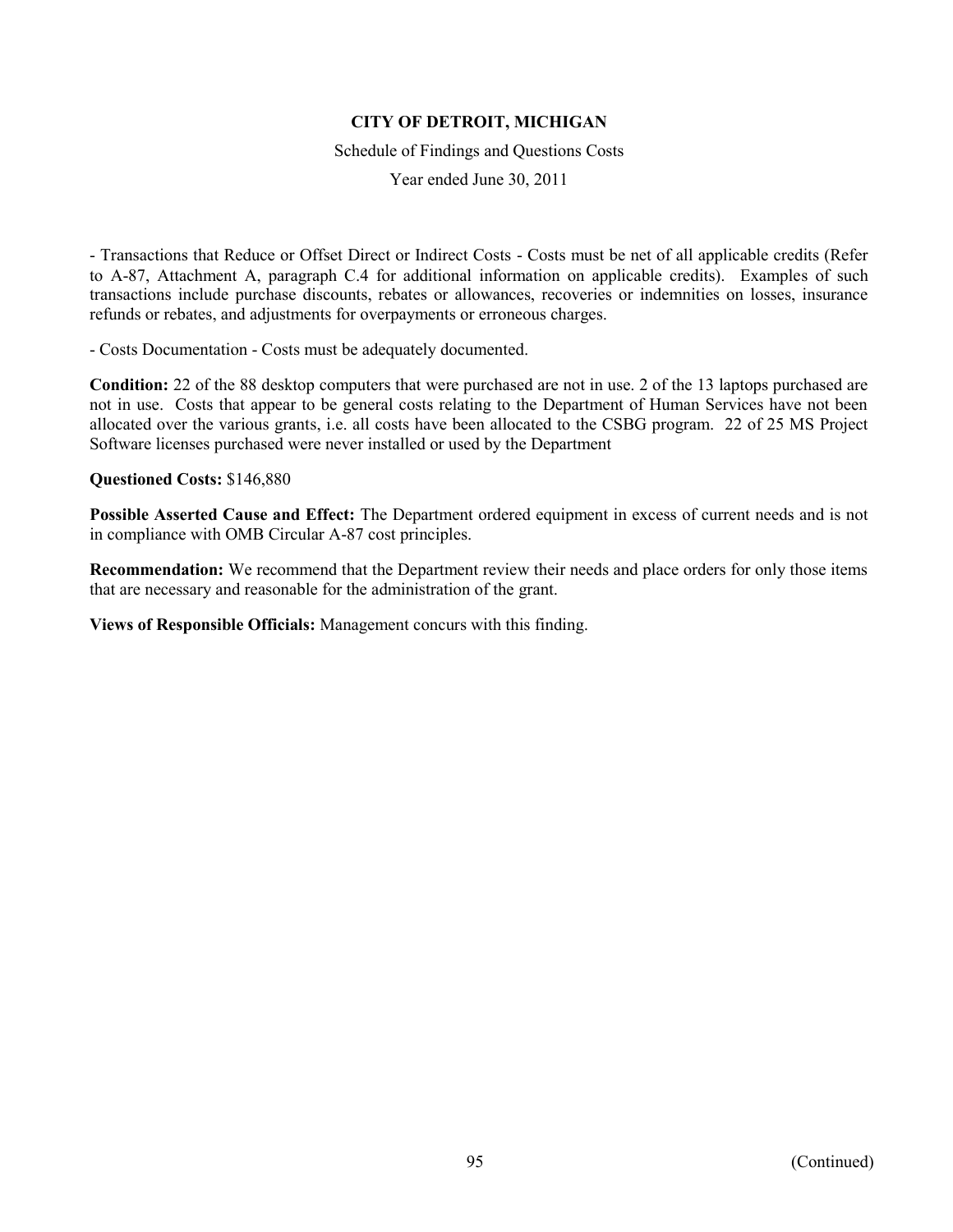Schedule of Findings and Questions Costs

Year ended June 30, 2011

## **Item: 2011-66 Activities Allowed or Unallowed and Allowable Costs/Cost Principles**

#### **Finding Type: Material noncompliance and material weakness**

**Federal Agency:** U.S. Department of Health and Human Services

**Pass-Through Entity:** Michigan Department of Human Services

**Federal Program:** Community Services Block Grant

**CFDA No.:** 93.569, 93.710

**Award No.:** Various

**Award Year:** October 1, 2010 - September 30, 2011

**Requirement:** OMB Circular A-87 (A-87) establishes principles and standards for determining allowable direct and indirect costs for Federal awards. This section is organized into the following areas of allowable costs: State/Local-Wide Central Service Costs; State/Local Department or Agency Costs (Direct and Indirect); and State Public Assistance Agency Costs.

The general criteria affecting allowability of costs under Federal awards are:

- Reasonable and Necessary - Costs must be reasonable and necessary for the performance and administration of Federal awards.

- Allocable - Costs must be allocable to the Federal awards under the provisions of A-87. (Refer to A-87, Attachment A, paragraph C.3 for additional information on allocable costs.

- Authorized - Costs must be authorized or not prohibited under State or local laws or regulations.

- Conformity to Laws, Regulations and Sponsored Agreements - Costs must conform to any limitations or exclusions set forth in A-87, Federal laws, terms, and conditions of the federal award, or other governing regulations as to types or amounts of cost items.

- Consistency - A cost must be consistent with policies, regulations, and procedures that apply uniformly to both Federal awards and other activities of the governmental unit.

- Be accorded consistent treatment - A cost may not be assigned to a Federal award as a direct cost if any other cost incurred for the same purpose in like circumstances has been allocated to the Federal award as an indirect cost.

- Accordance with GAAP - Costs must be determined in accordance with generally accepted accounting principles, except as otherwise provided in A-87.

- Cost Sharing or Matching Reqirements - Costs must not be included as a cost or used to meet cost sharing or matching requirements of any other Federal award, except as specifically provided by Federal law or regulation.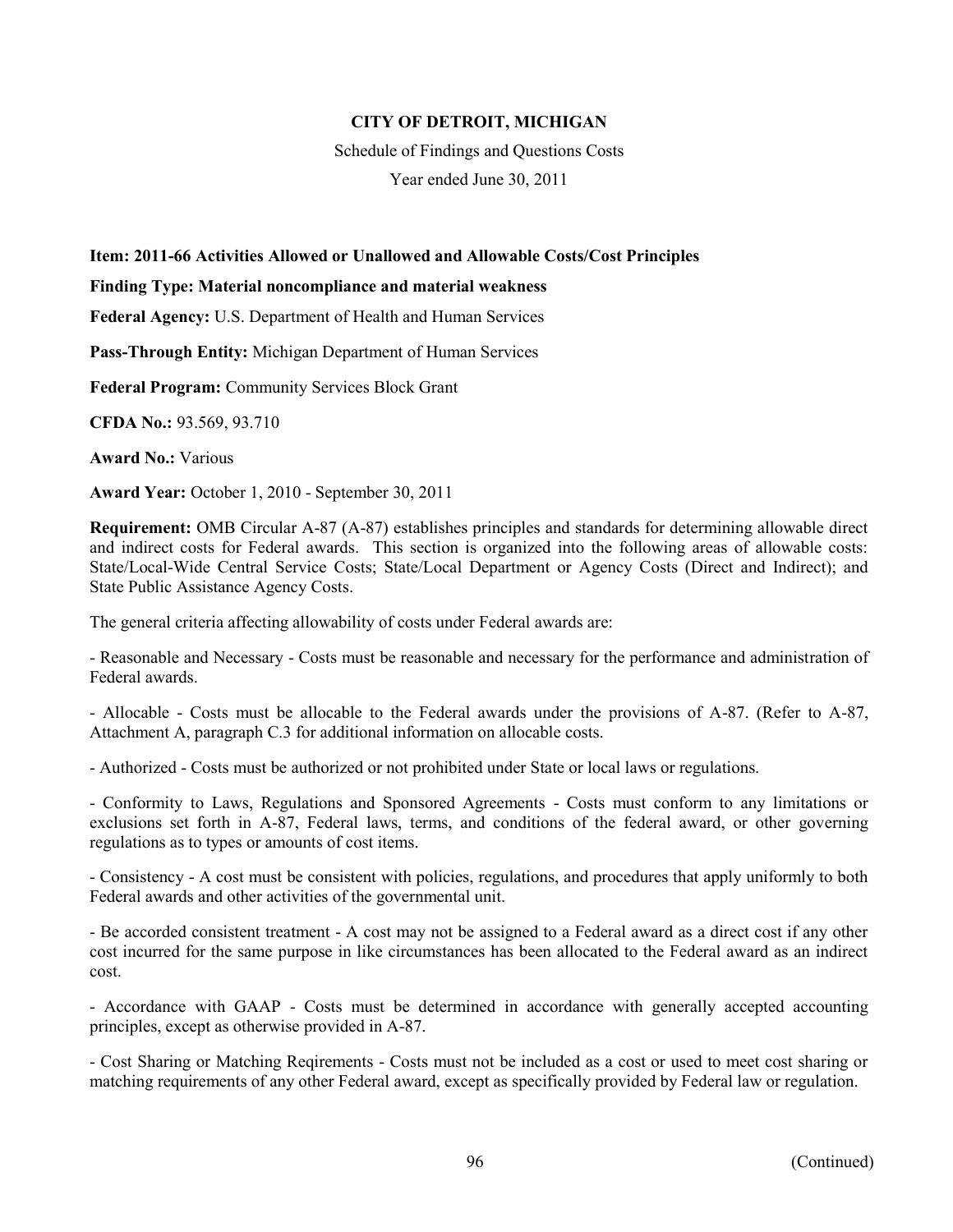Schedule of Findings and Questions Costs

Year ended June 30, 2011

- Transactions that Reduce or Offset Direct or Indirect Costs - Costs must be net of all applicable credits (Refer to A-87, Attachment A, paragraph C.4 for additional information on applicable credits). Examples of such transactions include purchase discounts, rebates or allowances, recoveries or indemnities on losses, insurance refunds or rebates, and adjustments for overpayments or erroneous charges.

- Costs Documentation - Costs must be adequately documented.

**Condition:** For 22 of the 40 payments selected for testing, supporting invoices could not be obtained to support the expenditures incurred.

**Questioned Costs:** \$2,348,323

**Possible Asserted Cause and Effect:** The Department of Human Services has charged costs to the CSBG grant which may not be allowed and is not in compliance with OMB Circular A-87 cost principles.

**Recommendation:** We recommend that management follow their document retention policy and implement controls to ensure adequate documentation is retained.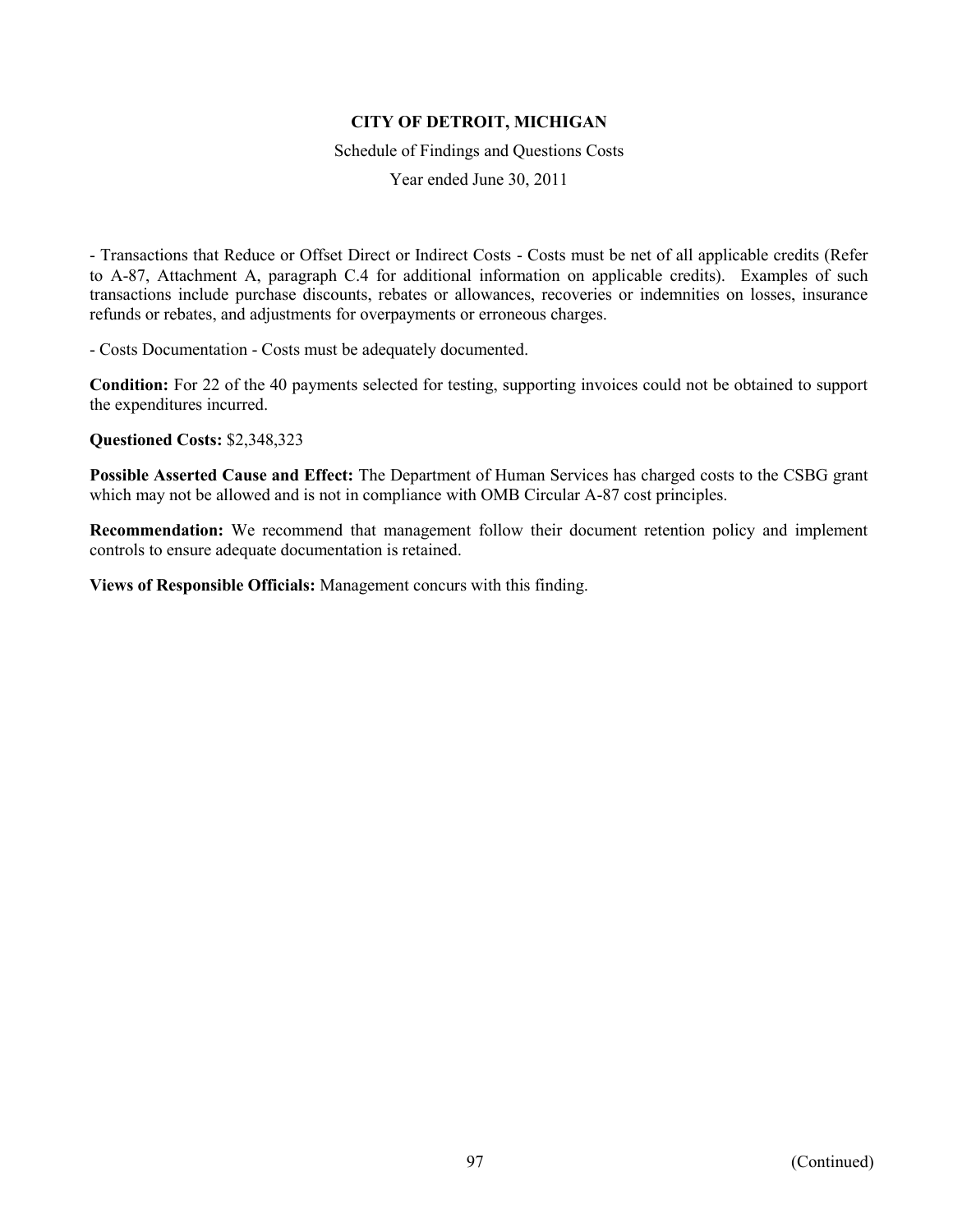Schedule of Findings and Questions Costs

Year ended June 30, 2011

## **Item: 2011-67 Activities Allowed or Unallowed and Allowable Costs/Cost Principles**

#### **Finding Type: Material noncompliance and material weakness**

**Federal Agency:** U.S. Department of Health and Human Services

**Pass-Through Entity:** Michigan Department of Human Services

**Federal Program:** Community Services Block Grant

**CFDA No.:** 93.569, 93.710

**Award No.:** Various

**Award Year:** October 1, 2010 - September 30, 2011

**Requirement:** According to A-87, attachment B (8) (h), where employees are expected to work solely on a single Federal award or cost objective, charges for their salaries and wages will be supported by periodic certifications that the employees worked solely on that program for the period covered by the certification. These certifications will be prepared at least semi-annually and will be signed by the employee or supervisory official having first hand knowledge of the work performed by the employee. Where employees work on multiple activities or cost objectives, a distribution of their salaries or wages will be supported by personnel activity reports or equivalent documentation. Per A-87, payroll costs must be adequately documented.

**Condition:** The City could not provide 10 of 40 time allocations selected for testing. Of the 30 that were received, the time spent could not be traced to the GL due to time has been allocated to the program based on a predetermined percentage allocation basis and not on actual hours worked per the time allocation reports/ employee certifications; therefore the related fringe benefits would also be incorrectly allocated. Further, 2 of 40 personnel files were not provided, and the recalculated cost, using the Status Change Form, did not agree to the payroll report for 25 employees.

#### **Questioned Costs:** \$3,504,797

**Possible Asserted Cause and Effect:** The Department of Human Services has charged costs to the CSBG grant which may not be allowed and is not in compliance with OMB Circular A-87 cost principles.

**Recommendation:** We recommend that management obtain, on a semiannual basis, a signed certification from employees who work solely on a single federal program and reconcile budget to actual payroll costs based on time and effort reporting. We also recommend that the internal controls be evaluated to prevent future noncompliance.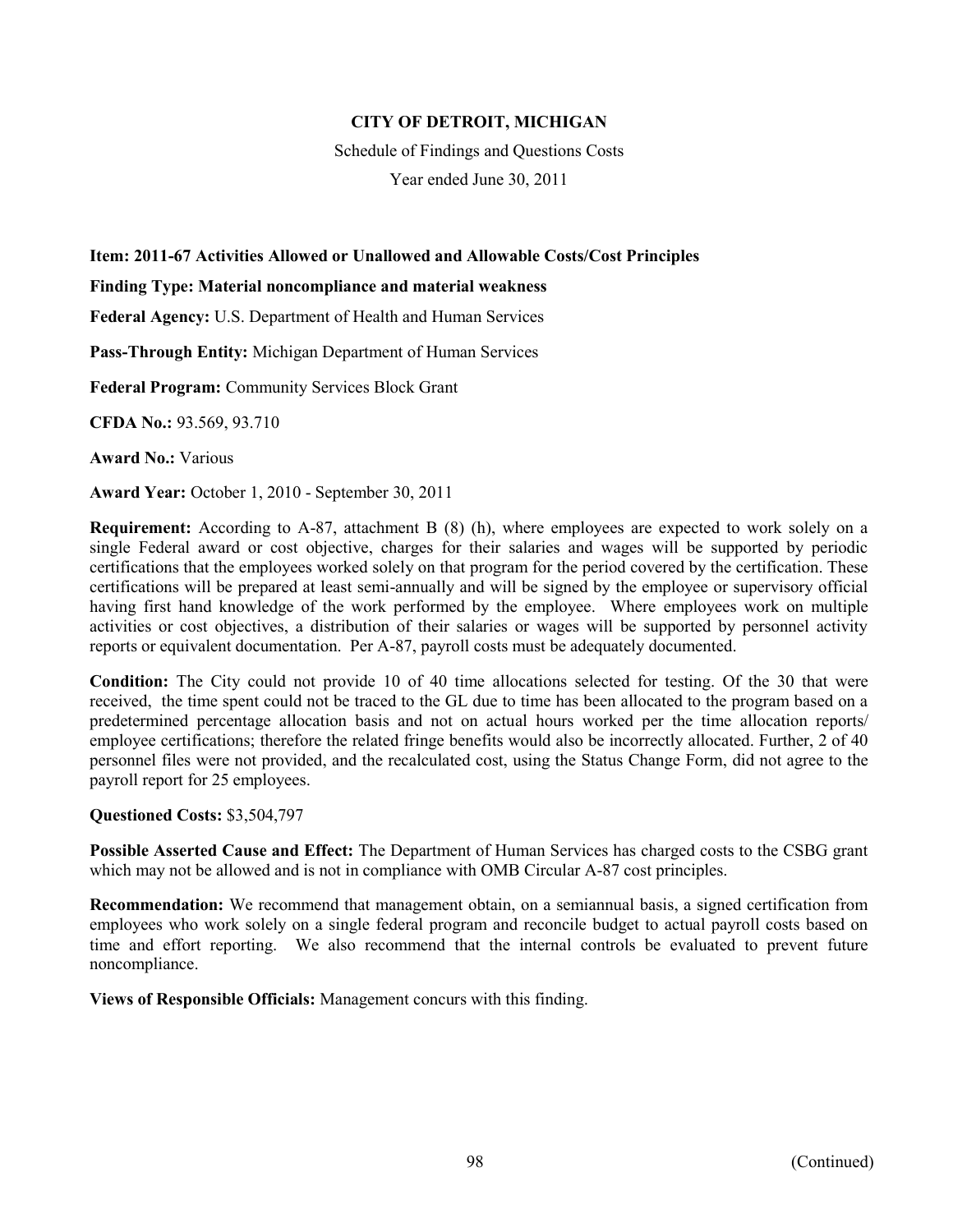Schedule of Findings and Questioned Costs Year ended June 30, 2011

#### **Item: 2011-68 Cash Management**

**Finding Type: Material noncompliance and material weakness** 

**Federal Agency:** U.S. Department of Health and Human Services

**Pass-Through Entity:** Michigan Department of Human Services

**Federal Program:** Community Services Block Grant

**CFDA No.:** 93.569, 93.710

**Award No.:** Various

**Award Year:** October 1, 2010 - September 30, 2011

**Requirement:** Per 24 CFR 85.20, procedures for minimizing the time elapsing between the transfer of funds from the U.S. Treasury and disbursement by grantees and subgrantees must be followed whenever advance payment procedures are used. Grantees must establish reasonable procedures to ensure the receipt of reports on subgrantees' cash balances and cash disbursements in sufficient time to enable them to prepare complete and accurate cash transactions reports to the awarding agency.

Per OMB Circular A 102, Grants and Cooperative Agreements with State and Local Governments Attachment (1)(a), agency methods and procedures for transferring funds shall minimize the time elapsing between transfer to recipients of grants and cooperative agreements and the recipient's need for the funds.

**Condition:** The City could not provide adequate documentation to determine whether payments made were incurred before the cash draw date.

**Questioned Costs:** None

**Possible Asserted Cause and Effect:** The Department of Human Services may not be in compliance with cash management requirements.

**Recommendation:** We recommend that management reconcile accounts on a regular basis to ensure reconciliations can be provided in a timely manner.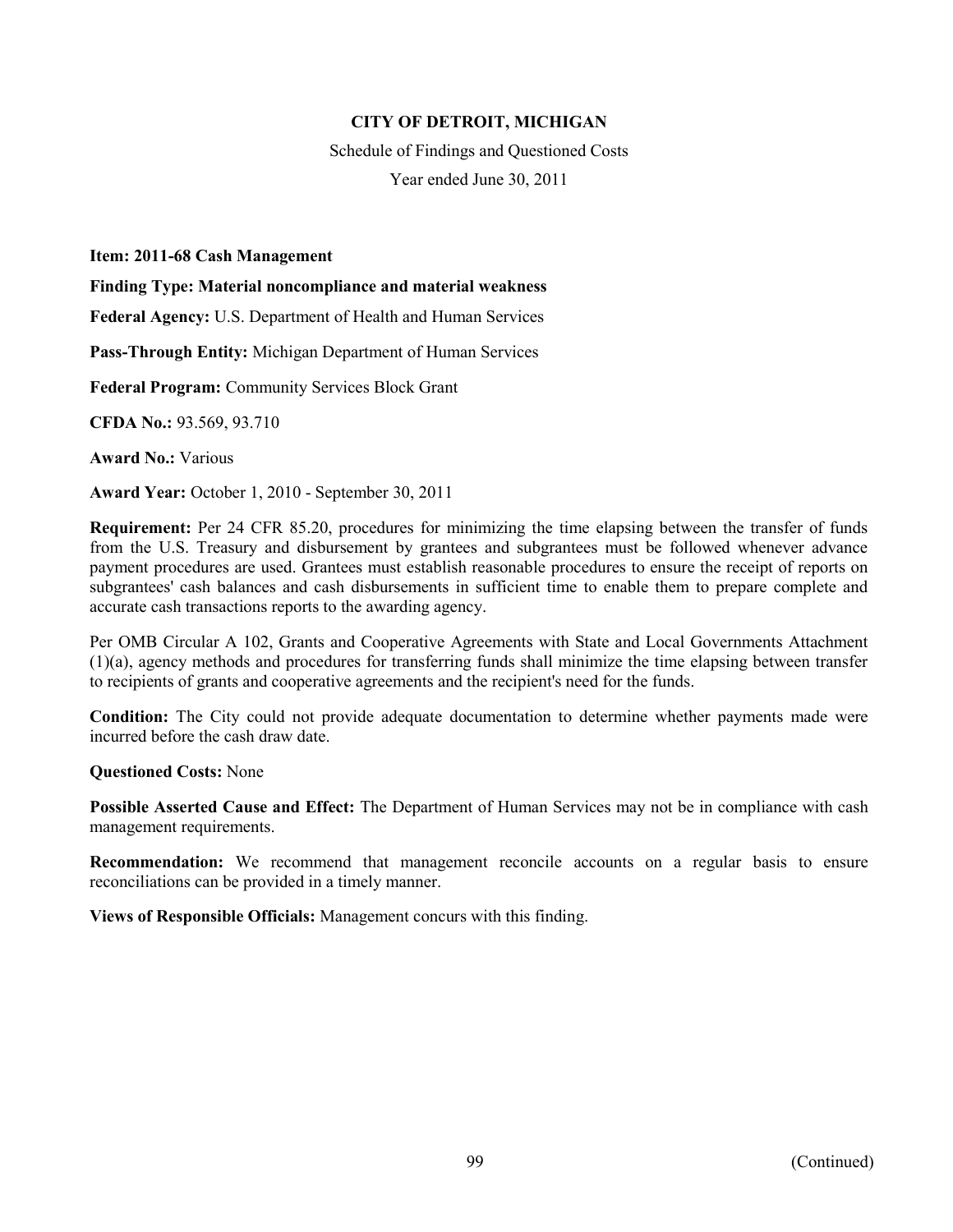Schedule of Findings and Questioned Costs Year ended June 30, 2011

**Item: 2011-69 Eligibility** 

**Finding Type: Material noncompliance and material weakness** 

**Federal Agency:** U.S. Department of Health and Human Services

**Pass-Through Entity:** Michigan Department of Human Services

**Federal Program:** Community Services Block Grant

**CFDA No.:** 93.569, 93.710

**Award No.:** Various

**Award Year:** October 1, 2010 - September 30, 2011

**Requirement:** Per 2 CFR Part 225, Appendix A, Paragraph C.1 (j), to be allowable under Federal awards, costs must meet the following general criteria: (j) be adequately documented. Per A-102 Common Rule, Nonfederal entities receiving Federal awards must establish and maintain internal controls designed to reasonably ensure compliance with Federal laws, regulations and program compliance requirements.

**Condition:** Of the 65 files selected, 6 files could not be found, 10 of the files received did not include proper income documentation/ calculations, 6 of the files received had intake application forms that were not signed by the CSBG intake worker, 4 of the files received did not include proper identification documents, 7 of the files received did not have signed check requests for benefits paid to individuals. Further, DHS was unable to reconcile the eligibility listing to the relevant GL expenditures, and thus we could not determine the costs related to the findings above.

#### **Questioned Costs:** \$5,871,844

**Possible Asserted Cause and Effect:** The department has not performed required checks, obtained sufficient documentation before accepting an individual as eligible and maintained a listing of payments made to individuals, therefore, is not in compliance with federal Eligibility requirements.

**Recommendation:** We recommend that management implement controls to ensure that all eligibility requirements are met before approving individuals.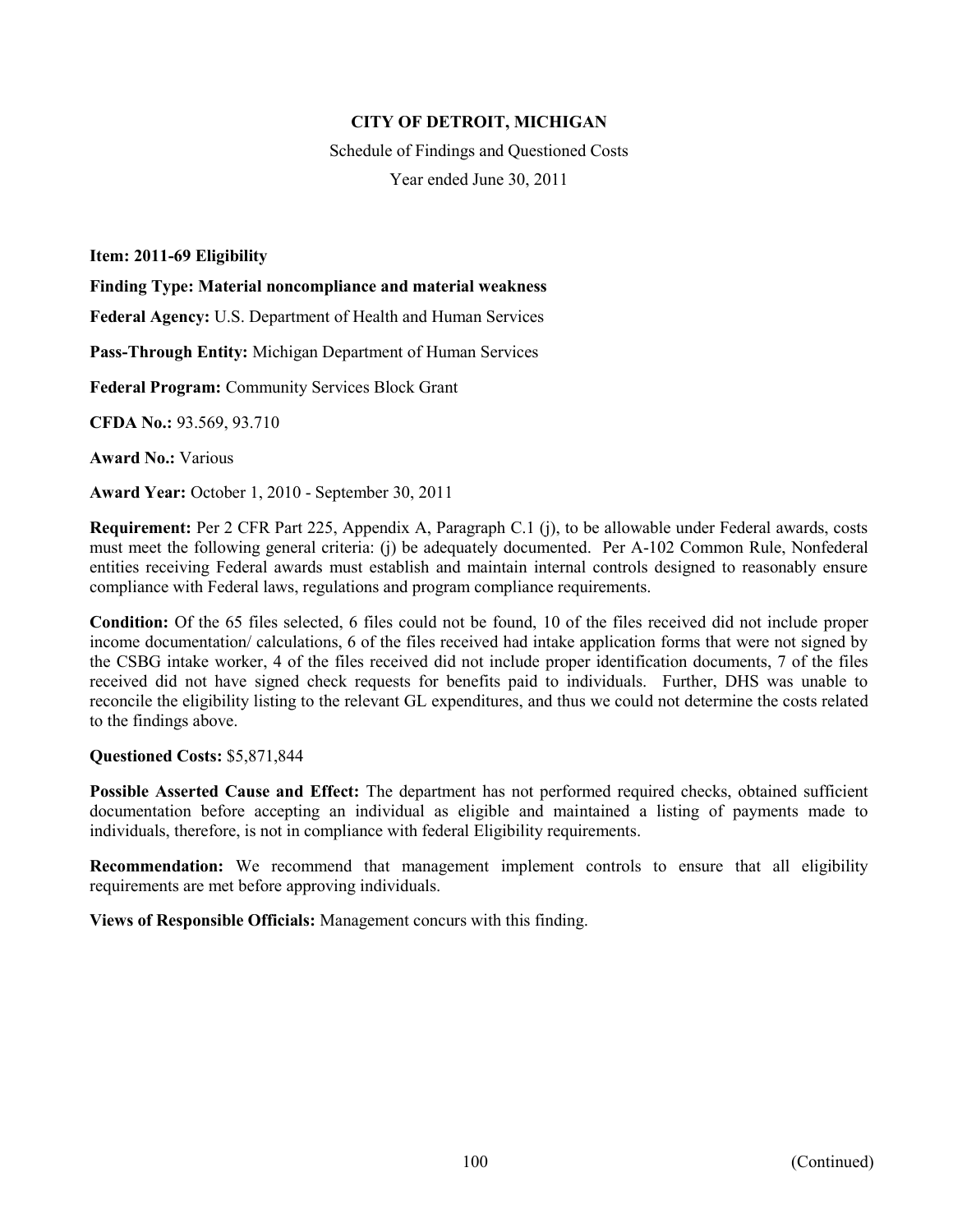Schedule of Findings and Questioned Costs

Year ended June 30, 2011

#### **Item: 2011-70 Procurement, Suspension and Debarment**

#### **Finding Type: Noncompliance and significant deficiency**

**Federal Agency:** U.S. Department of Health and Human Services

**Pass-Through Entity:** Michigan Department of Human Services

**Federal Program:** Community Services Block Grant

**CFDA No.:** 93.569, 93.710

**Award No.:** Various

**Award Year:** October 1, 2010 - September 30, 2011

**Requirement:** Per 2 CFR part 180.300, when you enter into a covered transaction with another person at the next lower tier, you must verify that the person with whom you intend to do business is not excluded or disqualified.

**Condition:** 1 of 8 subrecipients tested did not have a signed suspension and debarment certification in the contract.

#### **Questioned Costs:** None

**Possible Asserted Cause and Effect:** Managements misunderstanding of the compliance requirements.

**Recommendation:** We recommend that management obtain suspension and debarment certifications from all subrecipients. Additionally, we recommend that management confirm that the entity is not suspended or debarred by reviewing the ELPS web site.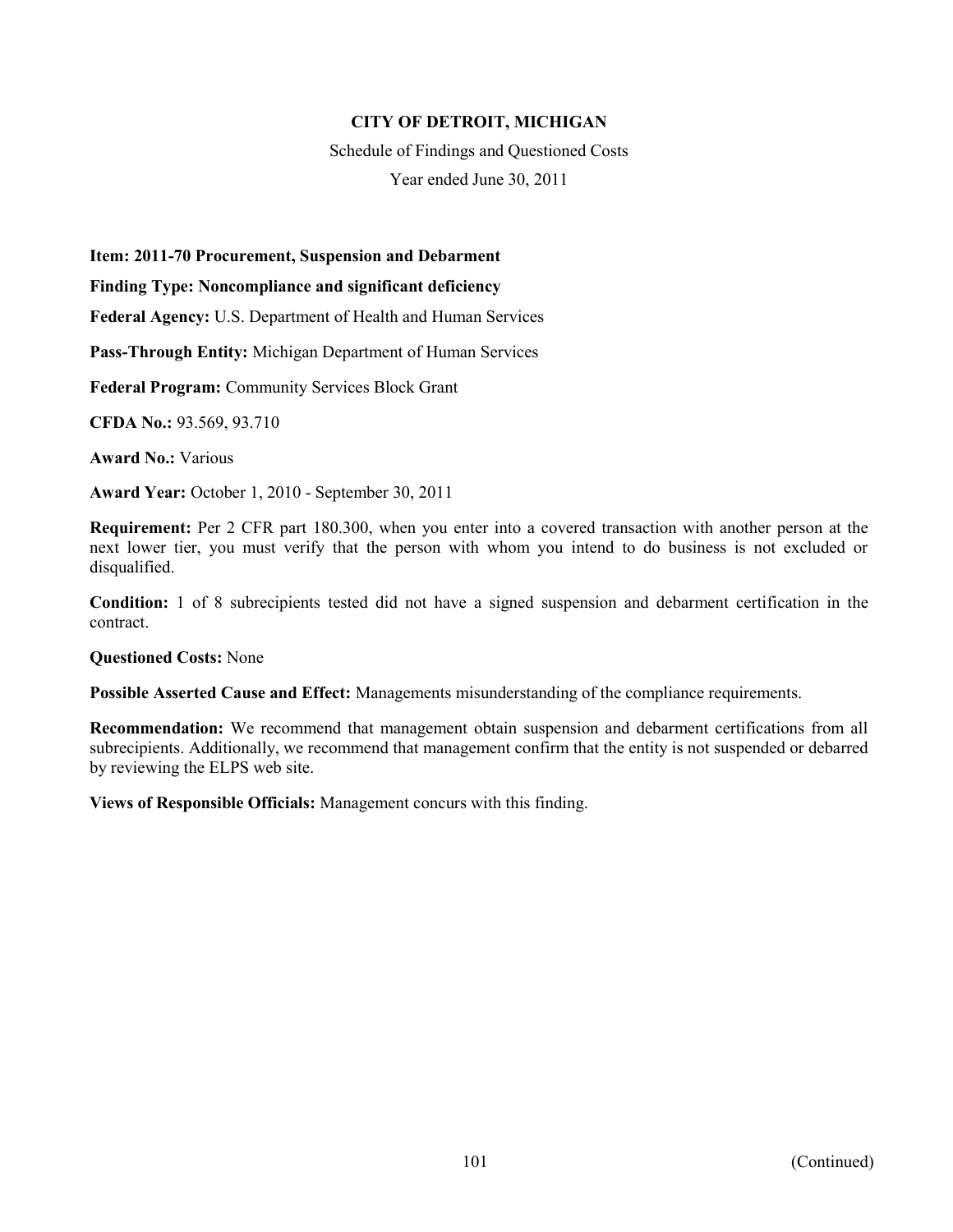Schedule of Findings and Questioned Costs Year ended June 30, 2011

**Item: 2011-71 Reporting** 

**Finding Type: Material noncompliance and material weakness** 

**Federal Agency:** U.S. Department of Health and Human Services

**Pass-Through Entity:** Michigan Department of Human Services

**Federal Program:** Community Services Block Grant

**CFDA No.:** 93.569, 93.710

**Award No.:** Various

**Award Year:** October 1, 2010 - September 30, 2011

**Requirement:** The agreement between the State of Michigan Department of Human Services (MDHS) and the City of Detroit Department of Human Services (DHS) requires that the grantee submit a monthly Statement of Expenditures (SOE) to MDHS. The SOE shall accurately indicate actual expenditures incurred in the performance of this agreement for the period being billed. The SOE shall be submitted to MDHS within 30 days from the end of the monthly billing period. For the month of September, billings shall be submitted as reasonably directed by the Grant Administrator to meet fiscal year and closing deadlines.

Section 1512 ARRA reports are to be submitted monthly within 30 days of month end.

**Condition:** During our review of monthly FSRs, we discovered that 2 of 12 months, April and May 2011, were not submitted to the State timely. They were submitted in June and July 2011, respectively. In addition to this the ARRA section 1512 report for November 2010 was not submitted timely. The report was submitted in January 2011.

We obtained 12 Statement of Expenditure reports and noted that 2 of the 12 months were submitted beyond the deadline of 30 days from the end of the monthly billing period. The April 2011 report was submitted 48 days after the close of the month, and the May 2011 report was submitted 70 days after the close of the month. We also noted that 1 of 6 ARRA related Statement of Expenditure (November 2010) reports was 37 days after the close of the month.

#### **Questioned Costs:** None

**Possible Asserted Cause and Effect:** The department has not submitted monthly financial reports to MDHS timely and, therefore, is not in compliance with the agreement with MDHS.

**Recommendation:** We recommend that reporting checklists are utilized to monitor the timely submission of all required reports.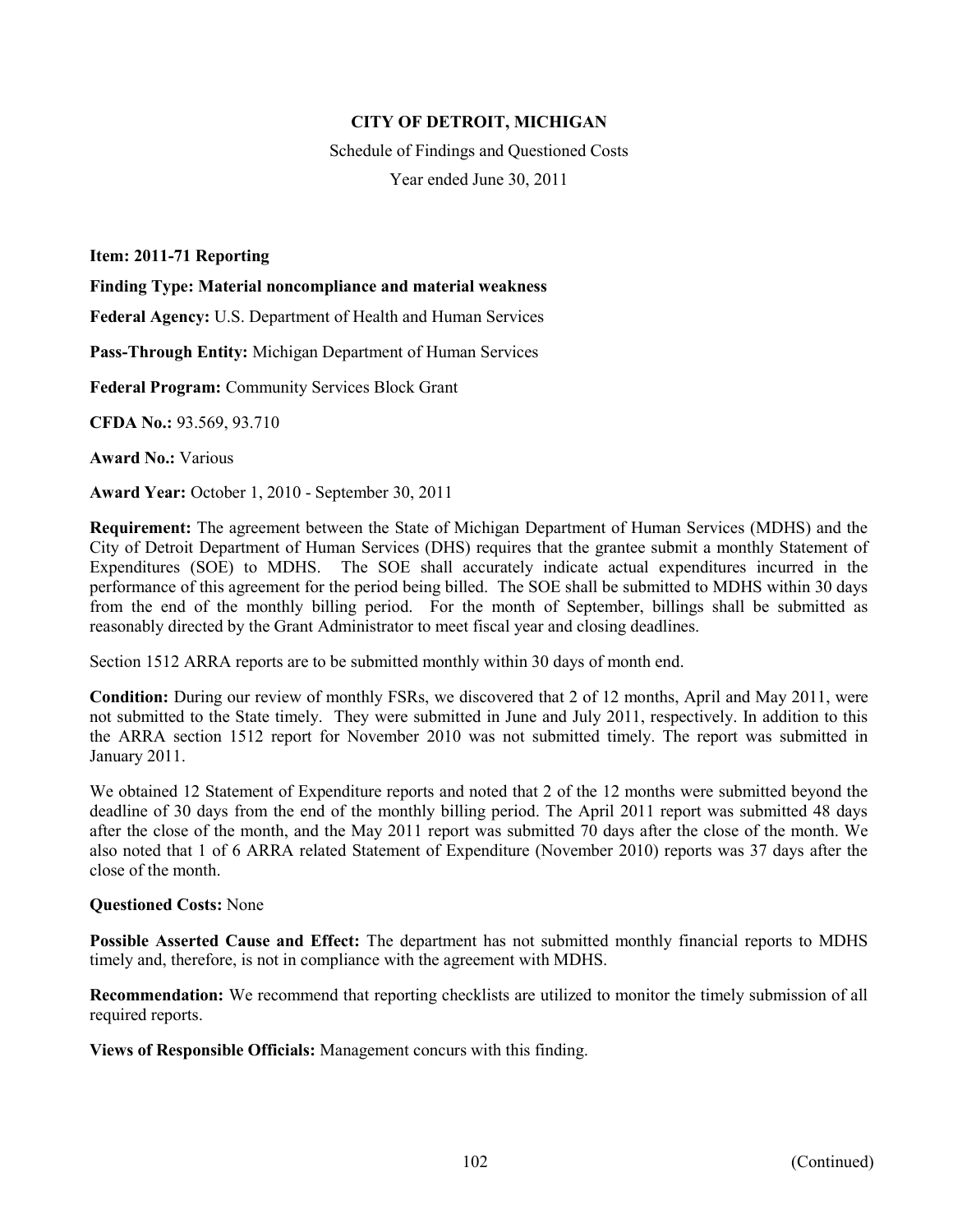Schedule of Findings and Questioned Costs Year ended June 30, 2011

**Item: 2011-72 Reporting** 

**Finding Type: Material noncompliance and material weakness** 

**Federal Agency:** U.S. Department of Health and Human Services

**Pass-Through Entity:** Michigan Department of Human Services

**Federal Program:** Community Services Block Grant

**CFDA No.:** 93.569, 93.710

**Award No.:** Various

**Award Year:** October 1, 2010 - September 30, 2011

**Requirement:** The agreement between the State of Michigan Department of Human Services (MDHS) and the City of Detroit Department of Human Services (DHS - the grantee) requires that the grantee submit a monthly Statement of Expenditures (SOE) to MDHS. The SOE shall accurately indicate actual expenditures incurred in the performance of this agreement for the period being billed. The SOE shall be submitted to MDHS with thirty (30) days from the end of the monthly billing period. For the month of September, billings shall be submitted as reasonably by the Grant Administrator to meet fiscal year and closing deadlines. Section 1512 ARRA reports are to be submitted monthly within 30 days of month end.

**Condition:** During our review of the reconciliation between the Schedule of Expenditures submitted and the GL/DRMS the we noted the following: \$49,195 was disallowed the money was received from the subrecipient however no evidence was provided that it was refunded to the State, \$190,431.58 was incorrectly reported in the FY2011 FSR's as they related to the FY2010, \$28, 365.72 of expenditures were not supported, and \$308,200 that was reported on the SEFA could not be reconciled to the FSR's submitted. Additionally, it was noted that out of the 40 invoices selected, 7 invoices related to the 09/10 year but was recorded in the 10/11 year.

#### **Questioned Costs:** \$77,561

**Possible Asserted Cause and Effect:** The department has submitted inaccurate financial reports to MDHS and, therefore, is not in compliance with the agreement with MDHS.

**Recommendation:** We recommend that management reconcile accounts on a regular basis to ensure reconciliations can be provided in a timely manner.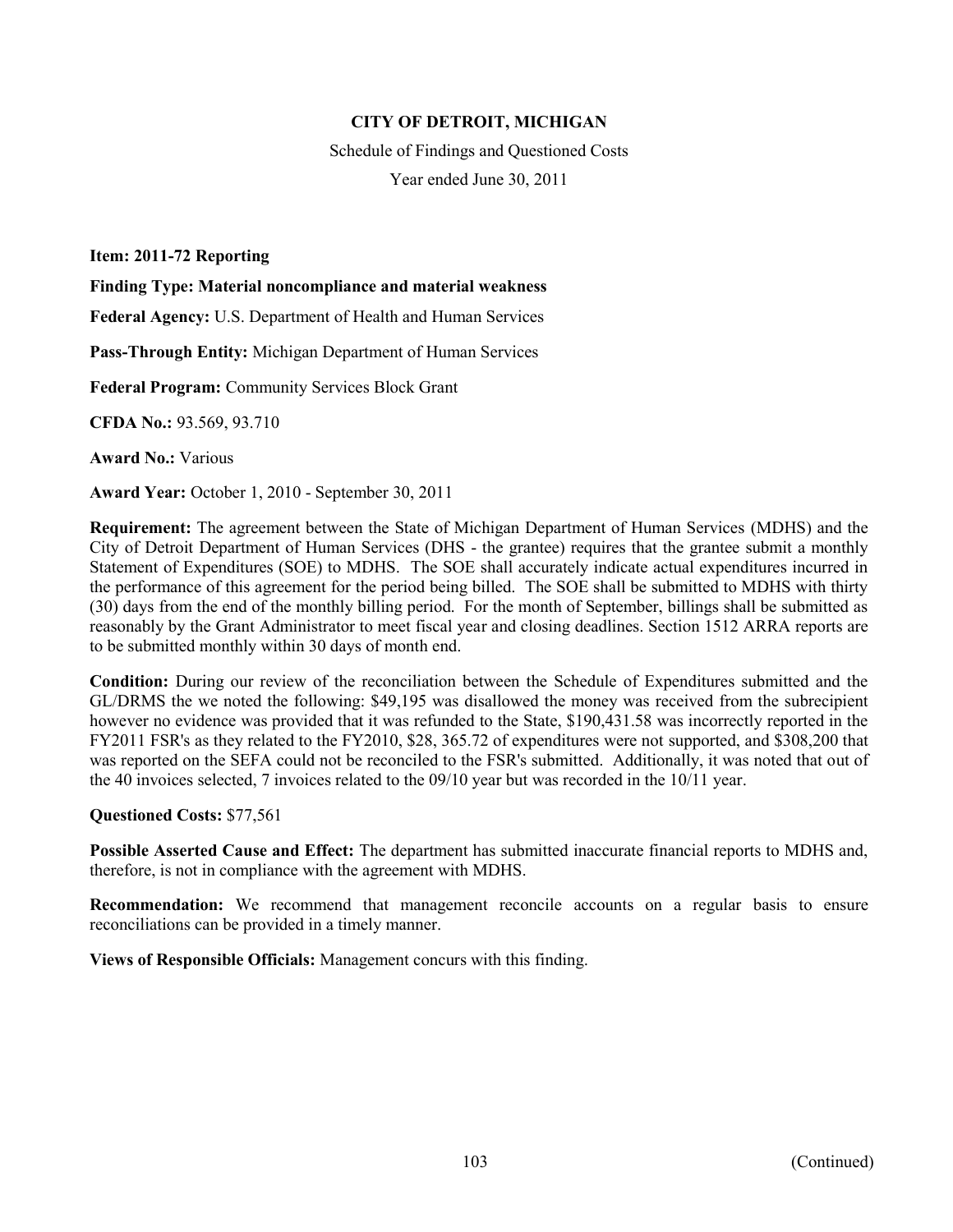Schedule of Findings and Questioned Costs Year ended June 30, 2011

#### **Item: 2011-73 Subrecipient Monitoring**

**Finding Type: Material noncompliance and material weakness** 

**Federal Agency:** U.S. Department of Health and Human Services

**Pass-Through Entity:** Michigan Department of Human Services

**Federal Program:** Community Services Block Grant

**CFDA No.:** 93.569, 93.710

**Award No.:** Various

**Award Year:** October 1, 2010 - September 30, 2011

**Requirement:** Per OMB Circular A-133, Subpart D(d) (1), (3), and (4), a pass-through entity shall perform the following for federal awards it makes: (1) Identify federal awards made by informing each subrecipient of CFDA title and number, award name and number, award year, if the award is R&D, and name of federal agency; (3) Monitor the activities of subrecipients as necessary to ensure that Federal awards are used for authorized purposes in compliance with laws, regulations, and the provisions of contracts or grant agreements and that performance goals are achieved; (4) Ensure that subrecipients expending \$500,000 or more in Federal awards during the subrecipient's fiscal year have met the audit requirements of this part for that fiscal year.

**Condition:** We selected 8 subrecipients for testing and noted that 1 subrecipient agreement did not specify the CFDA number and 4 subrecipient monitoring files could not be located.

#### **Questioned Costs:** None

**Possible Asserted Cause and Effect:** Insufficient subrecipient monitoring policy caused the Department to not be in compliance with this requirement.

**Recommendation:** We recommend that the responsibilities of both the City and its subrecipient be clearly stated in the contract and that specific written monitoring procedures are developed and implemented.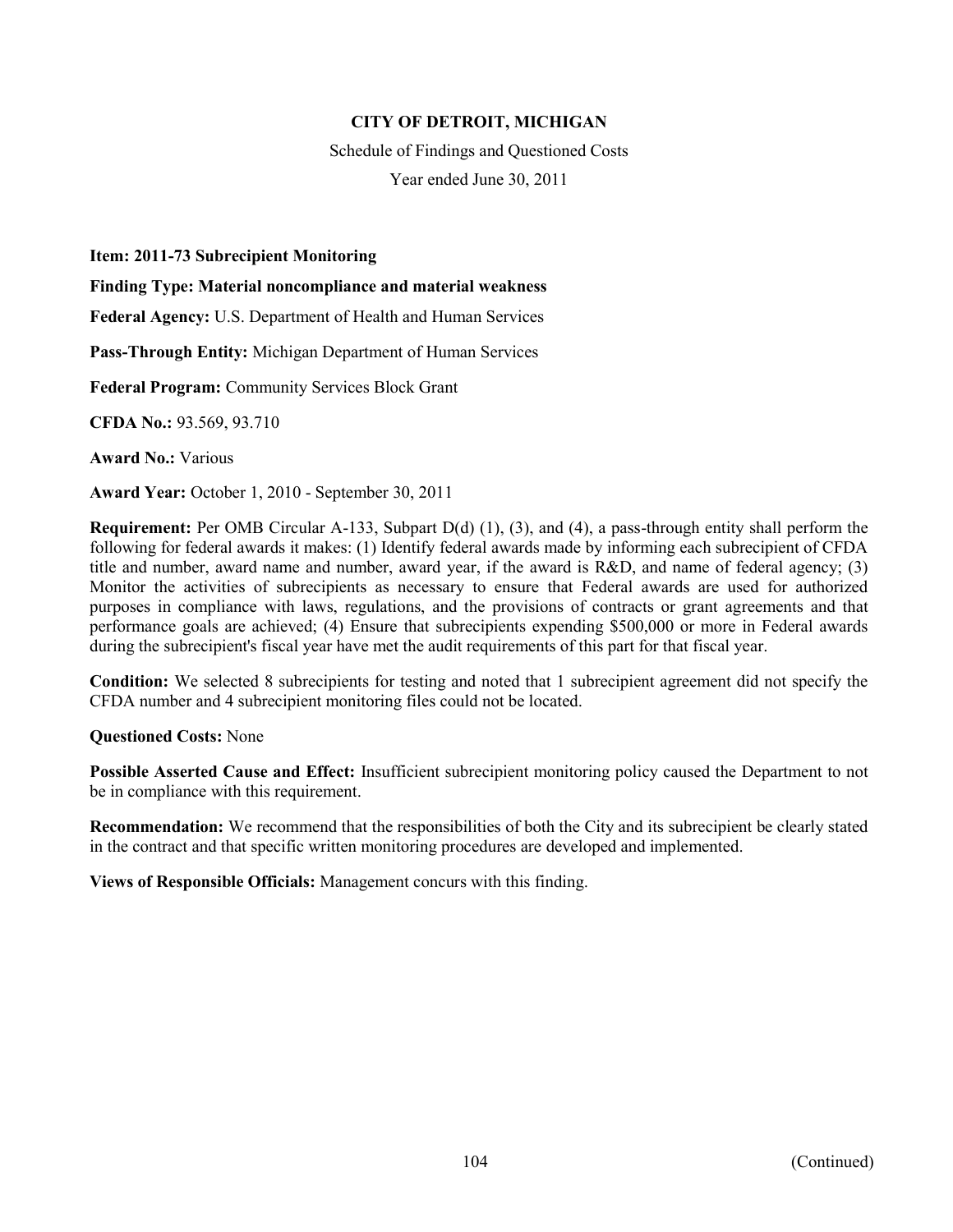Schedule of Findings and Questioned Costs

Year ended June 30, 2011

# **Item: 2011-74 Special Tests and Provisions – Criminal Background Checks**

**Finding Type: Material noncompliance and material weakness** 

**Federal Agency:** U.S. Department of Health and Human Services

**Pass-Through Entity:** Michigan Department of Human Services

**Federal Program:** Community Services Block Grant

**CFDA No.:** 93.569, 93.710

**Award No.:** Various

**Award Year:** October 1, 2010 - September 30, 2011

**Requirement:** Per the agreement between the State of Michigan Department of Human Services (MDHS) and the City of Detroit Department of Human Services (DHS), as a condition of the agreement, the Community Services Block Grant grantee shall conduct or cause to be conducted prior to any individuals performing work under this agreement: (1) for each new employee, subcontractor, subcontractor employee or volunteer who has unsupervised direct contact with children and/or vulnerable adult populations or access to confidential information, or is directly supervising volunteers that have direct contact with children and/or vulnerable adult populations or confidential information, or has regardless of supervision status, access to client confidential information, an Internet Criminal History Access Tool (ICHAT) check and a National and State Sex Offender Registry (SOR) check; (2) for each new employee, employee, subcontractor, subcontractor employee or volunteer who works directly with children under this agreement, a Central Registry (CR) check.

**Condition:** Three employees newly hired or transferred into the CSBG program during the fiscal year had no criminal background checks performed.

#### **Questioned Costs:** None

**Possible Asserted Cause and Effect:** Insufficient communication between Human Resources and DHS management and as a result the department is not in compliance with the requirement.

**Recommendation:** We recommend management implement a process and related controls to ensure criminal background checks are completed for all required personnel.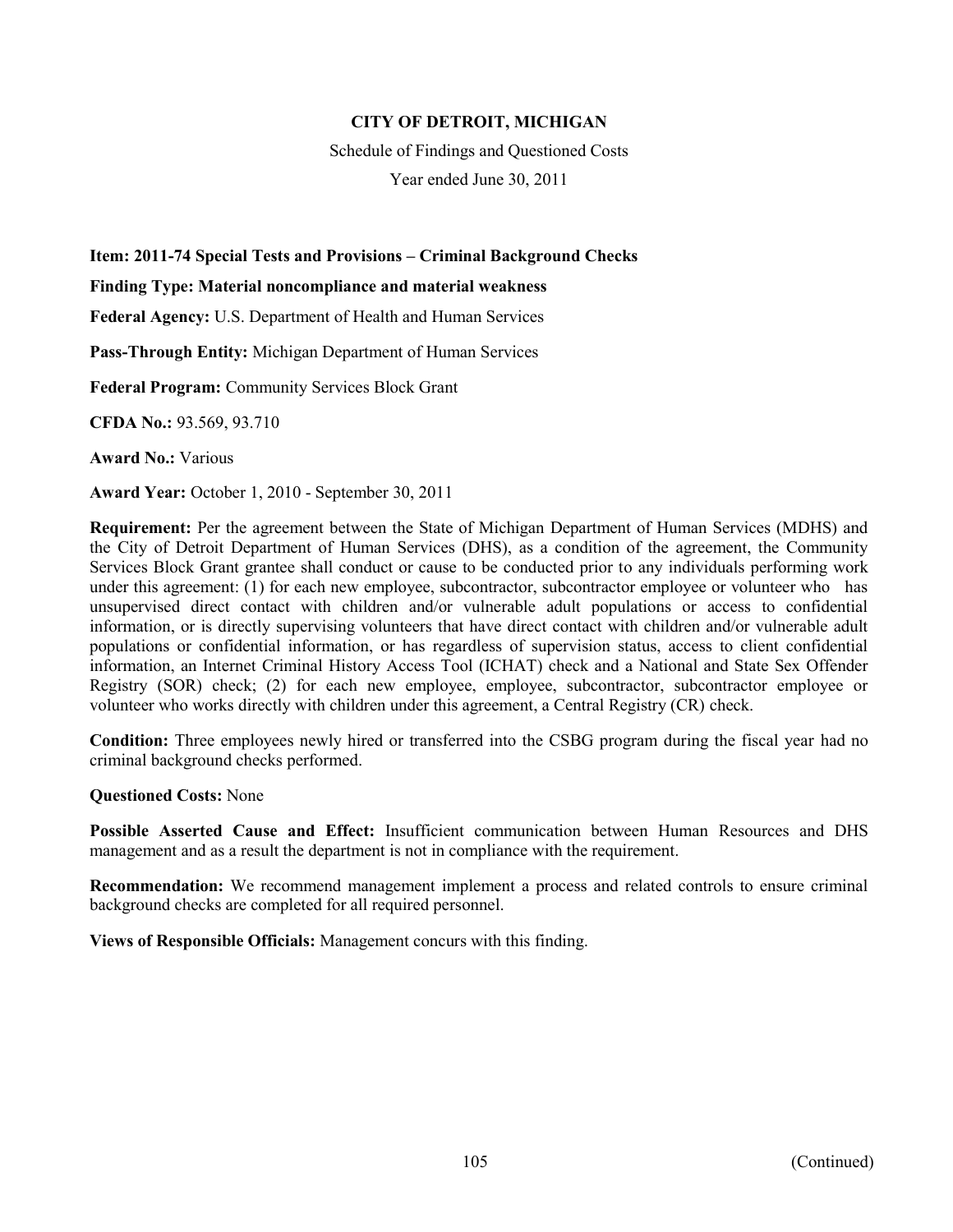Schedule of Findings and Questioned Costs

Year ended June 30, 2011

# **Item: 2011-75 Activities Allowed or Unallowed and Allowable Costs/Cost Principles**

#### **Finding Type: Material noncompliance and material weakness**

**Federal Agency:** U.S. Department of Health and Human Services

**Pass-Through Entity:** N/A

**Federal Program:** Head Start, Early Head Start

**CFDA No.:** 93.600, 93.708, 93.709

**Award No.:** Various

**Award Year:** November 1, 2009 – October 31, 2010, November 1, 2010 – October 31, 2011

**Requirement:** According to A-87, attachment B (8) (h), where employees are expected to work solely on a single Federal award or cost objective, charges for their salaries and wages will be supported by periodic certifications that the employees worked solely on that program for the period covered by the certification. These certifications will be prepared at least semi-annually and will be signed by the employee or supervisory official having first hand knowledge of the work performed by the employee. Where employees work on multiple activities or cost objectives, a distribution of their salaries or wages will be supported by personnel activity reports or equivalent documentation. Per A-87, payroll costs must be adequately documented.

**Condition:** 10 of 40 time allocations were not provided by the City. Of the 30 that were received, the time spent could not be traced to the GL. This is due to time has been allocated to the program based on a predetermined percentage allocation basis and not on actual hours worked per the time allocation reports/employee certifications. The Head Start program is one of the programs that receives a budget amount instead of actual. Consequently, the related fringe benefits would also be incorrectly allocated. In addition, we did not receive a reconciliation of employees who are 100% charged to Head Start in time to perform procedures prior to the issuance of this audit report.

#### **Questioned Costs:** \$3,224,441

**Possible Asserted Cause and Effect:** The Department of Human Services has charged costs to the Head Start grant which may not be allowed and is may not be in compliance with OMB Circular A-87 cost principles.

**Recommendation:** We recommend that management reconcile accounts on a regular basis to ensure reconciliations can be provided in a timely manner.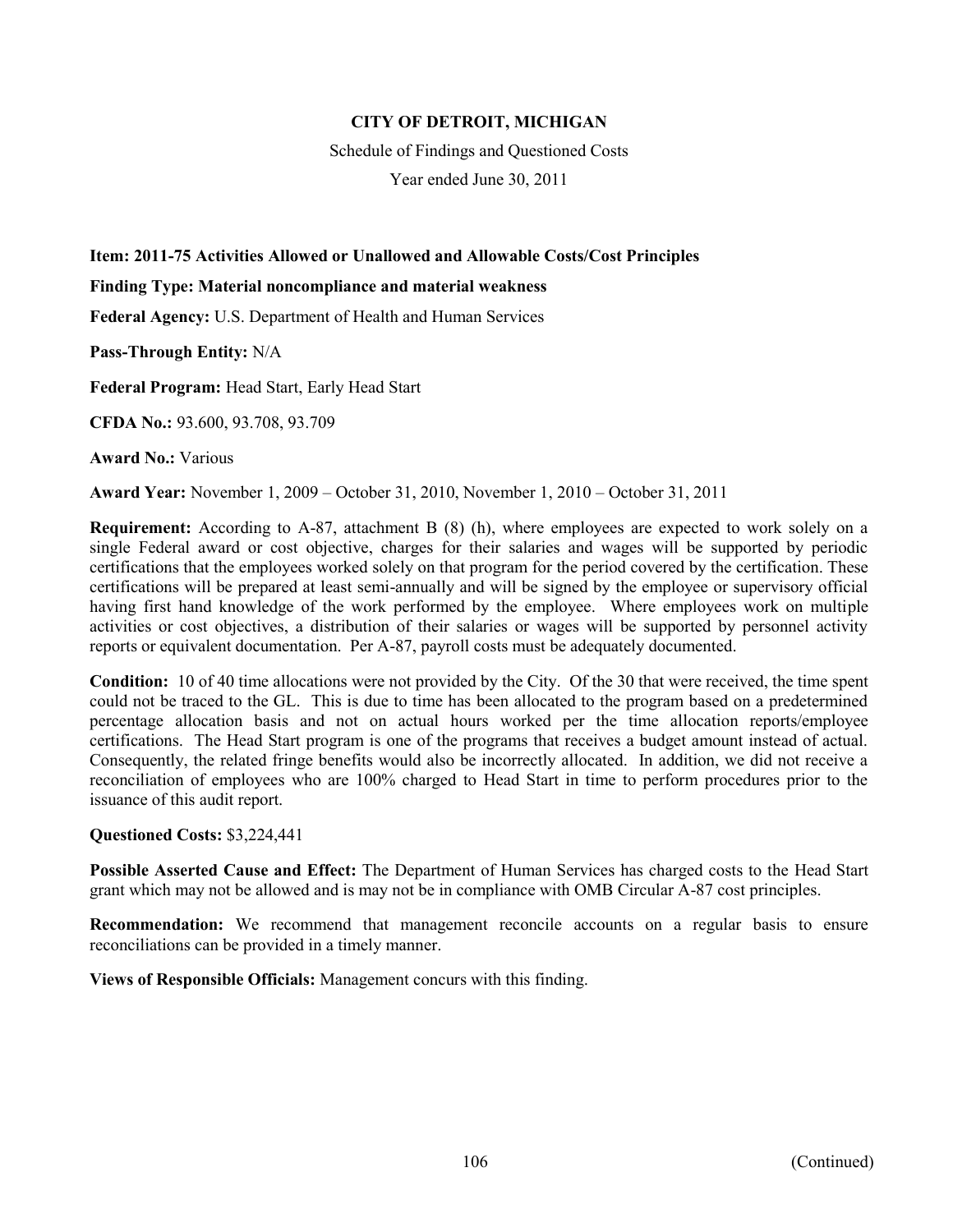Schedule of Findings and Questioned Costs

Year ended June 30, 2011

# **Item: 2011-76 Activities Allowed or Unallowed and Allowable Costs/Cost Principles**

#### **Finding Type: Material noncompliance and material weakness**

**Federal Agency:** U.S. Department of Health and Human Services

**Pass-Through Entity:** N/A

**Federal Program:** Head Start, Early Head Start

**CFDA No.:** 93.600, 93.708, 93.709

**Award No.:** Various

**Award Year:** November 1, 2009 – October 31, 2010, November 1, 2010 – October 31, 2011

**Requirement:** Per 2 CFR Part 225 Appendix E, A (1) and (3), indirect cost rates will be reviewed, negotiated, and approved by the cognizant Federal agency on a timely basis. The results of each negotiation shall be formalized in a written agreement between the cognizant agency and the governmental unit.

**Condition:** The City of Detroit Department of Human Services' Indirect Cost Rate Proposal was not approved by their cognizant agency (HUD) as required.

#### **Questioned Costs:** \$449,509

**Possible Asserted Cause and Effect:** Management did not comply with the Activities Allowed / Allowable Costs requirement.

**Recommendation:** We recommend management increase awareness of federal program compliance requirements and monitor compliance with the requirements on a regular basis.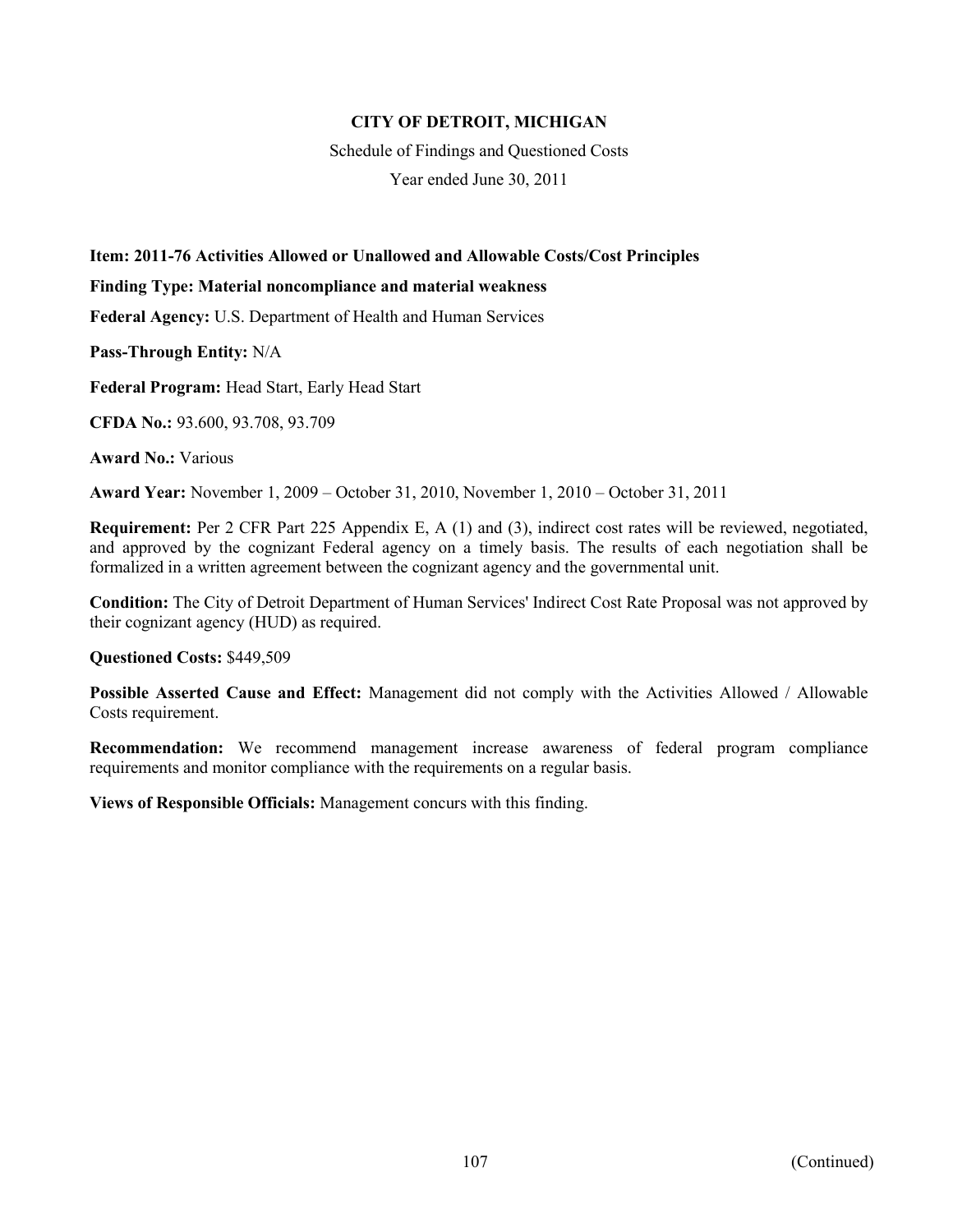Schedule of Findings and Questioned Costs Year ended June 30, 2011

**Item: 2011-77 Cash Management** 

**Finding Type: Material noncompliance and material weakness** 

**Federal Agency:** U.S. Department of Health and Human Services

**Pass-Through Entity:** N/A

**Federal Program:** Head Start, Early Head Start

**CFDA No.:** 93.600, 93.708, 93.709

**Award No.:** Various

**Award Year:** November 1, 2009 – October 31, 2010, November 1, 2010 – October 31, 2011

**Requirement:** Per 24 CFR 85.20, procedures for minimizing the time elapsing between the transfer of funds from the U.S. Treasury and disbursement by grantees and subgrantees must be followed whenever advance payment procedures are used. Grantees must establish reasonable procedures to ensure the receipt of reports on subgrantees' cash balances and cash disbursements in sufficient time to enable them to prepare complete and accurate cash transactions reports to the awarding agency.

Per OMB Circular A 102, Grants and Cooperative Agreements with State and Local Governments Attachment (1)(a), agency methods and procedures for transferring funds shall minimize the time elapsing between transfer to recipients of grants and cooperative agreements and the recipient's need for the funds.

**Condition:** We selected 78 expenditures charged to the grant, totaling \$25,284,400, and noted that for 12 out of 78 expenditures, totaling \$4,762,474, the City did not minimize the time lapse between drawdown and the payment of funds as required. Of the 12 exceptions, the time lapse between drawdown and payment was 4 days for 6 items, 5-10 days for 3 items, and 10 or more days for 3 items.

#### **Questioned Costs:** None

**Possible Asserted Cause and Effect:** Central Finance Accounts Payable procedures for payment processes require modification to accommodate grant expenditure requirements.

**Recommendation:** We recommend that the centralized finance team work with the Department of Human Services to develop procedures to minimize the time lapse from the drawdown of funds to the payment of funds.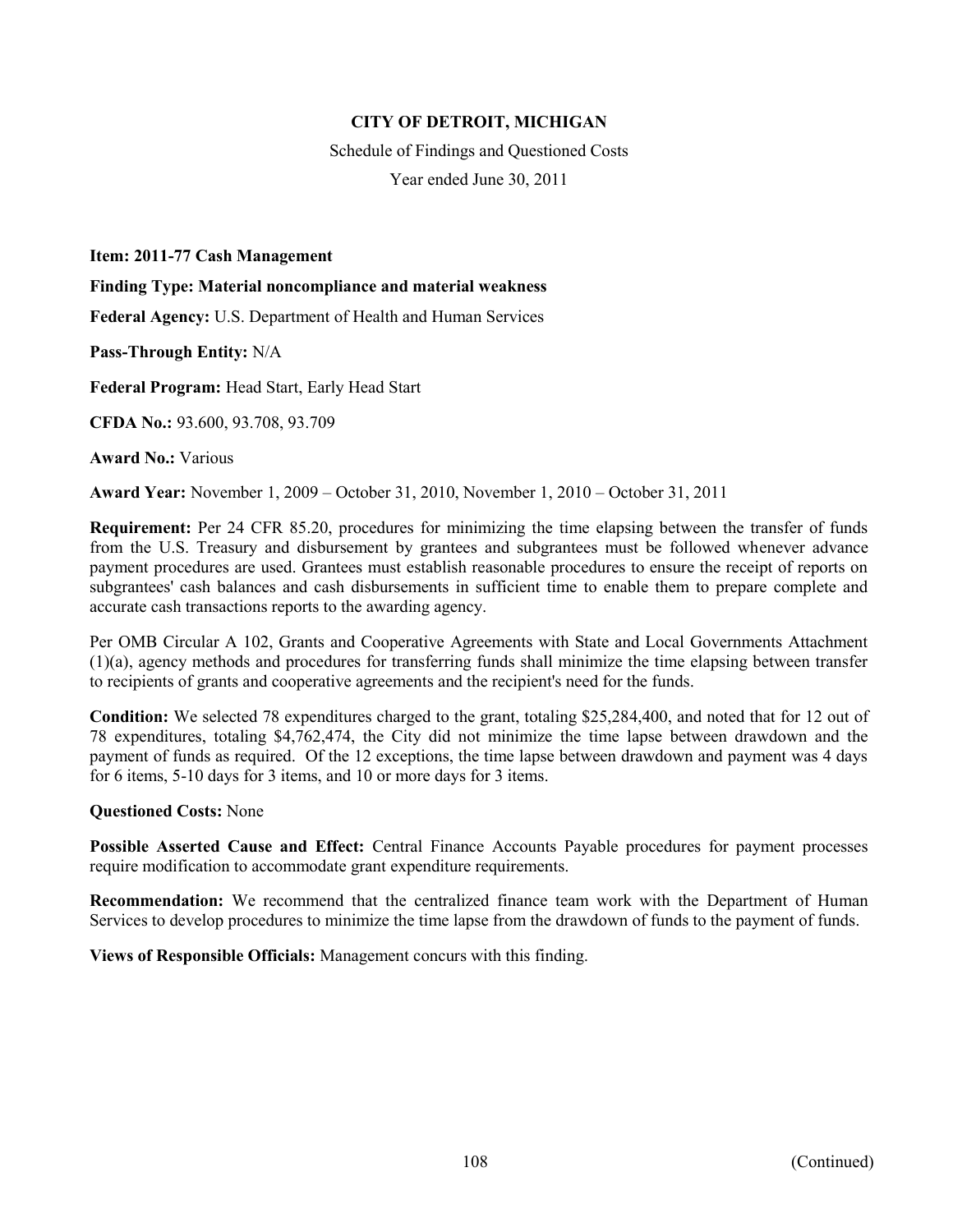Schedule of Findings and Questioned Costs Year ended June 30, 2011

**Item: 2011-78 Earmarking** 

**Finding Type: Material noncompliance and material weakness** 

**Federal Agency:** U.S. Department of Health and Human Services

**Pass-Through Entity:** N/A

**Federal Program:** Head Start, Early Head Start

**CFDA No.:** 93.600, 93.708, 93.709

**Award No.:** Various

**Award Year:** November 1, 2009 – October 31, 2010, November 1, 2010 – October 31, 2011

**Requirement:** Per OMB Circular A-133 Compliance Supplement, Subpart G (3a.) The costs of developing and administering a Head Start program shall not exceed 15 percent of the annual total program costs, including the required non-Federal contribution to such costs (i.e., matching), unless a waiver has been granted by ACF. Development and administrative costs include, but are not limited to, the cost of organization-wide planning, coordination and general purpose direction, accounting and auditing, purchasing and personnel functions, and the cost of operating and maintaining space for these purposes (42 USC 9839(b)(2); 45 CFR section 1301.32).

Per A-102 requires nonfederal entities receiving Federal Awards to establish and maintain internal controls designed to reasonable ensure compliance with laws, regulations and program compliance requirements.

**Condition:** DHS exceeded the 15% maximum of costs of developing and administering a Head Start program. Administrative costs charged to the grant were 18.52% of total expenditures.

**Questioned Costs:** \$326,098

**Possible Asserted Cause and Effect:** The Department of Human Services was not capturing all of the administrative costs incurred by its subrecipients and exceeded the maximum threshold.

**Recommendation:** We recommend that the department adds monitoring of administrative costs to the subrecipient monitoring.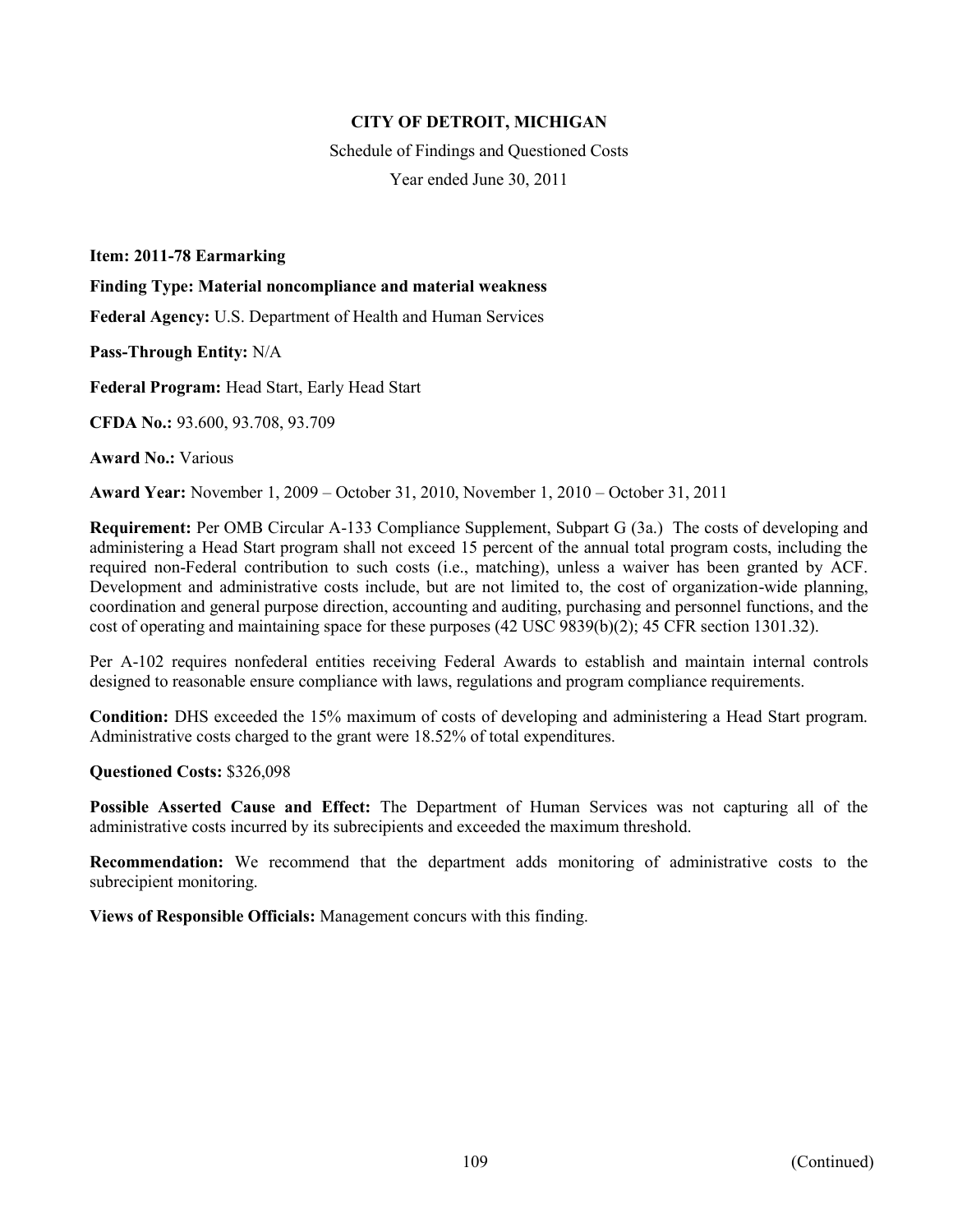Schedule of Findings and Questioned Costs

Year ended June 30, 2011

**Item: 2011-79 Procurement, Suspension and Debarment** 

**Finding Type: Noncompliance and significant deficiency** 

**Federal Agency:** U.S. Department of Health and Human Services

**Pass-Through Entity:** N/A

**Federal Program:** Head Start, Early Head Start

**CFDA No.:** 93.600, 93.708, 93.709

**Award No.:** Various

**Award Year:** November 1, 2009 – October 31, 2010, November 1, 2010 – October 31, 2011

**Requirement:** 45 CFR 74.46 -- Procurement records Procurement records and files for purchases in excess of the simplified acquisition threshold (\$100,000) shall include the following at a minimum: (a) Basis for contractor selection, (b) justification for lack of competition when competitive bids or offers are not obtained, and (c) basis for award cost or price.

45 CFR 74.43 -- Competition All procurement transactions shall be conducted in a manner to provide, to the maximum extent practical, open and free competition. The recipient shall be alert to organizational conflicts of interest as well as noncompetitive practices among contractors that may restrict or eliminate competition or otherwise restrain trade. In order to ensure objective contractor performance and eliminate unfair competitive advantage, contractors that develop or draft grant applications, or contract specifications, requirements, statements of work, invitations for bids and/or requests for proposals shall be excluded from competing for such procurements. Awards shall be made to the bidder or offeror whose bid or offer is responsive to the solicitation and is most advantageous to the recipient, price, quality and other factors considered. Solicitations shall clearly set forth all requirements that the bidder or offeror shall fulfill in order for the bid or offer to be evaluated by the recipient. Any and all bids or offers may be rejected when it is in the recipient's interest to do so.

**Condition:** Head Start contracts are not competitively bid. No support of the rationale to limit competition was provided.

#### **Questioned Costs:** None

**Possible Asserted Cause and Effect:** Management did not comply with Procurement requirements.

**Recommendation:** We recommend that the City competitively bid all contracts.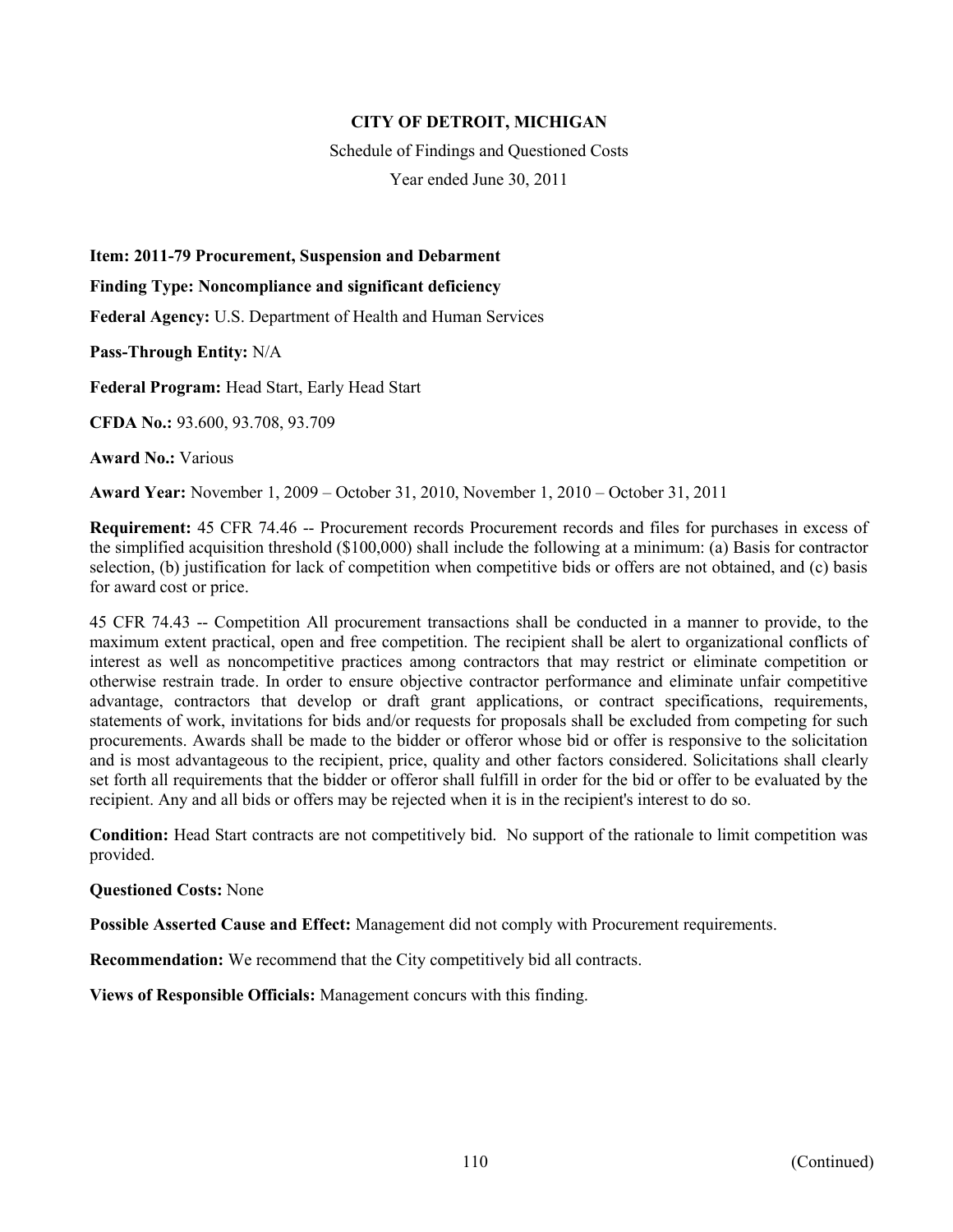Schedule of Findings and Questioned Costs Year ended June 30, 2011

**Item: 2011-80 Reporting** 

**Finding Type: Material noncompliance and material weakness** 

**Federal Agency:** U.S. Department of Health and Human Services

**Pass-Through Entity:** N/A

**Federal Program:** Head Start, Early Head Start

**CFDA No.:** 93.600

**Award No.:** Various

**Award Year:** November 1, 2009 – October 31, 2010, November 1, 2010 – October 31, 2011

**Requirement:** Per 2 CFR 170, Appendix A (I)(a)(1), Unless you are exempt as provided in paragraph d. of this award term, you must report each action that obligates \$25,000 or more in Federal funds that does not include Recovery funds (as defined in section 1512(a)(2) of the American Recovery and Reinvestment Act of 2009, Pub. L. 111-5) for a subaward to an entity.

Per the March 2011 OMB A-133 Compliance Supplement Part 3 L, grant and cooperative agreement recipients and contractors must report information related to a subaward by the end of the month following the month in which the subaward or obligation of \$25,000 or greater was made and, for contracts, the month in which a modification was issued that changed previously reported information.

**Condition:** Per review of the Transparency Act Report, the reporting of key data elements of the subaward to the subrecipient (i.e. award amount, subrecipient name, date of signed contract) were not reported in the Transparency Act website, and there were no identifiable controls in place over the preparation and submission of the data.

#### **Questioned Costs:** None

**Possible Asserted Cause and Effect:** Management did not comply with the Subaward Transparency Act & Sub-Granting Reporting requirements.

**Recommendation:** We recommend that reporting checklists are utilized to monitor the timely and accurate submission of all required reports.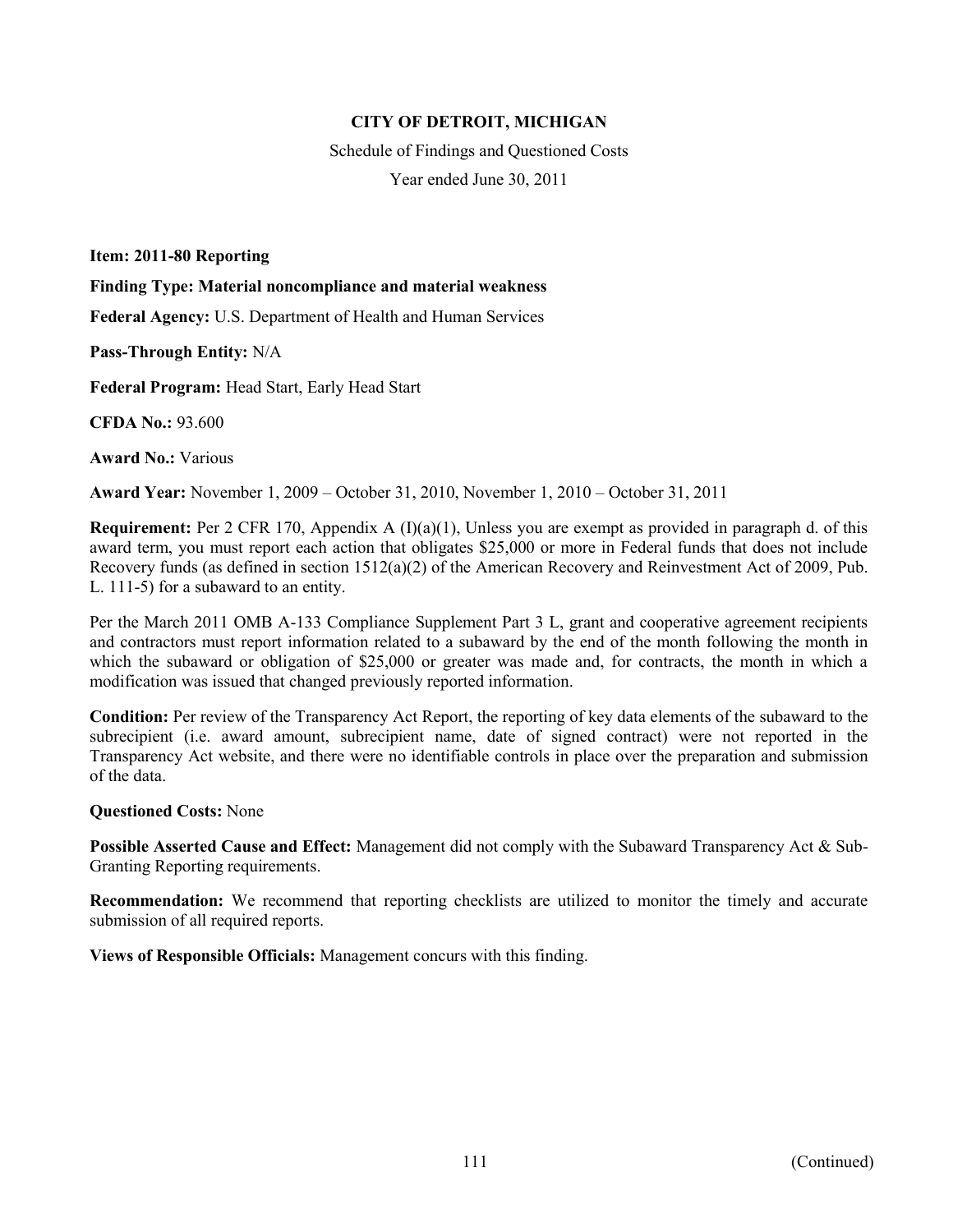Schedule of Findings and Questioned Costs Year ended June 30, 2011

**Item: 2011-81 Subrecipient Monitoring** 

**Finding Type: Material noncompliance and material weakness** 

**Federal Agency:** U.S. Department of Health and Human Services

**Pass-Through Entity:** N/A

**Federal Program:** Head Start, Early Head Start

**CFDA No.:** 93.600, 93.708, 93.709

**Award No.:** Various

**Award Year:** November 1, 2009 – October 31, 2010, November 1, 2010 – October 31, 2011

**Requirement:** Per OMB Circular A-133, Subpart D(d) (1), (3), and (4), a pass-through entity shall perform the following for federal awards it makes: (1) Identify federal awards made by informing each subrecipient of CFDA title and number, award name and number, award year, if the award is R&D, and name of federal agency; (3) Monitor the activities of subrecipients as necessary to ensure that Federal awards are used for authorized purposes in compliance with laws, regulations, and the provisions of contracts or grant agreements and that performance goals are achieved; (4) Ensure that subrecipients expending \$500,000 or more in Federal awards during the subrecipient's fiscal year have met the audit requirements of this part for that fiscal year.

**Condition:** There were multiple findings that were repeated from previous audits of the subrecipients indicating that Department management did not take the appropriate action to ensure that any corrective action was completed on a timely basis. Additionally, 2 subrecipient contracts did not contain the CFDA number.

**Questioned Costs:** None

**Possible Asserted Cause and Effect:** Insufficient subrecipient monitoring policy caused the Department to not be in compliance with this requirement.

**Recommendation:** We recommend that the responsibilities of both the City and its subrecipient be clearly stated in the contract and that specific written monitoring procedures are developed and implemented.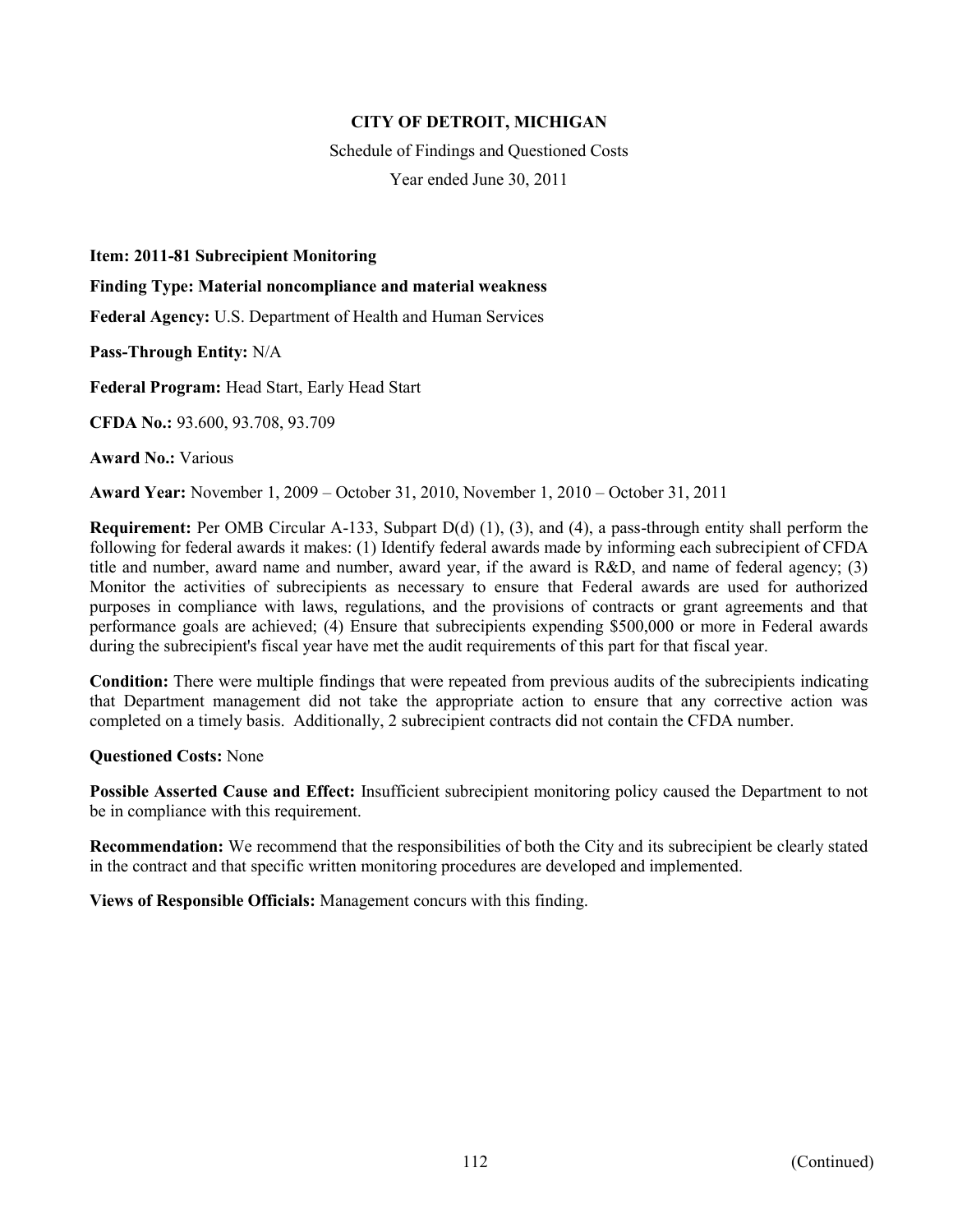Schedule of Findings and Questioned Costs Year ended June 30, 2011

**Item: 2011-82 Cash Management** 

**Finding Type: Material noncompliance and material weakness** 

**Federal Agency:** U.S. Department of Health and Human Services

**Pass-Through Entity:** N/A

**Federal Program:** HIV Emergency Relief

**CFDA No.:** 93.914

**Award No.:** H89HA00021

**Award Year:** March 1, 2010 – February 28, 2011, March 1, 2011 – February 29, 2012

**Requirement:** Per 24 CFR 85.20, procedures for minimizing the time elapsing between the transfer of funds from the U.S. Treasury and disbursement by grantees and subgrantees must be followed whenever advance payment procedures are used. Grantees must establish reasonable procedures to ensure the receipt of reports on subgrantees' cash balances and cash disbursements in sufficient time to enable them to prepare complete and accurate cash transactions reports to the awarding agency.

Per OMB Circular A-102, Grants and Cooperative Agreements with State and Local Governments Attachment (1)(a), agency methods and procedures for transferring funds shall minimize the time elapsing between transfer to recipients of grants and cooperative agreements and the recipient's need for the funds.

**Condition:** We selected 75 expenditures charged to the grant, totaling \$3,782,353, and noted that for 7 out of 8 expenditures, totaling \$3,037,253, the City did not minimize the time lapse between drawdown and the payment of funds as required. Of the 7 exceptions, the time lapse between drawdown and payment was 4 - 7 days for 6 items, and 16 days for 1 item.

#### **Questioned Costs:** None

**Possible Asserted Cause and Effect:** Central Finance Accounts Payable procedures for payment processes require modification to accommodate grant expenditure requirements.

**Recommendation:** We recommend that the centralized finance team work with the Department of Planning and Development to develop procedures to minimize the time lapse from the drawdown of funds to the payment of funds.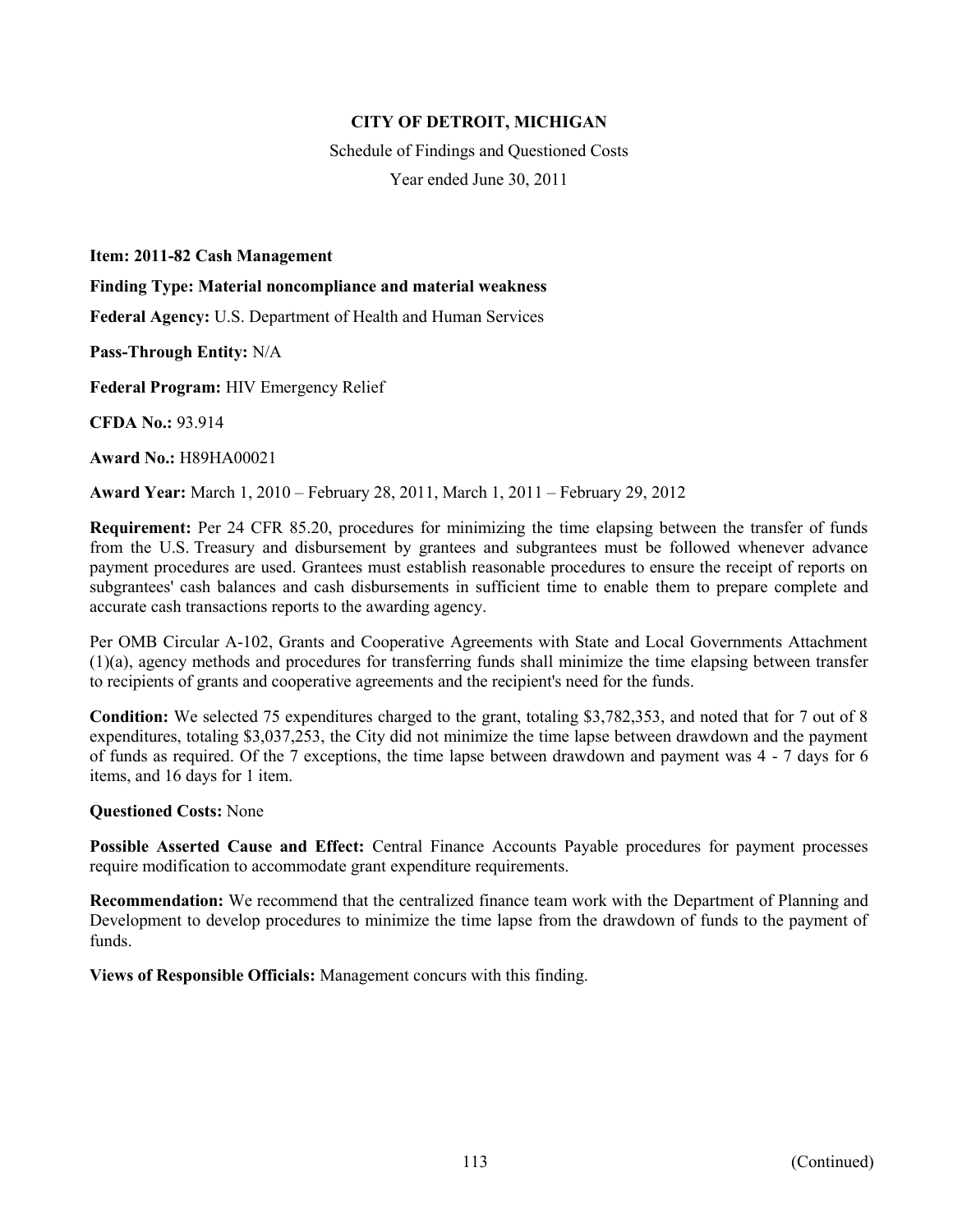Schedule of Findings and Questioned Costs Year ended June 30, 2011

**Item: 2011-83 Procurement, Suspension and Debarment** 

**Finding Type: Material noncompliance and material weakness** 

**Federal Agency:** U.S. Department of Health and Human Services

**Pass-Through Entity:** N/A

**Federal Program:** HIV Emergency Relief

**CFDA No.:** 93.914

**Award No.:** H89HA00021

**Award Year:** March 1, 2010 – February 28, 2011, March 1, 2011 – February 29, 2012

**Requirement:** Per A-102 requires nonfederal entities receiving Federal Awards to establish and maintain internal controls designed to reasonable ensure compliance with laws, regulations and program compliance requirements.

**Condition:** We selected 2 contracts for review and noted the following: 1 was approved 3 months after the effective date of the contract and 1 was approved at least 4 months after the effective date of the contract.

#### **Questioned Costs:** None

**Possible Asserted Cause and Effect:** Grant awards received at or just before the start date causes the contract process to begin after the grant has started.

**Recommendation:** We recommend that City departments work cooperatively to determine a method to ensure contract approvals are obtained prior to the start of work.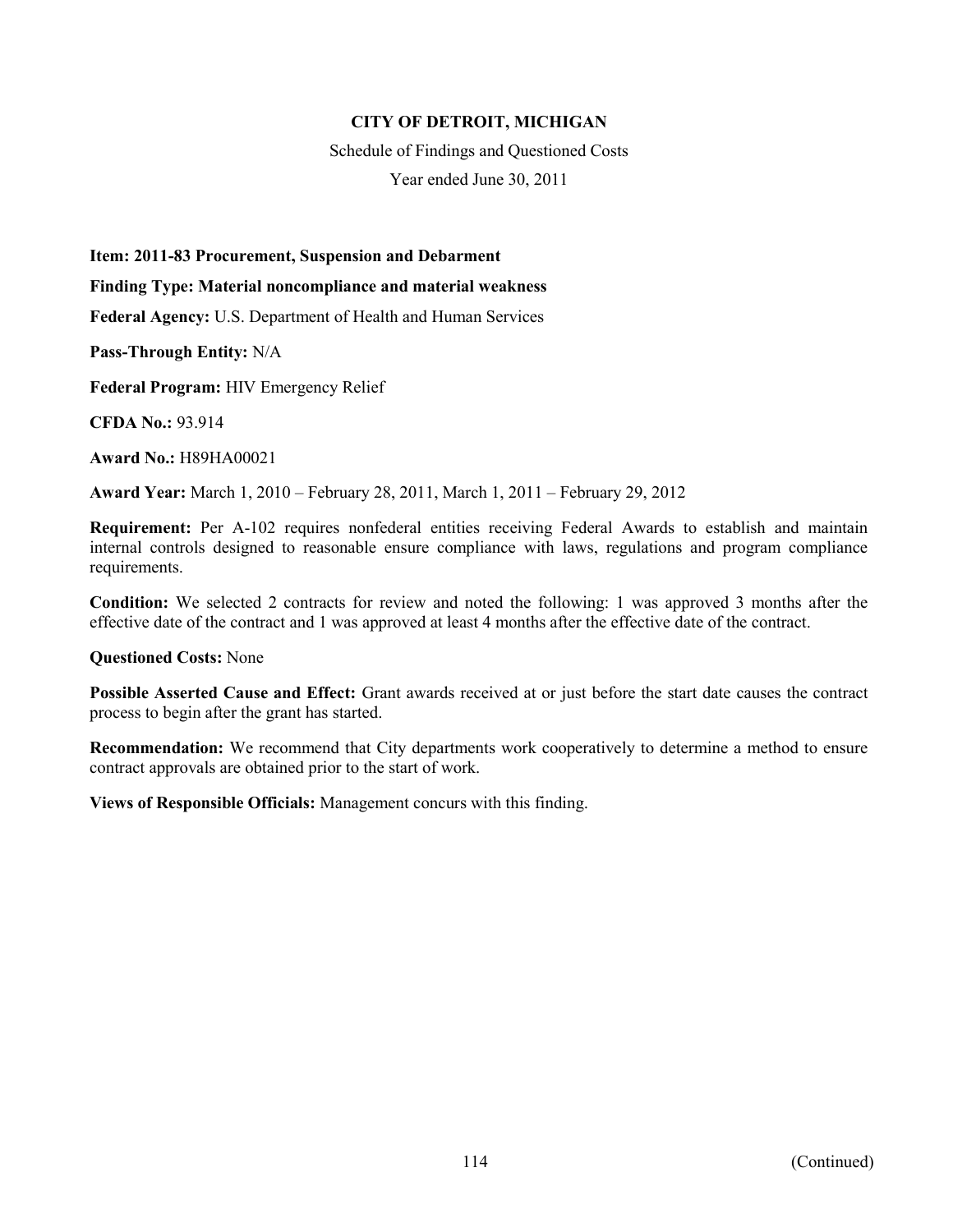Schedule of Findings and Questioned Costs Year ended June 30, 2011

**Item: 2011-84 Reporting** 

**Finding Type: Noncompliance and significant deficiency** 

**Federal Agency:** U.S. Department of Health and Human Services

**Pass-Through Entity:** N/A

**Federal Program:** HIV Emergency Relief

**CFDA No.:** 93.914

**Award No.:** H89HA00021, H3MHA08480

**Award Year:** August 1, 2010 – July 31, 2010

**Requirement:** Per A-102 Common Rule, Nonfederal entities receiving Federal awards must establish and maintain internal controls designed to reasonable ensure compliance with Federal laws, regulations, and program compliance requirements.

Per review of the Federal Financial Reporting instructions, quarterly reports are due 30 days after the end of the quarter and final reports are due 90 days after the grant year end.

**Condition:** The FFR for the MAI grant for the grant year ended July 31, 2010 was submitted 32 days late. The report was due October 31, 2010.

**Questioned Costs:** None

**Possible Asserted Cause and Effect:** This grouping of the grants has caused delays since not all of the grants have the expenditure information available by the due date. As a result, the City missed the reporting deadline.

**Recommendation:** We recommend that reporting checklists are utilized to facilitate report preparation and submission.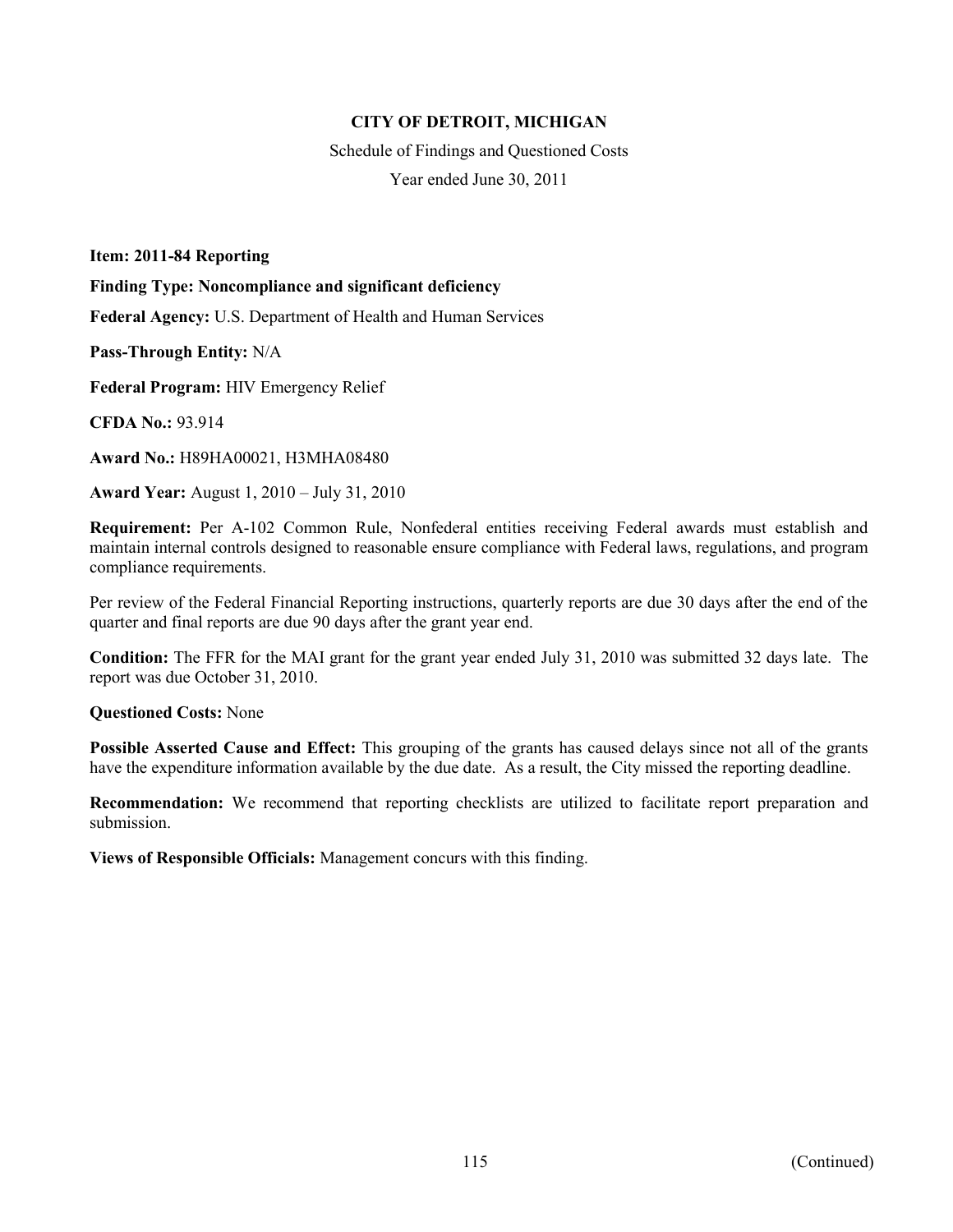Schedule of Findings and Questioned Costs Year ended June 30, 2011

**Item: 2011-85 Reporting** 

**Finding Type: Material noncompliance and material weakness** 

**Federal Agency:** U.S. Department of Health and Human Services

**Pass-Through Entity:** N/A

**Federal Program:** HIV Emergency Relief

**CFDA No.:** 93.914

**Award No.:** H89HA00021

**Award Year:** March 1, 2010 – February 28, 2011, March 1, 2011 – February 29, 2012

**Requirement:** Per 2 CFR 170, Appendix A (I)(a)(1), Unless you are exempt as provided in paragraph d. of this award term, you must report each action that obligates \$25,000 or more in Federal funds that does not include Recovery funds (as defined in section 1512(a)(2) of the American Recovery and Reinvestment Act of 2009, Pub. L. 111-5) for a subaward to an entity.

Per the March 2011 OMB A-133 Compliance Supplement Part 3 L, grant and cooperative agreement recipients and contractors must report information related to a subaward by the end of the month following the month in which the subaward or obligation of \$25,000 or greater was made and, for contracts, the month in which a modification was issued that changed previously reported information.

**Condition:** Per review of the Transparency Act Report, the reporting of key data elements of the subaward to the subrecipient (i.e. award amount, subrecipient name, date of signed contract) were not reported in the Transparency Act website, and there were no identifiable controls in place over the preparation and submission of the data.

#### **Questioned Costs:** None

**Possible Asserted Cause and Effect:** Management did not comply with the Subaward Transparency Act & Sub-Granting Reporting requirements.

**Recommendation:** We recommend that reporting checklists are utilized to monitor the timely and accurate submission of all required reports.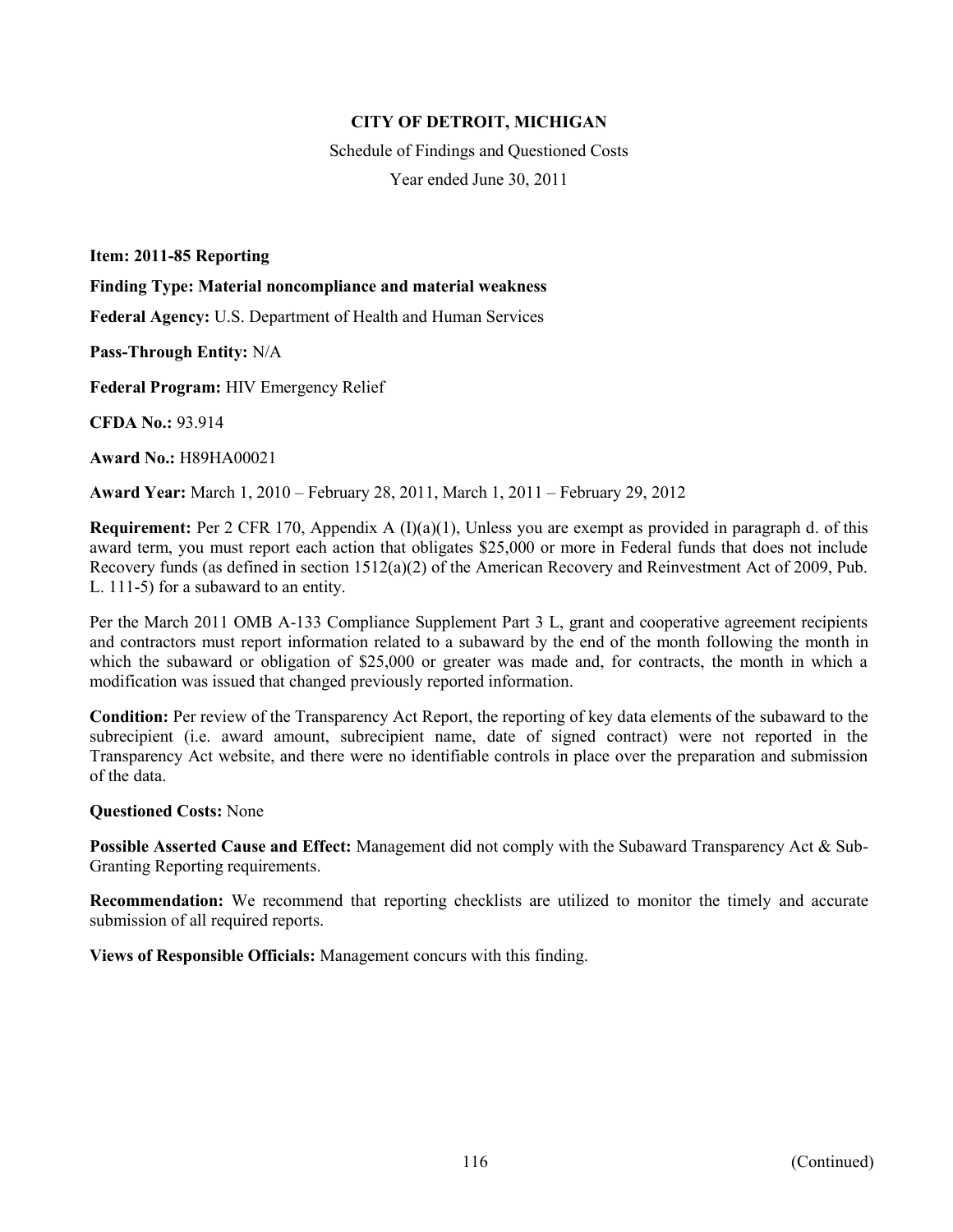Schedule of Findings and Questioned Costs Year ended June 30, 2011

**Item: 2011-86 Subrecipient Monitoring** 

**Finding Type: Material noncompliance and material weakness** 

**Federal Agency:** U.S. Department of Health and Human Services

**Pass-Through Entity:** N/A

**Federal Program:** HIV Emergency Relief

**CFDA No.:** 93.914

**Award No.:** H89HA00021

**Award Year:** March 1, 2010 – February 28, 2011, March 1, 2011 – February 29, 2012

**Requirement:** A‑102 requires nonfederal entities receiving Federal Awards establish and maintain internal control designed to reasonably ensure compliance with laws, regulations and program compliance requirements.

Per 31 USC 7502(f)(2)(B)(2), Each pass through entity shall: A) Provide each subrecipient the program names (and identifying numbers) from which each assistance is derived, and the Federal requirements that govern the use of such awards and the requirements of (this) chapter; B) Monitors the subrecipients use of Federal awards through site visits, limited scope audits, or other means; C) Review the audit of a subrecipient as necessary to determine whether prompt and appropriate corrective action has been taken with respect to audit findings, as defined by the Director, pertaining to Federal awards provided to the subrecipient by the pass–through entity.

**Condition:** The City does not have any official policies and procedures in place to effectively and efficiently monitor the subrecipient. There was no evidence of management review of the onsite review checklist. The Professional Service Contract between the City of Detroit and the subrecipient, contains responsibilities listed for both parties that are ambiguous and do not clearly disclose all of the relevant terms and conditions of the grant agreement from the State of Michigan, including whether the contractor should report expenditures on a cash or accrual basis, what federal program the funding is related to, the CFDA# and pass through information.

#### **Questioned Costs:** None

**Possible Asserted Cause and Effect:** The City lacked a formal subrecipient monitoring policy and therefore, did not comply with the subrecipient monitoring requirements.

**Recommendation:** We recommend that the responsibilities of both the City and its subrecipient be clearly stated in the contract and that specific written monitoring procedures are developed and implemented.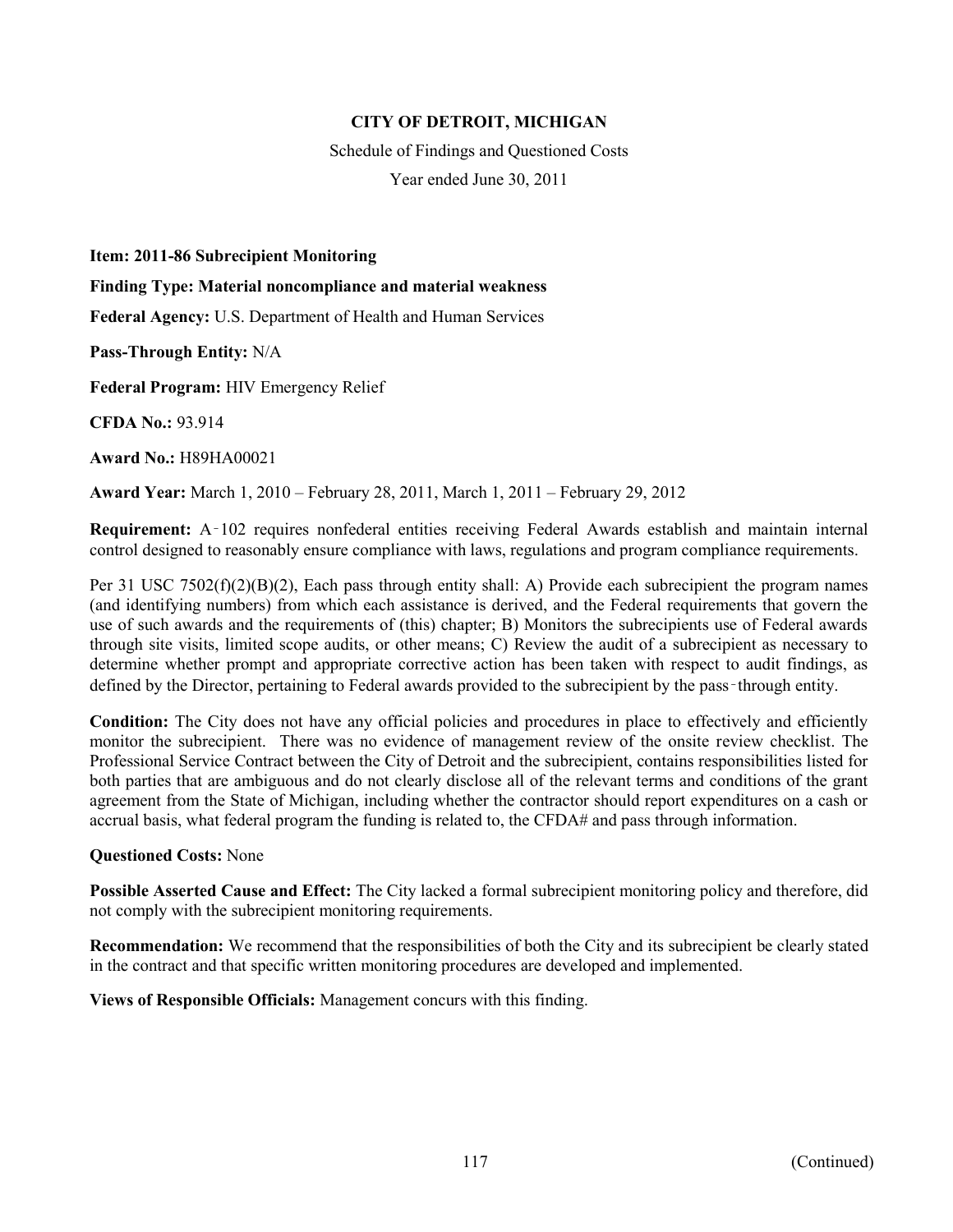Schedule of Findings and Questioned Costs Year ended June 30, 2011

**Item: 2011-87 Maintenance of Effort** 

**Finding Type: Material noncompliance and material weakness** 

**Federal Agency:** U.S. Department of Health and Human Services

**Pass-Through Entity:** N/A

**Federal Program:** HIV Emergency Relief

**CFDA No.:** 93.914

**Award No.:** H89HA00021

**Award Year:** March 1, 2010 – February 28, 2011, March 1, 2011 – February 29, 2012

**Requirement:** Per the Ryan White HIV/Aids Program Part A Manual, Section II, Grant Administration, Part 4, Maintenance of Effort, Section A Legislative Background: Sections 2605(a) of the Ryan White legislation states: (a)(A) "that funds received under a grant awarded under this subpart will be utilized to supplement not supplant State funds made available in the year for which the grant is awarded to provide HIV-related services as described in section 2604(b)(1); (B) "that the political subdivisions within the eligible area will maintain the level of expenditures by such political subdivisions for HIV-related services as described in section 2604(b)(1) at a level that is equal to the level of such expenditures by such political subdivisions for the preceding fiscal year; and (C) "that political subdivisions within the eligible area will not use funds received under a grant awarded under this part in maintaining the level of expenditures for HIV-related services as required in subparagraph (B)."

OMB Circular A-102 requires non-Federal entities receiving Federal awards establish and maintain internal controls designed to reasonably ensure compliance with Federal laws, regulations and program compliance requirements.

**Condition:** We obtained the supporting detail for the Maintenance of Effort (MOE) expenses submitted to HRSA; however, the City was unable to provide support of the percentages used to determine the amount related to HIV services.

#### **Questioned Costs:** None

**Possible Asserted Cause and Effect:** The City utilized an estimate of certain costs without sufficient support for the estimate. As a result, the City could have been out of compliance.

**Recommendation:** We recommend that the department utilize actual numbers to support the Maintenance of Effort requirements, including supporting the percentage allocated to the HIV Emergency Relief program.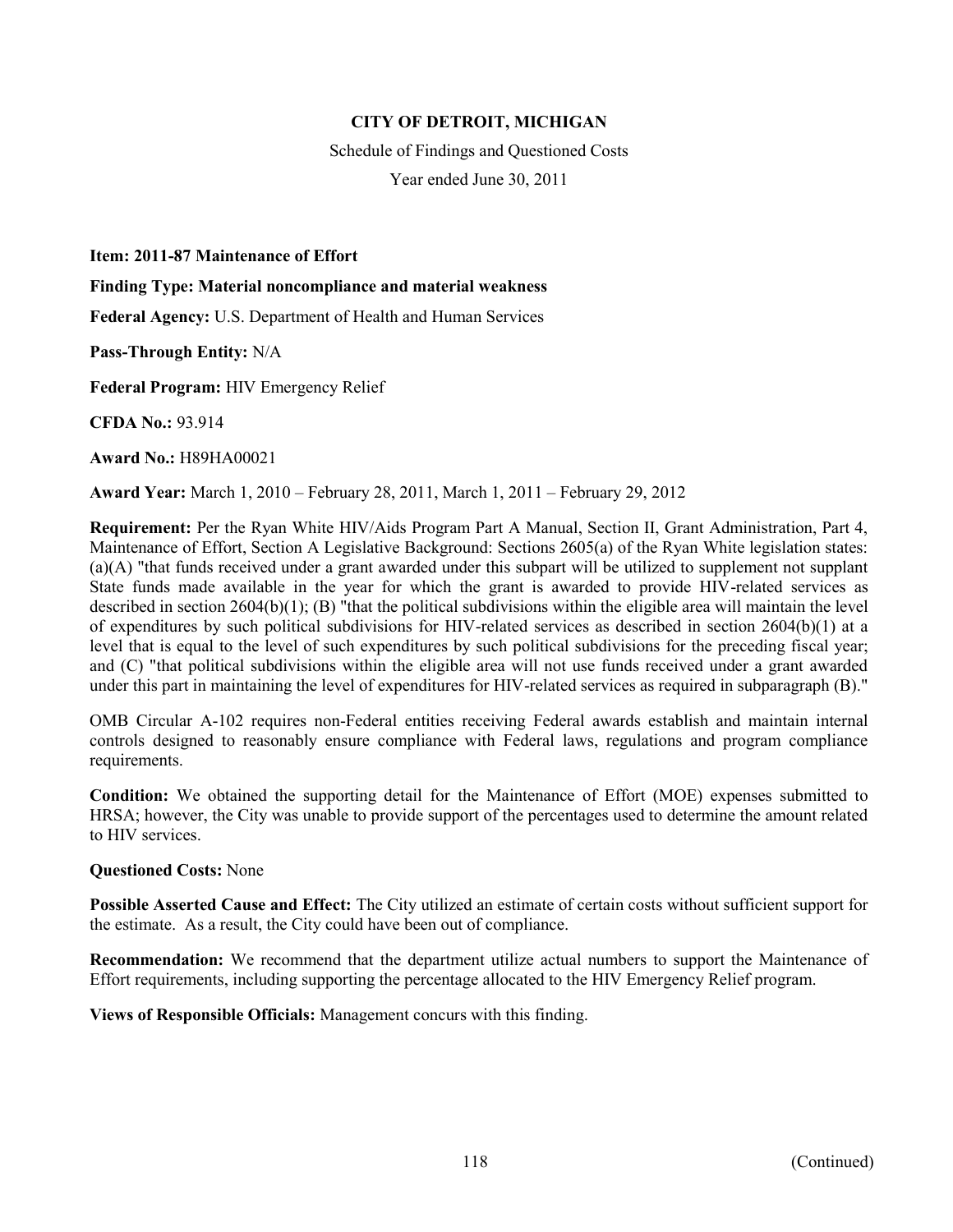Schedule of Findings and Questioned Costs Year ended June 30, 2011

**Item: 2011-88 Matching** 

**Finding Type: Noncompliance and Significant deficiency** 

**Federal Agency:** U.S. Department of Health and Human Services

**Pass-Through Entity:** Michigan Department of Community Health

**Federal Program:** Prevention and Treatment of Substance Abuse

**CFDA No.:** 93.959

**Award No.:** 10 B1 MI SAPT, 93 B1 MI SAPT

**Award Year:** October 1, 2009 – September 30, 2010, October 1, 2010 – September 30, 2011

**Requirement:** Pursuant to Section 6213 of Public Act No. 368 of 1978, as amended, Michigan has promulgated match requirement rules. Rules 325.4151 through 325.4153 appear in the 1981 Annual Administrative Code Supplement. In brief, the rule defines allowable matching fund sources and states that the allowable match must equal at least ten percent of each comprehensive CA budget (see Attachment B to the Agreement) - less direct federal and other state funds.

A-102 requires nonfederal entities receiving Federal Awards to establish and maintain internal controls designed to reasonable ensure compliance with laws, regulations and program compliance requirements.

**Condition:** There was \$1,218,701 of matching expenses that the City was unable to provide sufficient support for. The City was unable to provide payroll certifications related to the payroll portion of the matching calculation. Additionally the City was unable to provide sufficient documentation over the legal cost allocated to the program. Finally, the City allocates a portion of Central Services to Substance Abuse; however, the Central Services Cost Allocation plan was not approved by the cognizant agency, and therefore, is not an allowable cost. Even if these unallowable costs were subtracted from the matching expenses, the City still had enough other expenses to meet the matching requirement.

#### **Questioned Costs:** None

**Possible Asserted Cause and Effect:** The City could potentially be out of compliance with the Matching requirement for the Prevention and Treatment of Substance Abuse Program.

**Recommendation:** We recommend that the City implements time certification for employees who work 100% of their time on the Substance Abuse Program. Additionally we recommend that the City develop and get approval for a central cost allocation plan as required by A-87.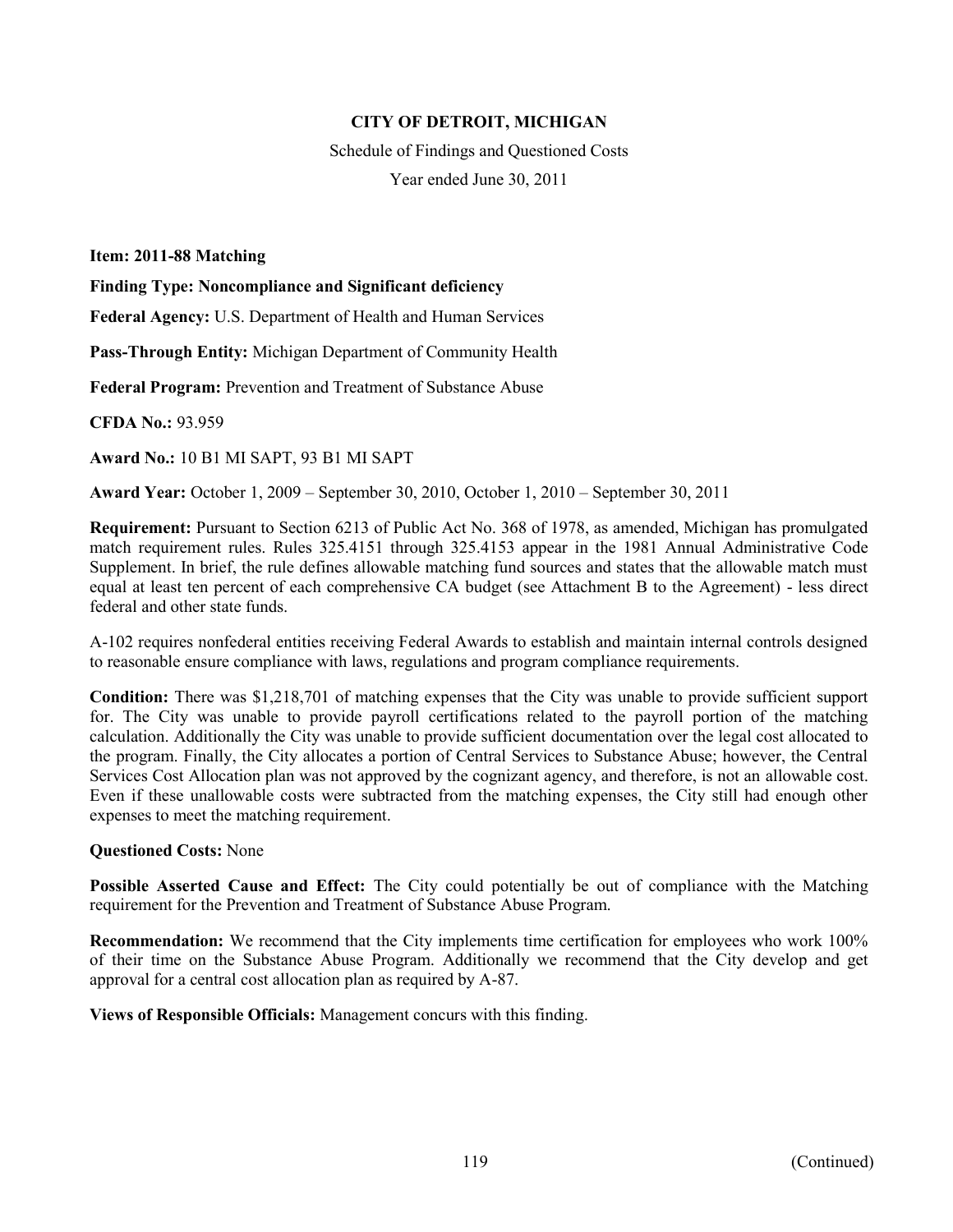Schedule of Findings and Questioned Costs Year ended June 30, 2011

**Item: 2011-89 Reporting** 

**Finding Type: Noncompliance and significant deficiency** 

**Federal Agency:** U.S. Department of Health and Human Services

**Pass-Through Entity:** Michigan Department of Community Health

**Federal Program:** Prevention and Treatment of Substance Abuse

**CFDA No.:** 93.959

**Award No.:** 10 B1 MI SAPT, 93 B1 MI SAPT

**Award Year:** October 1, 2009 – September 30, 2010, October 1, 2010 – September 30, 2011

**Requirement:** Per A-102 Common Rule, Nonfederal entities receiving Federal awards must establish and maintain internal controls designed to reasonable ensure compliance with Federal laws, regulations, and program compliance requirements. Per the State of Michigan EGrAMS system, the FSR's are due 30 days after the end of the quarter with the fourth quarter due 60 days after the end of the quarter. According to the OMB Circular A-133 Compliance supplement, the amounts reported in the financial reports should be prepared from, and agree to, the accounting records.

**Condition:** The 2010 RER was submitted 4 days after the deadline. The 2010 audit report was not yet submitted via EGrAMS, the Prevention Strategy Report for 2011 was not yet submitted. Additionally, 12 additional reports required per the grant agreement were submitted after the required due date.

#### **Questioned Costs:** None

**Possible Asserted Cause and Effect:** Internal controls were not properly designed, executed, or monitored to ensure effectiveness of timely reporting. As a result, management did not comply with the Reporting requirements.

**Recommendation:** We recommend that reporting checklists are utilized to ensure timely report preparation and submission and monitoring thereof.